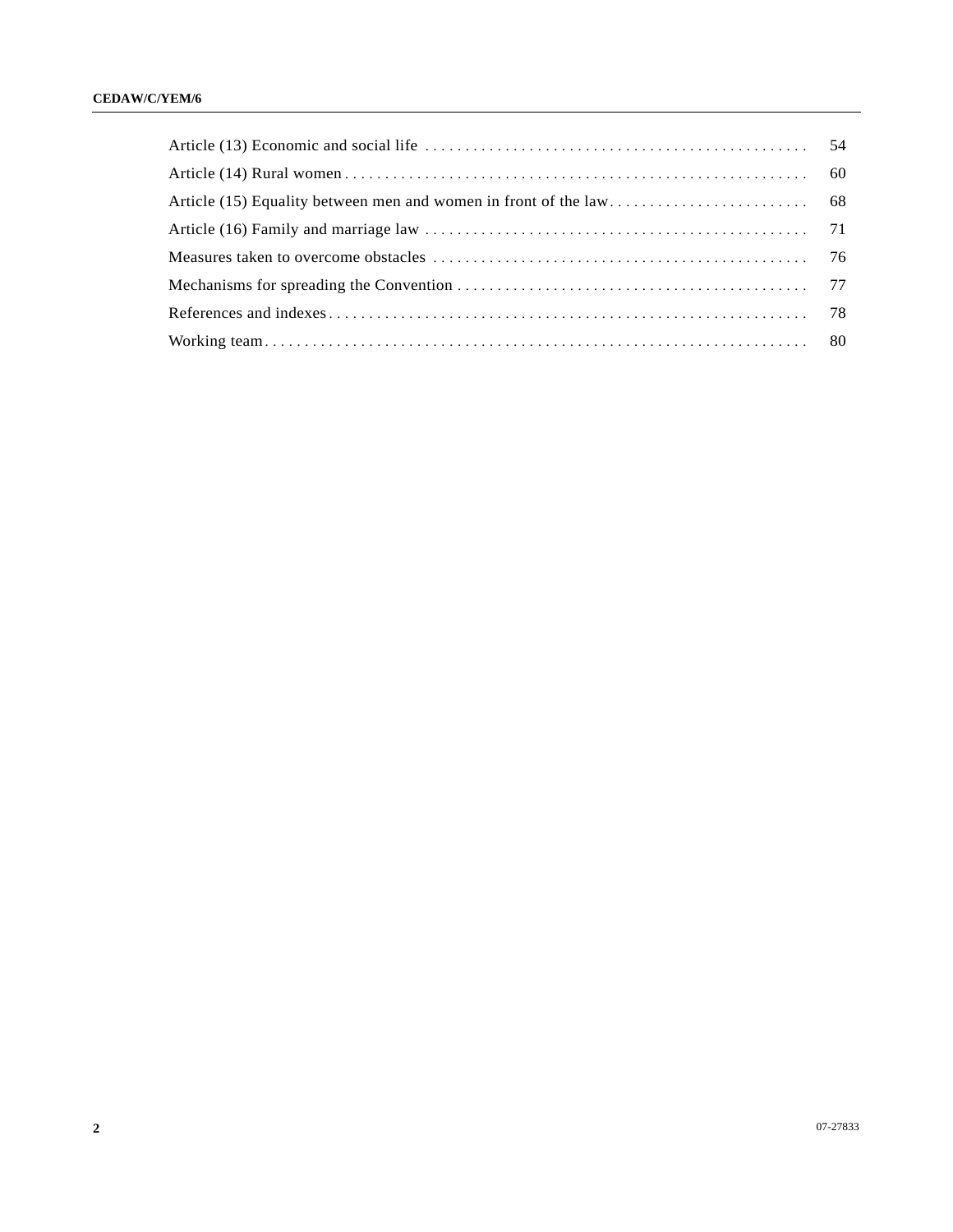#### **Introduction:**

Yemen signed the Convention on Eliminating all forms of Discrimination Against Women in May 1984. Consequently, the Yemeni government presented its previous two national reports (number 4 and 5) on the level of implementing this convention at the exceptional United Nations assembly in August 2002.

This report is the sixth report in which the major Yemeni women achievements in the past four years are listed. The report also highlights the challenges and difficulties standing against full implementation of the national plans aiming at improving the status of women in fulfillment of the convention's requirements.

Behind the preparation of this report are the members of the Women National Committee and the committee's gender focal points at the various government bodies, as well as representatives from non governmental organizations, and specialized research and study centers. The preparation of this report was based on convention's report writing manual methodologies issued by the International Women's Rights Action Watch in the United States and the Youth and Women Affairs Department at the Commonwealth General Secretariat in London. The manual was translated and distributed by the regional United Nations Development Fund for Women office to be used as an important reference tool when writing national reports on the level of implementation. Moreover, the help of the United Nations Economic and Social Commission for Western Asia expert was used in training the report writing team at the initial stage of work.

It is worth mentioning that the Women National Committee, which is the government machinery concerned with women, has made the convention one of the most important goals of the National Strategy for Women's/Gender Development (2003-2005) and also of the updated strategy (2006- 2015). The WNC worked on gender mainstreaming the components of this strategy in the General Development and Poverty Eradication Plan (2006-2010) to be translated into general development projects and programs. This has encouraged the WNC to start presenting gender sectoral budgets (gender budgeting).

In addition to targeting women in special programs such as political empowerment and fighting violence against women while continuing reform of the legal and legislative system to ensure full rights for women. Meanwhile work on advocacy and campaigning for women's issues will continue in order to change the attitudes and trends standing against women's rights, and to gain supporting attitudes regarding women's roles in the public and private spheres.

**The report discusses many details including development of women and improving their status while eliminating the obstacles against them. This would take place starting with the legal and legislative reform to eliminate all forms of discrimination against women in the national laws so as to be in line with the Sharia jurisprudence and the Yemeni constitution and also to live up to the CEDAW articles. This is done through the legal amendments project adopted by the WNC in partnership with the civil society.** 

So far, five amendments have been achieved and the efforts are still on going for another 27 proposed amendments being forwarded to the Parliament by the Supreme Council for Women.

The report details what is being done to improve women's conditions regarding every article of the convention. Probably the most important action taken is the tentative acceptance of the quota system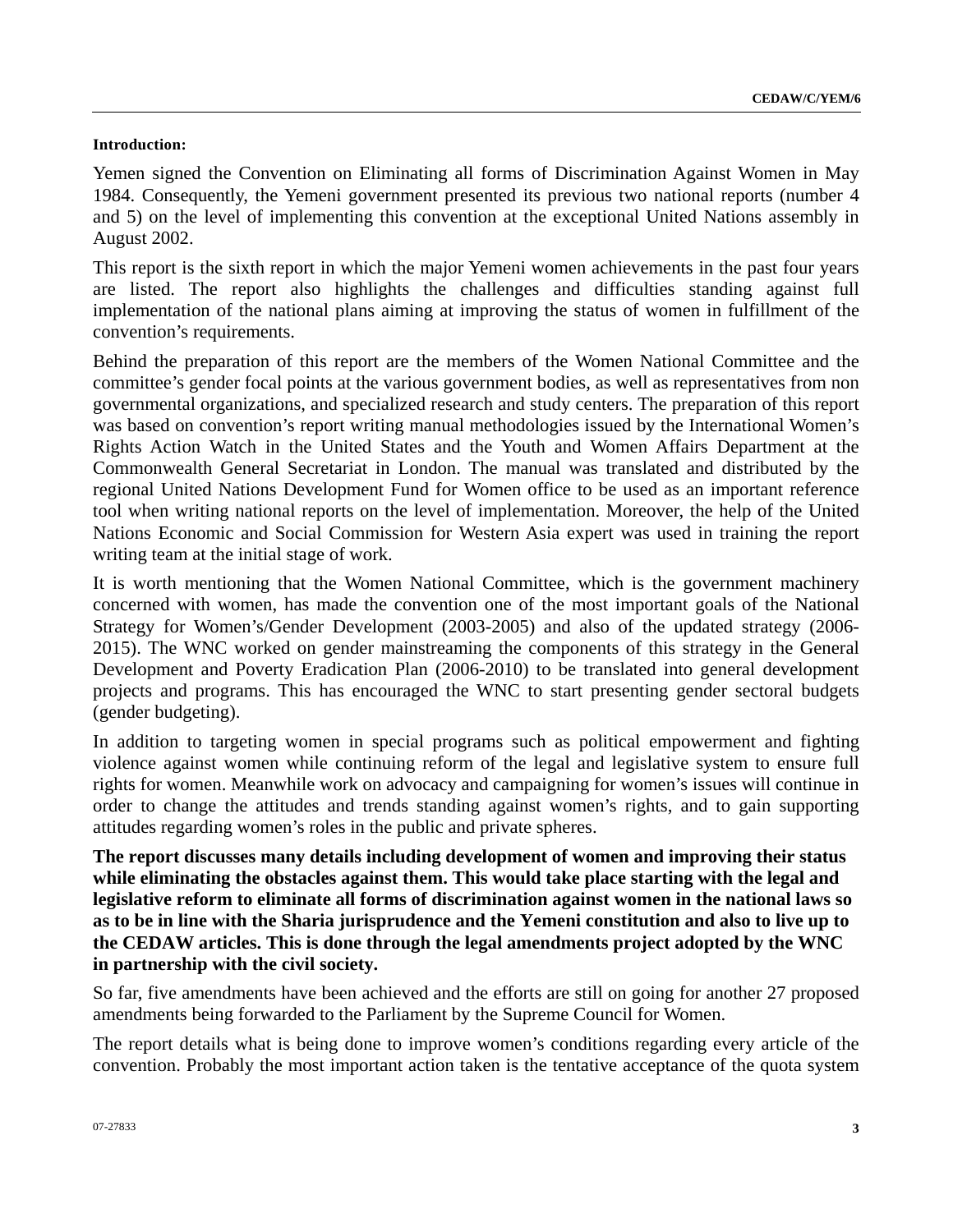to improve women's representation in decision making positions, increasing rate of girls' enrollment in basic education which reached 55 per cent, and to encourage them to continue education until high schools. There was also relative increase in girls' admission in technical and vocational institutes as well as in universities.

The number of girls who have been admitted into market aligned scientific fields such as technology, communication and information systems has increased and this will eventually lead to increasing women's percentage in the total labor market to 30 per cent from 22.8 per cent by 2010.

There are real efforts exerted to reduce maternal and infant mortality rates as national priorities. Great efforts are also exerted to improve conditions of rural women through reducing illiteracy, enhancing health care services, developing infrastructure and treating water problems and environmental protection. All of these issues are national priorities being focused on under the current national plan until 2010.

Despite the relative improvement on women's conditions since 2002, there are serious challenges and difficulties standing against satisfactory achievement of the aims and objectives. This demands strong networking between government, civil society and donors to synergize efforts and improve performance. The networking is a visible part of the National Strategy for Women's Development defined in the coming five years because this strategy represents a common platform for real coordination and partnership leading to great realizations in women's issues on the short and medium terms.

Before concluding, we must not forget to thank the United Nations Development Program (UNDP-Yemen), the United Nations Population Fund and to the United Nations Economic and Social Commission for Western Asia, who provided us with technical and financial support to prepare this report. We would like to also thank all government bodies, the Yemeni Women Union and other civil society organizations that facilitated access to valuable data and information.

**Lastly thanks are extended to the working team behind the preparation of this report who enthusiastically shouldered this responsibility, hoping that we were successful in providing an objective and honest picture of Yemeni women's reality. We commit ourselves to further work in this path, giving all that we can to achieve the aspired goals for Yemeni women's development and prosperity.** 

# **Articles (1-4)**

#### **Legislative measures, policies and strategies**

1.1 In accordance with article (2) of the convention, Yemeni government has taken certain measures to eliminate discriminative legislations in national laws either through issuing new laws or amending existing ones. The legislative measures which were amended during the period (2002-2006) to endorse women's rights are as follows:

 **Child Rights Law No. (45) for year 2002:** in this law, rights of a child since being a fetus and until 18 years of age have been stipulated. This is one of the important steps defining women's rights since childhood.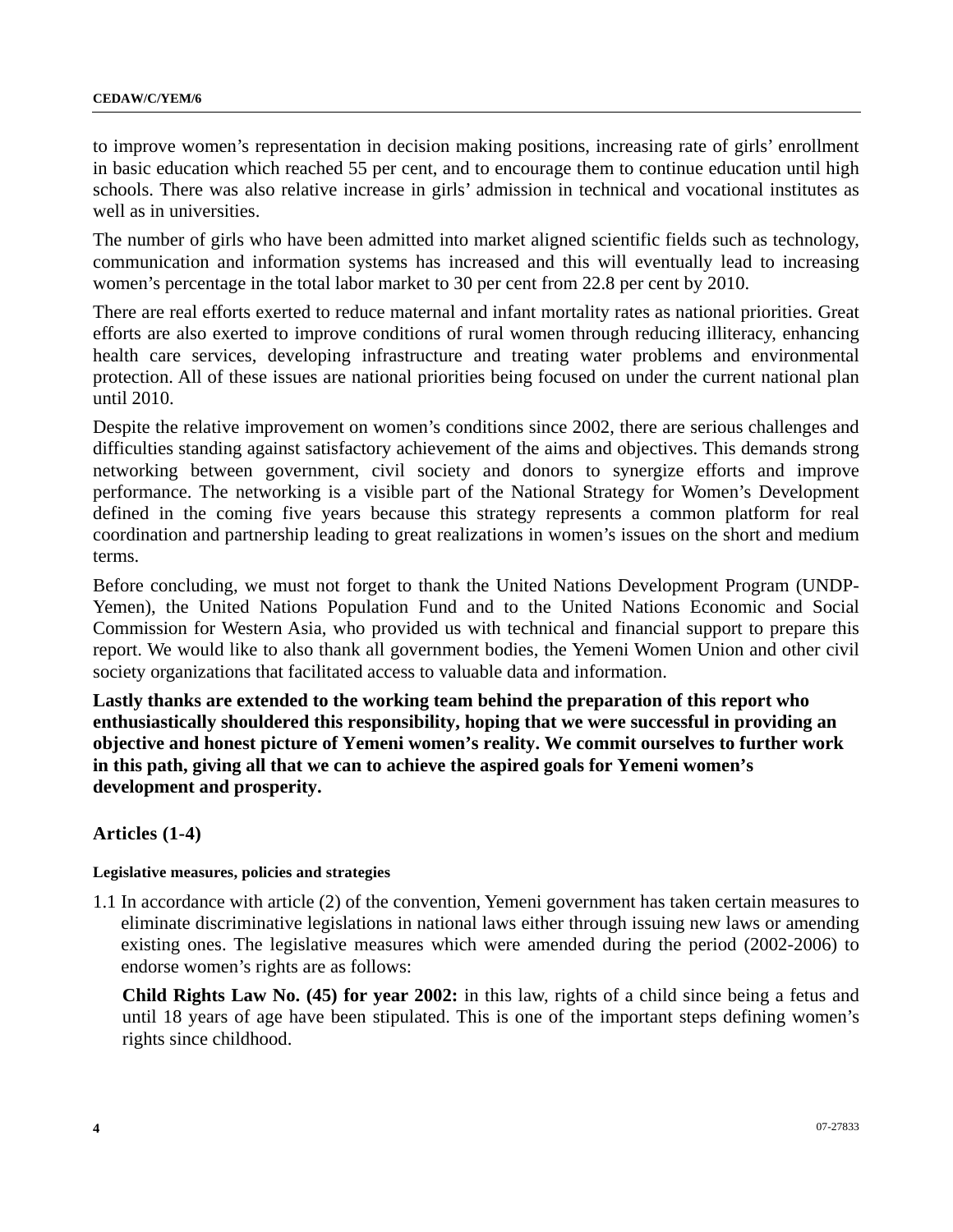Law No.  $(24)$  for year  $(2003)$ : an article was added to the Nationality Law No.  $(6)$  for 1990, where an additional article (10) stated: (if a Yemeni woman married to a foreigner had children from her foreign husband and has become the guardian and provider for her children either because of being divorced, widowed or abandoned or any reason for a duration no less than one year, then the children are to be treated as Yemenis in all respects so long as they are with their mother. Children who reach adulthood have unconditional right to choose between their parents nationalities).

**Law No. (26) for year (2003)**: articulating the amendment of article No. (27) in law (48) for year 1991 about prisons regulations. The new article states: (imprisoned pregnant women should be provided with adequate health and medical care before, during and after delivery according to instructions of a competent authority and the international charter. Concerned authority must provide the pregnant or nursing inmates with specified nutrition, and in all cases women of these categories are excused from disciplinary measures as per this article.

**Labor Code No. (25) for year (2003):** through adding a repeated statement to articles of Law No. (5) for year 1995 regarding labor. Repeated article No. (45) states: (public and private institutions that employ 50 or more female workers in the same establishment must provide a nursery to accommodate the employees children. The nursery must meet the conditions and environment defined by a minister's decree).

**Civil Status and Civil Record Law No. (23) for year (2003):** this law states the amending of articles (21, 47, 61 & 62). Article number (21) stipulates that (people entrusted to report a delivery of a child) are:

- a) A parent
- b) Male adult relatives, then adult female relatives and closest of kin
- c) Hospitals' managers, maternal care authorities, and authorities of prisons, quarantines and other places where child delivery takes place.

The responsibility of reporting a child birth of any of the mentioned categories does not apply unless the category prior to that fails to report the birth for any reason. Reporting a child birth is not accepted from any person outside the mentioned categories. In any case, the medical help delivering the baby has the responsibility of informing the civil status authorities, within the time frame mentioned in the child birth article No. (20), of the delivery taking place. Yet this is not enough, and the event must be registered in the concerned records by those responsible. This article was before the amendment gave the right of reporting the birth to the father only and so in the amendment the mother also gained the right to do so.

**Law No. (20) for year (2004)**: through ratifying the optional protocol of the Child Right Convention on child trafficking, prostitution, using children in pornography and pornographic displays.

- 1.2 The Women National Committee is still advocating to amend many other discriminative articles in the laws:
	- Personal Status Law No. (20) for year 1992
	- Crime and Penalty Law No. (120 for year (1994)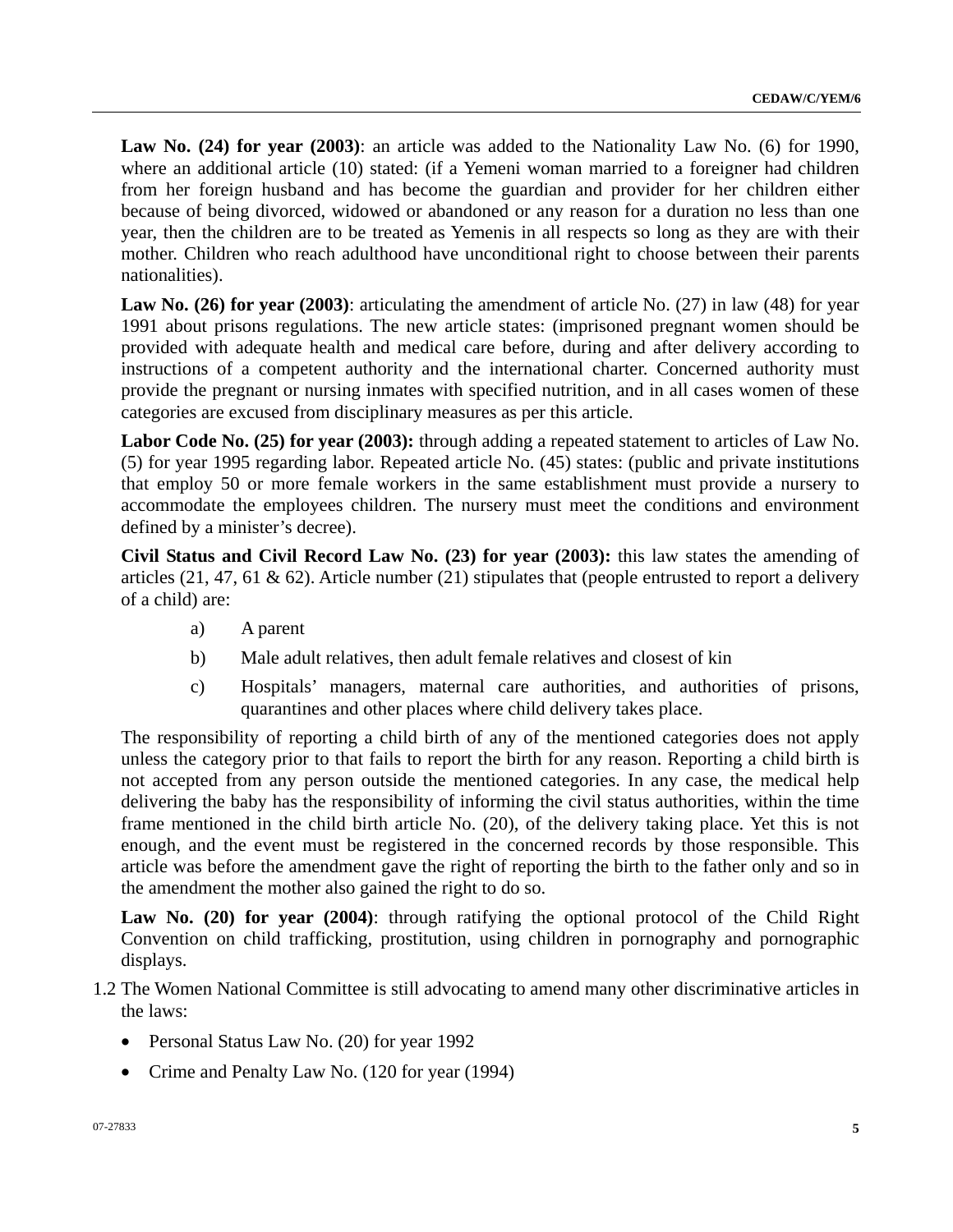- Elections and Referendum Law No. (13) for year (2001)
- Insurance and Pensions Law No. (25) for year (1991) and its amendments
- Social Security Law No. (31) for year (1996)
- Nationality Law No. (6) for year 1990 and its amendments
- Child Rights Law No. (45) for year (2002)
- Republican Decree number (4) for year (1996) to establish the Supreme Institute for Physical and Sport Education
- Labor Code No. (5) for year (1995)
- Civil Service Law No.(19) for year (1991) and its executive charter
- General Law for Education No. (45) for year (1992)
- Political Parties and Political Organizations Law No. (66) for year (1991)
- Prisons Law No. (48) for year (1991)
- Republican Decree number (4) for year (1994) about the executive charter legislating foreigners' entrance and residence
- Police Institution Law No. (15) for year (2000)
- 1.3 A committee was formed by the cabinet according to Ministerial Decree No. (94) for year (2005). The committee is composed of the Minister of Legal Affairs, the Minister of Human Rights and the Chairperson of WNC to review the above mentioned laws.
- 1.4 Women have the right to complain to the judiciary system in case their rights have been violated. Women have the right to complain to the state's instruments directly or indirectly according to articles Nos. (51) and (153) of the constitution. The highest judiciary body, which is the Supreme Court, is responsible of reviewing the complaints about unconstitutional laws, legislations and executive charters. The Supreme Court includes a constitution unit solely responsible for reviewing laws and judging their alignment with the constitution. The basic channels for eliminating injustice against women are the courts, with their three levels: primary, appeal and supreme. There are no specialized courts regarding personal status issues but there is a specialized judge in the primary court, a section for personal status cases in the appeal court and a full department for personal status issues in the Supreme Court. There are specialized juvenile courts as well as attorneys in nine governorates around the country. There are labor committees concerned with labor issues, the decision of these committees is recognized by the judiciary system and is considered in equal status to primary court statements, which could be appealed. The appeal takes place at the labor section at the Appeal Court.

There are certain bodies and instruments responsible for receiving and reviewing complaints such as:

- a) Complaints and Grievance Department at the Presidential Office
- b) Complaints and Grievance General Department at the Ministry of Human Rights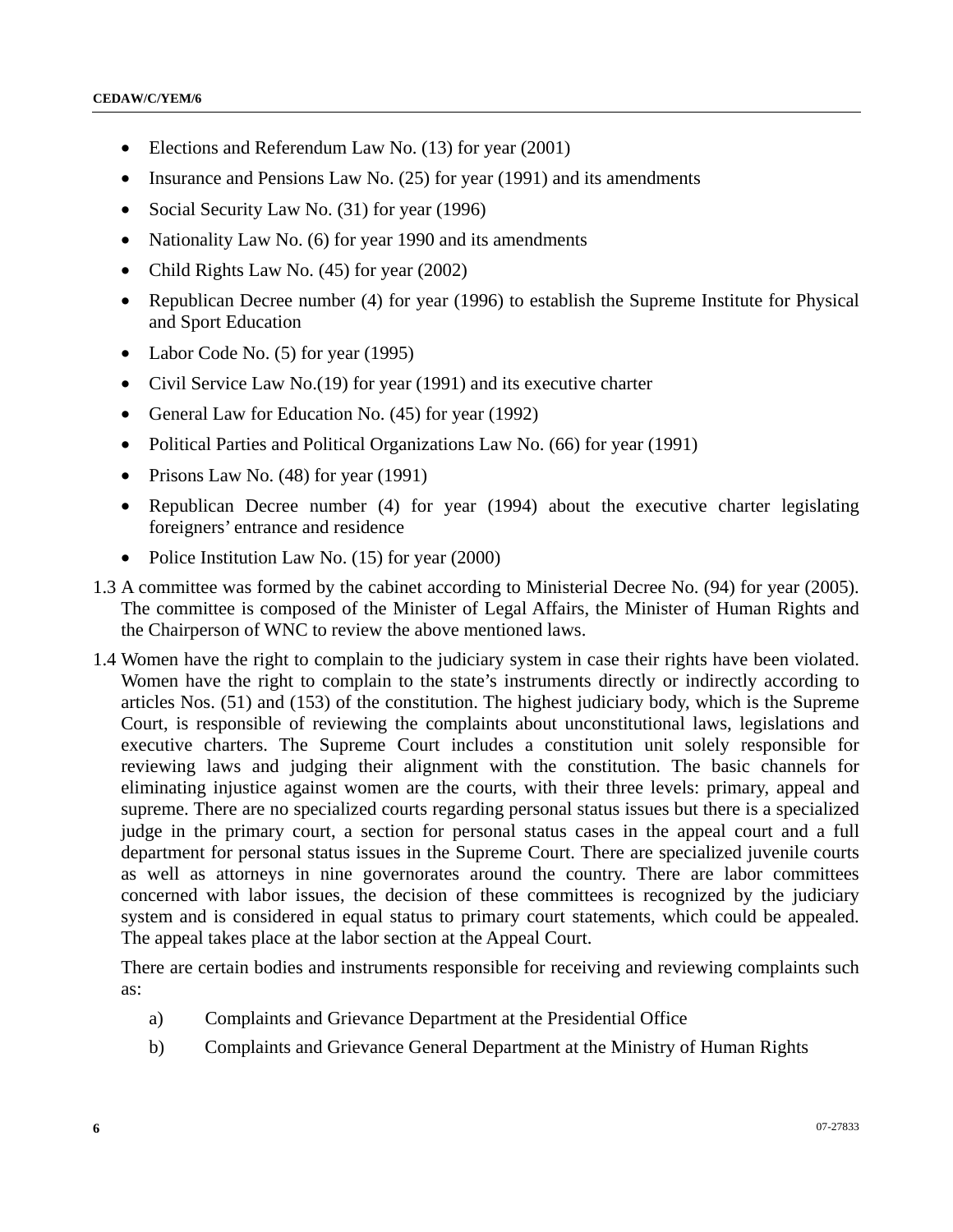- c) General Department for Women Affairs and Protection of Child Rights at the Ministry of Interior
- d) General Complaints Department at the Ministry of Justice.

1.5 A number of government instruments and bodies supervise the implementation of the CEDAW:

Women National Committee, which considers the convention one of its working references. This is manifested in a main goal of the National Strategy for Women/Gender Development. Two surveys were also carried out reviewing all national laws in light of the Islamic jurisprudence and the Yemeni constitution as well as the CEDAW. Some amendments were approved and new articles were added in the 6 articles, mentioned previously. There are still 27 articles which have been forwarded by the cabinet to the Ministry of Legal Affairs for review and rephrasing before being forwarded to the Parliament (the legislative power). In addition to the WNC there are other parties concerned with the implementation of the convention and these are:

- General Department for Conventions, Treaties and International Cooperation at the Ministry of Justice.
- General Department for Conventions and External Agreements at the Ministry of Foreign Affairs.
- General Department for Conventions and Agreements at the Ministry of Legal Affairs.

# **National policies incorporating the convention's principles and aim at improving women's conditions**

In addition to the legal amendments that took place earlier and the current projects for further amendments, interest in improving the status of women in Yemen has been the focus of many national and sectoral policies and strategies. In this context one can mention two kinds of strategies: policies and strategies targeting women and gender development directly, and the other kind of policies takes women and gender issues as cross cutting issues within other general and sectoral strategies.

# **2.1 Women strategies:**

National Strategy for Women/Gender Development (2003-2005): the first objective of this strategy supports the country's commitment to the CEDAW and Beijing Approach, as well as the updated National Strategy for Women/Gender Development (2006-2015). The later strategy was updated according to the Millennium Development Goals and the national priorities defined by the Yemeni government to enhance life standards . The WNC worked endlessly to present women's needs and highlight the gender gap and to recommend measures to reduce it.

- National Strategy for Working Women (2001-2011) which focuses on developing and enhancing women's skills and integrating working women in the labor market.
- Gender Strategy in Agriculture Development and Food Security (2006-2010): this strategy focuses on rural women's issues and improving their conditions. The General Department for Rural Women at the Ministry of Agriculture strived to integrate this strategy in the ministry's plans and projects.
- Strategy for Developing Women's Health (2006-2010): this strategy was issued by the General Department for Women's Development at the Ministry of Health and Population . The strategy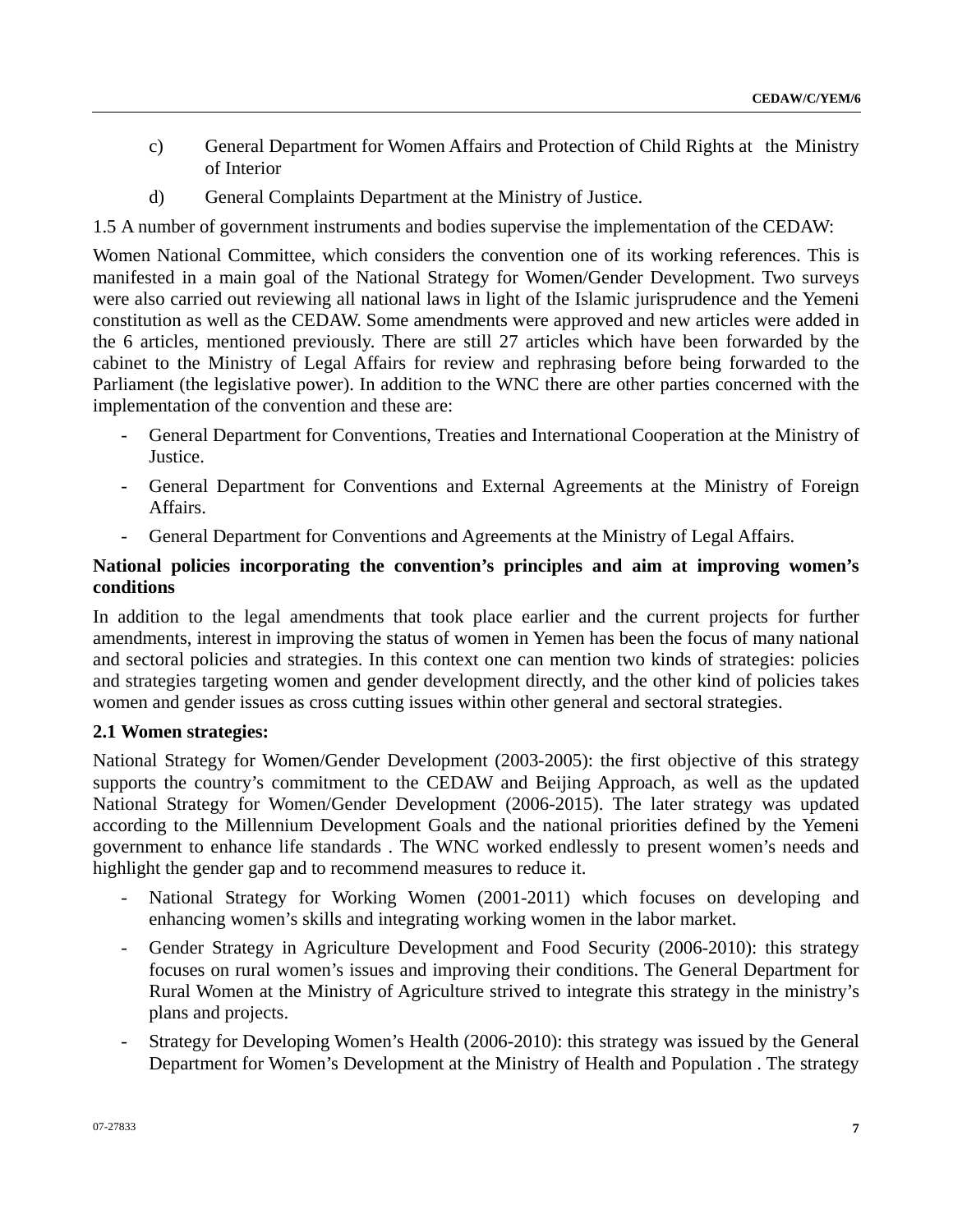emphasizes on reproductive and women's health targeting the youth and young generations. It also concentrates on women working in the health sector and their issues and difficulties they face in their work and how to overcome them.

#### **2.2 General and sectoral strategies:**

## **National Strategy for Poverty Reduction PRS (2003-2005):**

This strategy aimed to reducing poverty through a number of policies and interrelated activities. The PRS identified the challenges Yemen faces of which the most important is the high growth rate (3.5 per cent) considering the limited resources. In order to reduce the difficulties of adjusting to the structural reform, a policy for social support was approved (through a Presidential Decree) to financially support (200,000) poor families. In March 1995 the Social Safety Net was established. This network is composed of different bodies, funds and programs to reduce the direct effects of the adaptation policies of the economic reforms: (the Social Care Fund, the Social Fund for Development, the Fund to promote Agricultural and Fish Production, General Work's project, Society Development program, Productive Families program, Disability project and the Rural Development programs). The objectives of the social safety net are:

- a) Reducing living burdens on the poor.
- b) Providing job opportunities for the unemployed and those who can be productive.
- c) Widening the popular participation in development.
- d) Increasing the social cooperation between people.

Women are targeted by these programs in equal or at least proximate numbers to men. For example, the number of beneficiaries from the social care fund until end of 2005 was 746,380 people of which 361,430 were women.

#### **Socio-economic Development Plan (2006-2010):**

This is a plan based on the millennium development goals. Gender policies have been integrated in this plan focusing on increasing girls enrollment in schools, reducing maternal mortality rate, increasing women's presence in the labor market, improving the conditions of rural women and increasing their representation in decision making positions. Improving the legislative system to eliminate all forms of discrimination against women is also included in the plan.

#### **Basic Education Strategy (2003-2015):**

This strategy dedicated a component to girls' education. More details in article No.(10).

#### **National Population Strategy (2001-2025):**

This is composed of three documents: the first points to the challenges and difficulties and the huge gap between the stated legislations and the actual practices which prevents women from enjoying their legal and legislative rights.

The second document is a document of principles. It is based on the international and regional treaties and agreements Yemen has adopted in line with the principles of the Yemeni constitution. Of these agreements is the CEDAW. The  $10<sup>th</sup>$  articles of the second document emphasizes on achieving justice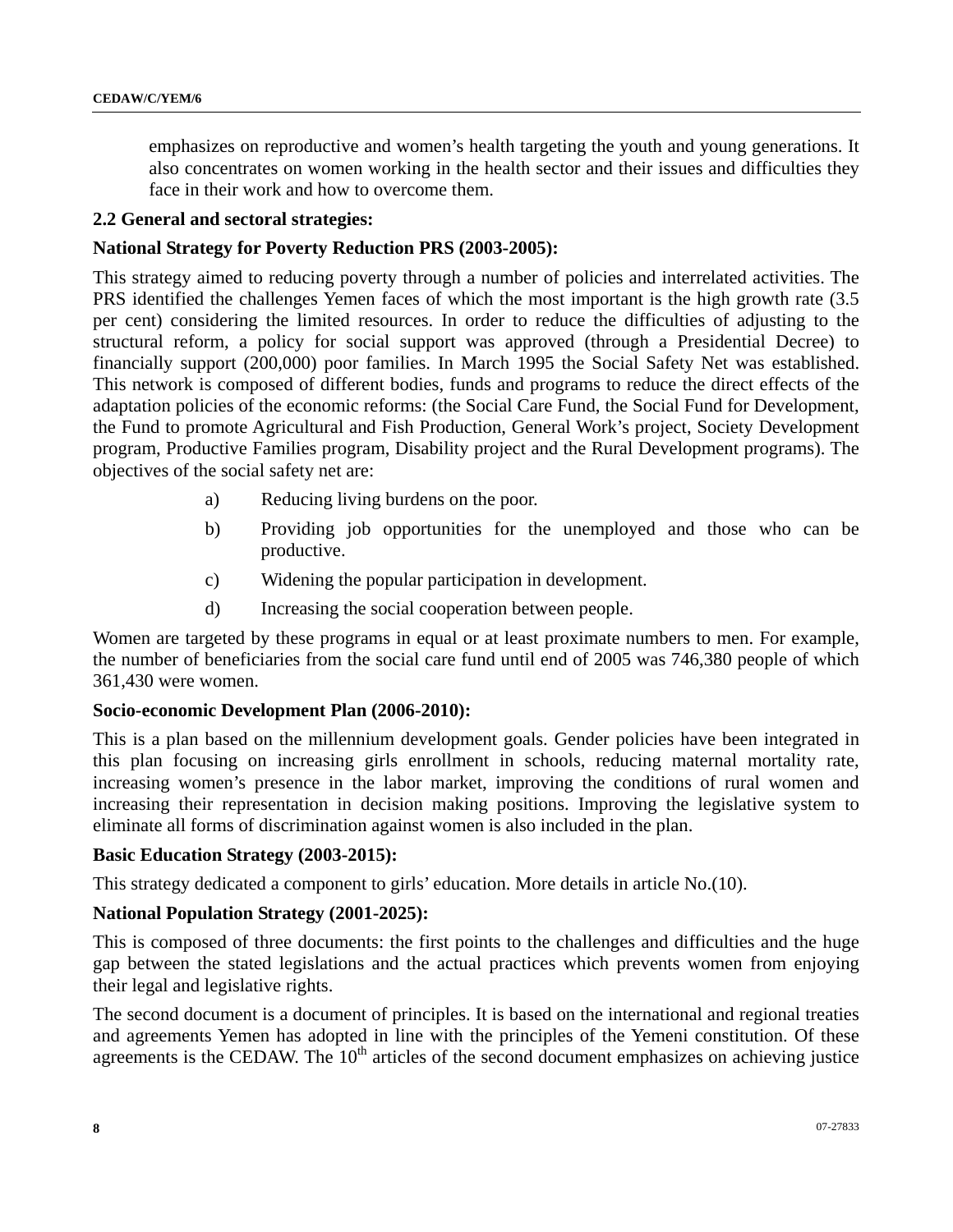between men and women in civil, political and legislative duties and rights. It also emphasizes on empowering women to achieve all their potentials and to endorse women's participation in sustainable development and in the decision or policy making at all stages. It also focuses on women's participation in all income generating activities and also focuses on women's work, health, technology awareness and spreading population education. The document encourages men to live up to their productive role and to take responsibility in the family. It strives to endorse justice and equality values among the youth of both sexes.

The third document which is the population working program (2001-2005) is complementary to the population policy. This document indicated the gender gap in education, work and other social services. It reviewed the laws, systems and traditions contradicting with the principles of equality and justice. The document advocates for the following:

- Achieving increasing education enrollment for girls in the basic, secondary and university levels.
- Encouraging female education in the vocational and technical sectors.
- Broadening literacy activities and opening literacy classes for old illiterate women in their neighborhoods.
- Reducing girls' education fees and exempting the poor girls especially in rural areas.
- Revising the laws, charters and systems that stand against women's access to services, opportunities and resources. And supporting women to avail their rights without being discriminated against.
- Working on fighting all forms of discrimination against women and small girls in the family and society.
- To continuously work on realizing equity and equality between men and women when preparing and executing plans and development programs.
- To continuously direct media tools in phrasing plans and awareness messages to change the negative attitudes and trends which do not support equity and justice.

# **3.1 Disabled women**

The disabled group, especially the females are of the neediest groups despite the absence of sufficient data or accurate statistics on the number and type of disability of handicapped women or disabled people generally. In this context, a fund for care and rehabilitation of the disabled has been established according to Law No. (2) for year (2002) and its executive charter was issued in Law No. (59) for year (2004). The fund aims to:

- Providing stable financial resources for the fund, to support various projects for rehabilitating the disabled.
- Funding projects and activities to care and rehabilitate the disabled.
- Investing the fund's money in projects that would generate profit for the disabled.
- Contribute to funding activities that aim at the welfare of the disabled community according to articles (5, 6 & 8) of the Disabled Care and Rehabilitation Law.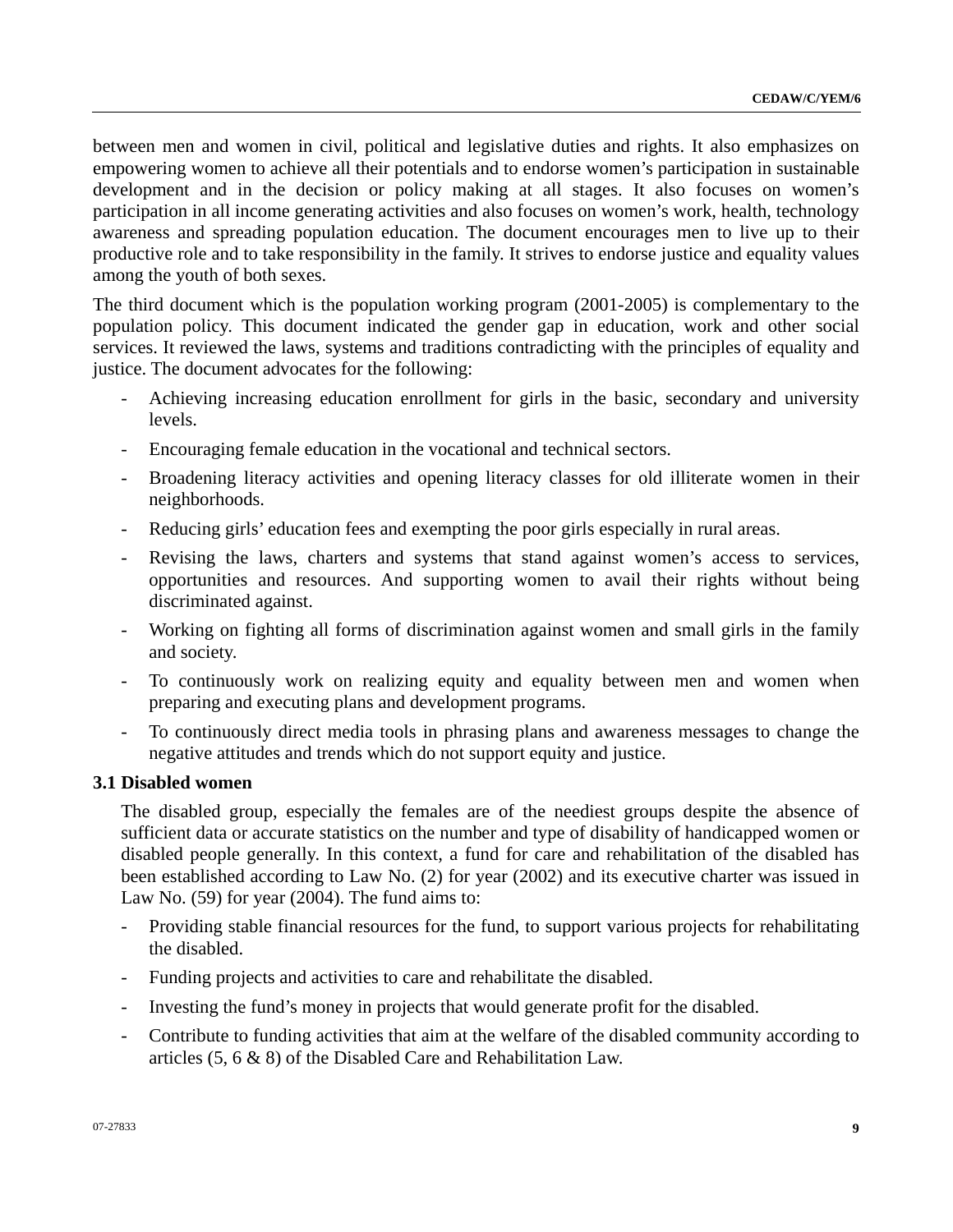- Coordinating with other funds working in the social security network, to provide various needs for the disabled and supporting the fund's activities.
- 3.2 The following training and rehabilitation services have been provided to disabled women in the period between (2002-2005):
	- Social, cultural and entertainment rehabilitation for 18,650 disabled females. Educational rehabilitation for 7,618 disabled females and vocational training of 4,450 disabled females as well as social rehabilitation for 1,500 disabled females. Social care services have been provided for those females between 2002 and 2005.

#### **Table No. (1)**

#### **Number of disabled women who received care and services**

| Category                               | <b>Total</b> |
|----------------------------------------|--------------|
| 1- Physical disability                 | 2,244        |
| 2- Sense disability                    | 1,492        |
| 3- Mental and psychological disability | 929          |
| Total                                  | 4,665        |

#### **in the period (2002-2005)**

\* Ministry of Labor and Social Affairs, Disability Care and Rehabilitation Center, Social Care report. (Source: annual reports 2005, Disability Care Fund affiliated to the Ministry of Labor and Social Affairs).

- The Social Fund for Development also carries out rehabilitation programs for the disabled. It also carries out institutional support program for the organizations working with the disabled such as education and the special tools for educating disabled people. Vocational training is also provided and construction projects that aim at improving the conditions of the disability homes.

It is worth mentioning that the disability fund services do not reach all disabled females around the republic because they can not reach the fund to avail the support or because they don't know of the aid or there isn't a branch in their provinces. It is recommended to activate the fund's role because since its establishment since 2002 it used only 15 per cent of its budget in 2005 because the fund does not have comprehensive mechanisms to reach the target group.

In addition to the fact that disabled females suffer from a double disability: being females and they are disabled. This gets reflected on their private and public lives and how the society views them. In addition to the fact that most disabled women are poor. This is why the state prepared and issued projects and laws regarding disabled people in order to support integrating them in the society and facilitating their living and their access to services such as education, health care or work…etc.; some of these legislations are the following:

> a) Law no. (61) for year 1999 about disability care which guaranteed all constitutional rights for the disabled people and also to establish institutions, establishment and service centers to provide services to the disabled community. Article No. (8)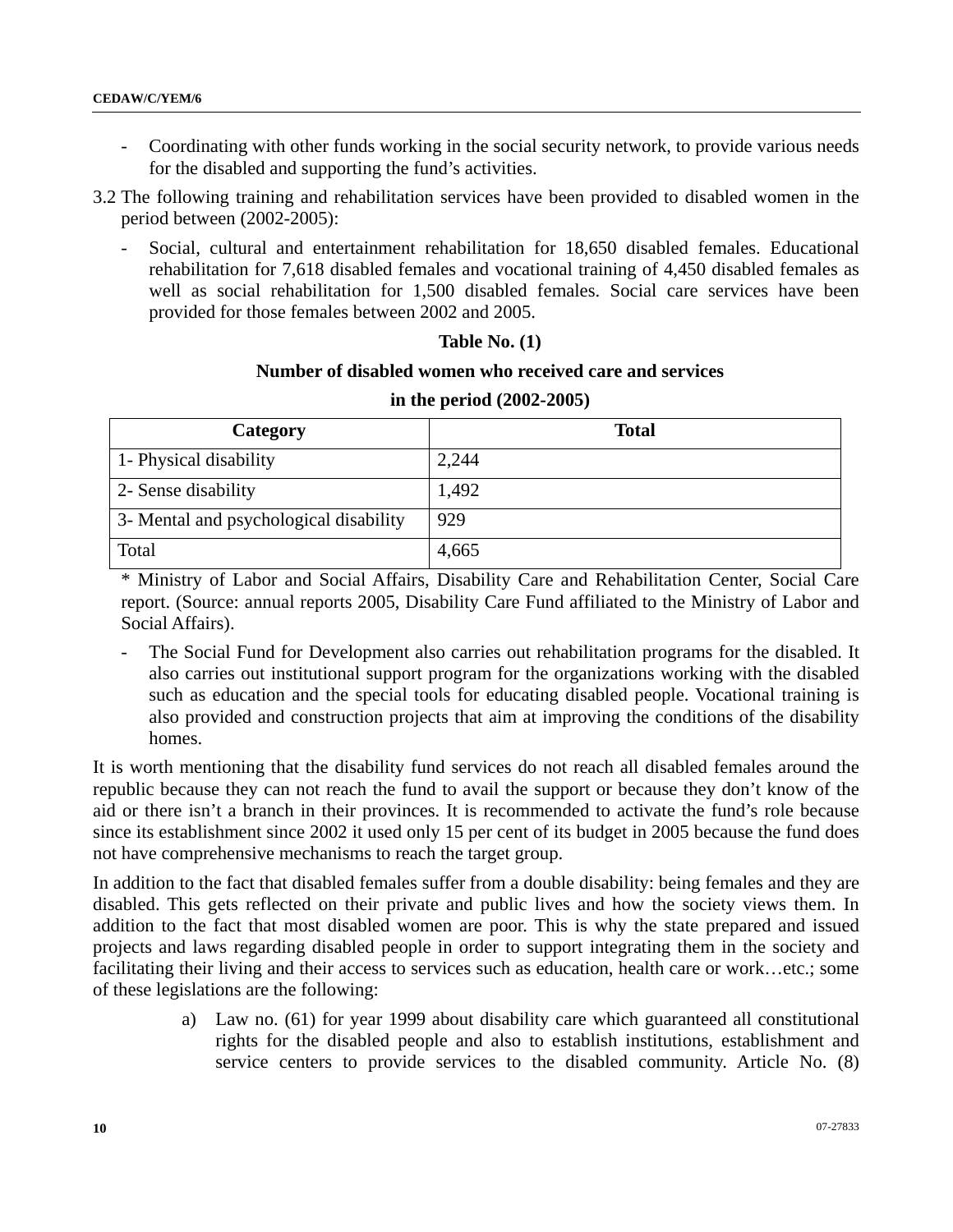mentions free medical care for the disabled people and early intervention to limit the severity of the disability.

 Article No. (10) states that the concerned authorities must make the structures, and architecture disability friendly when planning for new establishments and constructions. Article (19) obliges state offices whether in the public or mixed sector to dedicate 5 per cent of the vacancies to qualified disabled people. The disabled people are exempted of the health and medical examination fees.

- b) Prime Minister Decree Number (284) for year 2002 about the executive charter for Law No. (61) of year 1999 about disability care, it mentions in its fourth section about employing the disabled, the fifth section about supporting them and the sixth section on their rights.
- c) Law No. (2) for year 2002 about the Disability Care Fund was issued and is considered the first of its kind regionally. The fund has provided stable financial resources for the various projects for care, rehabilitation and development of the disabled community.
- d) The structural decree and the executive charter of the fund was issued in year 2002 to define the policy, objectives and general directions and also establishment of new branches as much as possible in the country.
- e) Minister of Education's Decree No. (407) for year 1999 which allows disabled students to enroll in the schools closest to their homes and to exempt them from fees in the country.

As for implementing these laws and legislations in reality, the extent of implementation during the period (2002-2005) is as follows:

Table No. (2) Shows the nature of rehabilitation disabled Yemenis receive and the number of beneficiaries:

| <b>Rehabilitation type</b>       | <b>Number</b> |
|----------------------------------|---------------|
| Social cultural and entertaining | 18,650        |
| Educational                      | 7,618         |
| Vocational                       | 4,450         |
| Societal                         | 1,500         |
| Total                            | 32,218        |

| П<br>ю<br>10 |  |
|--------------|--|
|--------------|--|

\* Ministry of Labor and Social Affairs, Disability Care Fund, Social Care Department-report.

The Social Fund for Development also has rehabilitation programs targeting disability, especially in relation to institutionalization, education, vocational training and infrastructure.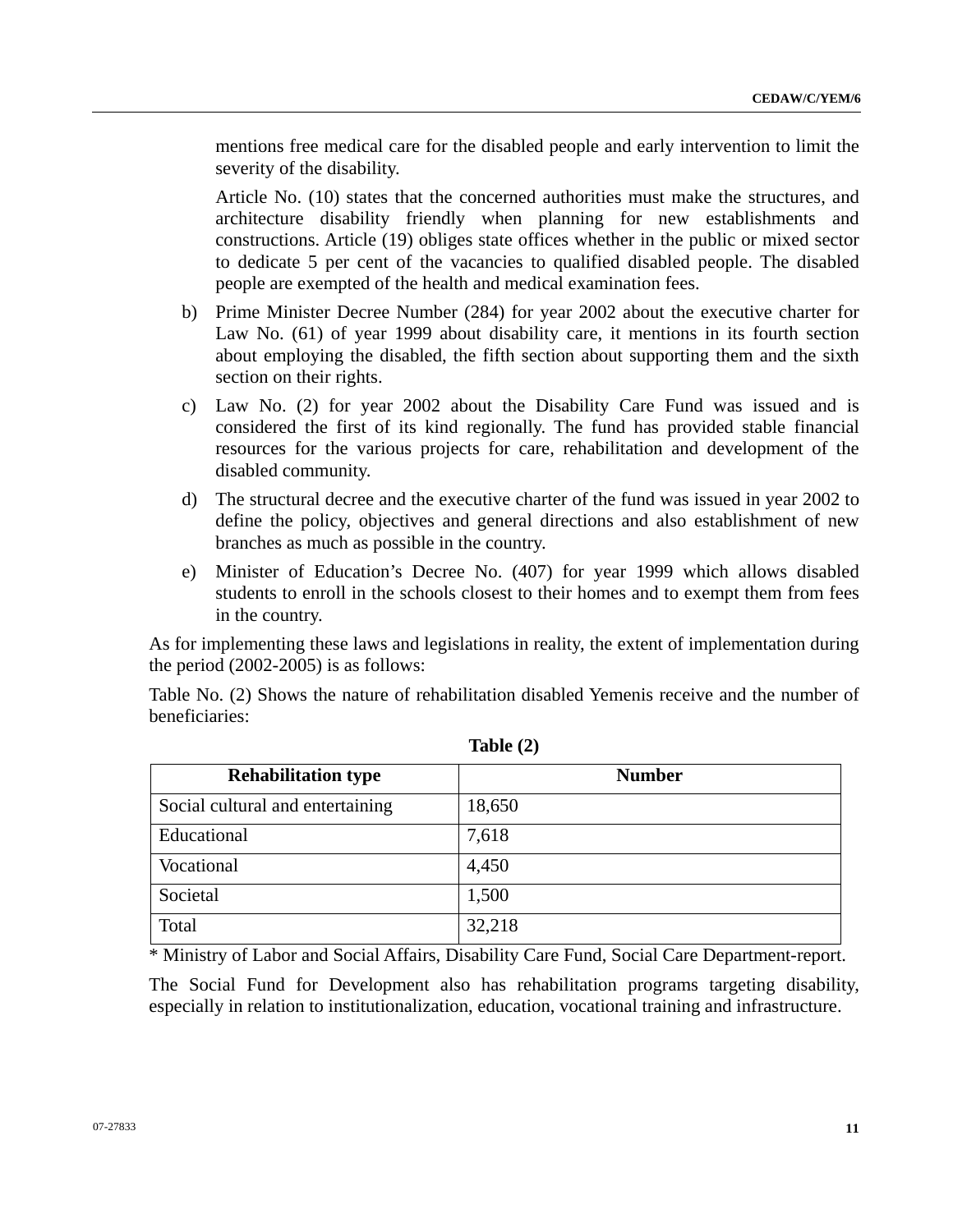| Table (3)                              |                |                  |                         |                                 |  |  |  |  |  |
|----------------------------------------|----------------|------------------|-------------------------|---------------------------------|--|--|--|--|--|
| <b>Sector</b>                          | Projects No.   | Investment in \$ | No. of<br>beneficiaries | Per cent of total<br>investment |  |  |  |  |  |
| Education                              | 43             | 3,035,646        | 18,557                  | 58 %                            |  |  |  |  |  |
| Capacity and<br>institutional building | 41             | 352,187          | 306                     | 7 %                             |  |  |  |  |  |
| Physical<br>rehabilitation             | 5              | 541,569          | 24,000                  | 10 %                            |  |  |  |  |  |
| Vocational training                    | 11             | 901,290          | 1,242                   | 17 %                            |  |  |  |  |  |
| Policy and strategic<br>support        | $\overline{2}$ | 36,500           |                         | $1\%$                           |  |  |  |  |  |
| Total                                  | 105            | 5,258,807        | 87,212                  | 100 %                           |  |  |  |  |  |

Table (3) describes the programs targeting disabled people during (1997-2003):

\* Rehabilitation and Development of Disabled People, Social Fund for Development, May 2004.

Table No. (4) Shows the health services provided to the disabled during (2002-2004):

# **Table (4)**

| <b>Description</b>            |                  | 2002 | 2003  | 2004  | <b>Total</b> |
|-------------------------------|------------------|------|-------|-------|--------------|
| Operations                    | Major            | 26   | 78    | 444   | 804          |
|                               | Minor            |      | 63    | 193   |              |
| Medicines<br>Continuous       |                  | 42   | 348   | 1,052 | 2,702        |
|                               | Temporary        |      | 293   | 967   |              |
|                               | Physical therapy |      | 73    | 44    | 121          |
| Treatment of side<br>diseases |                  | 159  |       |       | 159          |
| Diagnostic tests              |                  |      | 223   | 1,157 | 1,380        |
| Total                         |                  | 231  | 1,078 | 3,857 | 5,166        |

\* Ministry of Labor and Social Affairs, Disability Fund, Social Care Department- report.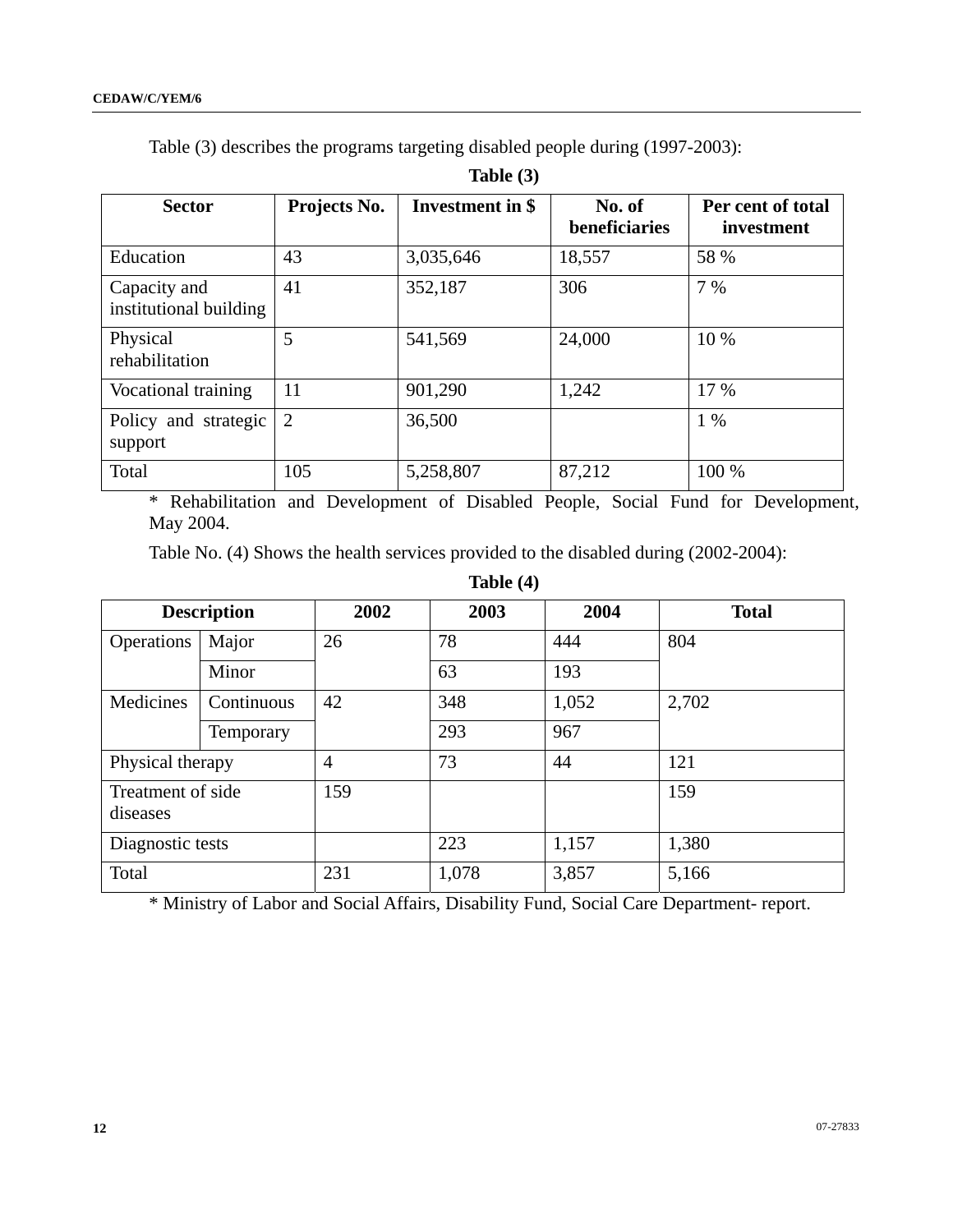Table No. (5) Describes the kind aid provided to people with disabilities during (2002-2004):

| Aid                                   | 2002           | 2003           | 2004           | <b>Total</b>   |
|---------------------------------------|----------------|----------------|----------------|----------------|
| Wheel chair                           | 138            | 341            | 488            | 967            |
| Hearing aids                          | 13             | 152            | 634            | 799            |
| Medical<br>spectacles                 | $\overline{7}$ | 20             | 133            | 160            |
| Clutches                              | 6              | 30             | 45             | 81             |
| Nero                                  |                |                | 47             | 47             |
| Medical<br>pillows<br>and<br>matrices |                | $\overline{2}$ | 21             | 23             |
| Artificial<br>limps                   |                |                | 39             | 39             |
| Special<br>medial<br>equipments       |                | $\overline{2}$ | $\overline{2}$ | $\overline{4}$ |
| Total                                 | 167            | 561            | 1,465          | 2,193          |

**Table (5)** 

\* Ministry of Labor and Social Affairs, Disability Fund, Social Care Department- report.

#### **4.1 Measures to speed equality between men and women:**

Following article number (4) of the convention, women's movement in Yemen proposed taking affirmative action through positive discrimination of the quota system, improving women's representation in the various state elected (Parliament and local councils) and non elected (Shoura Council, Supreme Committee of Elections & Government) decision making positions for a minimum of 30 per cent. Political parties responded tentatively to the women movement's demands via increasing the number of women in the parties' top and middle leadership bodies and promised to provide better chances for women in the elections taking place in September 2006. Despite that, the challenges standing against women's political participation are big because Yemen is a country dominated by a conservative value system. Hence, the quota system will remain a strategic demand of the women movement in Yemen.

# **Article (5)**

#### **Cultural and traditional practices hindering women's development in the society**

5.1 These are the prevalent negative traditions and social practices in the absence of community support to overcome them. The family upbringing is based on social concepts regarding women's role in the family. Some families with low education or awareness adopt practices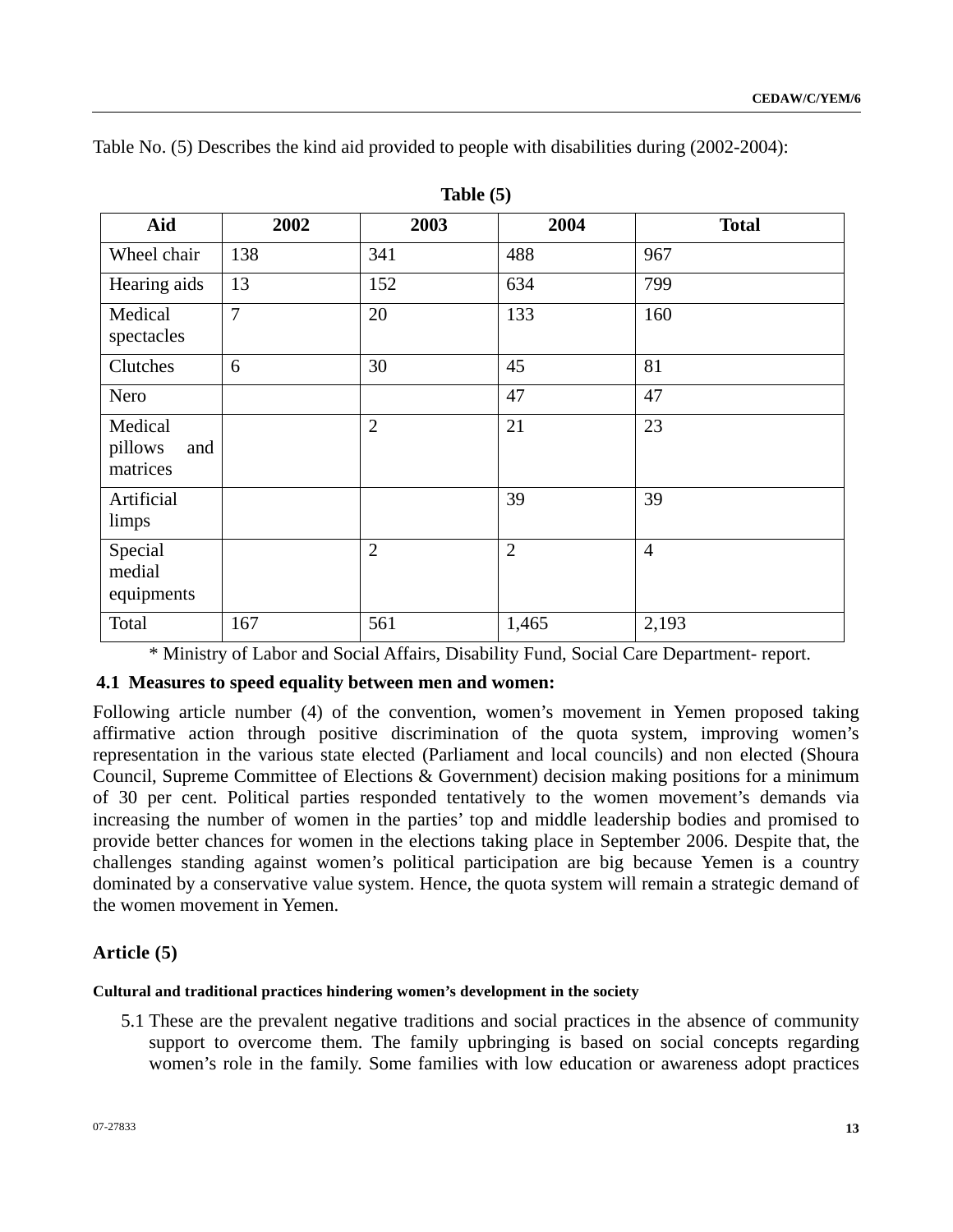and attitudes that demean women's status and value. These practices extend to the schools, clubs and work place and stand against women's participation in development decision making along with personal decisions in family life. This is so because women are dominated by the males in their lives, and a male dominating society. There are inherited cultural norms that emphasize that a woman is a secondary factor that should not be counted on. Even the fact that there are many responsibilities and burdens the women shoulders within the house and outside, does not give the woman in such societies any leadership authorities or ability to make decisions. In the male dominated society there is no interest in women's role in the society.

# **5.2 Prominent phenomena affecting women's participation:**

- Poverty in Yemen is one of the most influential factors, because Yemen is one of the least development countries in the world, and is characterized with a traditional typical socioeconomic infrastructure. Women are affected by poverty more severely than men because they lack skills and are mostly illiterate and do not have access to educational or training establishments. In the urban areas, female illiteracy reached (40 per cent) while they reach (74 per cent) in the suburbs. (Source: Women Development Strategy).
- Low or non existent access of women to resources or to controlling resources.
- Early marriage especially in the rural areas and high dropout rate of girls from education.
- 5.3 The government aims to change the typical stereotype cultural concepts hindering women's development. The government focuses on education as a corner stone for empowerment and development of women, and this takes place through adhering to the Millennium Development Goals especially the goal relating to education (education for all) until 2015.
- 5.4 The gender role between men and women in the Yemeni society depends on the cultural norms and traditions. One of the socially favored roles for women is the reproductive role, as for the economic participation of women it is still not recognized as it does not exceed (22.8 per cent) versus (69.2 per cent) for men. Even so, women's economic participation is limited to the traditional sectors such as agriculture and handicrafts, and most women work in the informal sector according to the updated Women Development Strategy. The average income of families headed by women is less than one third of that headed by men. According to the 1999 household survey, women form 49.9 per cent of the total manpower, and the percentage of females among the non economically active population is (72.1 per cent) while women's percentage in the workforce is (22.8 per cent) (Women Development Strategy 2006–2015).
- 5.5 One of the most important reasons for women's low contribution in the workforce is the gender stereotyping for women's work and limiting women's responsibilities to domestic duties. Other factors are related to high illiteracy rates among women and low skills and inadequate training. All this shadows women's work and participation in the high management positions in the economic, social, cultures and political establishment, which was reported by the Ministry of Planning to be 4.4 per cent of the total positions.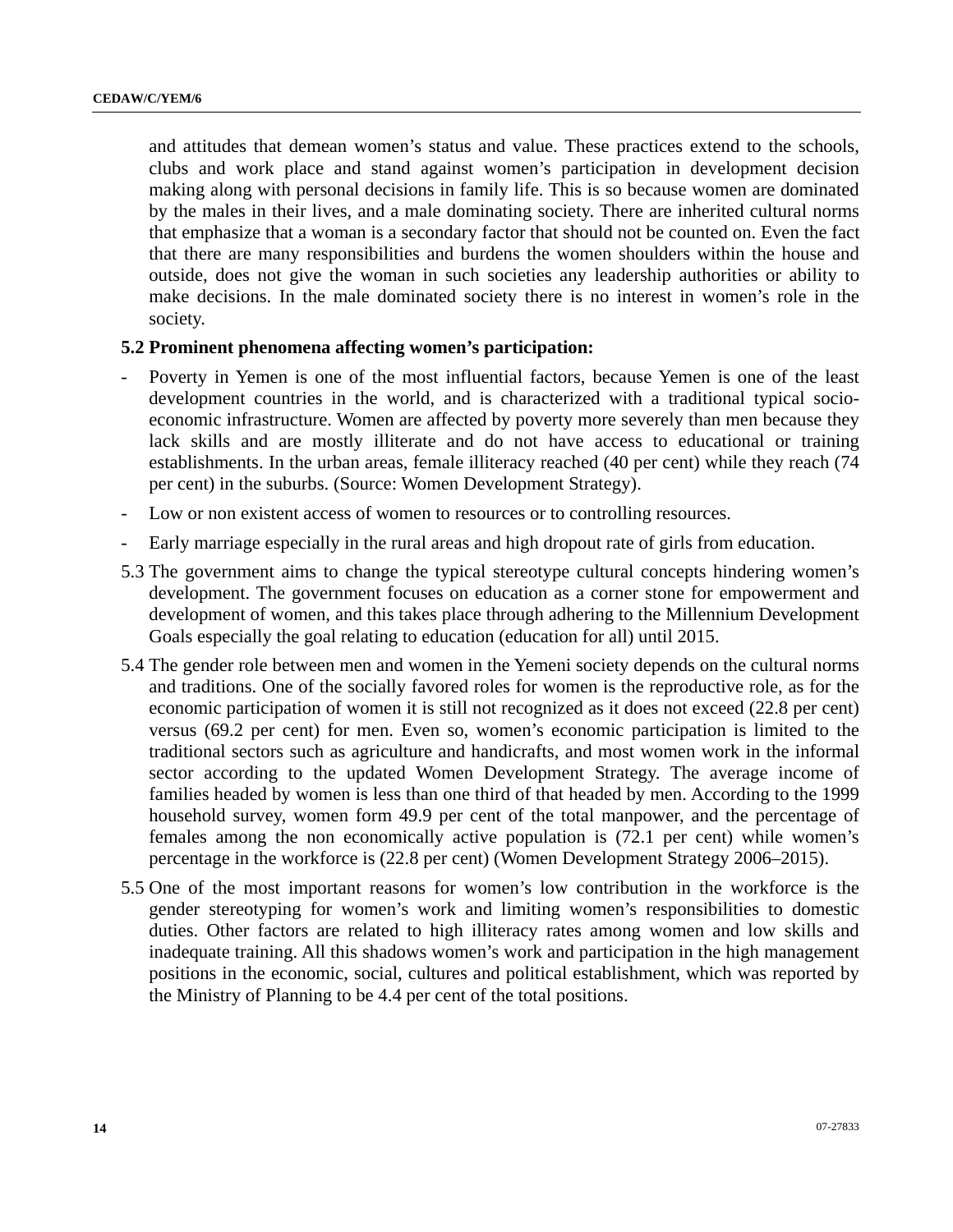# **5.6 Measures taken to change the social and cultural stereotyping**:

The national strategies and policies produced in the last four years integrated gender as one of its components. This step shows the acceptance and commitment to the gender approach as one of the development approaches. Among those policies is the Women Development Strategy which calls for changing the stereotyping of women's image in media and the importance of delivering a political and media message supporting women's issues in addition to the population strategies mentioned above.

# **5.7 Expected roles of men and women:**

Article No. (26) of the Yemeni Constitution views the family to be the basic unit of the society and is built on faith, morals and patriotism. What is expected of women and men is to equally participate in building the family and the society in all its fields. The state adopted policies endorse this concept through concentrated awareness and educational campaigns socially and culturally. Of the most important goals in those strategies is equity and justice between both men and women , empowering women economically, socially and politically, eliminating all forms of violence against women, and there has been visible improvement in the educational syllabus for schools to overcome the traditional and typical roles of women and to emphasize on the partnership between men and women on the family and society levels.

# **5.8 Social and cultural child care responsibility:**

This responsibility is generally left to women while men work outside and are considered the bread winners, although they contribute to the raising of children to a lesser degree than women. There has been a gradual development in this regard especially in the urban areas as fathers and mothers alternatively care for their children and their financial requirements. The state provides some support in the case of losing the family's financial supporter because of natural reasons like death, or social reasons like divorce or compulsory reasons such as imprisonment as per the table below:

Table No. (6) Showing the approved cases in the social insurance category in the fourth quarter of year 2005 in the country: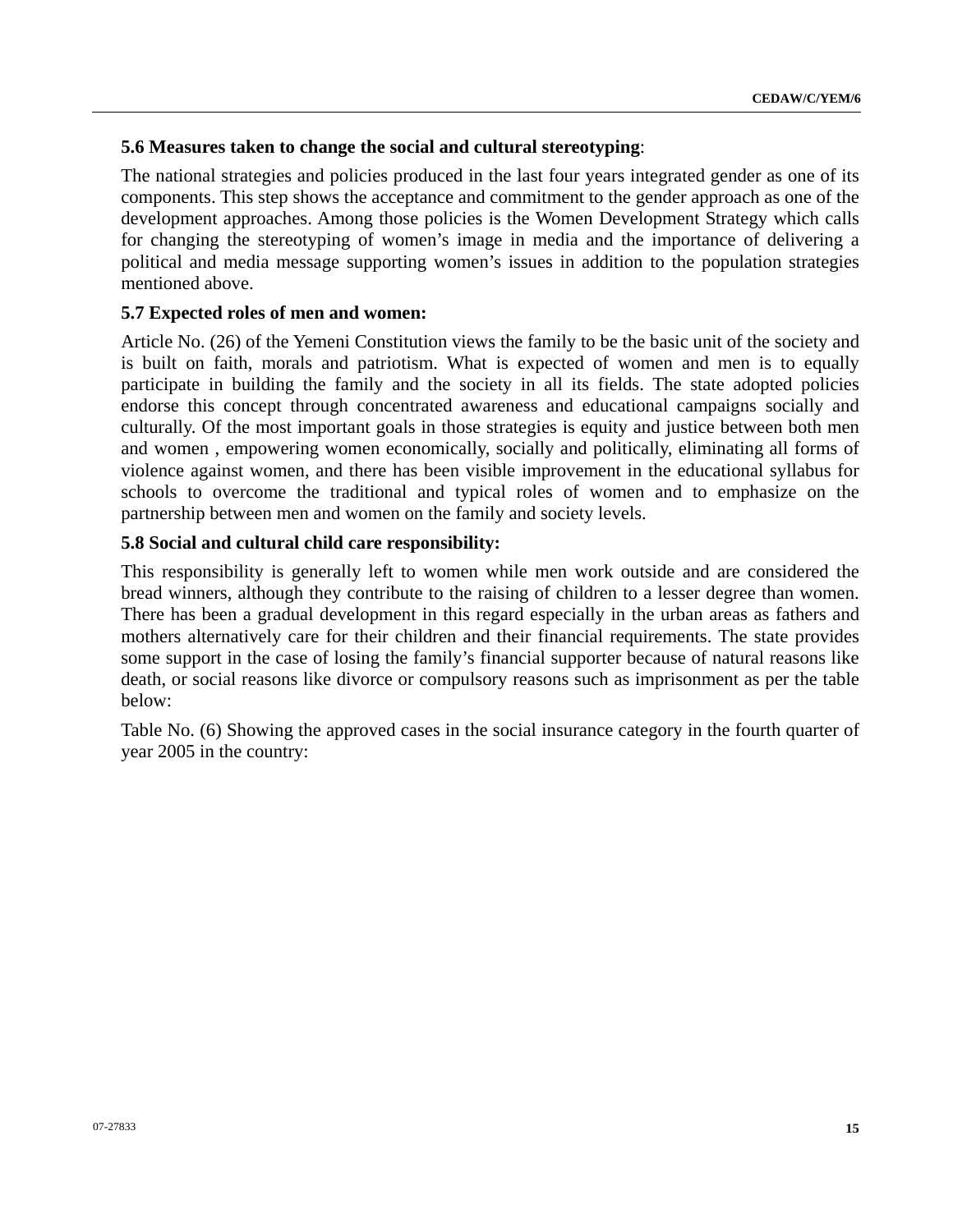| Tadie (O)          |                    |                   |                    |                                                          |                    |                            |                    |                       |                            |                    |                    |                 |                    |
|--------------------|--------------------|-------------------|--------------------|----------------------------------------------------------|--------------------|----------------------------|--------------------|-----------------------|----------------------------|--------------------|--------------------|-----------------|--------------------|
| <b>Orphans</b>     |                    | Widowed<br>mother |                    | <b>Missing</b><br><b>Divorced</b><br>mother<br>supporter |                    | <b>Jailed</b><br>supporter |                    | Just out of<br>prison |                            | <b>Total</b>       |                    |                 |                    |
| No.<br>of<br>cases | Benef-<br>iciaries | No. of<br>cases   | Benef-<br>iciaries | No. of<br>cases                                          | Benef-<br>iciaries | No.<br>of<br>cases         | Benef-<br>iciaries | No.<br>of<br>cases    | Benef-<br><i>s</i> ciaries | No.<br>of<br>cases | Benef-<br>iciaries | No. of<br>cases | Benef-<br>iciaries |
| 22953              | 88,278             | 187,345           | 948,144            | 18,303                                                   | 75,908             | 11,313                     | 58,605             | 1,611                 | 8,997                      | 101                | 502                | 329,815         | 1,092,245          |

**Table (6)** 

- Despite this, the number of women working outside home and contributing to the house income in addition to their domestic duties which they usually do without help from the men is increasing. Some well off women use servants to accomplish the domestic chores.

-There is a group of women, about 13.8 per cent of the women supporting families, work inside and outside the house.

## **5.9 Juveniles care services:**

- The state has taken interest in this field through establishing a judiciary system for underage criminals. Nine juvenile courts have been established according to Republican Decree No. (28) for year 2003 in the following governorates: (Sana'a, Aden, Taiz, Ibb, Hudaidah, Hadramout, Dhamar, Hajja, Abyan).

Four of these courts have been headed by women and there are nine juvenile attorneys where there are three female deputy attorneys. There is a great support for females working in the juvenile courts because the society feels women are more capable in dealing with the youth and youngsters.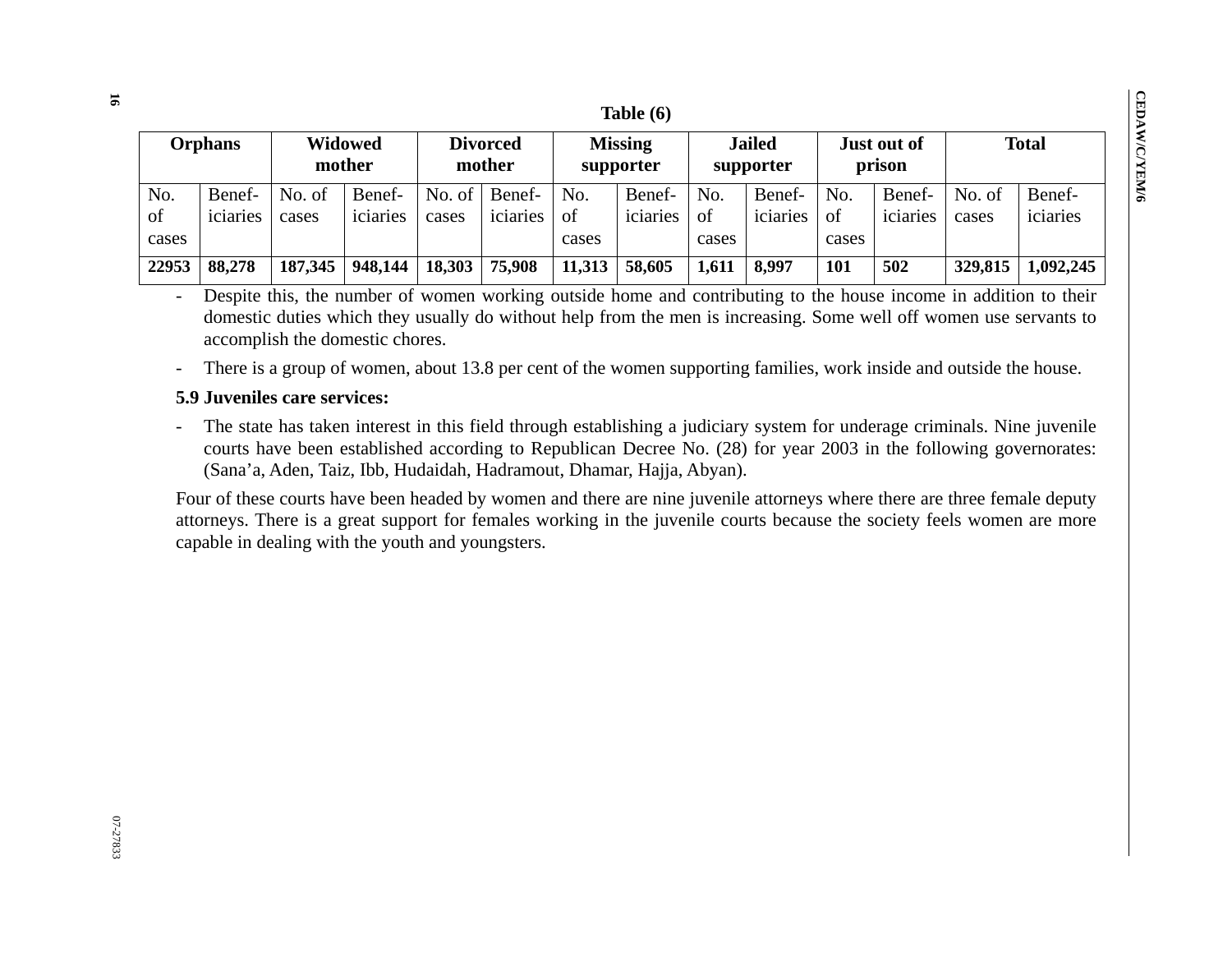- There are seven juvenile care centers five for boys and two for girls. Also, currently a juvenile section for the underage inmates is being constructed in the central prison where all educational, training, rehabilitation and entertainment services are provided for juveniles who are serving sentences and can not be placed in the juveniles care centers. Also two general departments have been established in the Ministry of Justice and Ministry of Interior to care for the underage children in custody since their arrests in the police centers and until they reach the social care centers. These two departments work on removing minors from the prisons. The General Department for Women's Affairs and Protection of Child Rights at the Ministry of Justice receives and reviews any complaints by the parents or guardians or lawyers about violations of rights.
- A network for children in dispute with the law was established and includes in its membership several government bodies such as ministries of Justice, Interior, Human rights, Social Affairs and the Supreme Council for Motherhood and Childhood. The network includes a group of civil society organizations and international organizations concerned with children such as UNICEF and Rada Barnen. This network exerted many efforts to improve the status of juveniles in Yemen, they directly struggled to combat child trafficking through joint cooperation between the Yemeni government and UNICEF as follows:
- Field research on the problem which gave initial indicators and came out with a number of recommendations to overcome child trafficking. The programs to limit this problem took place in many domains:
	- a. Media and awareness
	- b. Developing legislations and national laws or amending them in line with the International Convention for Child Rights and international agreements and treaties.
	- c. Improving and heightening security and judiciary measures by the Ministry of Interior's instruments and its security points in boarder cities.
	- d. Protection and psychiatric care and social rehabilitation for child trafficking victims. A center for receiving such children was established in the boarder city of Haradh.
	- e. Training and capacity building for the personnel working in the fight against child trafficking field.
	- f. Monitoring and reporting center was established to document and report child trafficking cases to the Ministry of Human Rights.

# **Article (6)**

#### **Female trafficking and prostitution**

6.1 In previous reports mention was made regarding the social attitude towards prostitution in Yemen and the legislative texts which illegalize this action. In the second chapter of the child's law it is stated that children must be protected against all types of economic or sexual exploitation. Article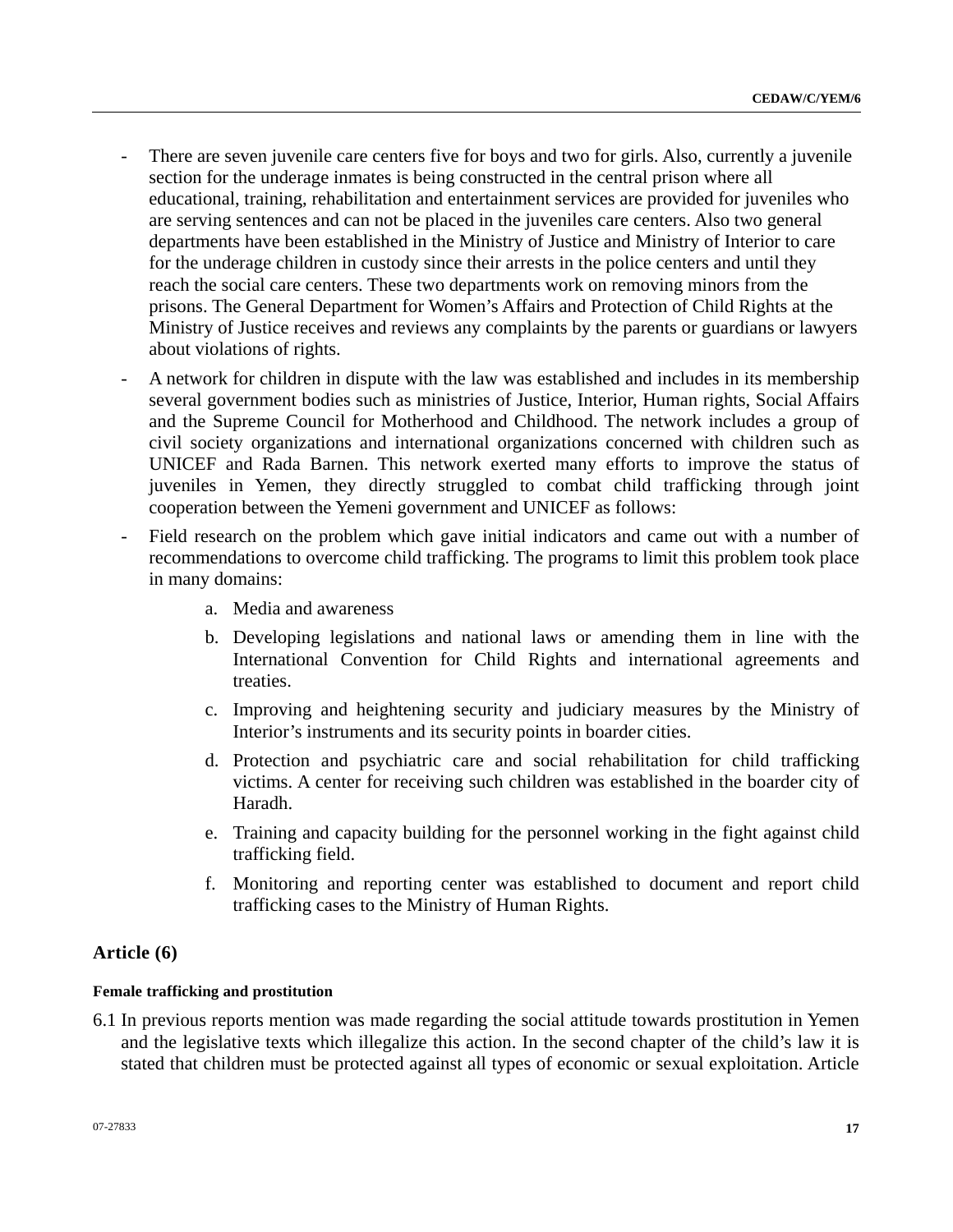No. (147) of the same law states: "The state should protect the child from all types of economic and sexual exploitations and the state must take strong measures to protect children from:

- Practicing immoral activities.
- Being used in prostitution or any illegal practices.

There is a law to amend two articles in the Crime and Penalty Law No. (12) for year 1994 about intensifying the prostitution penalty. The project of an amendment text of article (279) states: imprisonment for duration no longer than 10 years is the punishment for anyone who encourages prostitution. If the crime took place based on this provocation then the sentence reaches 15 years. In the case the prostitute is under 15 years of age or prostitution is used as a source of income by the provoker, then the provoker deserves a sentence no more than 18 years. In the case the two situations are true, then the provoker is imprisoned for a duration no more than 20 years. The WNC came forward with this recommended amendment based on article no. 6 of the CEDAW.

6.2 All the legal statements mentioned in the Crime and Penalty Law and the Punishment Measures Law regarding rape crimes, prostitution are to be implemented in real life equally on males and females. Rape stated in article (269) is applied on prostitutes and other women, because the law requires forceful intercourse for the punishment to be valid.

The Yemeni law also punishes any mediator who facilitates prostitution. Article (279) states: he/she is punished with a sentence of no more than 3 years if encouraging prostitution).

The Parliament sessions discussed tourist marriage or the temporary marriage of Yemeni girls to non Yemenis which has been common in the last three years because of the large number of male tourists coming to the country and choose to marry girls generally from poor families. A committee made from Islamic jurisprudence legislators, justice and endowment called strongly for controlling this negative phenomenon for the sake of the welfare of the Yemeni family. The committee called for reviewing the Personal Status Law and to add articles in it to provide legal protection for the family and respecting the holy bond of marriage. The suggestion is that the marriage does not take place unless basic insurances are being made to guarantee the will to continue in this marriage according to the Islamic jurisprudence.

# **Article (7)**

#### **Political and public life**

The Yemeni constitution guarantees women's right to voting and being nominated in elections. Since 2001 and until now the representation of women in the various elections as a candidate and a voter has varied. The number of registered voters has increased and reached more than 3 millions and four thousand voter at a percentage of (43 per cent) of the total registered voters, while there was a noticeable decline in the number of female candidates and of the winners. This has driven women movement to strongly demand application of the quota system no less than 30 per cent in the elected and non elected state bodies.

The President of the Republic had encouraged the political parties not to use women as voters but to activate their participation in the political life. He called for the quota system and increasing women's percentages in decision making positions saying that this is a must and the only choice is to redeem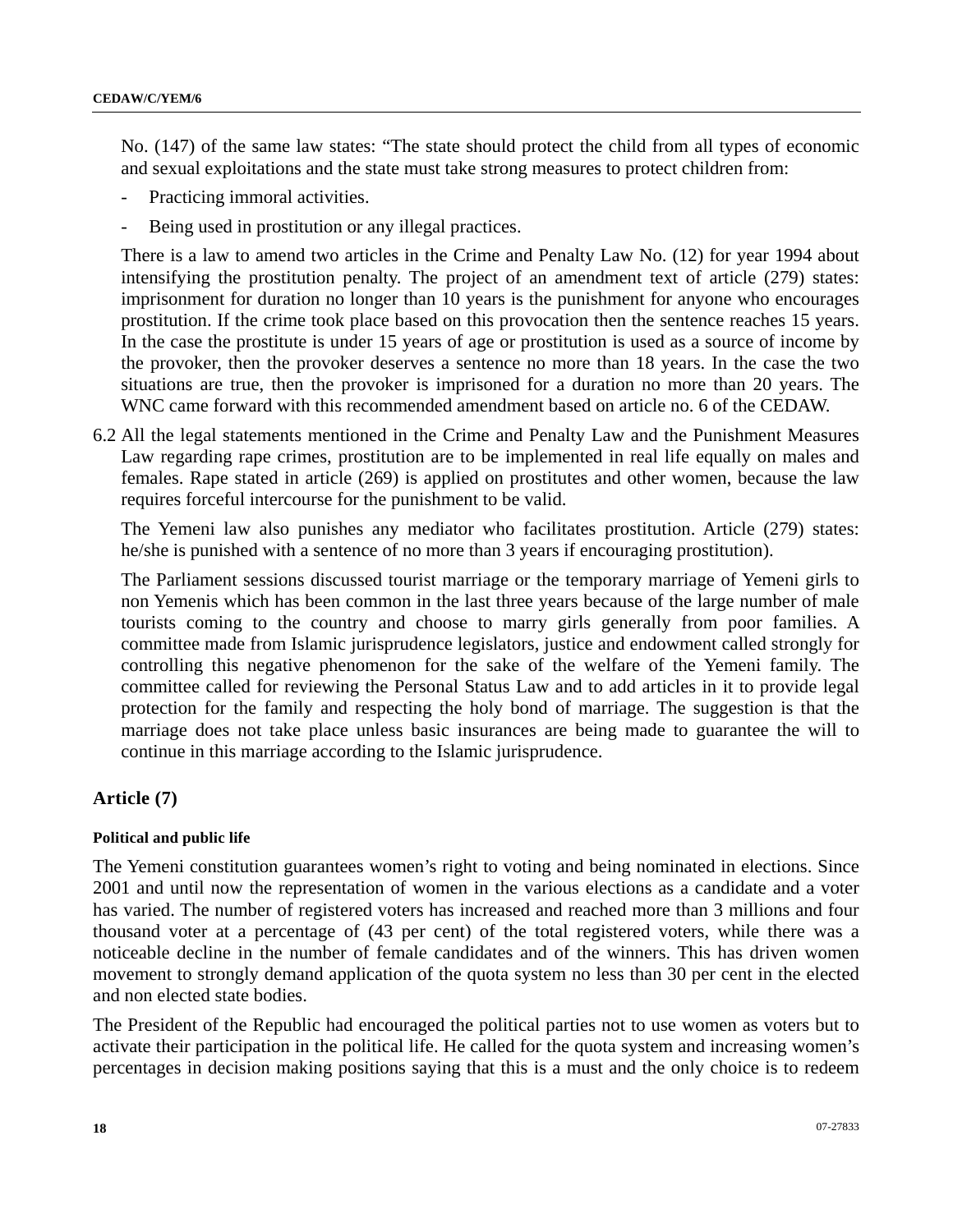<span id="page-18-0"></span>the imbalances in women's representation to overcome the problems in the social values system that stand against women's contribution to the public life, especially politics. To rectify the historical accumulation of negative behaviors and practices that alienated women through centuries would need decades of awareness activities and evolution to change the society's value system. Therefore this strategic demand (the quota) has been advocated by women who called on political authorities and human right activists to support it through the coordination committee created for this purpose.

# **7.1 Participation in the elections Women's representation in elected bodies: Parliament:**

#### **Table (7)**

## **Comparing the number of registered female voters and female candidates**

| <b>Electoral</b> | <b>Registered voters</b> |                | <b>Total</b><br>per |                    | <b>Candidates</b>           |                                   |            |  |
|------------------|--------------------------|----------------|---------------------|--------------------|-----------------------------|-----------------------------------|------------|--|
| round            | males                    | <b>Females</b> |                     | cent of<br>females | <b>Female</b><br>candidates | <b>Males</b><br>$\div$<br>females | Percentage |  |
| 1993             | 2,209,944                | 478,379        | 2,688,323           | 18                 | 42                          | 3,166                             | 1.3 %      |  |
| 1997             | 3,364,723                | 1,304,550      | 4,669,273           | 28                 | 19                          | 1,331                             | 1.4 %      |  |
| 2003             | 5,482,793                | 3,414,640      | 8,097,433           | 42                 | 11                          | 1,396                             | 8 %        |  |

Source: annual report 2004 on women conditions (WNC).

The political parties made total use of women's votes in a way more like exploitation without providing women any support as candidates. Of the very limited number of candidates (11 women) only five had been affiliated to the political parties while 6 were independent and non of the 11 candidates won.

Table No. (8) describes female votes collected by political parties for their male candidates, despite that the tentative acceptance of the political parties of the quota system indicates transition in the attitudes and will be proved in the coming elections.[1](#page-18-0)

**\_\_\_\_\_\_\_\_\_\_\_\_\_\_\_\_\_\_** 

<sup>&</sup>lt;sup>1</sup> The presidential and local council elections passed and the results were out at the end of September where only 33 women won in the local councils 30 of them were from political parties as to 29 from the GPC and one from the YSP and 3 independents.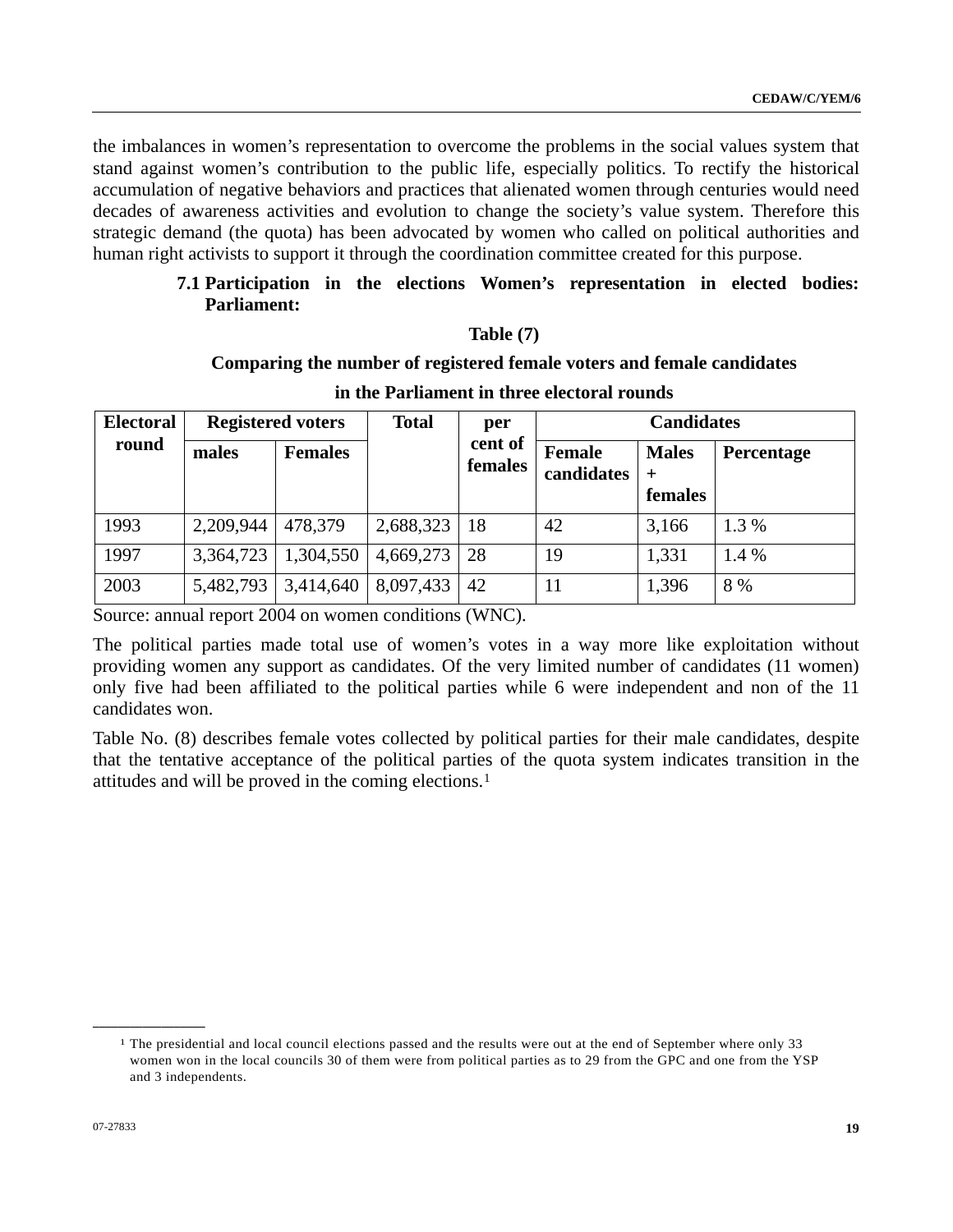#### **Table (8)**

**Number of female votes gained by the political parties in 2003** 

| <b>Political</b>                    |            | <b>Male votes</b> |           | <b>Female votes</b> | <b>Total</b> |            |  |
|-------------------------------------|------------|-------------------|-----------|---------------------|--------------|------------|--|
| parties                             | Number     | Percentage        | Number    | Percentage          | Number       | Percentage |  |
| <b>GPC</b>                          | 1,977,276  | 59.09 %           | 1,487,440 | 60.19 %             | 3,464,716    | 57.78 %    |  |
| <b>YSP</b>                          | 177,454    | 5.03 %            | 114,205   | 4.62 %              | 291,659      | 4.86 %     |  |
| Islah                               | 815,762    | 23.14 %           | 534,012   | 21.61 %             | 1,349,774    | 22.51 %    |  |
| Nasserite                           | 66,574     | 1.88%             | 43,146    | 1.74 %              | 109,720      | 1.38 %     |  |
| Total votes<br>for the 4<br>parties | 30,337,066 |                   | 2,178,803 |                     | 5,215,869    |            |  |
| Total votes                         | 3,524,964  | 58.78 %           | 2,471,085 | 41.21 %             | 5,996,049    | 100 %      |  |

Source: Supreme Commission for Elections and Referendum.

# **Local Councils:**

The number of candidates in the local council elections that took place in February 2001 was 11 females at the governorate level of which only two females won and 121 female candidates on the district levels of which only 34 won.

| Number of<br>electoral |                      | <b>Number of registered</b><br>voters | <b>Total</b> |                   | <b>Number of actual</b><br>voters | <b>Total</b> |
|------------------------|----------------------|---------------------------------------|--------------|-------------------|-----------------------------------|--------------|
| center 2025            | males                | females                               |              | males             | females                           |              |
|                        | 3,918,430            | 1,703,380                             | 5,621,810    | 171,826           | 711,598                           | 2,430,324    |
| Governorate            | Number of candidates |                                       | Total        | Number of winners |                                   | Total        |
| council                | males                | females                               |              | males             | Females                           |              |
|                        | 21,214               | 11                                    | 21,225       | 417               | $\overline{2}$                    | 419          |
| District<br>council    | 7,284                | 121                                   | 7,405        | 6,497             | 34                                | 6,531        |

**Table (9)** 

Source: Supreme Commission for Elections and Referendum.

#### **Representation in non-elected bodies:**

## **Shoura Council:**

There are only two women in the Shoura Council out of 109 members which leads to a percentage of (1.83 per cent) and this is hardly a participation considering that the membership is based on appointment, an issue which needs reviewing.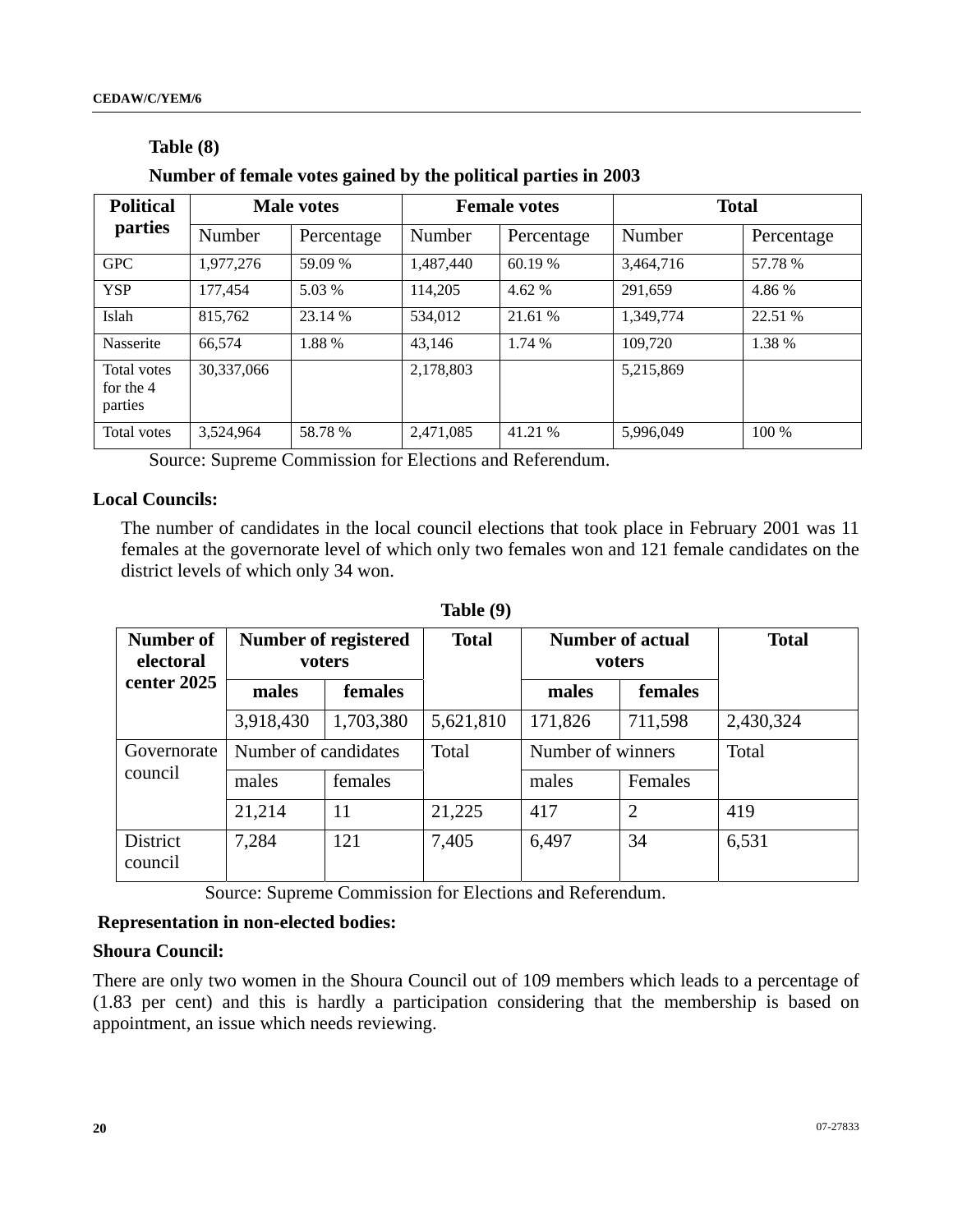# **Supreme Commission on Elections and Referendum (SCER):**

The SCER is made of seven members appointed by the President according to a proposal presented by the Parliament. This year, discussions took place between the political powers in authority and the opposition to increase two members into the commission's body of which non is a women. Keeping in mind that the first commission was formed in 1993 and contained one woman, yet in a positive development a General Department for Women was established in 2005.

## **Women's representation in the government and judiciary:**

Despite the fact that there are two women in the recent government structure in February 2006, yet women's representation in many power positions and decision making positions is very low. The gap between men and women is large although when writing this report there was an appointment of one female judge in the Supreme Court.

| <b>Political and</b><br>managerial<br>position | <b>Males</b> | <b>Females</b> | Percentage |
|------------------------------------------------|--------------|----------------|------------|
| Government                                     | 35           | $\overline{2}$ | 2.82 %     |
| Ambassadors                                    | 57           |                | 1.75 %     |
| Commissioned<br>ministers                      | 108          | $\overline{2}$ | 1.82 %     |
| Deputy ministers                               | 27           | 3              | 7.9 %      |
| General managers                               | 83           | 11             | 11.7 %     |
| Judges                                         | 1200         | 32             | 1.65 %     |

**Table (10) female representation in judiciary and government** 

Source: Annual report on Status of Women 2004, WNC Sana'a.

# **Civil Society Organizations:**

- There has been an increase in the number of civil society organizations in the past few years that they have reached 4000 organizations of which 200 specialized in women, family and childhood. Some organizations became renowned for their work in human rights and carry on many activities in community economic, social, political and civil awareness. This increase is a reaction to article (58) of the constitution: (citizens all around the republic has the right – without violating the constitution – to organize themselves professionally, politically and syndicate wise. They have the right – and the state ensures this right - to create scientific, cultural, social organizations and national unions serving the principles of the constitutions.
- Of those organizations is Yemeni Women Union, Sisters Arab Forum for Human Rights, Islah Charity, Yemeni Monitor for Human Rights, Human Rights Information and Training Center, Women's Research and Training Forum, Al-Tahadi Association for Physically Disabled Women, Al-Saleh Foundation, and Yemeni Family Care Association.
- Of the main activities of those organizations to overcome discrimination against women are: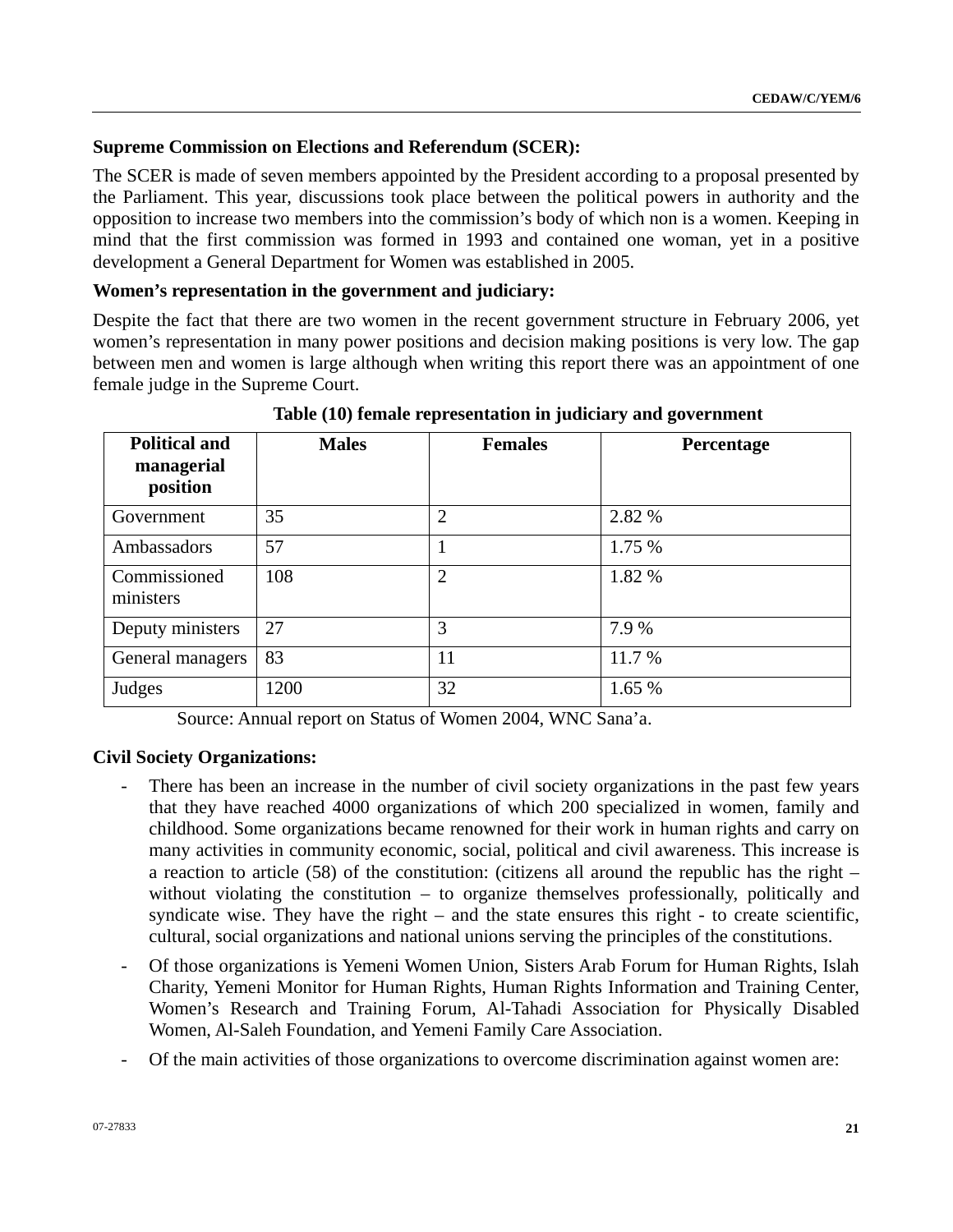- Identifying poor people's requirements to achieve the millennium development goals and participation in development plans.
- Providing credits for poor women (facilitated credits for small projects).
- Distributing food stuff on the poor, supporting poor students, prisoners care, and care for orphans and supporting marginalized communities.
- Providing legal assistance for the female prisoners and those in need for legal assistance.
- Political and civil rights awareness for women.
- Endorsing international protection mechanisms and issuing shadow reports.
- Advocacy and lobbying for amending discriminative laws and legislations against women such as the elections law, local authority, personal status, and for human rights issues.
- Training and rehabilitation and training on elections (parliamentary 2003, local council 2006).
- Training and educating youth from both sexes about human right issues.
- Educating the Yemeni society about risks of early marriage and its psychological, health, educational and economic dangers on Yemeni girls.
- Educating the society about the importance of girl's education.

### And other activities not mentioned above.

Civil society organizations are concentrated in the urban areas except for a few minorities in the rural areas where services are provided to those communities such as Yemeni Women Union, whose centers spread across 21 governorates in the republic, in addition to a branch in Soqatra island (175 centers overall in the districts and villages). These organizations operate according to the Public Organizations and Societies Law No. (1) for the year 2001. Since then, associations have been established and operating according to this law. There are mechanisms and ways for coordination between government tools concerned with women and civil society organizations which lead to forming two networks as follows:

Yemeni Network for fighting violence against women (SHIMA). Of its main goals is to fight violence against women, and it includes in its membership the WNC, seven branches of the Yemeni Women Union, and 6 civil society organizations. SHIMA started operating in 2001.

The second network is civil society organizations network working in monitoring and evaluating the Poverty Reduction Program. This includes 35 civil societies and is headed by the Yemeni Women's Union.

Despite that, women's participation in civil society organizations is limited. A survey on registered organizations with the Ministry of Labor and Social Affairs took place in 2001 showed that women's participation in civil society is still limited.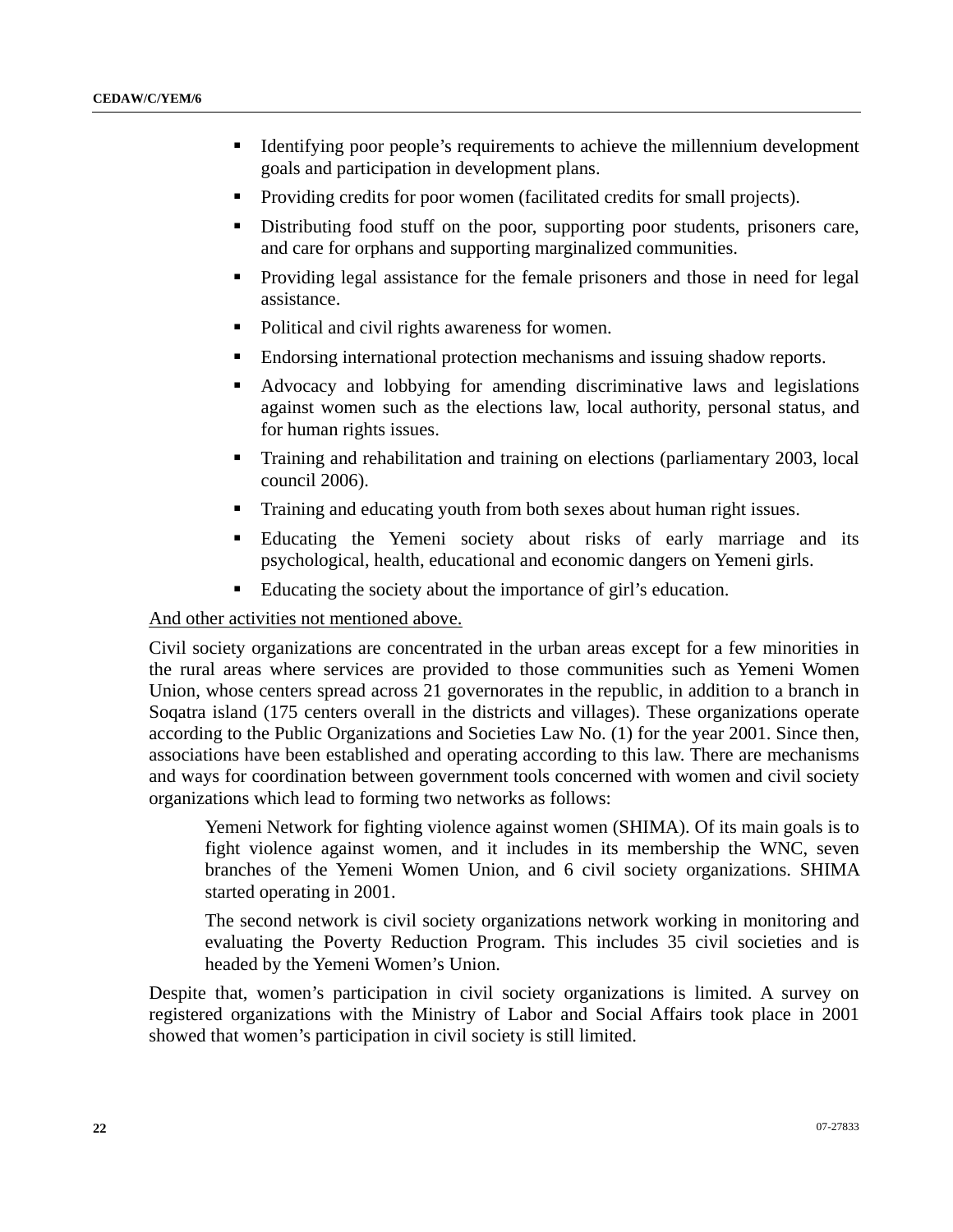### **Women in syndicates:**

The number of syndicate leadership in various occupations has reached 350 female leaders among the total number of leaderships. In the syndicate committees the number of various working sectors reached 2453. Women represent 15 per cent of the total syndicate members in the republic. The reason for this low percentage, for an example, is the low participation of women in some of the grand economic sectors such as the oil sector, minerals building and construction, transportation, communication, power, water and environment. Women's presence is more visible in the light industries such as food manufacturing, food or fish packaging, leather industries, textiles, cotton harvesting and weaving.

| Table $(11)$ |  |
|--------------|--|
|--------------|--|

| Syndicate establishment                          | males | per<br>cent | females | per<br>cent | <b>Total</b> |
|--------------------------------------------------|-------|-------------|---------|-------------|--------------|
| Transport and communication                      | 339   | 95          | 21      | 5           | 420          |
| Medical and health care                          | 317   | 80          | 80      | 20          | 397          |
| Oil, minerals and chemicals                      | 352   | 94          | 21      | 6           | 373          |
| Municipality,<br>construction<br>and<br>housing  | 330   | 91          | 34      | 9           | 364          |
| Food production, agriculture and<br>fishery      | 181   | 90          | 21      | 10          | 202          |
| Monetary, banks and money jobs                   | 283   | 86          | 47      | 14          | 330          |
| Power, water and environment                     | 375   | 93          | 27      | 7           | 402          |
| Managerial services                              | 237   | 86          | 39      | 14          | 276          |
| Leather industries, textile, cloths,<br>weaving  | 40    | 93          | 29      | 42          | 69           |
| Universities, vocational training,               | 91    | 58          | 25      | 22          | 116          |
| Education<br>media, printing<br>and<br>publicity | 32    | 78          | 5       | 14          | 37           |
| Insurance and pensions                           | 64    | 86          | 22      | 26          | 86           |
| Total                                            | 2,701 | 88          | 371     | 12          | 3,072        |

# **Distribution of the syndicate leadership in the syndicate committees around the republic**

Source: Syndicate Labor Union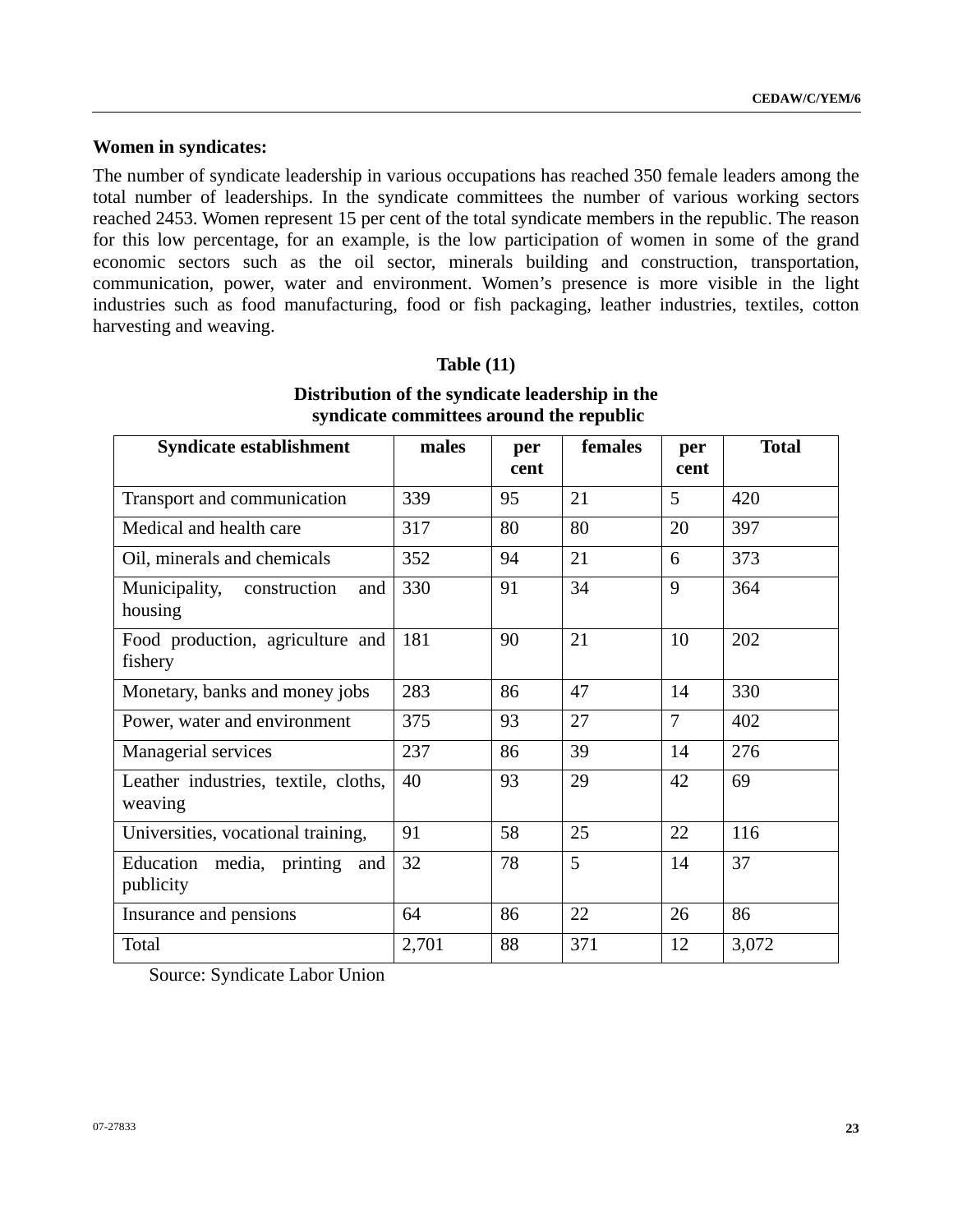# **Article (8)**

#### **Representation and participation at the international level**

8.1 Women occupy a number of diplomatic positions such as ambassadors, commissioned ministers, consultants, first secretaries…etc. the number of women working in the diplomatic line are 73 and are positioned as follows:

> One female ambassador, two commission ministers, 6 women as consultants, nine as a first secretary, two as second secretary, 6 women as third secretary, six women are diplomatic attachés, one as attaché and 40 women as administrative attaché. Despite the increase in women working as diplomats, their contribution to this field is still very limited.

- As for women's participation in international organizations, there is only one woman as the Regional Director of the Arab Development Program of the United Nations, and another working at the regional office of the Food and Agriculture Organization.
- The Ministry of Foreign Affairs' Diplomatic Institute graduated four batches between 2002 and 2006. Many women studied in this institution whether diplomats or interested in this field, and have received qualification certificates for the education and training they received. This certificate will be a basic requirement for new entrance into the diplomatic line or for the promotion of existing diplomats.
- 8.2 The WNC came forward with a proposal to amend Law No. (2) and its amendments regarding the diplomatic and counselor fields. This law includes articles related to the rights of married diplomats abroad which states in its Article No. (90): (If both spouses are employed with the Ministry they must not be sent on the same mission, or even on separate missions. If one of the spouses is selected, the other has the choice to take an open leave without pay to accompany his or her partner in that mission). This text is considered an obstacle against women's constitutional right, and the WNC proposed the article to be amended as follows: (the Ministry has the right to appoint both spouses – provided they fulfill the seniority condition – in any mission while providing both of them with social support and housing. In case one of them opts not to be sent on the mission, he or she has the right to take an open leave without pay while maintaining their right to seniority and promotion.)

Article No. (82) about retirement age is also questioned for amendment. The call is to raise the retirement age for women to equal that of men of 60 years of age, or 35 years of service instead of 55 years of age or/and 30 years of service. This allows preservation of female diplomatic cadre and allowing women to be in the line until new young females are trained to fill the positions. This is an attempt to maintain a gender balance in this field.

#### **Article (9)**

#### **Nationality**

9.1 Article No. (44) of the constitution gives the right to a Yemeni nationality to Yemenis or whoever acquires it. This is a right for both women and men. A Yemeni woman has the right to keep her nationality even if she marries a Muslim non Yemeni and gains his nationality, unless she decides to drop her Yemeni nationality and this desire is documented when the marriage takes place or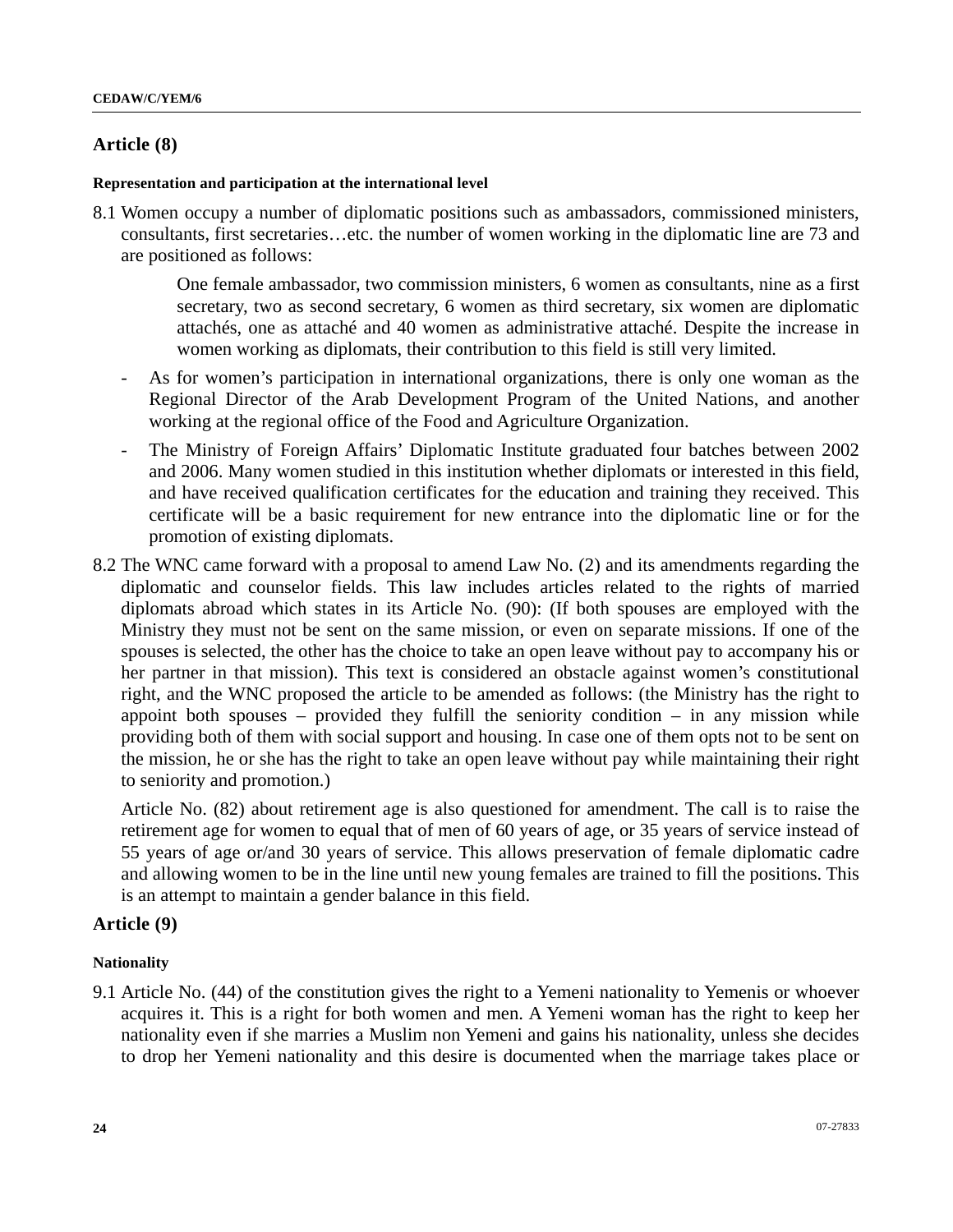during the marriage itself as per article number (10) for year 1990 of the same law. A Yemeni woman has the right to restore her Yemeni nationality in case her marriage to a non Yemeni is over if she requests for it. However, Law No. (6) for year 1990 does not grant the Yemeni nationality to the children of a Yemeni woman married to a non Yemeni.

- 9.2 There was a positive response to the recommended amendment through Law No. (24) for year 2003 which adds a new article to the 1990 Nationality Law. The new article repeated (10) states: (if a Yemeni woman married to a foreigner had children from her foreign husband and has become the guardian and provider for her children either because of being divorced, widowed or abandoned or any reason for a duration no less than one year, then the children are to be treated as Yemenis in all respects so long as they are with their mother. Children who reach adulthood have unconditional right to choose between either parent's nationalities).
- 9.3 The above text conditions that for the children to get their mother's nationality she has to be widowed, divorced or abandoned for any reason. Therefore, demand was made to ensure this right for women who are still living with the husbands in par with the Yemeni man who has the right to give his children the Yemeni nationality whether he was with his wife or without her. The demand is also to give this right on birth and not until later. The recommended amendment by the WNC to overcome this discrimination is: (a child obtains the Yemeni nationality if he or she is born to a Yemeni father or mother).
- 9.4 Article No.(14) of the Executive Charter No. (47) for year 1991 about the residency permit of a non-Yemeni husband is recommended to change to: (the non-Yemeni husband of a Yemeni national has the right of a 5 year residency able to be renewed…) this text would be equal to article number 13 of the same charter giving a 5-year residence to the non-Yemeni wife of a Yemeni national. The current law allows for the non-Yemeni husband a two year residency.

# **Article (10)**

#### **Education**

- 10.1 The government of Yemen paid great attention to education considering it as the only way forward for any society, and that the progress of a community is measured by the scientific achievements and development of its human resources. Hence, all national legislations – the constitution and laws – emphasize on education as a right for all. This has been reflected in the general approach of the education policy in all intermediate plans and strategies, such as:
	- Yemen's Strategic Vision (2025) aimed at a fundamental transformation in the educational system's structure and methodology so as to be able to compete with the scientific, technical progress and development requirements.
	- Women Development Strategy (2006-2015) aims to increase girls' education enrollment rates in the various levels and types so as to reduce the gender gap in education.
	- The National Strategy for Developing Basic Education (2003-2015) whereby the fifth theme (of 8 in total) is dedicated to girls education living up to the millennium development goals by 2015.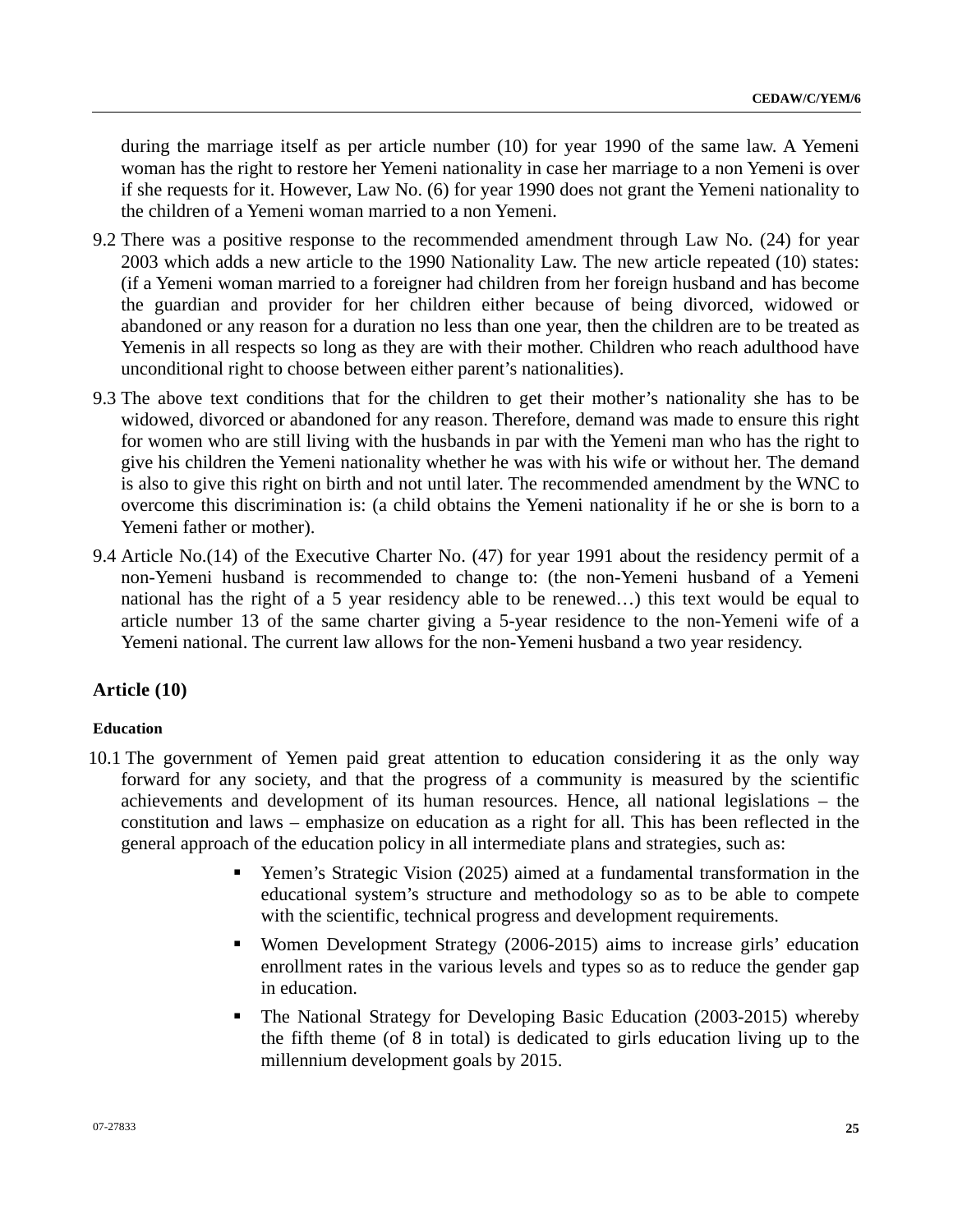- The National Strategy for Illiteracy Eradication and Adult Education (1998) focused on basic education drop outs, of which the majority is females. Yemen is now working on a draft document termed (organized principles for illiteracy eradication efforts in the great Middle East and North Africa). This aims to reduce illiteracy to 50 per cent by 2015.
- The National Population Strategy (2001-2025) emphasized on creating annual increase in basic education enrollment especially of girls in order to achieve the "education for all" goal.
- The draft strategy outlined by the Supreme Council for Motherhood and Childhood (2006-2015) pays great attention to school education and is considered a monitoring authority along with the Ministry of Education to supervise the level of implementing pre-school educational programs.
- Poverty Reduction Strategy (2003-2005) and the current strategy (2006-2010) focuses on girls education considering it an important factor in improving the health and nutrition conditions of women and children and reducing fertility rates and hence reducing poverty and developing the society in general.
- Vocational and Technical Training Strategy focuses on increasing the accommodating capacity to 15 per cent of the basic and secondary educational system's outcomes by 2010, in an attempt to rectify the existing imbalance between supply and demand in the workforce keeping gender issues in consideration.
- Higher Education Strategy and the Secondary Education Strategy are still under preparation and there is an inclination to prepare them according to the gender approach.
- It is generally noticeable that the official and governmental policies and government strategies pay attention to girls' education, but the problem is in the challenges and obstacles that appear when translating these policies into executive action plans.

#### **10.2 Pre-school education:**

The number of kindergartens in the Republic of Yemen in 2006 reached 81 government kindergartens. There are 127 private nurseries but mostly limited to the main cities. Obviously this number does not match the population growth nor does it match the increase numbers in working mothers. Despite the fact that the government pays this educational level interest according to its resources, yet there is not much investment in this sector for many reasons. The most important reason is the lack of societal awareness of this stage's importance as a preparation phase for basic education. Media is also weak in educating the society of the importance of kindergartens, and there aren't many suitable nurseries or resources such as nutrition, educational tools and transportation which could reach 500 Yemeni riyals for the government nurseries and 4000 for private ones, and obviously this is too expensive considering the average per capita income.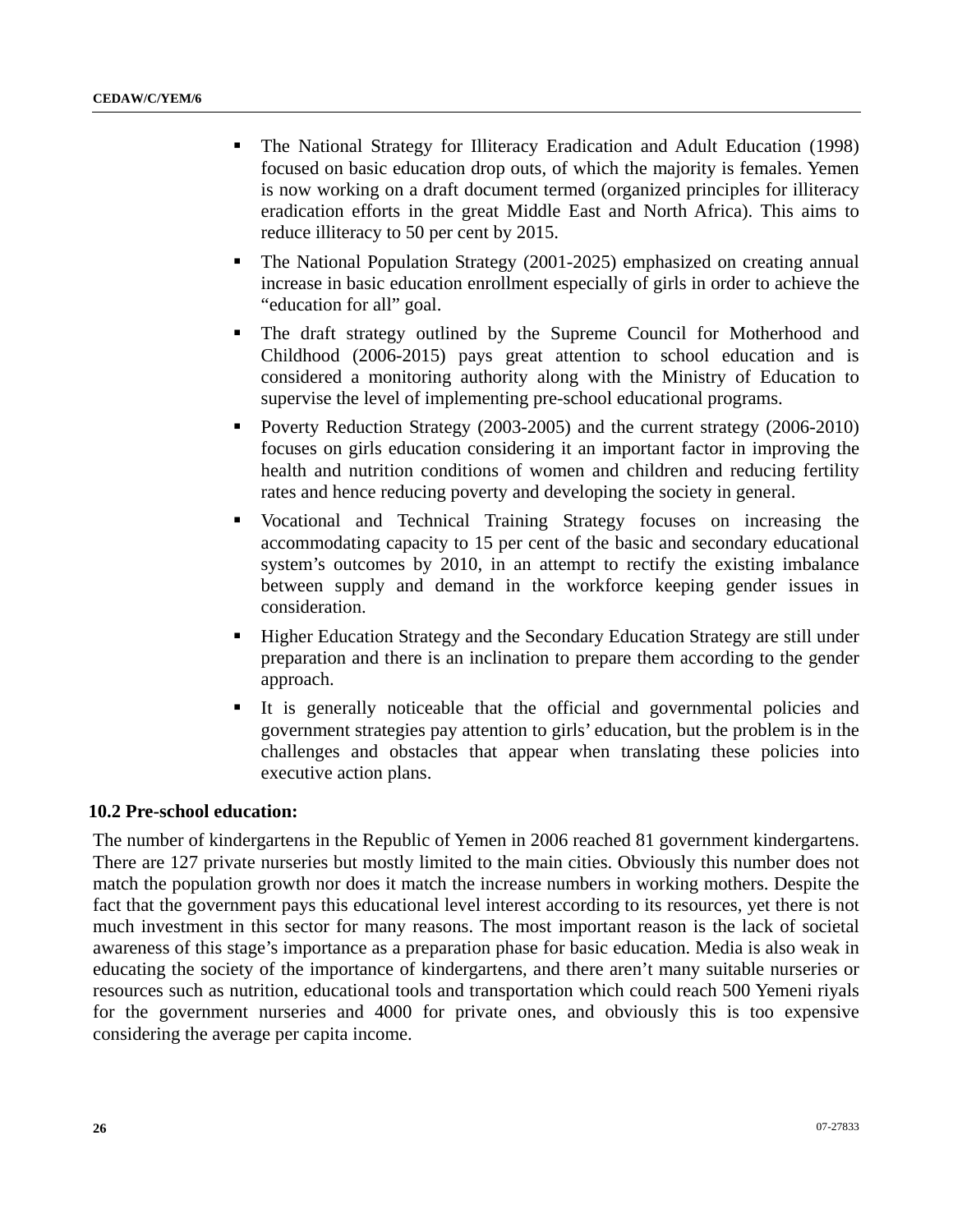- To reform this shortcoming, the government took interest in developing this facility and the Supreme Council for Motherhood and Childhood became a monitoring authority on monitoring and evaluating the implementation of the Childhood and Youth Strategy (2006- 2015). The Council has started working on programs to develop pre-school education. For example, there is a program in partnership with Sana'a University to qualify and train educators for this education specifically, and the syllabus of this has been integrated in the university's curricula, and consequently 60 nannies have been trained from the capital secretariat in pre-school education. It is hoped that the Ministry of Education gives more space to this stage in its educational plans and programs, because this has a direct influence on the working mother.
- The Educational Census (2003/2004) data show that there is proximity between the number of males and females at these facilities. The number of females in kindergartens reaches (6,968) versus (8,336) males. However, there seems to be an increasing gender gap more recently as per the statistics of the General Department for Kindergartens 2006, as the number of females enrolled in public nurseries is 4,948 against 10,425 males and in the private nurseries females were registered as 2,632 versus 6,189 males. An issue that deserves analysis and solutions.
- Despite the fact that the education law stipulates the importance of nurseries, and that the work code has been amended in 2003 to oblige managers to establish nurseries in the workplace or to take care of the children's pre-school expenses, there is hardly any interest in this issue. Some private sector industries provide an expensive low level service and so many women either choose to quit work to take care of their children at this stage. The National Strategy for Childhood and Youth includes development of this early age (0-5 years) and has been integrated in the five-year socio-economic plan 2006-2010.
- The syllabus for this education varies from a place to another and the Ministry of Education's curriculum has not been printed yet.

# **Table (12)**

#### **Number of public and private kindergartens and the number of children gender wise**

| <b>Description</b> | <b>Number</b> | <b>Males</b> | <b>Females</b> |
|--------------------|---------------|--------------|----------------|
| Government         | 81            | 4,948        | 10,425         |
| Private            | 127           | 6,189        | 2,632          |

Source: General Department for Kindergartens – report 2006.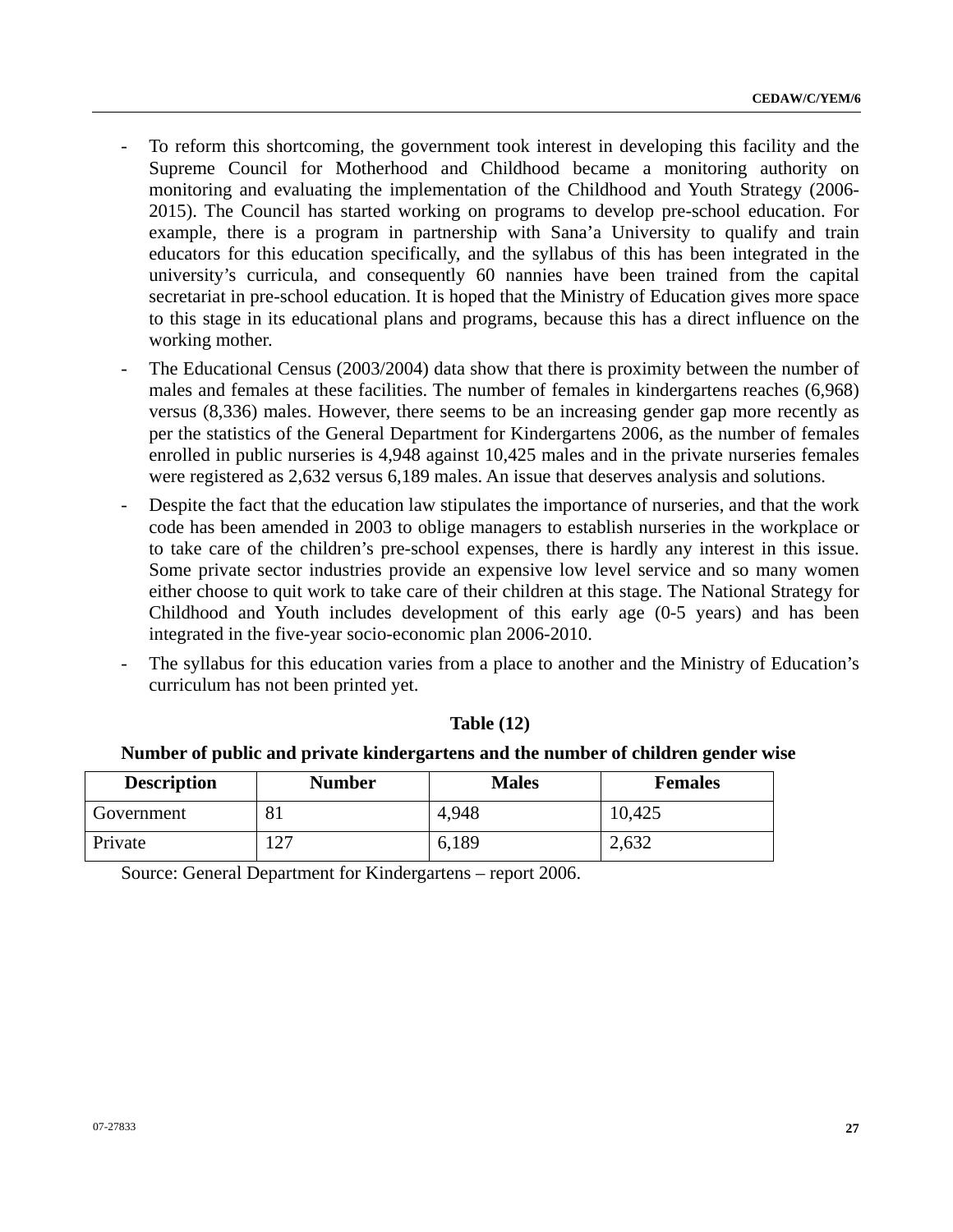#### <span id="page-27-0"></span>**10.3 Basic education:**

- Between 2001 and 2005 there was immense interest by the state in cooperation with many other bodies to improve basic education and girls enrolling and continuing the education at least until finishing primary education level. Many organizations funded 1902 projects all aiming at reducing girls drop out rate and supporting their basic education especially in the suburbs.

For example, the World Food Program funded a school nutrition project in 88 districts in the republic. The cabinet issued a decree to exempt male students studying from  $1<sup>st</sup>$  to  $3<sup>rd</sup>$  grades and girls from  $1<sup>st</sup>$  to  $6<sup>th</sup>$  grade from school tuition fees. These are the main steps adding equality and gender indicators to all basic and secondary education statistics for the academic year 2005/2006.

- Despite the great efforts and executed projects and the Ministry of Education's commitment to increasing girls' enrolment in basic education and reducing the gender gap, yet this gap is too wide to achieve the gender equality mentioned in the convention and in the millennium goals.
- Girls between 6 and 14 years old enrollment rates in school are increasing, as they reached 1,518,509 in 2005. However, there is still a large gender gap, for example male enrollment in 2005 for the same age group was 20,226,041 which mean around 68 female students to every 100 male students with a gender gap of 33.8 per cent. The gender gap starts low in the first grade, but increases in higher levels. In 2005, 123,014 girls of the age group between 15 and 17 years old versus 254,776 boys of the same age group. This means for every 100 male students there are only 48 female students. The net enrollment rate for boys is 33.28 per cent against 16.68 per cent for girls.[2](#page-27-0)
- The gender gap increases in the villages despite encouraging efforts such as increasing government jobs for female teachers in the rural areas. There are more than two million children outside schools, of which 1,360,790 are females. Furthermore, the gap between education ratios in the cities and suburbs is quite large. Around 84.8 per cent of males in the cities and 68 per cent in the rural areas are literate while only 59.5 per cent of urban women and 24.3 per cent of rural women are literate.[3](#page-27-0)

**\_\_\_\_\_\_\_\_\_\_\_\_\_\_\_\_\_\_** 

<sup>2</sup> Source: Ministry of Education, General Department for Statistics and Planning 2005/2006. 3 Ministry of Education, educational status of girls in Yemen: endorsing girls education for equal opportunities August 2005, supported by UNICEF and Adra, and taken from the Family Health survey as per the annual educational census report 2003/2004 of the Ministry of Education.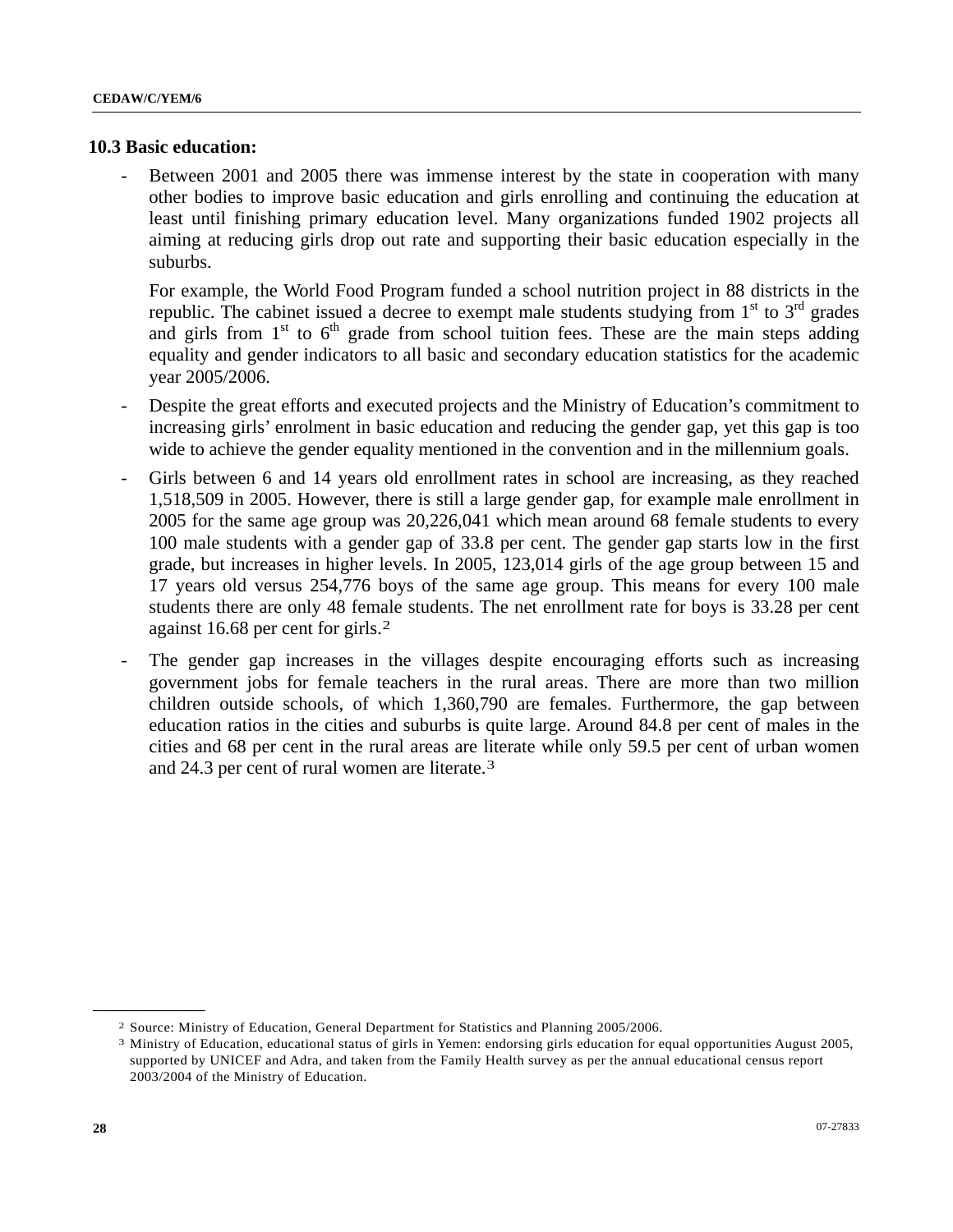| Net and total enrollment rates in basic education 2005 |             |               |              |                                                           |        |  |  |  |  |
|--------------------------------------------------------|-------------|---------------|--------------|-----------------------------------------------------------|--------|--|--|--|--|
| <b>Description</b>                                     | <b>Male</b> | <b>Female</b> | <b>Total</b> | <b>Percentage</b><br>of females<br>for every<br>100 Males | Gap    |  |  |  |  |
| <b>People</b><br>between (6<br>and 14<br>years)        | 2,748,403   | 2,528,205     | 5,276,608    |                                                           |        |  |  |  |  |
| <b>Students</b><br>between (6<br>and 14<br>years)      | 2,226,041   | 1,518,509     | 3,744,550    |                                                           |        |  |  |  |  |
| <b>Students of</b><br>all ages                         | 2,450,272   | 1,622,022     | 4,072,294    | 68.22                                                     | 31.78% |  |  |  |  |
| <b>Net</b><br>enrollment<br>average                    | 80.99%      | 60.06%        | 70.97%       | 66.2                                                      | 33.80% |  |  |  |  |
| <b>Total</b><br>enrollment<br>average                  | 89.15%      | 64.16%        | 77.18%       |                                                           |        |  |  |  |  |

**Table (13) Net and total enrollment rates in basic education 2005** 

Source: Ministry of Education – General Department for Statistics and Planning.

# **10.4 Secondary education**

- There is a visible increase in girls' enrollment rate in secondary education levels compared to previous years. In year 2002/2003 the total number of both boys and girls enrolled in secondary schools was 549363. This is an increase for boys from 354,743 in 2000/2001 to 388,739 in 2002/2003 with an increase percentage of 4.7 per cent. Similarly there has been an increase in girls' enrollment from 129,830 to 160,624 for the same years with an increase of 11.9 per cent. In 2004/2005 the number of girls has increased to 183,396 against 409,931 males with an increase of 3 per cent for girls' versus an increase of only 0.3 per cent for boys. It is visible that the increase between 2002/2003 and 2004/2005 is double that of males.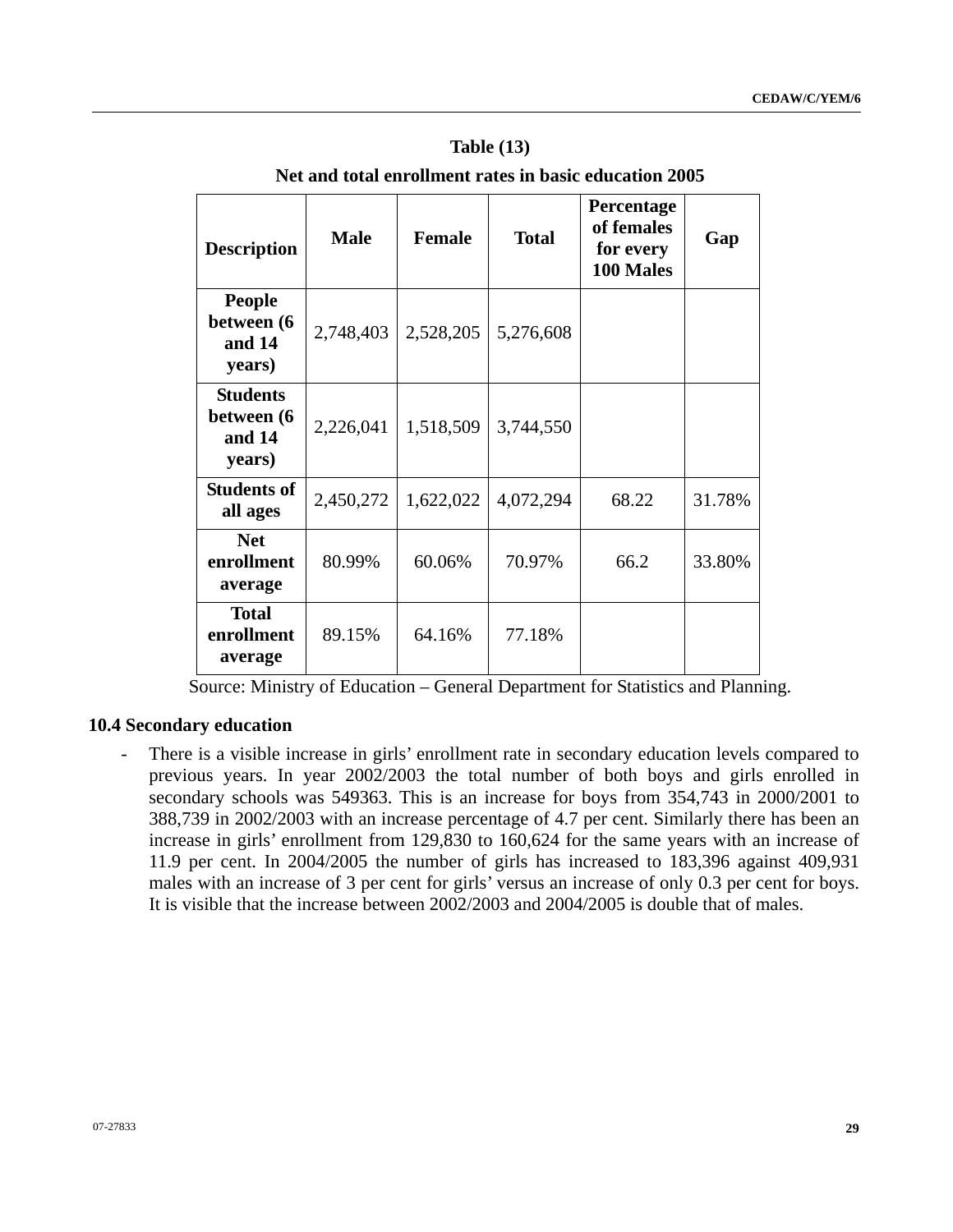<span id="page-29-0"></span>

| Number of students in secondary level           |             |               |             |               |             |               |             |         |
|-------------------------------------------------|-------------|---------------|-------------|---------------|-------------|---------------|-------------|---------|
| <b>Year</b>                                     | 2001-2002   | 2002-2003     |             |               | 2003-2004   |               | 2004-2005   |         |
| <b>Gender</b>                                   | <b>Male</b> | <b>Female</b> | <b>Male</b> | <b>Female</b> | <b>Male</b> | <b>Female</b> | <b>Male</b> | Female  |
| <b>Total</b><br>number<br><b>of</b><br>students | 354,743     | 129,83        | 388,739     | 160,624       | 11,016      | 7,949         | 4,899       | 183,396 |

**Table (14)** 

Source: Ministry of Education- General Department for Statistics and Planning.

One reason for this improvement could be attributed to the relative delay in the age of marriage in the cities, in addition to the provision of education services and girls and families' increasing awareness of the importance of education and gaining skills through training for the labor market. Although poverty could stand against education, it is also a motivation to continue studying in order to improving living standards. The gender gap is still quite high and drop out rates are also high because of many factors such as decreasing outcomes of basic education, failure, crowded classrooms, and lack of sufficient girls schools and female teachers. The number of all girls schools in the cities and villages is much less than boys schools, moreover, girls schools suffer from less qualified educational and management cadre which leads to drop outs and very few girls in the rural areas join mixed schools.

The private sector, encouraged by the government and supervised by the Ministry of Education contributes largely to basic and secondary education in the main cities. The number of private schools (generally with separate branches for boys and girls) has increased from 225 in 2001/2002 to 448 in 2005/2006.[4](#page-29-0)

# **Table (15)**

**Increasing number of public and private schools from 2001 to 2006-12-02** 

| <b>Years</b> | 2001/2002 |     | $2002/2003$   $2003/2004$   $2004/2005$ |     | 2005/2006 |
|--------------|-----------|-----|-----------------------------------------|-----|-----------|
| <b>Total</b> | 225       | 242 | 300                                     | 394 | 448       |

Source: Ministry of Education, General Department for Public and Private Education.

# **10.5 School curricula:**

**\_\_\_\_\_\_\_\_\_\_\_\_\_\_\_\_\_\_** 

At the beginning of 2005 syllabus of basic and secondary education levels were reviewed from a gender perspective, and took some steps to make the curricula closer to the students' lives. But what is also important in addition to ensuring gender sensitive curricula is that the teachers should also be gender sensitive and to be able to overcome the social and cultural discrimination surrounding both boys and girls.

<sup>4</sup> Ministry of Education, General Department for Public and Private Education data (2001/2002) and (2005/2006).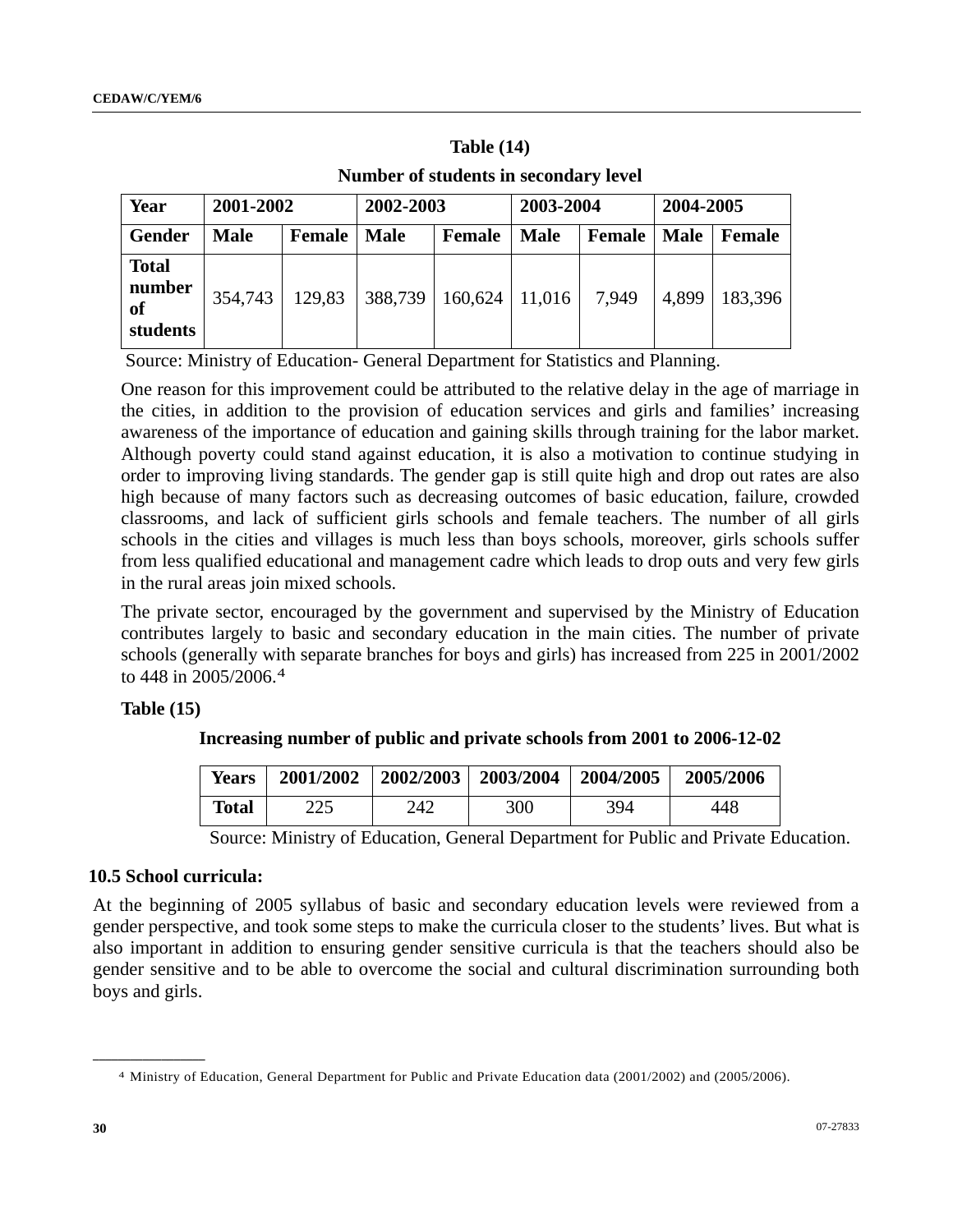### **10.6 Higher education and scientific research:**

- The number of universities has increased to be seven government universities and eight private universities teach applied sciences and theoretical courses and are similar to government universities in their curricula. The enrollment rate has increased in year 2004-2005 as the total number of enrolled students was 193,524 in both public and private universities. Girls form 50,319 of this number which makes them 26 per cent of the total batch versus 143,105 male students composing 74 per cent of the total students. In theoretical colleges the enrollment number was 138,905 at a percentage of 71.7 per cent and girls are 17.5 per cent of this number. In scientific colleges the enrollment is 54,523 at a percentage of 28.3 per cent of which 8.5 per cent are girls. Despite the increase in girls joining college, yet the percentage is low and is mostly limited to humanitarian disciplines, as girls enrollment in scientific colleges is very low such as civil engineering, electronics networking, as well as in some theoretical colleges such as commerce as the percentage is 14 per cent for girls compared to 86 per cent for boys. In the engineering college the percentage of girls is 6 per cent compared to 94 per cent except for the dentistry where the girls are 68 per cent and in the linguistics girls are 54 per cent of the total students.
- To overcome the lack of cadres in gender studies the government universities started taking positive measures. For example, the Women's Studies and Applied Research Center established in 1994 was renamed in 2003 Development and Gender Research Study Center and a number of university professors were appointed to work in it, and were allocated with a budget even though it is quite small compared to the other college's budgets. Another center for Women's Studies and Training was established in 1998. Both centers aim at providing higher education and diplomas in gender and development and integrating gender in university syllabus. Since year 2005/2006 gender concepts have been integrated in all the population and water and environment curricula at Sana'a University. Although both Sana'a and Aden universities took interest in integrating gender in some of its centers yet not all of the universities strategies were written through a gender perspective. Moreover, the universities' policies did not use any mechanisms to encourage girls' enrollment in college especially in the scientific colleges or to increase females among the staff and to appoint them in high management, technical or scientific positions except for the Head of a Center of Women's Studies or as assistants to deans of some colleges.

#### **10.7 Technical education and vocational training**

- In year 2002/2003 the percentage of girls joining the technical and vocational training reached only 1.9 per cent. The increase in enrollment in this field has increased from 5,715 to 8,049 with an increase of 2,334 students. The increase in girls' enrollment has increased to 4.3 per cent in commerce and computer training and was 5.5 in technical education of the total enrollment. The increase of boys was 6.9 per cent and for girls was 1.2 per cent.
- Gender issues regarding girls' enrollment in specific colleges or in training disciplines and management are still very low. Girls' enrollment in many subjects is very minimal as girls enrollment in technical institutes with two year courses during 2003-2004 was only 21 female students against 3,401 males. In year 2005-2006 the number has increased to 80 female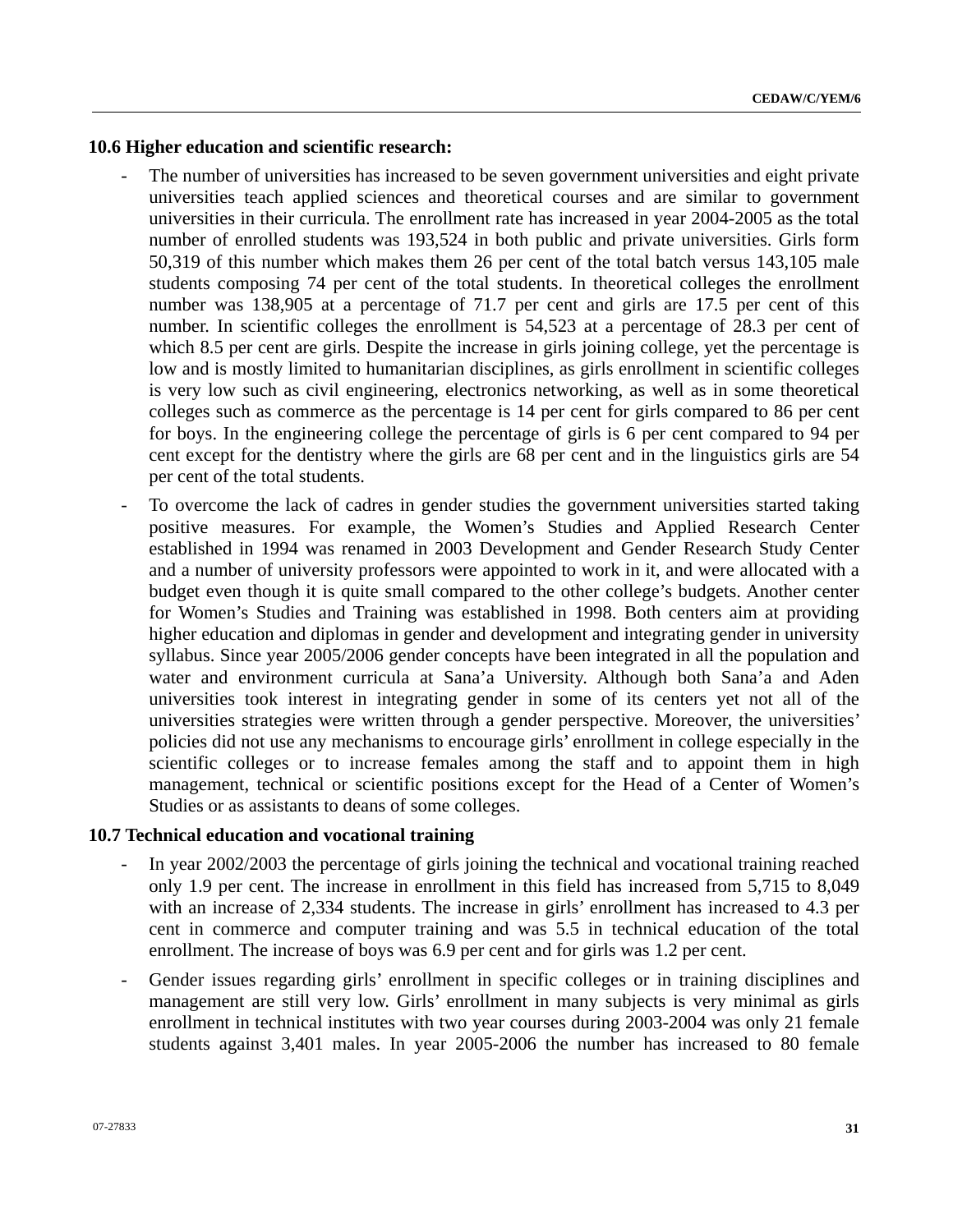<span id="page-31-0"></span>students' versus 3,059 males. In the three year courses 159 girls were admitted compared to 911 boys in 2003-2004 and this has increased in 2005-2006 to 104 girls and 657 boys.

The total number of girls enrolled in technical institutes in the academic year 2003-2004 reached 337 versus 1,646 boys. These numbers have increased in 2005-2006 to 6,538 candidates only 2,901 boys admitted of which there were 635 female candidates and 494 admitted. The number of short course graduates (continuous education system) with different specializations during 2004 is 48 female students and 313 male students.

- The gender gap also exists in the community colleges for year 2005-2006 as the number of applicants was 534 only 234 were admitted while there were 1,262 male applicants of which 413 were admitted. Here it is worth noting the importance of positive discrimination in educational establishment as most female applicants were accepted so long as they fulfilled the admission requirements.
- To improve women's conditions in this sector there are two projects: the first is a study on the available opportunities for women through this kind of education, and the other is to support priority disciplines in technical training which was delayed from 2000 to 2004.
- The civil society, profit and not profit, and the Social Fund for Development contribute effectively to this kind of education especially in computers, languages, accounting, general administration, management of small projects, and small handicrafts. Because there is more supply, the fees are affordable by the poor layers of the society in addition to the fact that some civil societies provide these courses for free or for minimal fees. Of these societies are the Young Leaders Development Foundation and SOUL in Sana'a, Electronic Society in Aden and Youth Development Center in Taiz.

#### **10.8 Illiteracy eradication and adult education**

- There is still a high rate of illiteracy among adults in Yemen despite efforts to eradicate it. The rate for females ten years and older is 62.1 per cent compared to 29.8 per cent, while the general illiteracy rate for men and women in the rural areas is 53.3 per cent and in the urban areas 25.8 per cent.[5](#page-31-0)
- The explanation behind the high illiteracy among women is the high school drop out rate either because of early marriage or because lack of all girls school, even if there are schools the females teachers are not necessary available and the girls make up for this through enrolling in adult literacy classes.
- The Illiteracy Eradication and Adult Education Organization got its financial and administrative independence in 1998 and this has helped implementing plans and programs, most important of which is creating new syllabus, awareness booklets, qualifying and training teachers and supervisors, qualifying training and women skills centers.<sup>[6](#page-31-0)</sup> Of the main challenges in the illiteracy issue are the limited number of centers, low pay for the working staff, limited resources and huge influx of illiterate Yemenis who dropped out of school in addition to the weak literacy programs and inadequate education system that does not match

**\_\_\_\_\_\_\_\_\_\_\_\_\_\_\_\_\_\_** 

<sup>5</sup> Central Organization for Census and Statistics.

<sup>6</sup> Illiteracy Eradication and Adult Education report 2006.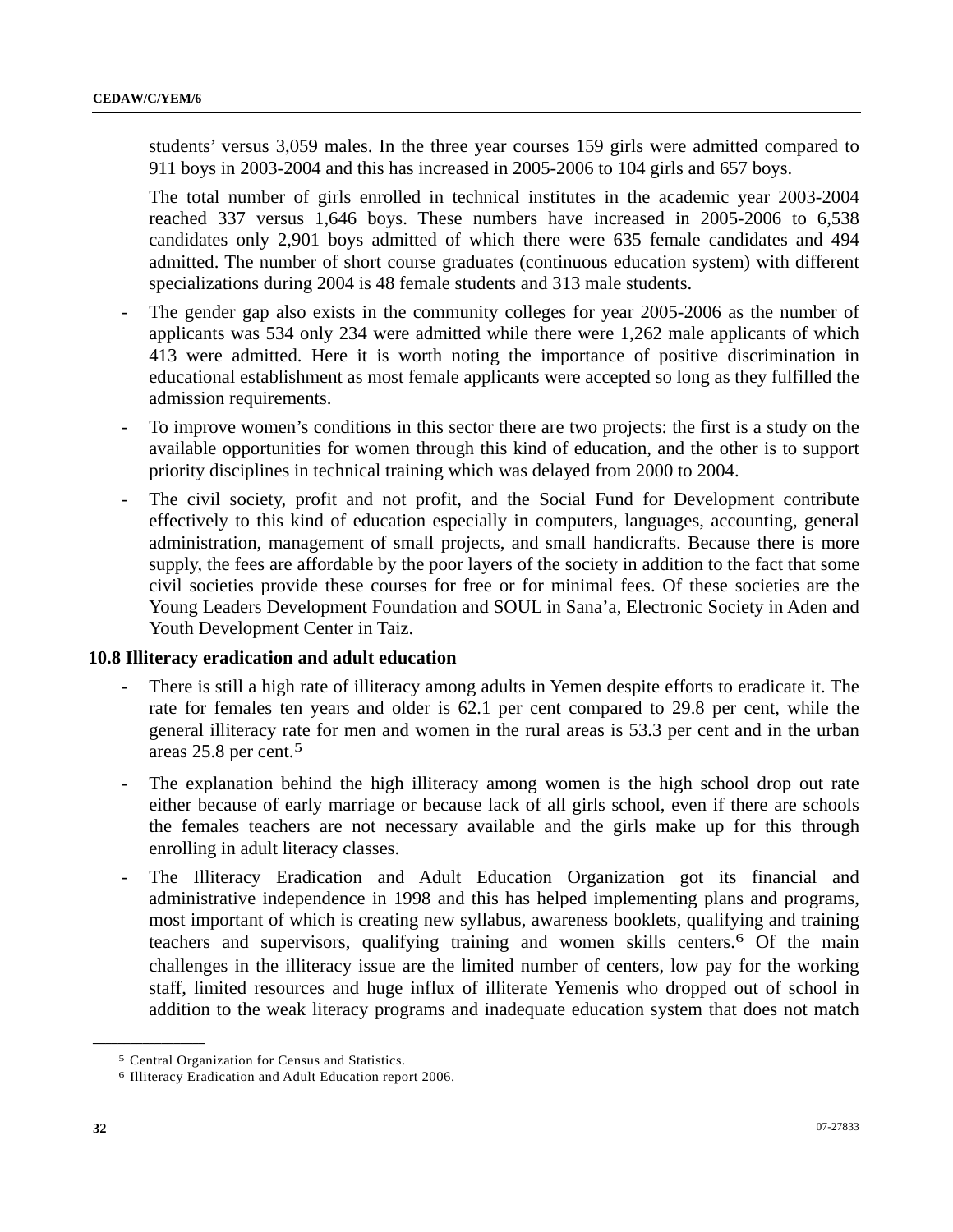with the market demands, as well as lack of awareness among women and in the society in general.

Civil society organizations contribute to easing this problem modestly. Among the associations working in this field is the Yemeni Women Union and all its branches, the National Organization for Combating Illiteracy in Hudeidah, Hope Charity in Mukala and in Hajja Youth Social Association.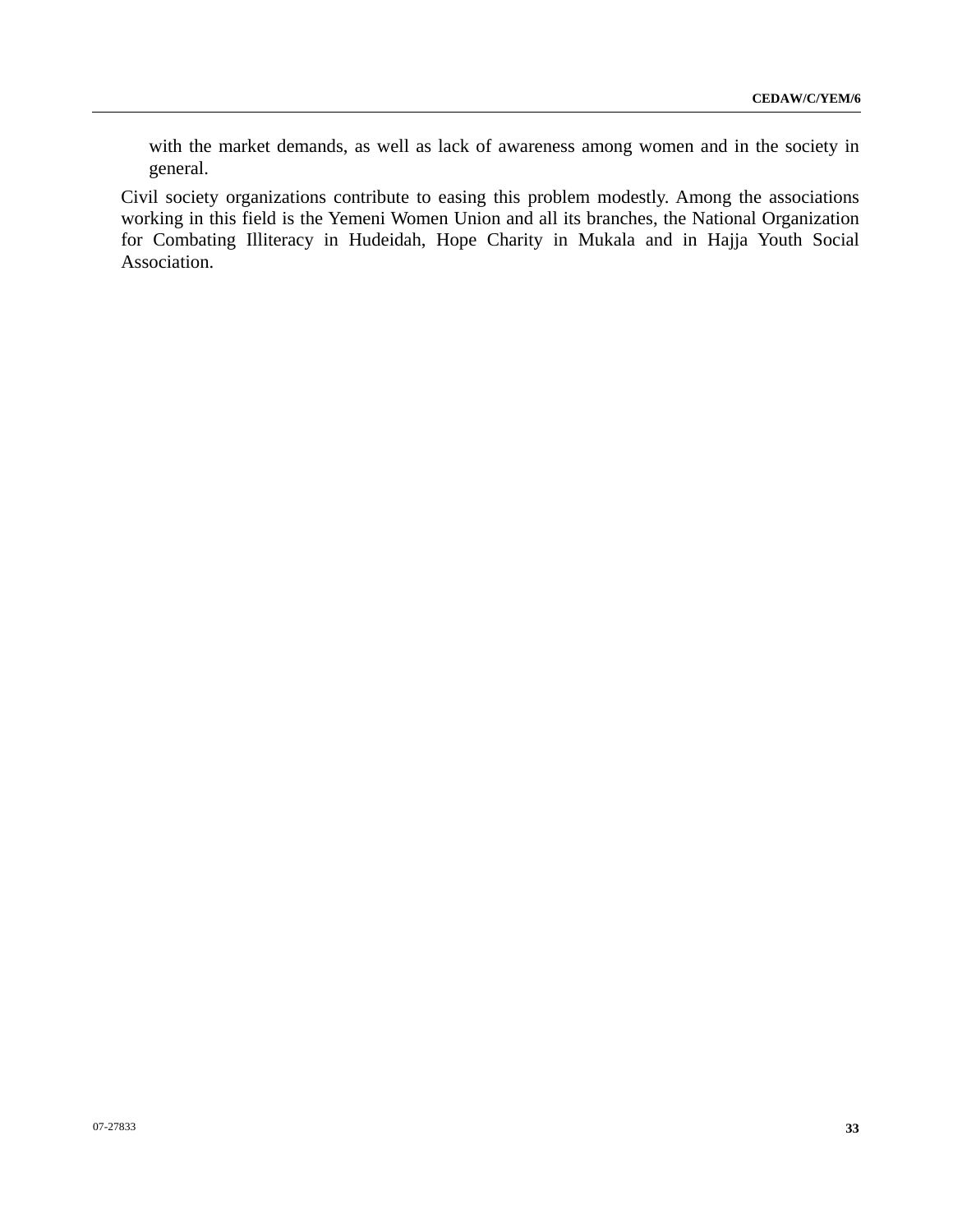# **Table (16)**

# **Showing the number students in primary and continuing education around the republic for academic year (2004-2005)**

| <b>Description</b> | Number of students in Primary and correspondent phase |        |               |      |                            |       |                                 |        |                                  |          |                                                             |       |
|--------------------|-------------------------------------------------------|--------|---------------|------|----------------------------|-------|---------------------------------|--------|----------------------------------|----------|-------------------------------------------------------------|-------|
|                    | Primary $(1)$                                         |        | Primary $(2)$ |      | <b>Continued education</b> |       | <b>Total</b>                    |        |                                  |          |                                                             |       |
|                    | Male                                                  | Female | Total         | Male | Female                     | Total | Male                            | Female | Total                            | Male     | Female                                                      | Total |
| <b>Total</b>       | 6084                                                  | 60901  | 66985         | 2899 | 36001                      | 38900 | 191<br>$\overline{\phantom{0}}$ | 99     | 8990<br>$\overline{\phantom{0}}$ | ব<br>101 | 701<br>$\overline{\phantom{0}}$<br>$\overline{\phantom{0}}$ |       |

Source: Ministry of Education, Illiteracy Eradication and Adult Education Organization.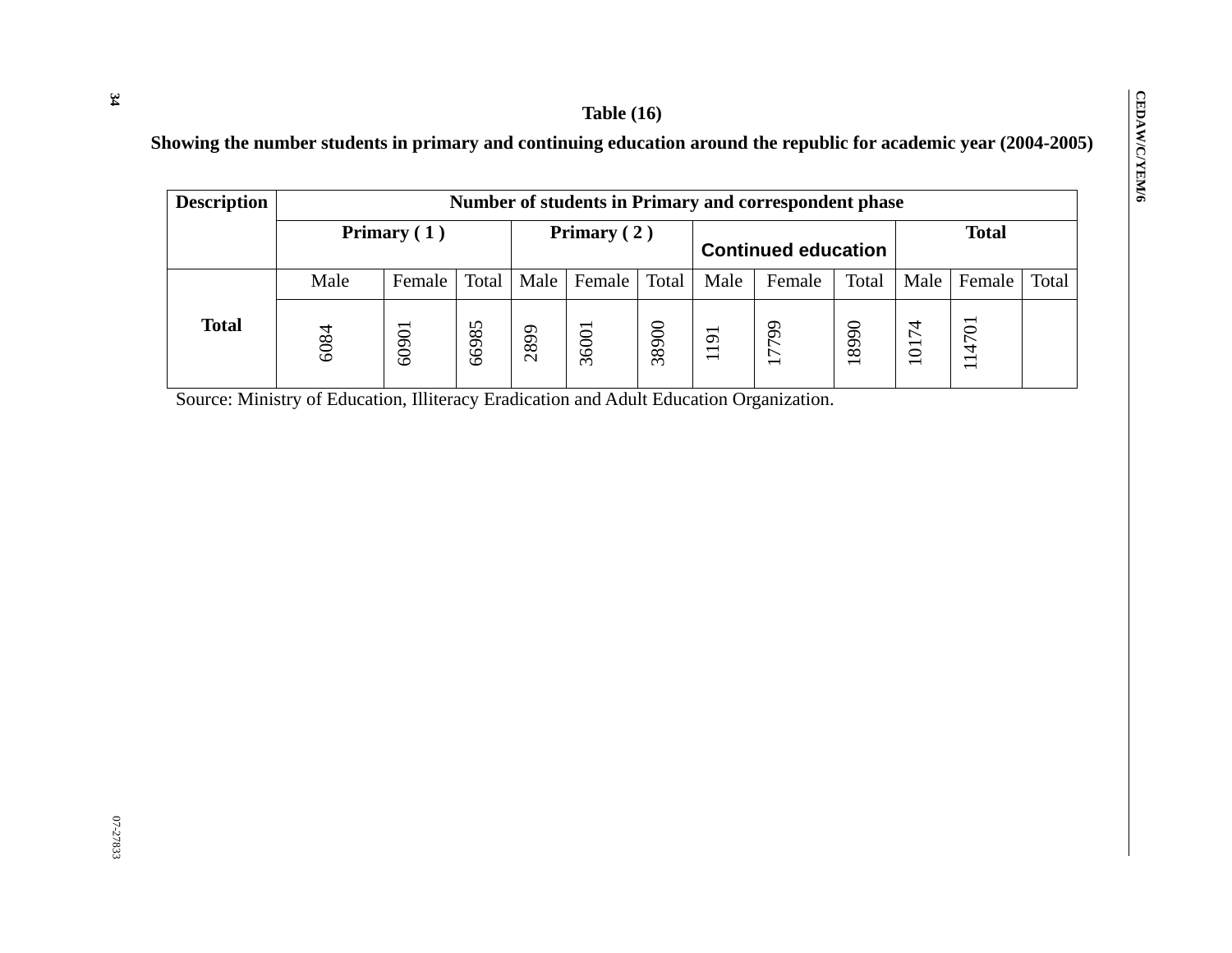# <span id="page-34-0"></span>**10.9 Supreme Institute for Justice:**

- For the first time since the unity in 1990 four female graduates from Law College joined a training to become judges in 2005-2006. The number of female judges was fixed for a long time because of the condition that to be judge graduates from law school should join the Supreme Institute for Justice which for a long time didn't allow girls to join. The segregation was not a legislative condition as such; it was more of a cultural and traditional influence of the administrative authorities running the institute. The elimination of this barrier has lead to admitting four females and will allow for more in the coming years.

## **10.10 Teachers training and qualifying institutes:**

- There are 33 training institutes affiliated directly with the Ministry of Education, promoted to the level of supreme institutes in accordance with the National Strategy for Basic Education, so as to make those institutes training posts for teachers during service. There is a specialized channel to provide distance training opportunities on district level. There are also a number of available short term refreshment courses but the trainers providing these courses did not include any female until 2004. Women were not deliberately excluded from contributing in training, its just that they were not included enough. An explanation for this could be that 100 per cent of the training centers are run by males in addition to no existing quota for female representation.[7](#page-34-0)
- After emphasis on involving females to limit girls drop out from schools, the percentage of female trainees was between 15 to 20 per cent<sup>8</sup> of the total trainees in 2005. However, the gender gap persists especially in the rural areas where positive measure must be taken to target females in the training and to ensure special procedures are taken to create an encouraging environment for women in training and to eliminate the cultural barriers limiting women's participation in training especially in the suburbs.

# **10.11 Education workforce:**

- The percentage of females in the total education workforce reached 20.4 per cent in  $(2003-$ 2004) versus 79.6 per cent males. Of school principles there were only 4.9 per cent are women and the remaining [9](#page-34-0)5.1 per cent are males.<sup>9</sup>
- The number of teachers teaching in basic level education in the villages is 83,233 male teachers and 7868 female teachers. This means there is great need for more female teachers and that the gender gap is huge. This problem would be easily solved when there are a sufficient number of girls in rural schools who could complete their education and become teachers in their own villages.
- Referring to the workforce in education 2005 the indicators show that the balance in the workforce is still no existent. However, the addition of the gender indicator to the ministry's statistics should be credited as an achievement showing awareness in gender issues and attempt towards reducing this gap.

**\_\_\_\_\_\_\_\_\_\_\_\_\_\_\_\_\_\_** 

<sup>7</sup> Girls education status in Yemen: endorsing equal opportunities for girls education. 8 Ministry of Education, Training and Qualifying sector.

<sup>9</sup> Educational census 2002-2004.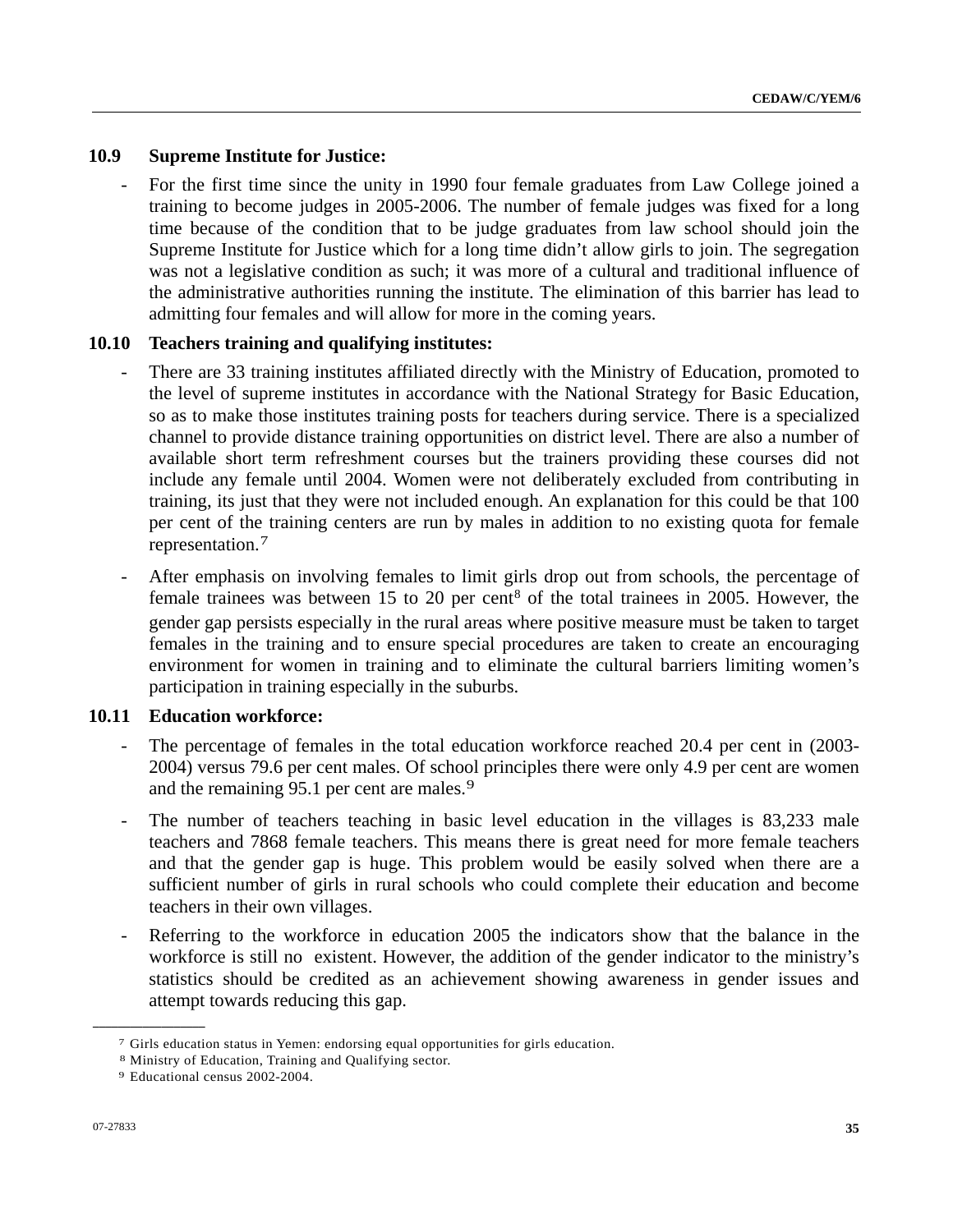# **Table (17)**

<span id="page-35-0"></span>**Showing the workforce in education according to the supervising body during (2003-2005)** 

| <b>Description</b>             | 2002/2004 | 2004/2005 |
|--------------------------------|-----------|-----------|
| Total work force               | 205,682   | 215,490   |
| 1. Primary Education           | 111,702   | 121,674   |
| Males                          | 89,232    | 95,534    |
| Equality indicator             | 0.25      | 0.25      |
| 2. Secondary Education         | 8,126     | 8,335     |
| Males                          | 6,364     | 6,434     |
| Equality indicator             | 0.28      | 0.30      |
| 3. Secondary primary education | 85,854    | 85,481    |
| Males                          | 67,463    | 65,445    |
| Equality indicator             | 0.37      | 0.31      |

Source: Ministry of Education – General Department for Censes and Planning.

- Women are still absent in the management level of education institutes as there were only 201 female principals compared to 601 men in the urban areas during the academic year 2003/2004. In the rural areas there were only 81 female principals compared to 6,053 males and also most of the female principals are limited to primary schools.[10](#page-35-0)
- On the higher management level in decision and policy making women are still absent. Despite the existence of qualified women at the Ministry of Education there were only three women as general managers and one deputy minister for the girls' education sector in 2005 while in the same year a woman was also appointed as director of an educational zone in the capital. Two years ago another similar appointment was made in Aden. The number of employees at the Ministry with its sectors in the capital are 1,450 male employees and 131 female employees mostly working in cleaning, the archives or as secretaries.[1](#page-35-0)1
- The gender gap also persists in the education staff in universities where there is an imbalance and in some specializations there are no female lecturers at all. The number of females in the university hierarchy decreases as we go up and they are totally non existent in the decision making positions. No woman was ever appointed as president of the university or deputy. Currently there is no female as a dean of any of the seven government universities and this is a decline because there were three female deans in various occasions in the Education College at Sana'a and Aden universities. Among the eight private universities there is one dean for the girls section at the science and technology university, and was appointed recently as assistant of the university president. The number of female professors in the government universities

**\_\_\_\_\_\_\_\_\_\_\_\_\_\_\_\_\_\_** 

<sup>&</sup>lt;sup>10</sup> Annual Statistics book of the Ministry of Education (2003/2004).<br><sup>11</sup> Girls' education status in Yemen: endorsing equal opportunities for girls' education.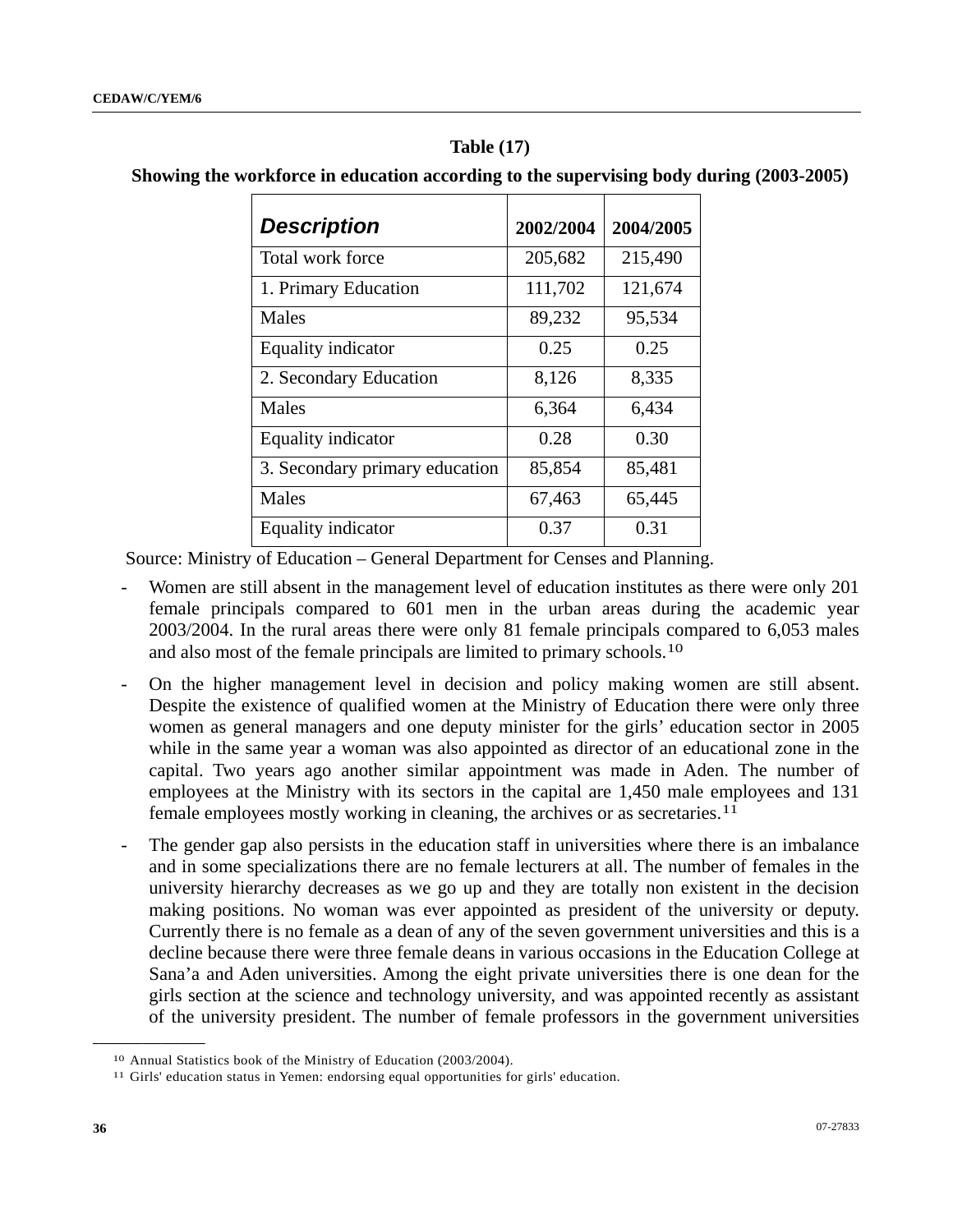are only 4 compared to 152 males and 20 female assistant professors compared to 363 males and 194 female contributing professor compared to 1,388 males and 126 female lecturers compared to 579 males.

## **Table (18)**

| Number of academic staff in the government universities in humanitarian and applied |  |
|-------------------------------------------------------------------------------------|--|
| sciences and according to gender                                                    |  |

| <b>College</b>                | <b>University</b>            |                  | <b>Professor</b> |                | <b>Assistant</b><br>professor | Contributing<br>professor |                  |      | Lecturer         | <b>Reader</b> |        |
|-------------------------------|------------------------------|------------------|------------------|----------------|-------------------------------|---------------------------|------------------|------|------------------|---------------|--------|
|                               |                              | Male             | Female           | Male           | Female                        | Male                      | Female           | Male | Female           | Male          | Female |
|                               | Sana'a Un.                   | 55               | 3                | 97             | $\overline{5}$                | 316                       | 37               | 59   | 22               | 129           | 44     |
|                               | Aden Un.                     | 19               | $\mathbf{1}$     | 66             | 8                             | 331                       | 67               | 112  | 37               | 125           | 50     |
|                               | Taiz Un.                     | $\overline{4}$   | $\overline{0}$   | $\overline{7}$ | $\theta$                      | 63                        | $\tau$           | 52   | 13               | 80            | 44     |
| Humanitarian science colleges | Al-<br>Hudaidah<br>Un.       | $\overline{2}$   | $\overline{0}$   | $\overline{3}$ | $\mathbf{1}$                  | 61                        | $\overline{2}$   | 34   | 6                | 128           | 39     |
|                               | Ibb Un.                      | $\Omega$         | $\theta$         | $\overline{2}$ | $\Omega$                      | 32                        | $\mathbf{1}$     | 8    | $\overline{0}$   | 37            | 9      |
|                               | Hadramout<br>Un.             | $\mathbf{1}$     | $\overline{0}$   | 12             | $\overline{0}$                | 94                        | $\overline{7}$   | 52   | 5                | 81            | 33     |
|                               | <b>Dhamar</b><br>Un.         | $\mathbf{1}$     | $\overline{0}$   | $\overline{4}$ | $\Omega$                      | 27                        | $\mathbf{1}$     | 30   | $\mathbf{1}$     | 81            | 9      |
|                               | <b>Total</b>                 | 82               | $\overline{4}$   | 191            | 14                            | 924                       | 122              | 347  | 84               | 661           | 228    |
|                               | Sana'a Un.                   | 52               | $\theta$         | 92             | $\mathbf{1}$                  | 272                       | 29               | 41   | 17               | 97            | 60     |
|                               | Aden Un.                     | 11               | $\overline{0}$   | 67             | 5                             | 153                       | 39               | 42   | 19               | 64            | 49     |
|                               | Taiz Un.                     | $\overline{2}$   | $\overline{0}$   | $\mathbf{1}$   | $\overline{0}$                | 27                        | $\overline{3}$   | 30   | $\overline{4}$   | 46            | 21     |
| Applied science colleges      | <b>Al</b><br>Hudaidah<br>Un. | $\overline{0}$   | $\boldsymbol{0}$ | $\overline{0}$ | $\boldsymbol{0}$              | 21                        | $\mathbf{1}$     | 15   | $\boldsymbol{0}$ | 51            | 12     |
|                               | Ibb Un.                      | $\overline{0}$   | $\boldsymbol{0}$ | $\overline{0}$ | $\overline{0}$                | 12                        | $\overline{0}$   | 10   | $\overline{0}$   | 26            | 11     |
|                               | Hadramout<br>Un.             | 5                | $\boldsymbol{0}$ | 10             | $\boldsymbol{0}$              | 47                        | $\boldsymbol{0}$ | 33   | $\mathbf{1}$     | 75            | 13     |
|                               | <b>Dhamar</b><br>Un.         | $\boldsymbol{0}$ | $\boldsymbol{0}$ | $\overline{2}$ | $\overline{0}$                | 45                        | $\overline{0}$   | 61   | $\mathbf{1}$     | 105           | 11     |
|                               | <b>Total</b>                 | 70               | $\overline{0}$   | 172            | 6                             | 577                       | 72               | 232  | 42               | 464           | 177    |
|                               | <b>Total</b>                 | 152              | $\overline{4}$   | 363            | 20                            | 1,501                     | 194              | 579  | 126              | 1,125         | 405    |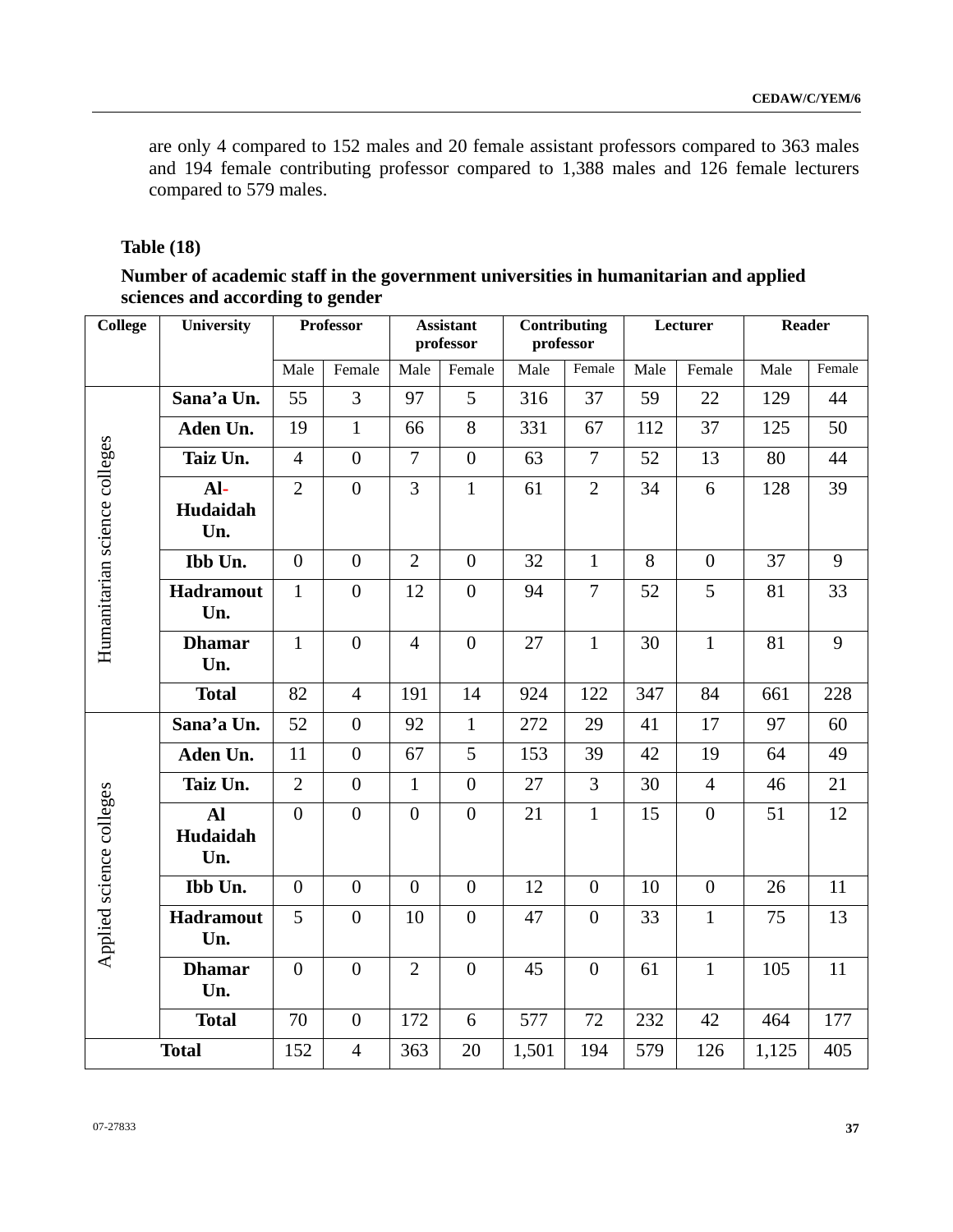#### **10.12 Scholarships and missions**

- There is no gender discrimination in the competing mechanism for availing scholarships although the number of females availing undergraduate or postgraduate levels is still minimal. This is not due to the low attainment levels but because of social and cultural barriers and prioritizing family for women standing against females perusing higher education abroad. This explains the decrease of female participation in higher education. The number of females sent abroad for studying is only 4 masters and 6 PhDs while the number of female graduates according to table 7-a-b is (17-33 per cent).
- As for the number of females availing undergraduate scholarships they reached 51 versus 168 males to give a percentage of 21.51 per cent. The number of women who availed scholarships include those who were in the waiting list was 73 compared to 285 males. Scholarship programs still need a lot of encouraging mechanisms for girls to go abroad for education. In this issue, there is a shortcoming in studying these obstacles and ways to overcome them by the Ministry of Higher Education and donor organizations and countries – except for some female programs. Creating a more gender balance in this field will help create better efficient qualified teachers in the academic sector.

#### **10.13 Extra curricular activities**

The state does not use a discriminative policy when it comes to extra curricular activities in schools. Sports are a compulsory subject according to Cabinet Decree No. (477) for year 1999. But the other school activities do not receive much attention generally and especially when it comes to girls because of the lack of required tools and sections or rooms to exercise such activities. The Ministry of Education has established the School Activities Department at the Ministry and was concerned to ensure an extra curricular activity is placed in the daily school routine which will include an activity at least once a week for 45 minutes. However, this period is not taken seriously and some times girls are deprived of joining this class as a punishment for not doing homework or so on. There are also some cultural barriers against girls playing sports in mixed schools which are 8,175 schools in the republic making a percentage of 83 per cent of the total primary schools in the rural areas.

More so, the Basic Education Strategy did not include this issue despite its importance, yet it is an important component of the Child and Youth Strategy and became the responsibility of both the Ministry of Education and the Ministry of Youth and Sports to coordinate school activities and sports training. In addition to issuing the Parents Board Council Executive Charter, through the Cabinet Decree No. (103) for year 2002, emphasizing parents role in encouraging their children to participate in extra curricular activities in school.

- On the university level, the universities sports union was established which conducts competitions and matches and here male students have a greater opportunity to participate in sports because most government colleges do not have a dedicated sports hall for women.
- The government took interest in female sports when it established the General Department for Women at the Ministry of Youth and Sports in 2003. One of the main achievements of this Ministry is establishing Bilquis Sports Club for girls wherein most sports activities are provided for girls. In 2005, the General Union for Female Sports was established and the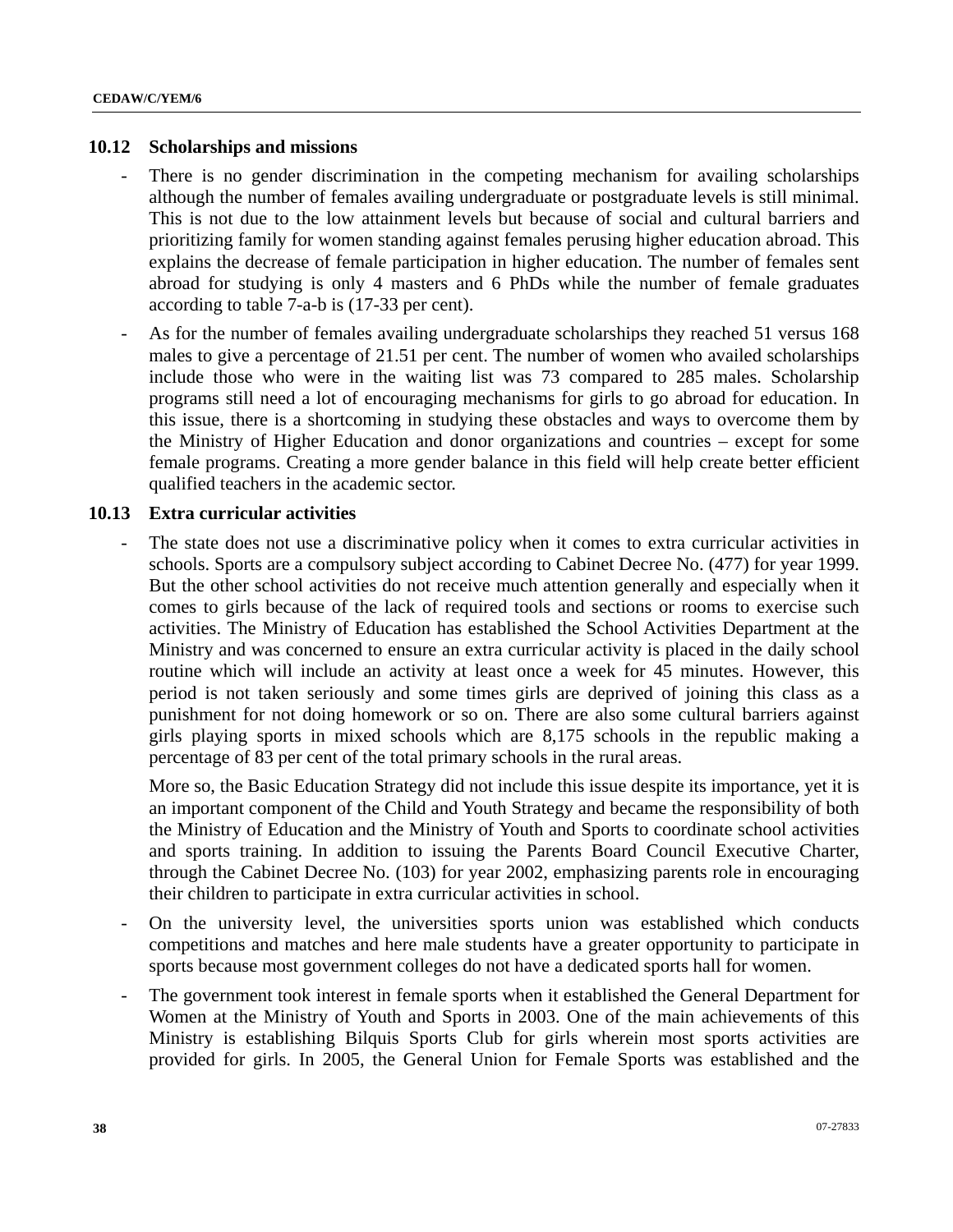sports clubs and unions charter was amended to include female representation in every sports union where female activities take place such as playing basketball, volleyball, gymnastic, karate, Judo, chess and tennis table. On the civil society level the Yemeni Olympiad Committee was established within which a Department for Women was created in 2000. Of the department's main objectives is to enhance awareness regarding female sports. It also succeeded in organizing the third Asian Conference for Women in May 2005, and ensured representation in regional unions.

#### **10.14 School buildings and classrooms:**

The number of school girls at the basic and secondary levels is still not enough especially in the rural areas where most schools are mixed, despite the great efforts by the Ministry in establishing schools where there is a dire need. The mixed schools are generally not accepted by the conservative societies in the villages which is considered a place where their girls should not go and hence many girls drop out of school starting from fifth grade onwards.

## **Number of working schools during the academic year (2003/2004) per school and the level of education provided according to the Ministry's database**

**Table (19)** 

| <b>School type</b> | <b>Primary school</b> | <b>Secondary school</b> | <b>Primary / Secondary</b> | <b>Total</b> |
|--------------------|-----------------------|-------------------------|----------------------------|--------------|
|                    | 9,224                 | 140                     | 2,384                      | 11,748       |
| Co-ed              |                       |                         |                            |              |
| <b>Urban</b>       | 586                   | 39                      | 281                        | 906          |
| <b>Rural</b>       | 8,638                 | 101                     | 2,103                      | 10,842       |
| <b>Girls</b>       | 554                   | 40                      | 292                        | 886          |
| <b>Urban</b>       | 163                   | 36                      | 149                        | 348          |
| <b>Rural</b>       | 391                   | $\overline{4}$          | 143                        | 538          |
| <b>Boys</b>        | 906                   | 120                     | 293                        | 1,319        |
| <b>Urban</b>       | 216                   | 84                      | 108                        | 408          |
| <b>Rural</b>       | 690                   | 36                      | 185                        | 911          |
| All types          | 10,684                | 300                     | 2,969                      | 13,953       |
| <b>Urban</b>       | 965                   | 159                     | 538                        | 1,662        |
| <b>Rural</b>       | 12,291                | 2,431                   | 141                        | 9,719        |

Source: Annual education census book 2003/2004.

- Most educational structures whether schools, institutes or universities are more compatible with male students needs than females' cultural and social needs. They were not constructed to encourage girls' presence which in turn does not encourage girls or their families. The standards of constructing educational premises do not take in concern separate toilets for girls, school fences for protecting girls' privacy or separate classrooms for female students where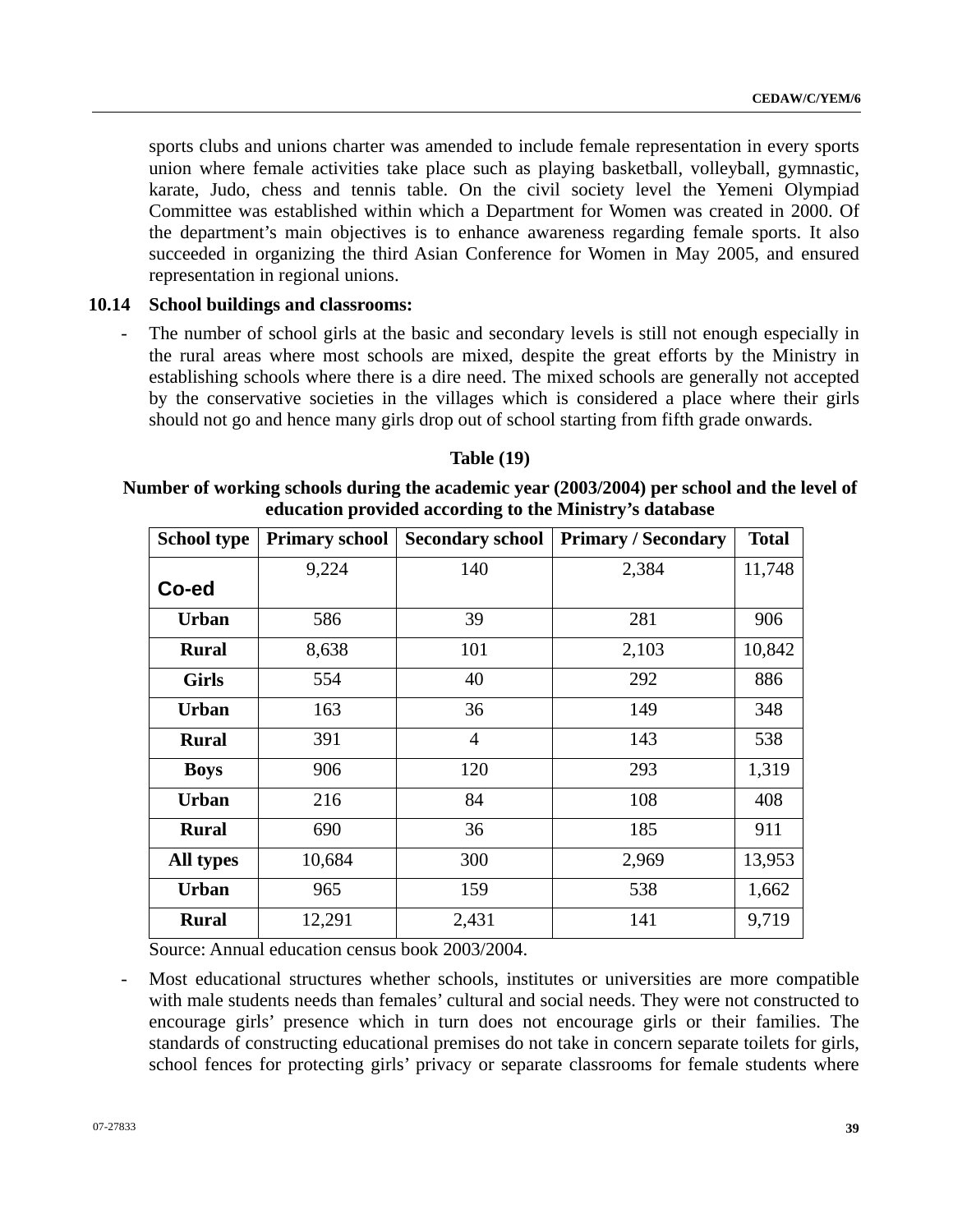the society does not encourage mixed education and there are generally no activity grounds for females.

#### **Article (11)**

**Labor** 

## **The equality between men and women in work is a right ensured by the constitution and applied laws.**

#### **Legal measures and procedures adopted since 2001**

#### **Legislative measure in national laws:**

The government has taken the following measures:

11.1 Amending Labor Code No. (25) of 2003 adding new provisions to Act No. 5 of 1995 on the Labor Code. Adds article no. 45 that provides for a child day care facility in an enterprise if it employs more than 50 women. The conditions of establishment of this day facility are to be determined by a decision by the competent Minister.

The same law in its article number five reads: "work is a natural right for any citizen and is a duty on those who can do it, in an equal non discriminative conditions, opportunities and rights must be ensured regardless of race, gender, color, age, religion or language. The state must regulate the right to find work as much as possible though planning for growing national economy".

Article 42 of the same law stipulates: "men and women are equal in all work's conditions, rights and duties and relations without discrimination. Gender equity must be achieved in utilization, career promotion, wages, training and social insurance; however measures required for the work's nature are not considered discriminative".

The fourth chapter, first part of this law includes a special section on regulating women's work. It contained 7 legal texts from article number 42 to 47. These legal texts confirmed the principle of equality in accessing opportunities, promotion, training and qualification. It also defined working hours for pregnant women and nursing mothers, maternity leaves and pre-school child care rights.

Civil Code No. (19) for year 1991 in its  $12<sup>th</sup>$  article, paragraph C, reads: "the occupation of a public job is based on equal opportunities and equal rights of all citizens without discrimination. The state ensures monitoring mechanisms to ensure implementing this principle".

These texts are in accordance with Article (11) of the CEDAW.

#### **11.2 Working Women Strategy (2001-2011)**

The General Department for Working Women's Development at the Ministry of labor and Social Affairs worked on developing a strategy for working women based on four main objectives:

- Increasing job opportunities for women in the labor market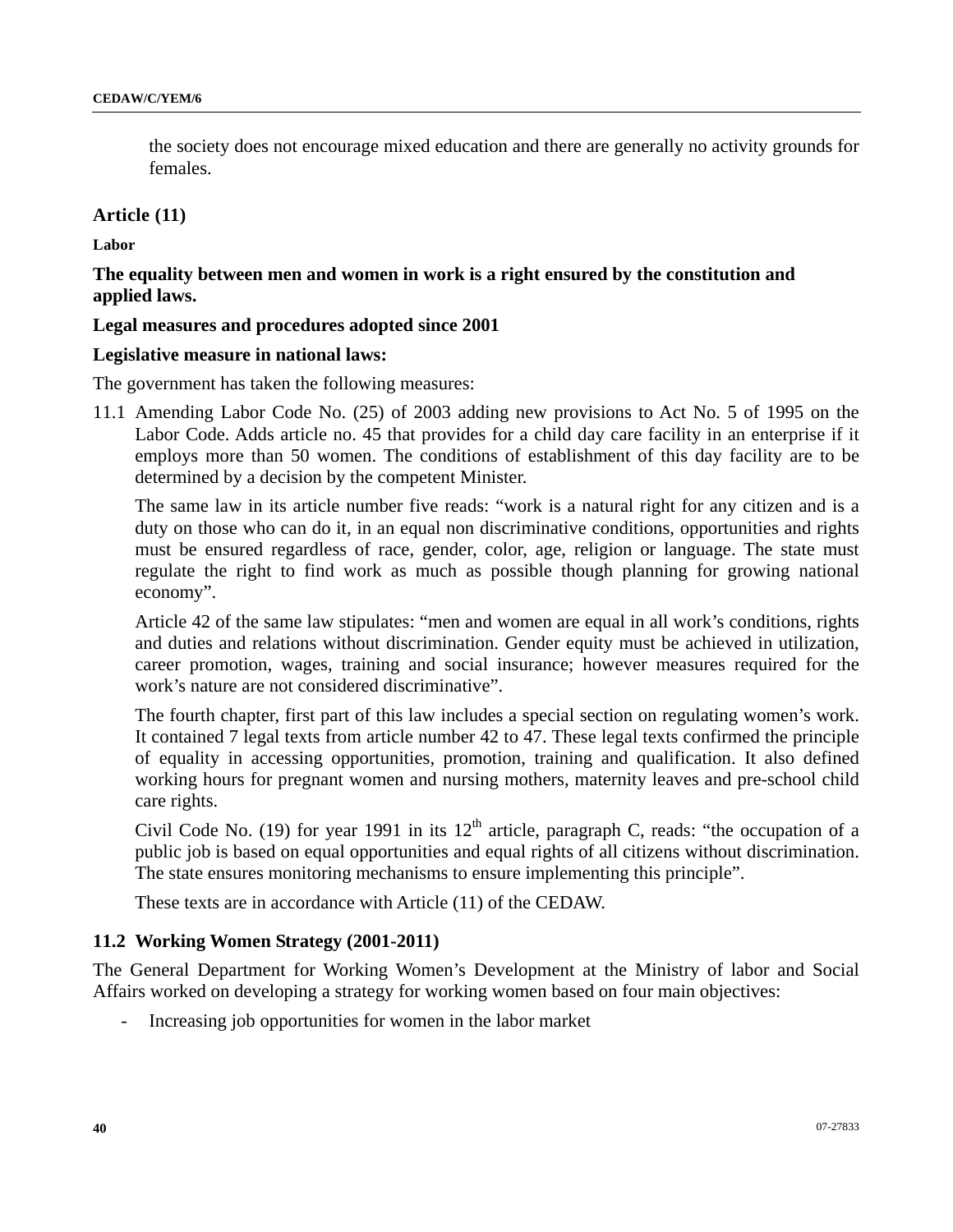- Enhancing women's competitive skills in the labor market through training and qualification
- Improving work's environment and working conditions through the legal and legislative system.
- Promoting awareness on the importance of women's work.

The Strategy of Working Women is in total agreement with the strategy for developing women. As the end objective of these policies as mentioned in the developing women's strategy is women's development and eradicating female poverty through providing better access to job opportunities, as follows:

- Increasing women's access to job opportunities from 22.8 per cent to 30 per cent.
- Conducting field surveys on market demands and evaluating and categorizing the female workforce and creating programs to improve women's skills and qualifications.
- Identifying and evaluating the scientific and practical specializations of women in work occupations and following their achievement of occupational rights.
- Working on increasing the financial limit of credits provided to women running small and medium projects, and providing the women with technical help and consultation on managing their businesses and running income generating projects.
- Conducing field surveys on the available infrastructure and the impact of infrastructure services on reducing burdens on rural families.
- Revision of the laws regulating women's work in both public and private sectors.
- Following up the private sector for training and qualifying women in order to integrate them in the labor market and improving women's competitive abilities.
- Activating the legal provisions that oblige business managers to take care of children in the pre-school age.

#### **11.3 Women in the state's administrative body**

The number of women in the economically productive age  $(15 \text{ years} +)$  reach around 4.441 million women which composes 50 per cent of the economically active population. However, the participation of women in the actual workforce does not exceed 23 per cent, 17 per cent of which in the urban areas specifically in service sector and in occupations accepted by the society such as education and health.

Women's public employment in the urban areas is mainly concentrated in the civil services sector (17 per cent) versus (83 per cent) male employees. This indicates a vast gender gap in public employment despite the law's emphasis on equal opportunities. However, the qualification standards stipulated in this law could be translated as education and training, which are more available and accessible to males than females. Or even at an earlier stage, in the basic education enrollment capacities where women's enrollment in the best cases does not exceed 50 per cent of the available females while males' enrollment in basic education is 70 per cent or more.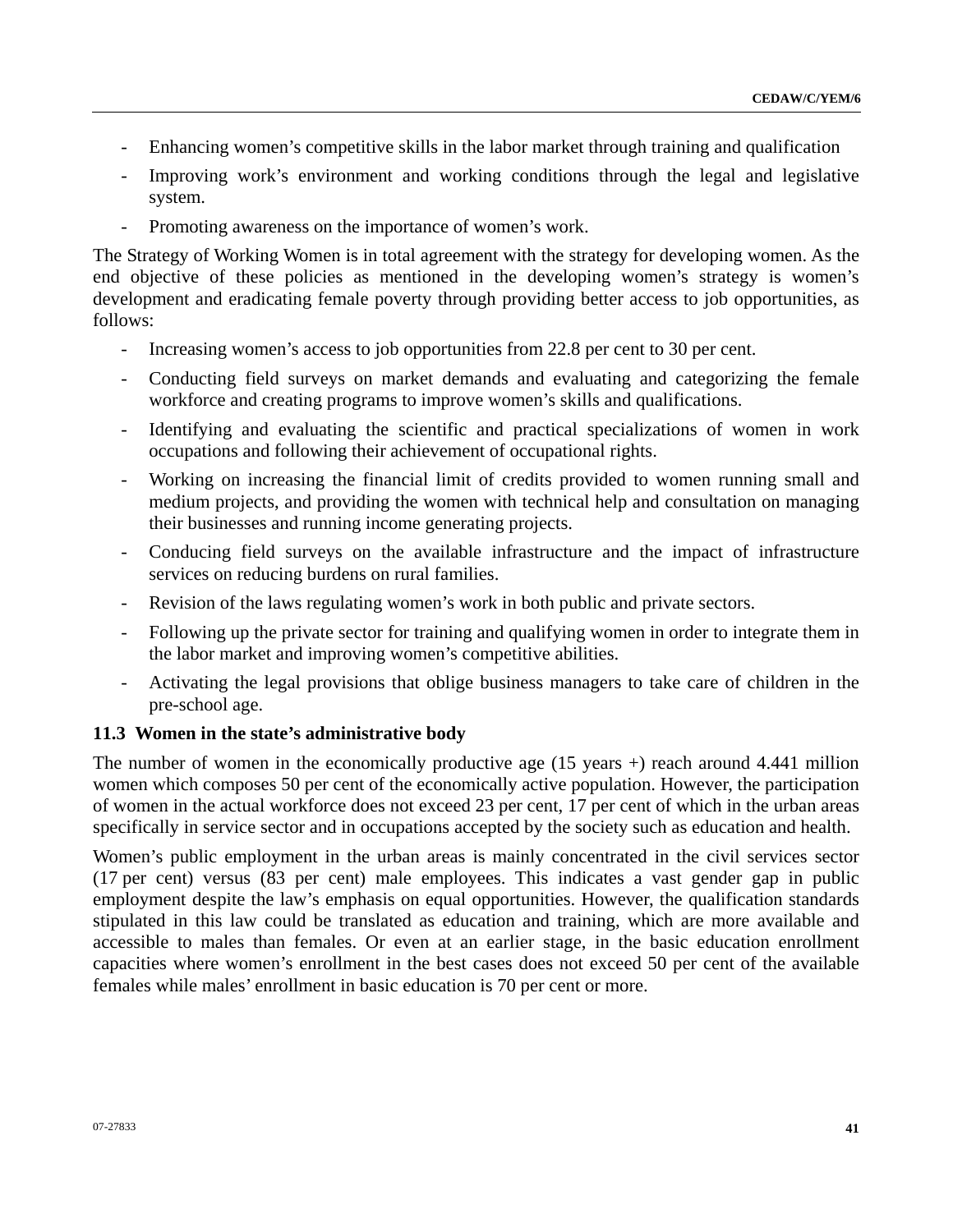**Male and female distribution in public jobs** 



Source: Ministry of Civil Service.

**The distribution of women's work varies according to education and society acceptance of working women. The highest rate is in Aden governorate at a percentage of 47 per cent, Abyan of 36.7 per cent, the capital secretariat of 22.9 per cent and then comes Lahj of 22.8 per cent. The percentage keep on decreasing until it reaches lowest in Shabwa of 7.8 per cent and this is mainly attributed to education level in the area.** 

In the suburbs, female labor is mostly concentrated in the traditional agricultural sector and mainly in family lands where women are not paid for their labor. The percentage of farmer women who receive pay for their work does not exceed 11 per cent in the best cases.

| Work type/ occupation               | Percentage per cent | Work type     | Percentage per cent |
|-------------------------------------|---------------------|---------------|---------------------|
| <b>Urban</b>                        |                     | <b>Rural</b>  |                     |
| <b>Education</b> sector             | 28.64 %             | Agriculture   | 91 %                |
| General                             | 16.96 %             | Simple trades | 3.3 %               |
| <b>Transformation industries</b>    | 16.7 %              | Handicrafts   | 3.2 %               |
| Health and social work              | $9.5\%$             | Others        | 4.4 %               |
| Agriculture                         | 7.7 %               |               |                     |
| Trade                               | 6.5%                |               |                     |
| High admin, justice and legislation | $1\%$               |               |                     |
| Sales and services                  | 4.4 %               |               |                     |

## **Table (20)**

**Female workforce in rural and urban areas** 

Source: Ministry of Civil Service.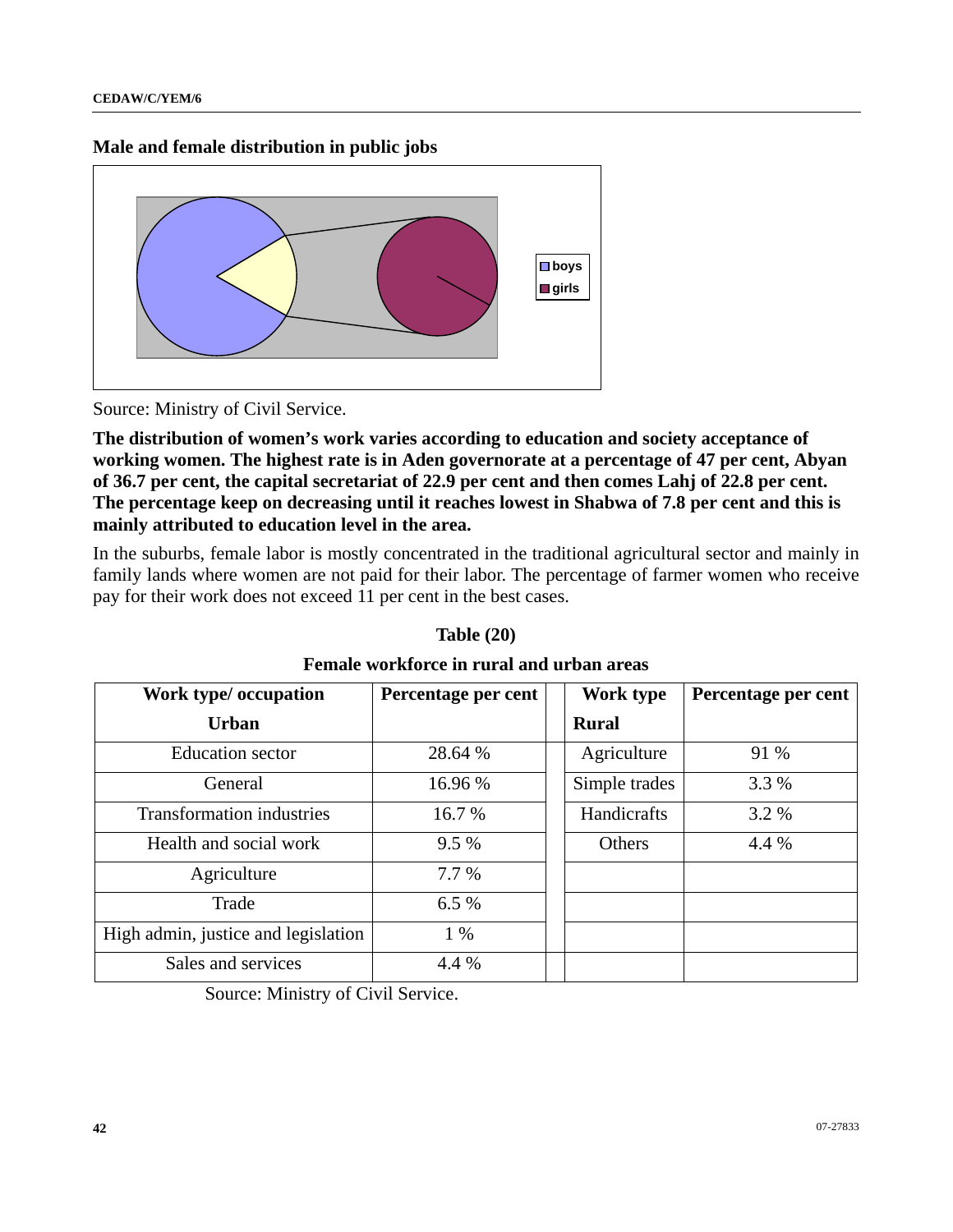## **11.4 Women's work in the Informal Sector:**

A large part of women's work is included in what is known as the marginalized or unorganized sector. Here women would either be working for their own businesses or working for others without pay or for very minimal wages. The type of work varies quite a lot in this sector, starting with women's production inside her home and using family members, mainly women, to produce commodities such as food products, incense rocks (bakhoor), embroidered cloths or table clothes and decoration pieces…etc. Or, they could be moving from one house to another offering their services in celebrations or cleaning or even singing in weddings. There are also some educated women who provide private tuitions to students and health care workers who provide medical services such as delivering babies, dressing wounds, or giving injections. And finally some women work in small trade business through selling limited items in their homes and avoiding taxation for their small businesses.

The rural woman also works in the agricultural sector, which could also be categorized in the unorganized or marginalized sector because it would be a work whereby the woman uses family members without pay. It is generally a source of providing food products such as vegetables, fruit and crops consumed by the family and a part is sold to buy other products that can not be domestically cultivated such as oil, sugar, clothes and fuel.

The danger of the unorganized sector- especially agriculture- is that it is not appreciated financially or mentally. It is not accounted for in the national GDP for two reasons: first it is not paid, and second women's work in cash crops is absent because women do not own these products, or market them or makes use of their returns.

Consequently, this situation requires identifying mechanisms for calculating women's work in this sector, even for housewives who consider their work a part of their natural job in having children, caring for them or domestic chores. The participation could be figured according to the alternative calculations mentioned in the Women's Status Report 2004 which indicated that women's contribution to the national economy could reach 405 billion Yemeni Riyals. By estimating invisible incomes and especially those of women, an increase in the national GDP could be achieved, leading an increase from YR.700 billion to YR.1,105 billion, and hence the average per capita could have increased from \$280 to \$438 per year.

The invisible economic contribution has a great impact in the family's budget. This contribution could be estimated as YR.12 thousand per month and this covers a good part of the family's requirements. And this could be measured against the average wages given to a domestic help hired by working women. It is worth mentioning that women do not consider their work inside or outside home in the agricultural activities a job per say. This also confuses researchers and survey personnel and data collectors which eventually lead to ignoring these efforts and their return despite the fact that they take a lot of women's time and energy.

## **11.5 Challenges against integrating women in the labor market**

## **Cultural and social challenges:**

These are symbolized through rejecting women's work in general or limiting the disciplines of work to education and health care. Even agricultural activities which are of the traditional jobs and of the accepted, even enforced on women since ages have started to be considered not suitable for the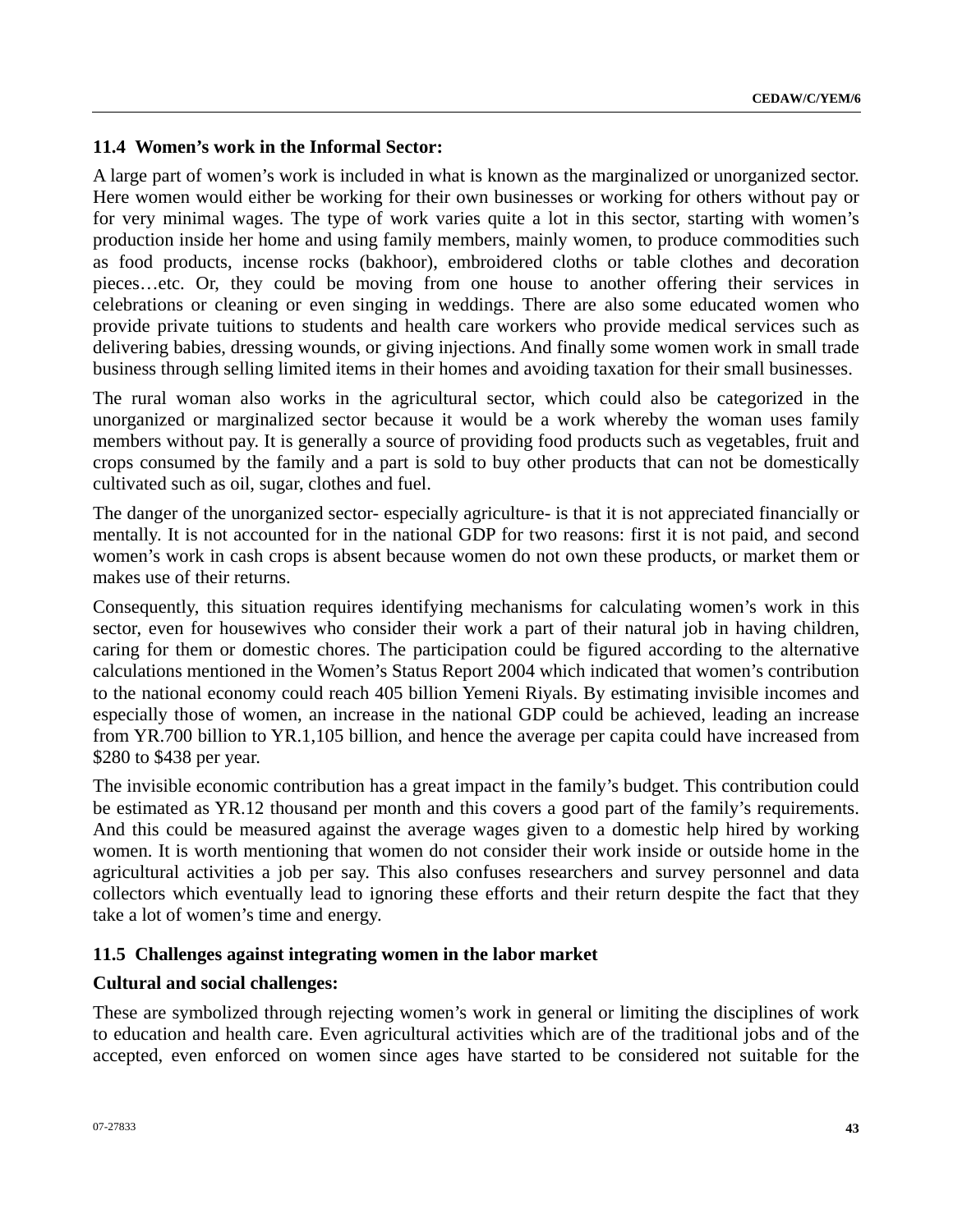females in the family. This is happening because some conservative groups who migrated from the villages to neighboring countries and managed to save some money started limiting women's work in the farm and hiring hands to help instead.

In fact, the conservative trend is clearly manifested through some religious preachers who condemn women's public work and claim that women's place is the house with the children and that the responsibility of earning the bread is for men, forgetting that there is a great percentage of the women working outside their homes have no male support and that they are forced to be the bread winners of their families such as widows or divorced women. The National Report on Women's Status 1998 estimated this as 13 per cent.

This conservative group also claims that women's participation in public work leads to increasing unemployment among men, who desperately need work, because they form an additional competition. Yet the Yemeni constitution clearly states equality between men and women in this regard and considers work as an honor and duty for all citizens. The truth is that the economic stagnation is the reason behind high unemployment rates among both men and women, and evidence to this is that economically development countries continuously demand more skilled workers who are in many times imported from abroad. Hence, the general good, and development process requires more participation of women in the labor market especially as Human Development reports confirmed that of the main factors hindering the development progress is paralyzing half of the society's – which are the females – capacities and contributions.

#### **Capacity related difficulties:**

These difficulties are linked to women's limited access to education and training services and the high rate of illiteracy which force women to work in laborious physical jobs or head towards the marginalized sector. These are the limited choices for unskilled or uneducated workers. The unorganized sector does not provide working women with the legal and social protection available in the public sector or in the formal sector and is highly volatile and unstable. This could be helped by providing women with more opportunities for training and capacity building.

## **Difficulties in accessing resources, mainly land, loans and information:**

In some Yemeni parts girls are deprived of their inheritance especially land and real estate, an act which is against the Islamic jurisprudence or national legislations. Also because of the insurance complications in providing loans, women can not avail credit easily to create small income generating projects to help them overcome their poverty.

In case women do avail the loans they are controlled by the males in their families (mostly the husband). The difficulty in accessing information is yet another challenge limiting women's ability to identify opportunities and to avail consultation and management support to run their small and medium scale projects.

Awareness programs help informing about the dangers of this phenomenon and to promote for women's access to services, opportunities and resources. The spread of education will create, with no doubt, a revolutionary step in people's attitudes and in strengthening women's abilities and knowledge of their rights.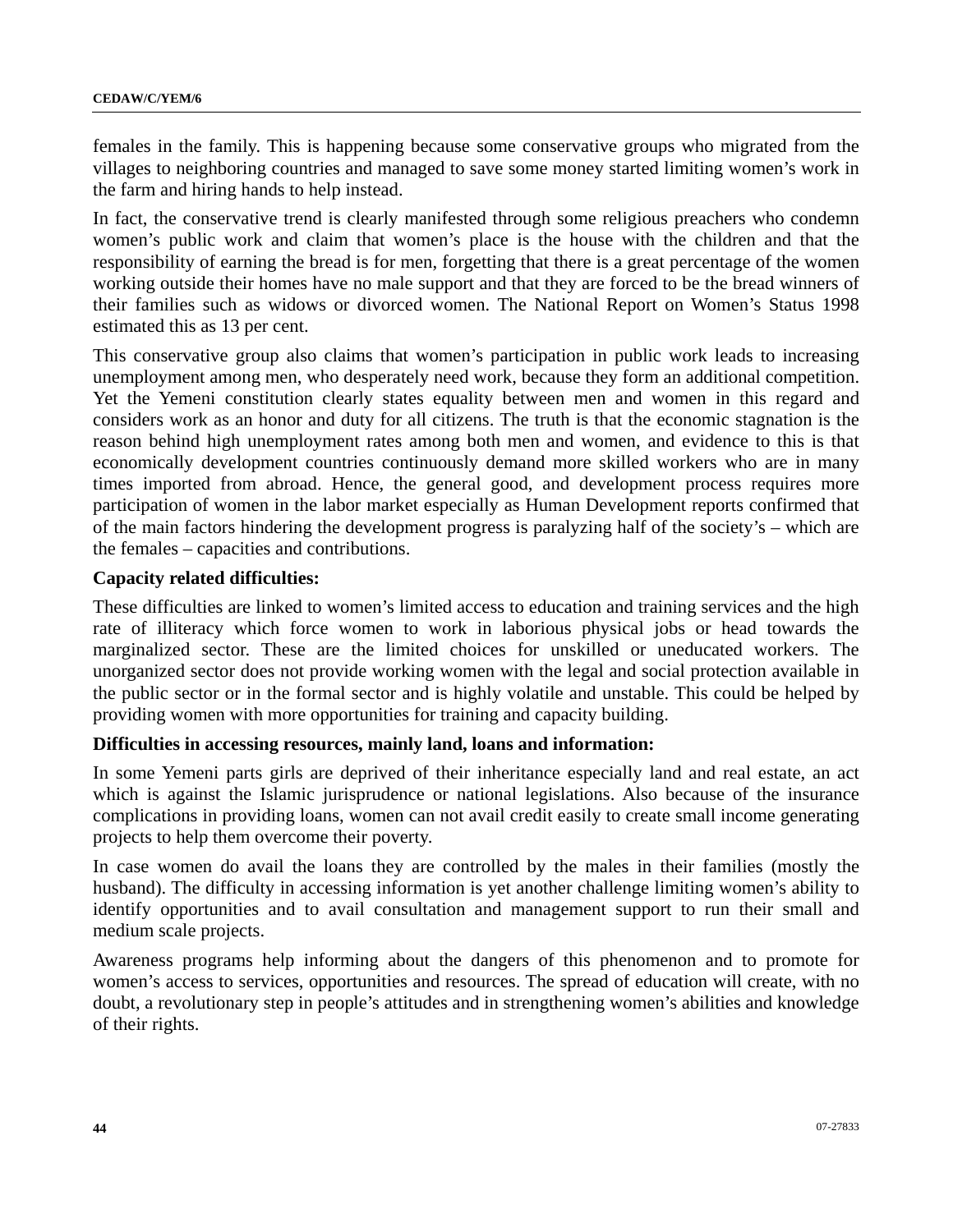#### **Institutional challenges:**

These are represented in the official working hours and those of the private sector compared to the feeble services provided including those for pre-school and young children. Also the office working hours do not match with the school hours which cause working women to feel insecure and instable in her working environment and is pressurized about her children. Many women in the reproductive age opt to quit working in order to be able to raise their children.

The working environment in many places could be termed as unfriendly for women, for example there are no female bathrooms and this issue is more difficult to cope with for pregnant women or those with urinary problems.

Another related issue is the non adherence to employment conditions in public jobs and in promotion, internal and external training opportunities from which women are excluded most of the time.

Legislative reform is considered one of the effective ways to overcome the institutional problems and improving working conditions for women.

#### **Challenges relating to information and data:**

Only very few researches and studies on working women's status in the public sector are available. As for information on women in the private or informal sectors there are no data available at all, and has not been analyzed or studied before. This calls for an urgent creation of a database on working women in the various economic sectors and on women's contribution to development being important development resources. Jobs should be publicized for job seekers, in the employment offices and in media. Overcoming these challenges would be an important step in integrating women in the labor market and ensuring their contribution in development.

11.6 In this regard, the WNC has established a primary database on women including data about working women, and this will be connected to the national general network at the Ministry of Planning and will be used for effective monitoring of the national general plan indicators being executed currently.

The main measures taken to overcome the challenges facing working women could be abbreviated as follows:

- Enhancing awareness about women's work through a development approach and using media on a wide scale as well as making use of religious establishments especially the balanced (enlightened) religious trend to advocate and support women's issues and respect their contribution and work inside and outside home. The WNC has successfully cooperated with the Ministry of Endowment and the National Population Council to develop the religious messages and the population message to support women's work. The Yemeni Women's Union has been able to gain the support of some mosque imams and religious preachers to relatively change the demeaning look to women and to be able to differentiate between a cultural heritage and a religious text.
- Educate and train women, and eradicate female alphabetical and career illiteracy so as to allow women to integrate in the labor market where the competition is increasing and the conditions and requirements are getting more complicated. This is happening especially because of the globalization and opening the local markets where human resources are rather ignorant and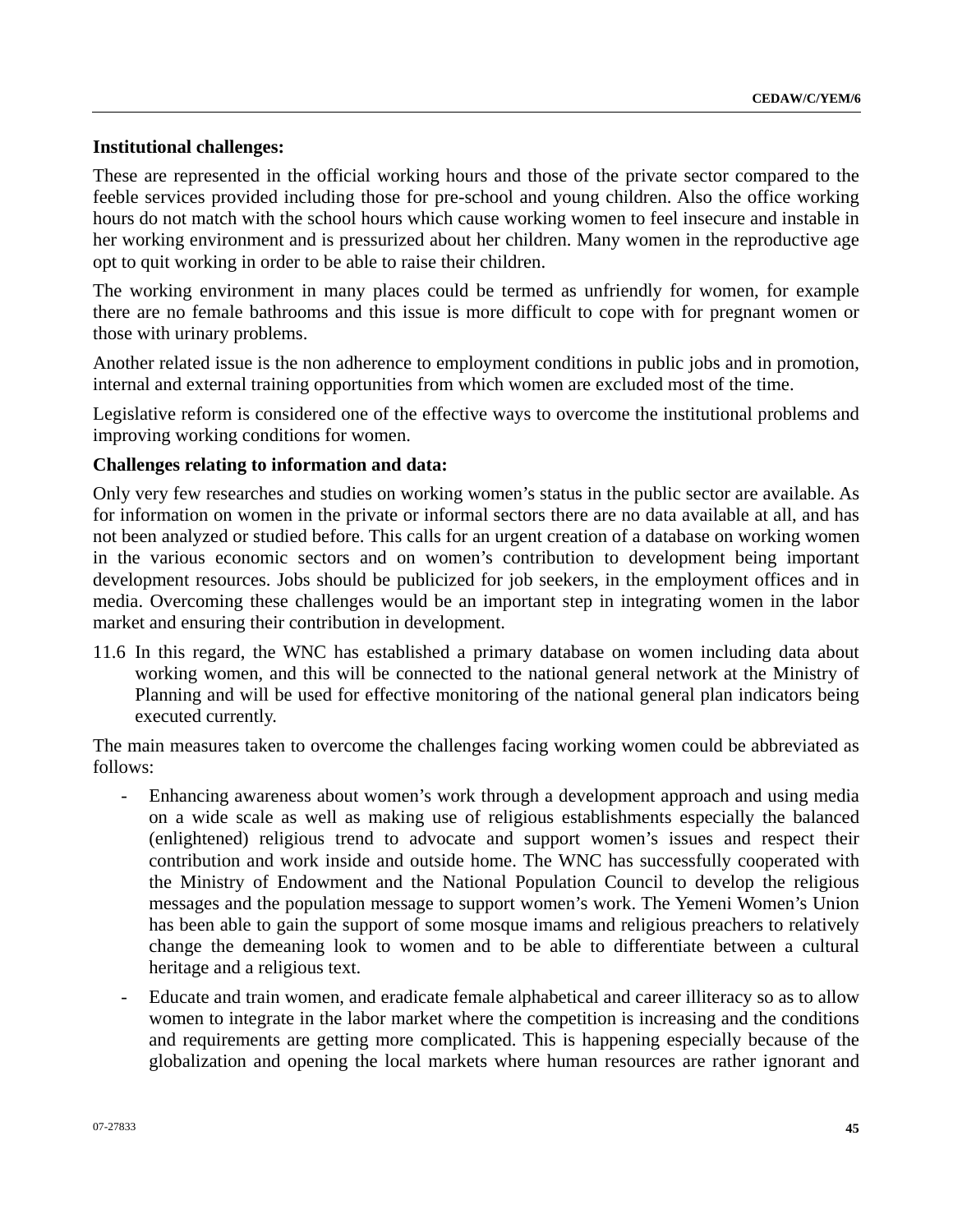weakly skilled to the world. This requires multiplying the number of girls' school enrollment in basic education and to take good measures to reduce the school drop out rates. In addition to improving the educational syllabus to include livelihood skills which will empower them in the real life and participate effectively in the development process. Concentration on vocational and technical training as the heart of social and economic development and opening more scopes for women in this field.

- Creating institutional changes in the laws and systems and charters to improve work environment and facilitate working conditions for women keeping in mind women's reproductive roles as a wife and a mother. Also to take measures to ensure equal opportunities for availing public jobs, promotion and training.
- To encourage the private sector to accommodate female workforce through full time or part time employment of women.
- Translating the objectives of the Working Women National Strategy and the Women Development National Strategy into sectoral plans and programs to improve women's conditions in work. These measures will support Yemen's commitment to the Arab and international labor agreements to protect working women and improving their working environment and conditions.
- Studying and analyzing women's status in the informal sector to identify the size of this phenomenon and its negative and positive effects on women as an individual and on the family and the development process in general. Also to provide suitable circumstances for women to move from the informal to the formal sector where there is social care and legal protection for women.
- It must be clarified that these measures are not only the responsibility of the government bodies but of the civil society, the private sector and the donor organizations, in providing financial, technical and institutional support to improving women's working conditions.

## **Article (12)**

#### **Health**

- 12.1 Health care is of the services guaranteed by the Yemeni constitution for all civilians, males and females in its Article Nos. (30), (32) and (55). These articles ensured the right of health care to all citizens and ensured the responsibility of the state to provide the service through establishing hospitals and health institutions and expanding in provision of free health services and health awareness in the society.
	- The health related laws and decrees target all citizens in general and women in particular regarding pregnancy, child birth, postnatal care and care for working mother and child and mother nutrition.
	- The state has adopted a number of policies, strategies and programs related to health. It tried to integrate women related issues in these strategies and polices. Of the main strategies mentioned are: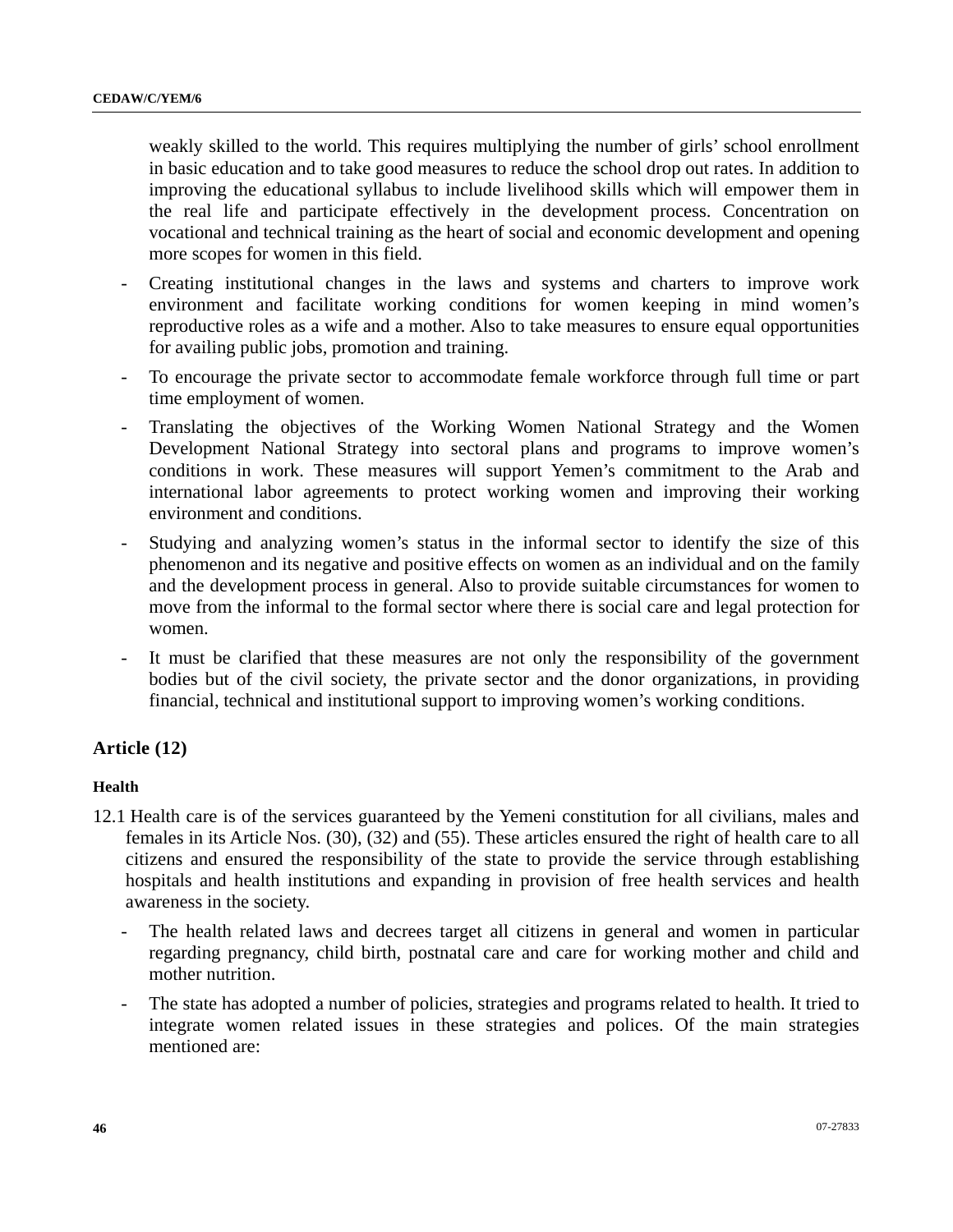- a) National Strategy for Reproductive Health (2003-2005) and the updated strategy (2006-2010) which included safe motherhood, emergency delivery services, family planning tools, early breast cancer intervention and treatment of cervical cancer.
- b) Women Development Strategy (2003-2005) and the updated strategy (2006-2010) which includes a health component targeting reproductive health, HIV precautionary measures, cancer and provision of basic health care services.
- c) Women Health Development Strategy (2006-2010) issued by the General Department for Women's Development at the Ministry of Health. The strategy focuses on women's health, reproductive health issues for the adolescence and youth and concerns of female health workers through building an information database and identifying the challenges in this sector and how to overcome them.
- d) Poverty Reduction Strategy (2003-2005) which dedicated a special section for health and focused on the importance of providing an infrastructure for health and basic health care services.
- e) National Strategy for Protection and Fighting AIDS (2002) this strategy emphasized on priority fields which are political commitment to protection from AIDS and monitoring and controlling the spread of the infection, livelihood precautionary measure including blood transfer, endorsing a partnership between government and civil societies to fight AIDS.
- f) Malaria Eradication Strategy which aims at eliminating the disease in infected areas, the disease being one of the reasons for pregnant women's mortality.
- g) National Strategy for Childhood and Youth (2006-2010) which focused on issues related to youth, such as reproductive health and protection from sexually transmitted diseases and AIDS.
- h) Third five-year Socio-economic Development Plan (2006-2010) which targets reducing maternal mortality from 366/100,000 live births to 238 in 2010. It also aims at increasing the ratio of births taking place under medical supervision from 26.8 per cent to 45 per cent and increasing use of contraceptives from 27 per cent to 35 per cent. (Population Sector Strategy 2006-2010).
- i) Population Working Program (2001-2005) and the updated program (2006-2010) which focuses in its health matrix on reducing maternal and infant mortality, provision of contraceptives and limiting the spread of sexually transmitted diseases and AIDS.
- j) National Strategy for Media and Population Communication (2006-2010), this strategy discusses the mechanism for activating attitude changes and perceptions towards reproductive, youth and population issues in all media tools.

#### **12.2 Institutional development of the health sector:**

Some institutional frameworks related to women's health were created: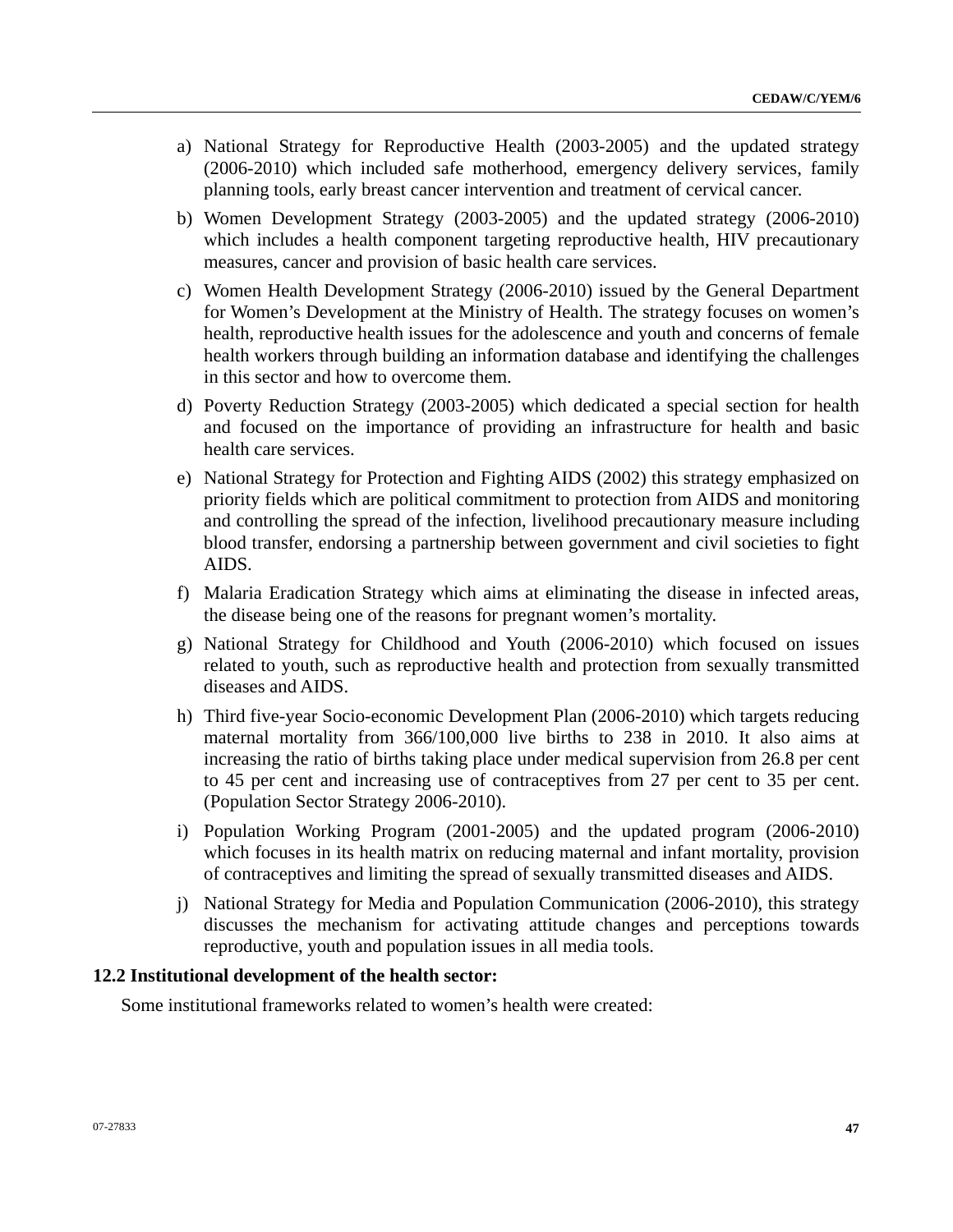- population sector 2004 in light of the Republican Decree No. (76) for year 2004 about the organizing charter of the Ministry of General Health and Population which include the following departments:
	- general department for reproductive health
	- general department for women's development
	- general department for health education and population media
	- family health department 2004, which is one of the departments affiliated to the basic health care sector
	- the national foundation for cancer patients centers' support 2004, which is responsible for:
		- o establishing cancer treatment centers at governorate levels
		- o provision of cancer medicines for free
		- o education and awareness campaigns targeting all society layers of which women are a part
		- o national annual donation campaigning for fund raising and gathering money for cancer patients

#### **12.3 Infrastructure:**

The passing years have witnessed increasing development in the health infrastructure especially hospitals, and basic heath care unites in a number of the mother childhood centers and health centers. The following indicators show this:

## **Table (21) the number of hospitals and health cares spread across the country during (2002-2004)**

|                                            | 2002  | 2004  |
|--------------------------------------------|-------|-------|
| <b>Indicator</b>                           |       |       |
| <b>Hospitals</b>                           | 151   | 168   |
| <b>Health centers</b>                      | 614   | 600   |
| <b>Motherhood and childhood</b><br>centers | 265   | 333   |
| <b>Basic health care units</b>             | 2,028 | 2,075 |

Source: Annual Statistics Book 2004- Central Organization for Census.

#### **12.4 Women in decision making positions at the Ministry of Health:**

- A visible improvement has been achieved in the few past years as a deputy female minister was appointed for the population sector at the Ministry of Health in 2004. 6 women are working as general managers and two women have been appointed as consultants for the Health Minister in 2002.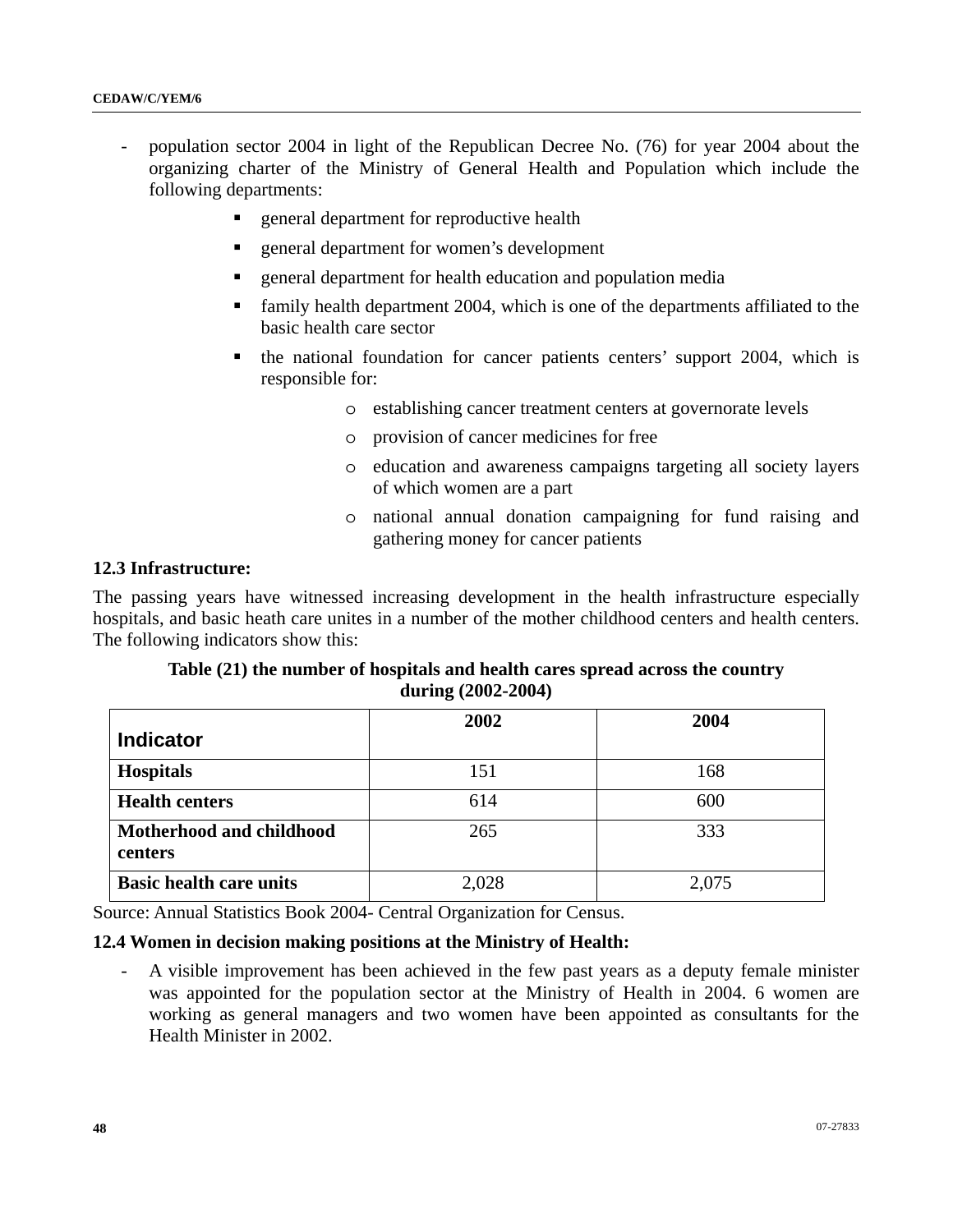## **12.5 Women's health indicators:**

- Life expectancy for girls at birth and average age during the first marriage for women:

The life expectancy age for girls at birth was increased from 59.10 years in 1994 to 63.8 years in 2004 (according to the 2004 census). The average age for the first marriage increased from 20.7 years in 1997 to 22.3 years in 2003 (according to the Yemeni survey on family health 2003).

- Annual growth rate and fertility rate:

The annual population growth rate has decreased from 3.7 in 1994 to 3.02 in 2004 ( according to the annual population, housing and establishment census 2004) and also the fertility rate has decreased from 6.5 children for every women in 1997 to 6.2 in 2003 (according to the Yemeni survey on family health 2003).

#### **12.6 Infant and child mortality:**

The following indicators show no change in the infant mortality rate since 2000 until 2001 which is 75 per 1000 birth. This is because of mother's health care before, during and after birth. Children under five mortality has decreased slightly from 105 per 1000 births in 2000 to 102 in 2003.

#### **12.7 Maternal mortality:**

Maternal mortality in Yemen is still of the highest around the world despite the states efforts to decrease it. It reaches 366 for every 100,000 live births (the Yemeni survey on family health 2003). There is a variance between the rural and urban areas and per the education level of the mother. The state has taken measures to face this problem of which increase health service delivery such as mobile clinics and moving health groups.

- According to the reproductive health statistics in 2005, the main reasons for mothers mortality in Yemen are:

Bleeding (39 per cent), laborious delivery (23 per cent), reversion (19 per cent), child birth fever (19 per cent), early marriage and early delivery, repeated pregnancy, rapid pregnancy with short span between each pregnancy, malnutrition which causes anemia, inaccessibility to emergency child birth services in remote areas, unavailable blood transfer centers in all districts and governorates, home deliveries in absence of a qualified medical cadre, difficult roads, lack or absence of medical follow-up during the pregnancy.

#### **12.8 Side diseases related to child birth:**

The survey in 2003 revealed the diseases affecting women during child birth are:

Dislocated womb (22.1 per cent); uncontrolled urine (11.3 per cent); urinary canal infection (28.2 per cent) and cervical infection (16.0 per cent).

## **12.9 Contraceptives:**

There has been a an increase in using contraceptives recently attributed to increasing awareness and availability for free in health centers or for cheap prices in markets of government or private establishments especially in rural areas. The following indicators explain this: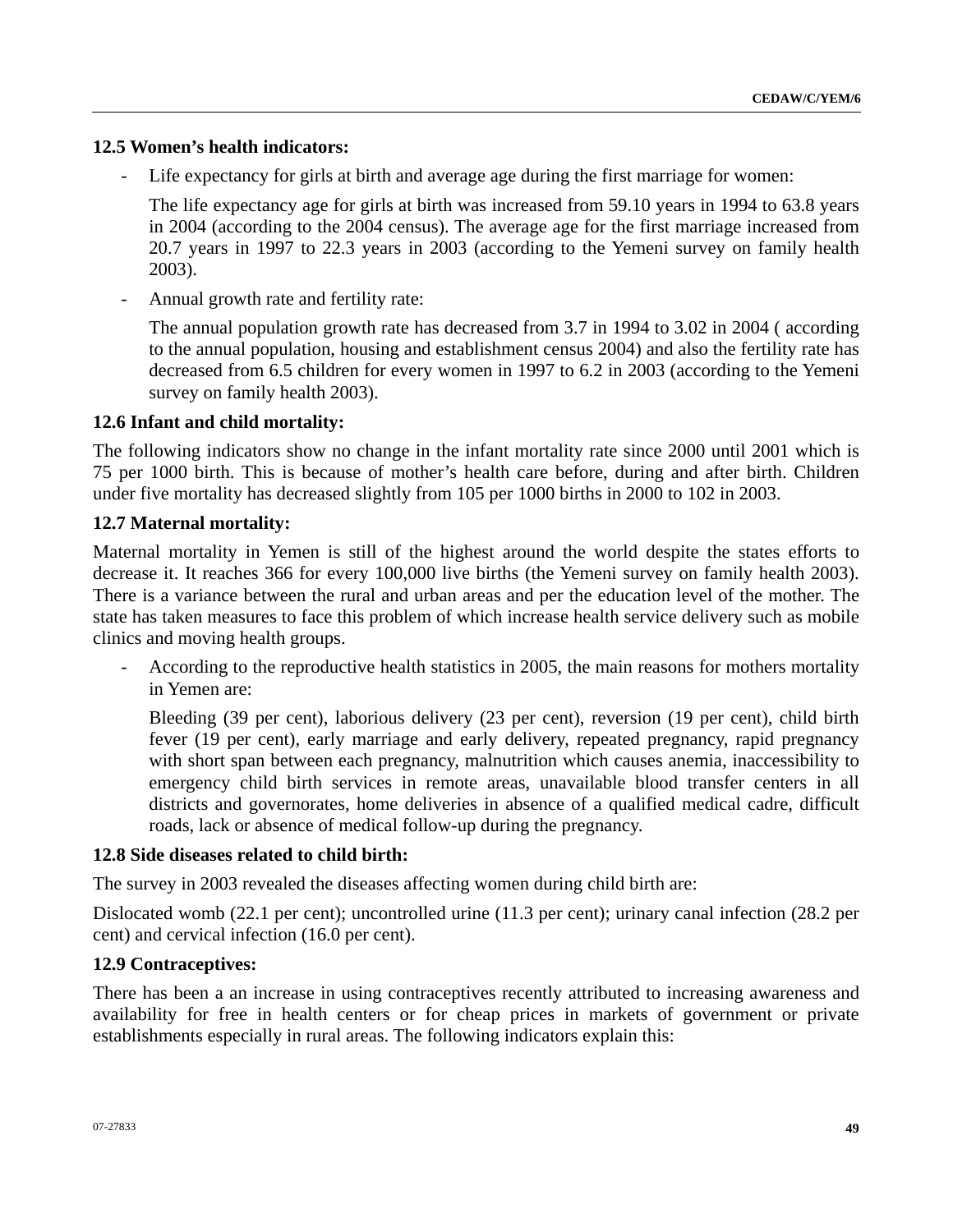Increase in using modern contraceptives from 9.8 per cent in 1997 to 13 per cent in 2004.

Decrease in using traditional contraceptives from 10.8 per cent in 1997 to 9.7 per cent in 2003.

#### **12.10 Pregnancy care:**

The safe motherhood project, proposed by the Ministry of Health and being discussed currently at the Parliament, includes a number of elements related to women's health such as compulsory access to health care, preventing exposing females to dangers of early marriage, preventing female gentile mutilation, and provision of contraceptives in all health establishments. The Supreme Council for Mother Childhood will announce a special network for safe motherhood which will include a number of associations concerned with working mothers in all fields and not just health.

- The percentage of pregnant women who received medical care is 65.7 per cent in the cities and 34.5 per cent in the villages (source: annual statistics report of the Ministry of Health 2003- 2004).
- The percentage of women who took the tetanus vaccination is 38 per cent (family health survey 2003).
- The percentage of women who received postnatal care is 12.8 per cent.
- The percentage of women who gave birth at home has decreased from 84.2 per cent in 1997 to 77.4 per cent in 2003 and the percentage of women who gave birth under medical supervision has increased to 26 per cent in 2004.

#### **12.11 Nutrition:**

- The state paid great care to nutrition especially for mothers and children. The World Food Program in cooperation with the Nutrition Department of the Ministry of Health adopted a medium term project (2002-2007) whereby nutrition is provided to undernourished pregnant and nursing mothers and children under five years who suffer from malnutrition. About 41,000 pregnant women, 35,000 nursing mothers and 50,000 children under five years old benefit from this project. Law No. (32) for year 1996 was issued regarding adding iodine to salt. The Cabinet Decree No. (165) for year 2001 was issued to add vitamins  $A \& D$  in vegetable oil and ghee and adding iron and folic acid to wheat.
- Also the state pays attention to breast feeding, as there is a ministerial decree about a national policy to encourage and promote breast feeding through health establishments, which encourages breast feeding until the sixth month and to continue breast feeding until two years of age with complementary and enhancing pregnant women's awareness (benefits of breast feeding and how to practice it).

#### **12.12 Cancer:**

Cancer is considered the next cause for female deaths second to cardiac and blood vessels diseases where the mortality percentage reaches (53 per cent) according to the family health survey 2003. However, health experts predict cancer will become the number one reason for female mortality. The most common type of cancer is Breast and Uterine cancer. Breast cancer as such is the most challenging disease for women because it is very common and is hard to diagnose at an early stage which leads to high deaths. Womb cancer composes 51 per cent of the malignant tumors affecting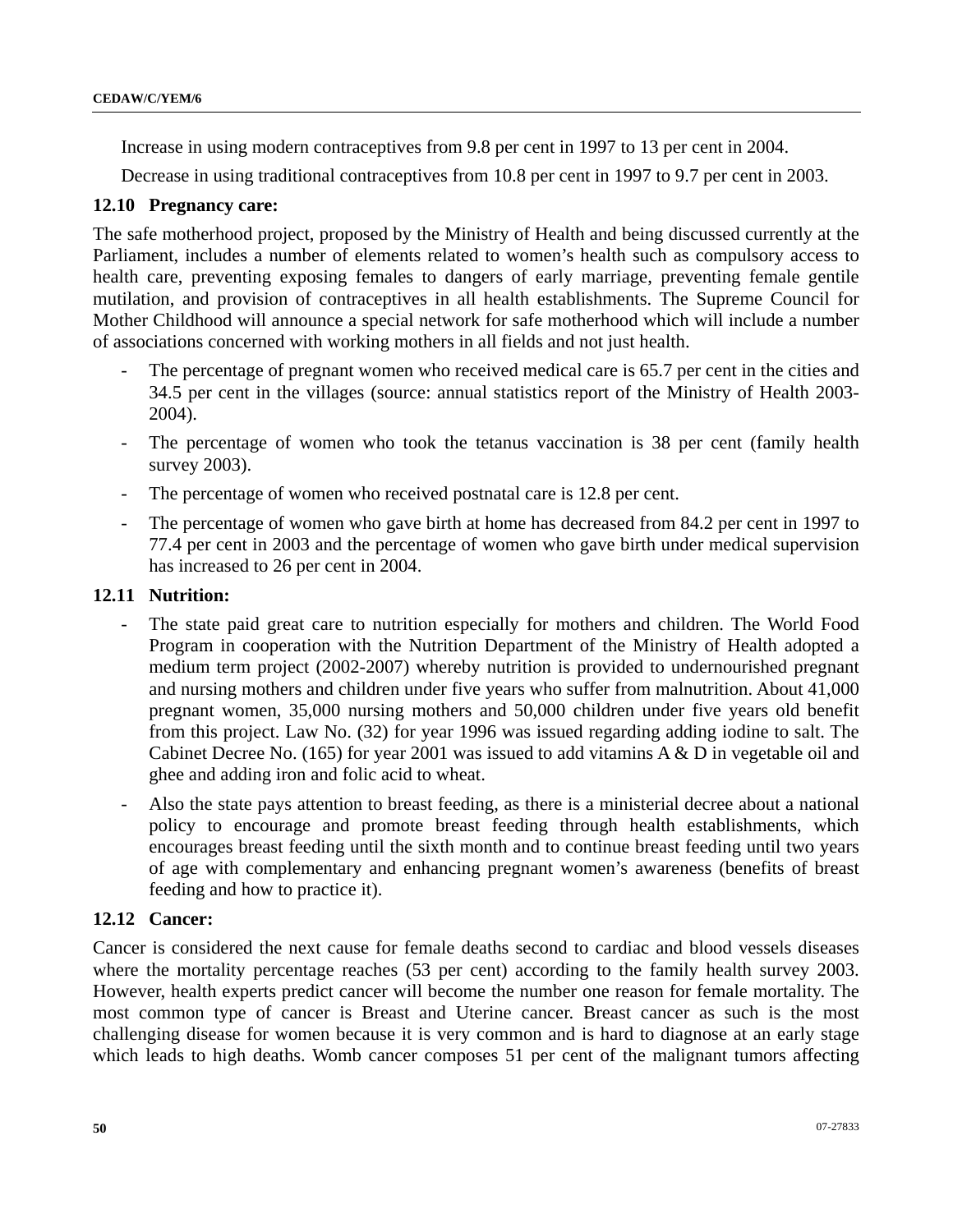women ovary cancer represents 6 per cent and vaginal cancer 1 per cent. The reports of the charity for supporting cancer patients indicate 275 cases of women treated by radiotherapy and 44 women were given Cobalt treatment. As for the beneficiaries benefiting from the establishment's free pharmacy in 2005 were 694 and 612 in the first quarter of 2006.

#### **12.13 Human Immunity Virus (AIDS)**

- Many programs and projects were carried out to treat and fight AIDS and other sexually transmitted diseases. The national program for fighting AIDS took responsibility of carrying out studies and researches and surveys around the republic, and through this the epidemic monitoring project established a primary database.
- The units specialized in awareness carried out seminars, courses, advertisement, and published booklets and newsletters. They also provided voluntarily testing services, hot lines, physiological support and financial as well as moral support to families with a positive HIV member.
- Women took a part in many activities where there were studies focusing on women in coordination with the reproductive health program in 2005 about the sexually transmitted diseases among women. And in 2006 a biological study about HIV among pregnant women.
- Many seminars, awareness programs and training courses took place among women.

| Table (22 |  |
|-----------|--|
|-----------|--|

**Showing the distribution of HIV and AIDS according to gender during (2000-2006)** 

| Year                   | <b>Total</b> | <b>Male</b> | <b>Female</b> | <b>Unknown</b> |
|------------------------|--------------|-------------|---------------|----------------|
| 2000                   | 110          | 64          | 46            |                |
| 2001                   | 107          | 65          | 42            | 0              |
| 2002                   | 151          | 69          | 33            | 49             |
| 2003                   | 247          | 165         | 57            | 25             |
| 2004                   | 214          | 149         | 65            |                |
| 2005                   | 228          | 160         | 68            | 0              |
| <b>Until June 2006</b> | 168          | 94          | 64            | 10             |
| <b>Total</b>           | 1,989        | 1,187       | 684           | 118            |

Source: National Program for Fighting AIDS.

## **12.14 Female Genital Mutilation:**

- This practice is common in coastal areas, according to the survey conducted in 1999 and published in 2001. Post the survey a Decree No. (1/3) for year 2001 was issued by the Minister of Health preventing FGM in all private and public health centers, followed by many awareness workshops and sessions targeting health workers, religious preachers, media, women and all other layers of the society between 2002-2004. These activities were conducted under the girls' health project carried out by the WNC in coordination with 47 different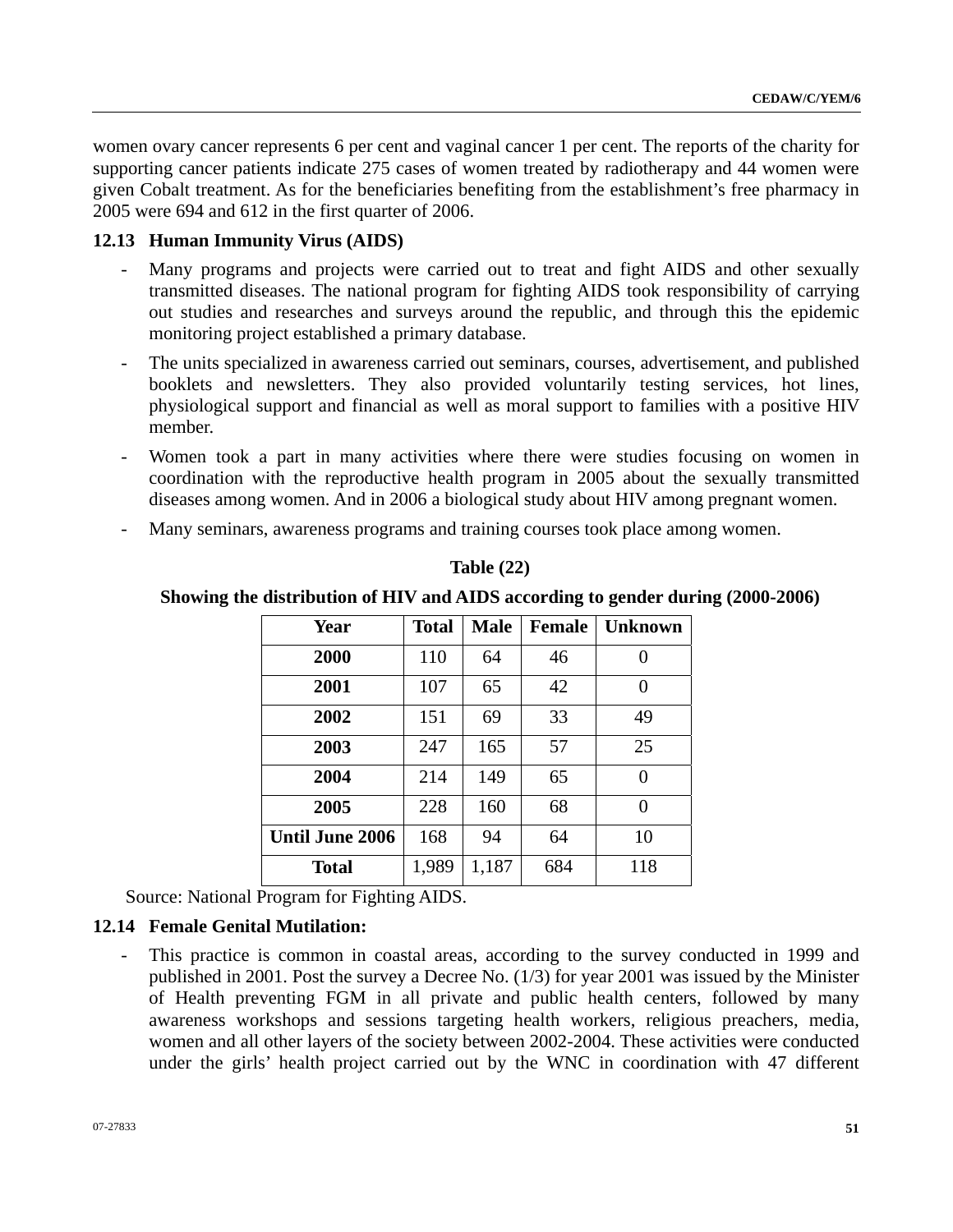associations in Aden, Hudeidah governorates and also with the Ministry of Public Health and Population.

- The family survey 2003 showed that 56 per cent of Yemeni women recognize FGM and 38 per cent of those had gone through the procedure themselves. Around 22 per cent of the women who were subjected to FGM carried on the tradition on their daughters. The survey shows that 94 per cent of the mutilation takes place in the first month of the child's age.
- One third of those women viewed FGM as necessary for the following reasons:
	- 1. Traditional practice (41 per cent)
	- 2. Hygiene (54 per cent)
	- 3. Religious principle (28 per cent)
- Currently a law is being proposed by the Supreme Mothers & Childhood Council to add article (70) to the Child Rights Law (45) for year 2002 preventing FGM.
- The Safe Motherhood Law presented by the Ministry of Health is being currently discussed at the Parliament includes a number of articles related to women's health and the necessity of receiving health care and preventing any practices that may subject women to health dangers such as early marriage, FGM in addition to providing contraceptives in all health establishments.

#### **12.15 Health achievements of the civil society:**

The civil society and private sector contribute to health programs. Of the three thousand plus organizations only very few are health related, the most important of which is the Yemeni Family Care Association, which carries out the following activities and services:

- Awareness lectures, activities and seminars about reproductive health.
- Training in mother childhood health specializations and qualifying health personnel.
- Training health personnel in communication and health awareness services.
- Participating in health, environment protection and water consumption awareness campaigns.
- Participating in vaccination campaigns against deadly childhood diseases.
- Establishing a hot line to provide advice on nutrition for children under five.
- Support and training for traditional midwives.
- Environmental health project in schools.
- Training health personnel in breast feeding.
- Awareness activities on the risks of early marriage and female genital mutilation.
- Publishing educational booklets and manuals on health issues.
- Providing health services to mothers and children through health centers and mobile clinics in rural areas.
- Conducting specific studies and health researches.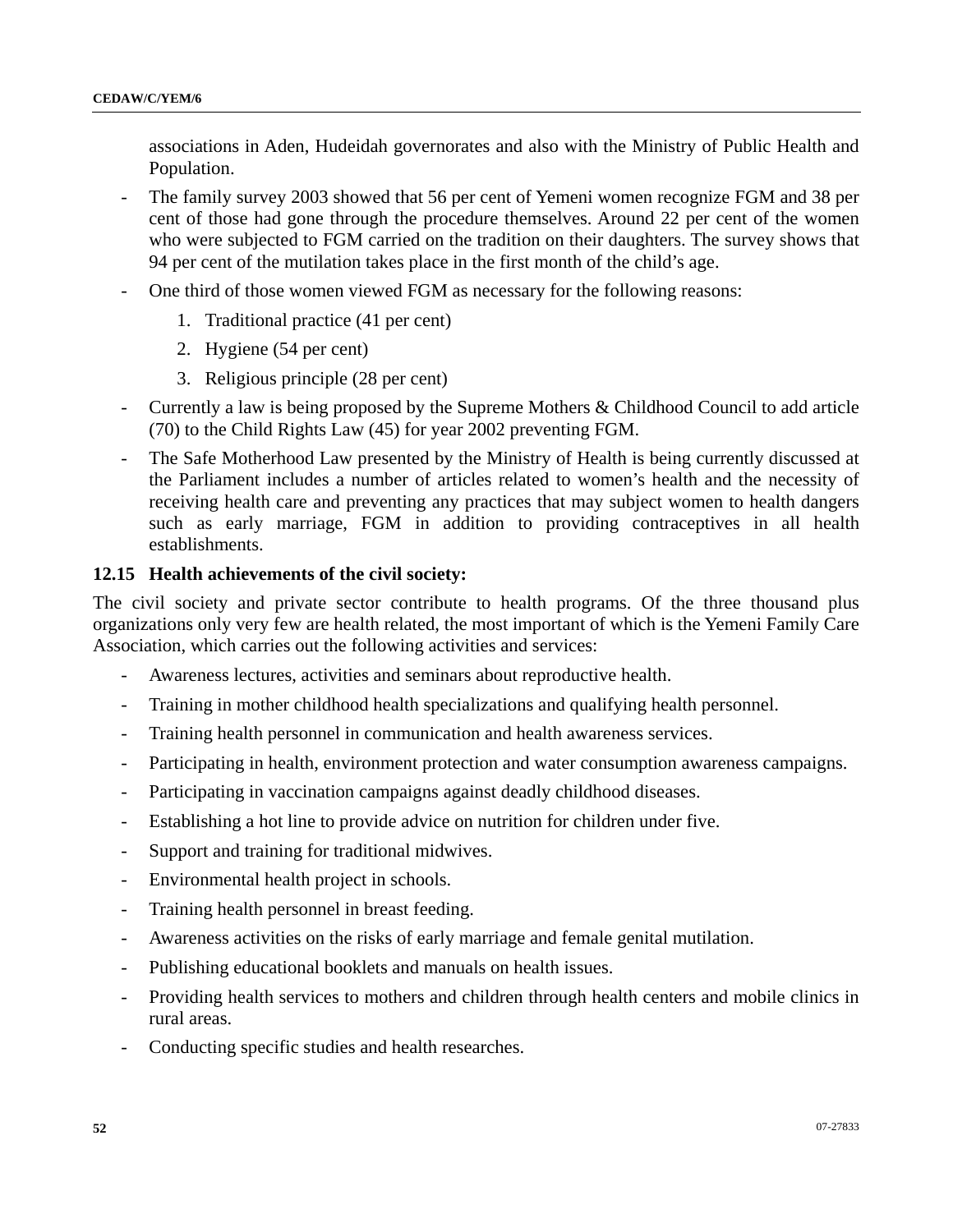Despite all efforts of the government and civil society there are still many obstacles limiting progress in health indicators as follows:

- The state sets out plans and strategies not suitable with its human and financial resources as the budget for the health sector is only 4 per cent of the total state expenditure.
- Depending on external aid in implementing the state's projects.
- Weak implementation of the health laws and decrees.
- Low health care service coverage to 58 per cent.
- Difficult geography and terrains in Yemen, along with the scattered population which limits access to health care services.
- Unfair distribution of health services in the various governorates and between rural and urban areas.
- Imbalance in distribution of health workers as most qualifications are concentrated in the cities.
- Low number of female health workers and absence of gender related data.
- Low wages and minimal incentives in the government health sector which leads to moving to the private sector.
- Women's access to health services is limited because of poverty, remote service facilities, low quality services, social practices favoring traditional medicine.
- More than 25 per cent of women in the reproductive age group suffer from malnutrition.
- Low societal awareness about reproductive health especially the youth.

#### **12.16 Recommended solutions and remedies:**

- Activating health laws and decrees especially regarding free delivery.
- Spreading emergency child birth services in the country especially in remote areas.
- Improving the quality of health services provided and repairing health centers.
- Enhancing medical services quality.
- Encouraging private sector and civil society participation.
- Improving the medicines basic policy to facilitate their access to the poor.
- Increasing coverage for family planning services and providing them for free to poor families.
- Adapting the working hours of health centers to become suitable to rural women's routine.
- Spreading awareness in the society.
- Endorsing reproductive health services provision to the youth.
- Qualifying and retraining health workers and especially females.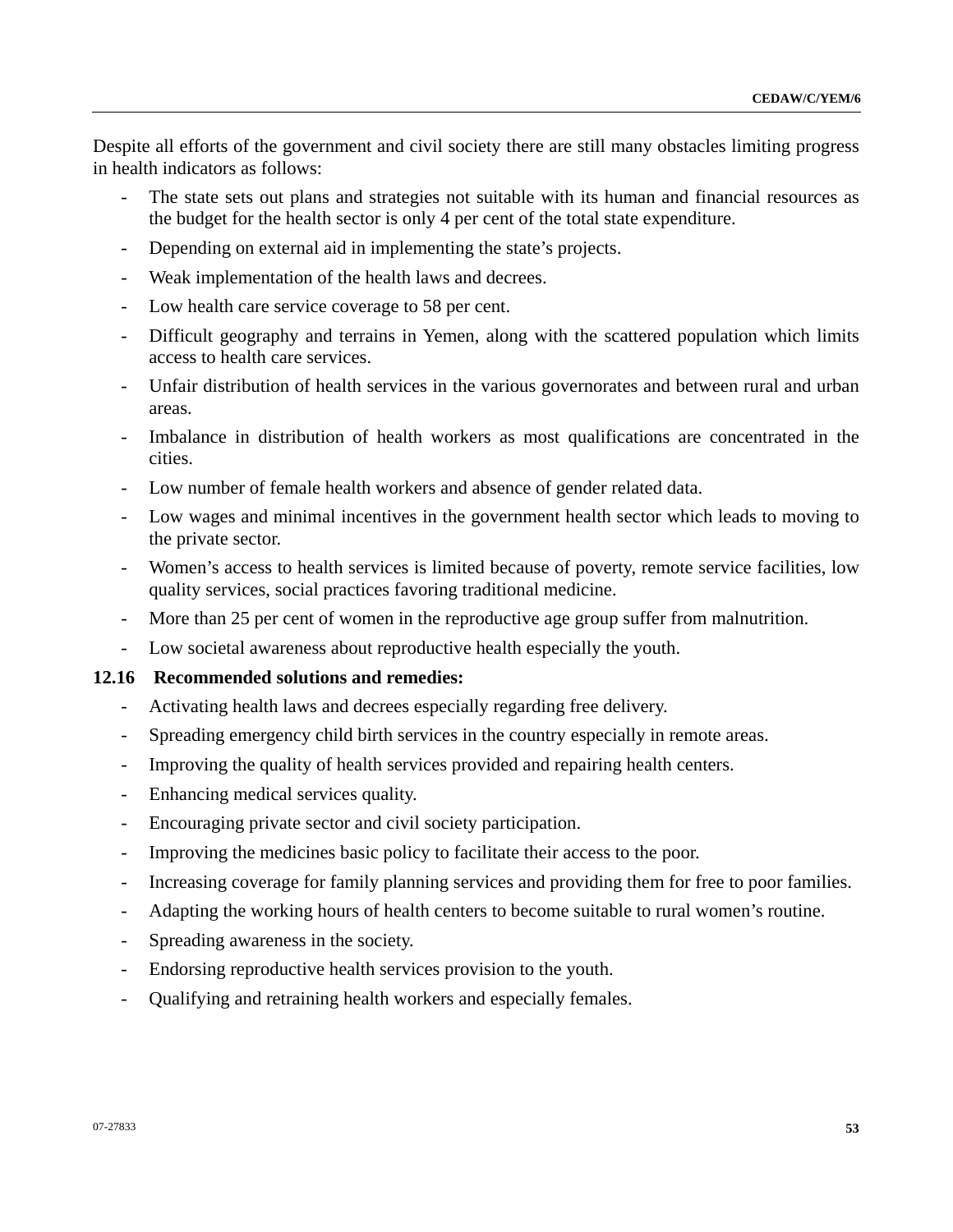## **Article (13)**

#### **Economic and social life**

13.1 Government of Yemen focused in the Poverty Reduction Strategy (2003-2005) on women's and family conditions and integrating them in development and increasing their participation in public life. The strategy targets development and expanding of the social care systems, social insurance, and the social insurance network activities to include poor families who was affected by the financial and administrative reform policies in order to provide multi benefits for women whether directly or indirectly and for families in general. The insurance and pension's laws in this context are inclusive of both men and women yet there have been some special protection and merits for women like article (19) of the insurance and pension's law which gave women the right to retirement at the age of 55 with at least 15 years of service. The law also has given working women the right to a full compensation in one dose in case they opted to quit their jobs for the sake of the family or for accompanying the husband abroad.

The National Strategy for Women's Development (2003-2005) focused around 4 main issues all aiming to improve women's conditions. One theme is regarding reducing poverty of women and enhancing their chances to financial empowerment and participation in controlling economic and environmental resources. It is worth mentioning that the WNC has worked on updating this strategy in line with the millennium development goals and the new variables of the third Development Plan and Poverty Reduction Strategy Paper (2006-2010), and has therefore set out a number of measures to achieve the mentioned objective:

- Supporting small and medium women's establishments through funding and small credit programs and spreading them around the republic.
- Increasing social insurance support for families supported by women and facilitating small credit projects for them.
- Improving and spreading training and consultation programs provided to women interested in starting up small businesses through credits.
- Increasing the financial limit of credit provided to women to encourage them financially.
- Adopting awareness and educational programs to change the negative concepts and traditional stereotyping of women and men's roles in the society, especially with regard to work, ownership, inheritance and participation in decision making.

The third Socio-economic five year Plan for Development (2006-1010) represented gender policies and requirements as follows:

- Demanding an increase in women's' representation in the labor market from 23.8 per cent to 30 per cent by 2010 through more integration of women in the labor market by an annual increase no less than 5 per cent.
- Providing loans to women, especially women supporting families so as to empower them economically through establishing small traditional income generating projects such as food products and handicrafts.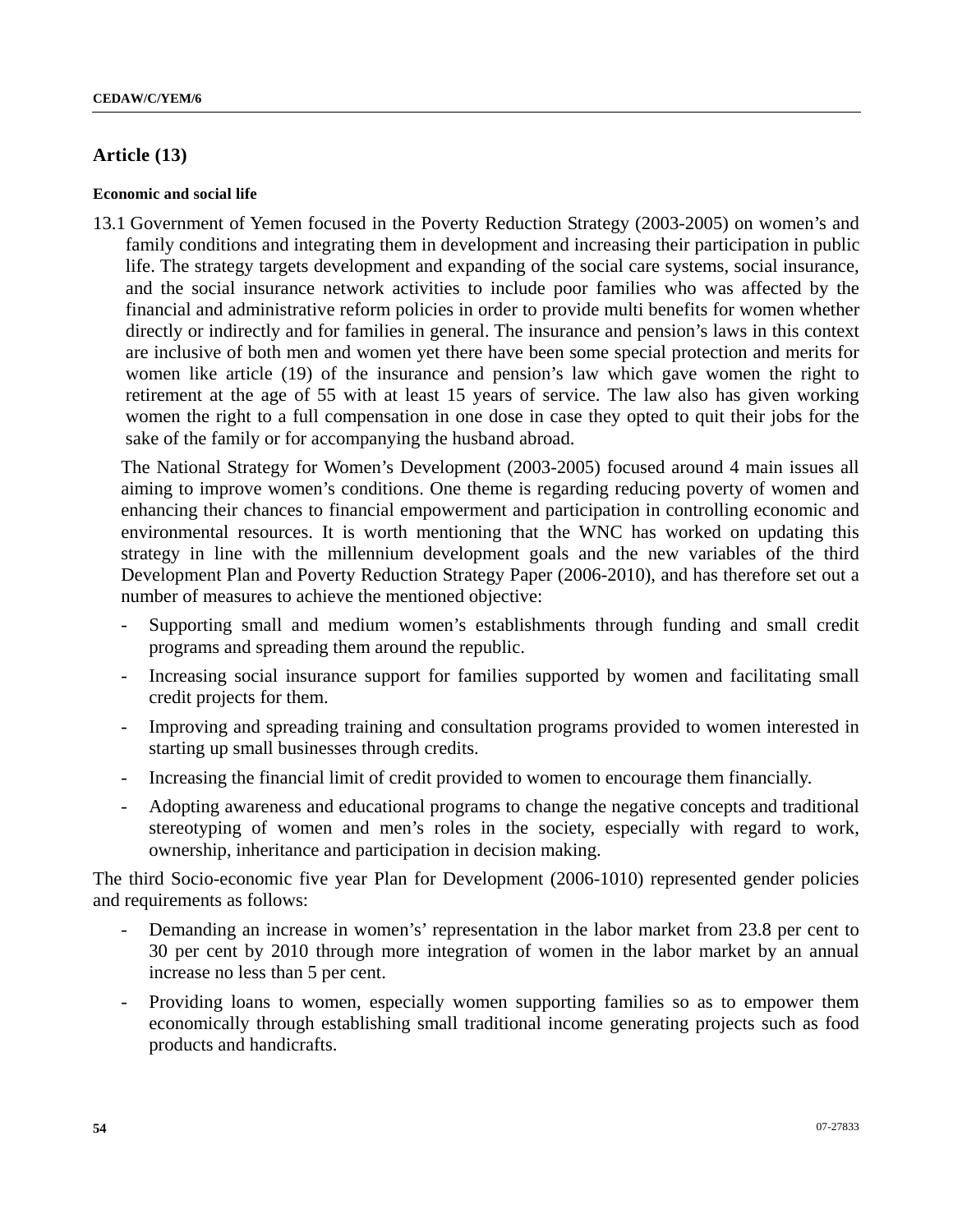13.2 A number of financial and practical monetary procedures were taken to help women avail banking services. The monetary system in Yemen accepts cashable insurance items in order to grant credits and financial facilities regardless of gender.

| <b>Years</b> |               | <b>Male</b>  | <b>Female</b> |         |               | <b>Total</b> |
|--------------|---------------|--------------|---------------|---------|---------------|--------------|
|              | <b>Number</b> | <b>Value</b> | <b>Number</b> | Value   | <b>Number</b> | <b>Value</b> |
| 2002         | 4,070         | 1,354,760    | 277           | 17,051  | 4,347         | 137,181      |
| 2003         | 2,749         | 1,264,561    | 218           | 13,243  | 2,967         | 1,277,803    |
| 2004         | 1,767         | 1,334,235    | 151           | 11,398  | 1,918         | 1,345,633    |
| 2005         | 11,698        | 8,331,256    | 1227          | 145,229 | 12,925        | 8,476,485    |
| <b>Total</b> | 20,248        | 12,284,812   | 1873          | 186,920 | 22,1475       | 12,471,732   |

## **Table (23)**

**Credits and financial facilities provided during 2002-2004 for agricultural and other investments for Yemeni men and women from the Agricultural Credit Bank** 

Source: Agriculture Credit Bank, 2005.

The Housing Credit Bank provides facilitated credits to families and individuals and housing societies for building homes or accommodation projects.

#### **Social security network:**

The network's mechanisms and programs aim at reducing poverty and unemployment through providing temporary and permanent job opportunities. In addition to providing loans, financial support, and various care services and delivering them to the poor. Of those programs:

Social Fund for Development (established in 1997 per Law No. 10): The Fund's efforts in development have been multiplied and have effectively contributed to achieving the state's plans in social and economic fields through empowering individuals, families, small establishments, low income and poor groups. The Fund provides financial services and loans for income generating projects and productive services to eventually limit poverty and unemployment. This helps easing the impact of the economic reforms especially on poor and low income women and families, while providing job opportunities for both men and women. The number of beneficiaries of the fund's services exceeds 9 million inhabitants 50 per cent of which are females.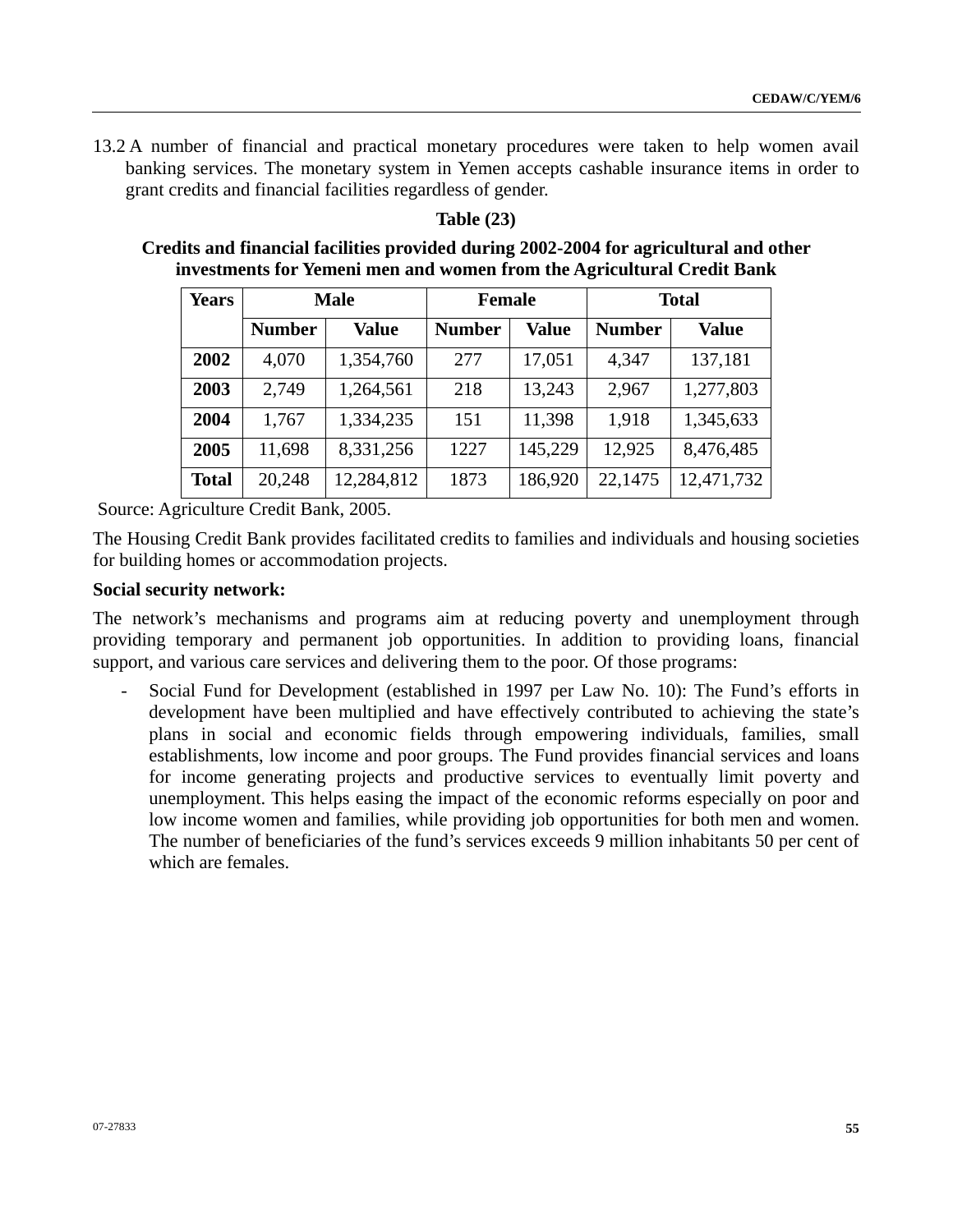## **Table (24)**

## **Accumulative number of socio-economic service beneficiaries provided by the Social Fund for Development until 2005**

| <b>Beneficiaries</b> |               |           |  |  |  |
|----------------------|---------------|-----------|--|--|--|
| <b>Gender</b>        | <b>Direct</b> | Indirect  |  |  |  |
| <b>Male</b>          | 4,809,100     | 1,447,877 |  |  |  |
| <b>Female</b>        | 4,856,417     | 1,656,528 |  |  |  |
| <b>Total</b>         | 9,665,517     | 3,104,405 |  |  |  |

Source: Social Fund for Development, annual report 2005.

- The Fund has also achieved many goals in providing basic economic and social services such as: education, health, water, credits, savings and facilitating access to those services. The small and micro establishments' development program represents one of the main three programs of the fund. It is the main factor in supporting small and micro credit programs, through providing this service to 12 different foundation and program. It also provides insurance facilitation to small and micro credit projects and is mostly provided to women.

13.3 Of the main programs benefiting from the Fund's financial services are:

## **a) National Foundation for Micro Financing:**

This was established in accordance to the Public Associations Law No. (1) for year 2001, the foundation was launched in 2003 as the first establishment specialized in micro credit in Yemen. It provides its services such as savings, credit and insurance only to women, and encourages them to establish income generating projects to empower them economically. The foundation provides job opportunities in both rural and urban areas in 9 governorates.

## **Table (25)**

**Increasing number of beneficiaries of the National Foundation for Micro Financing since 2002 until end of 2005** 

| Year                           | 2002   | 2003  | 2004  | 2005  |
|--------------------------------|--------|-------|-------|-------|
| No. of<br><b>Beneficiaries</b> | 501    | 2,555 | 6,558 | 7,959 |
| <b>Total</b>                   | 175773 |       |       |       |

Source: National Foundation for Micro Financing – annual report 2005.

## **b) Al-Tadhamun Foundation for Micro Financing:**

This foundation was established through the cooperation of three women associations that were responsible for three programs established by the Social Fund for Development. The foundation aims at financing the deprived groups in the society especially women, so as to enable them of running income generating projects. The foundation works in all the governorates, benefiting 5,140 men and 60,000 women.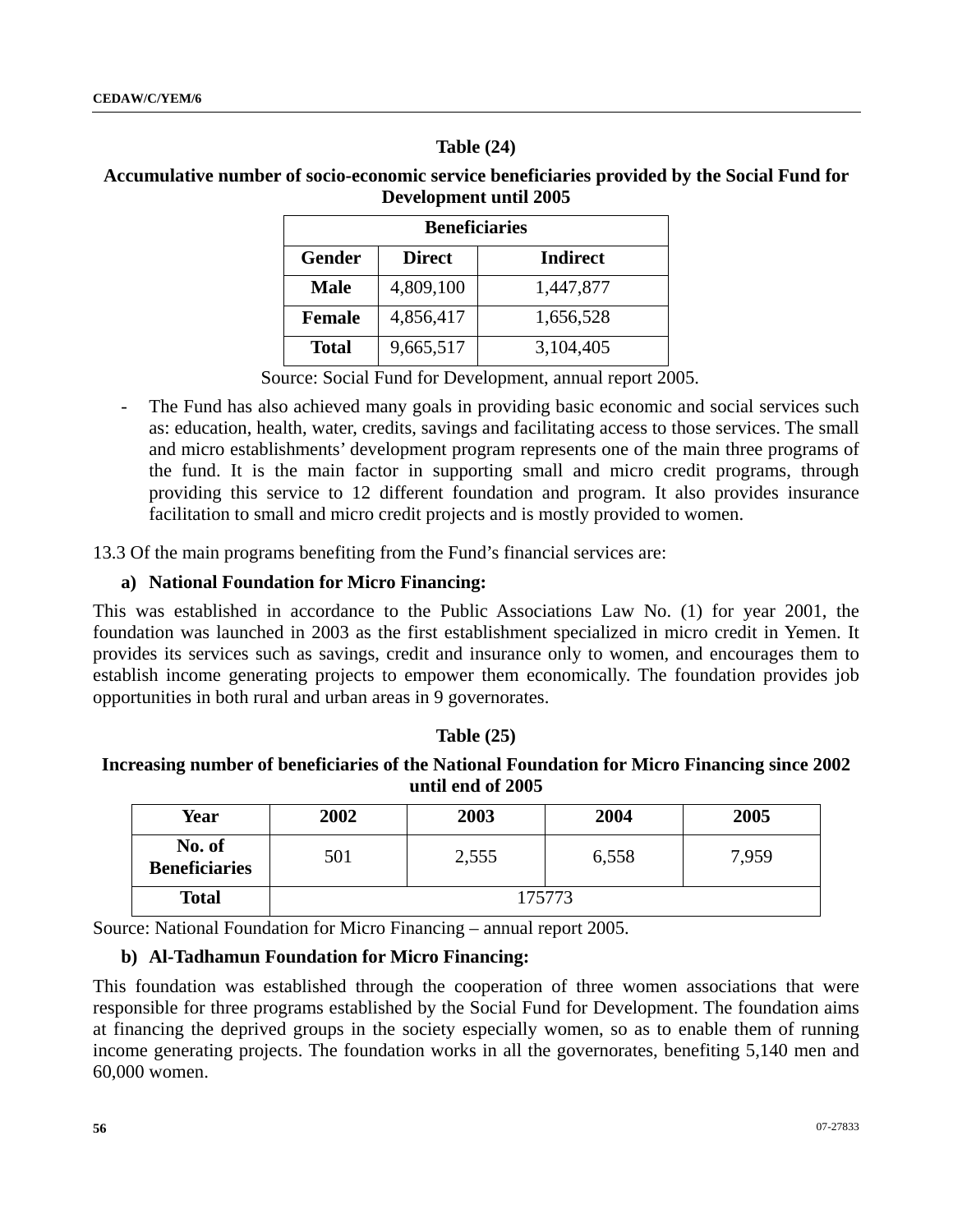## **c) Small Industries and Establishment Financing Fund:**

This fund was established per the Republican Decree No. (39) for year 2002 which stipulated the financial and administrative independence of the fund. The fund targets small creditors who run small projects in the production, services and commercial fields.

## **Table (26)**

## **Displaying the executed loans from the Small Industries Fund until 2005**

| <b>Beneficiaries</b> | Percentage |        |
|----------------------|------------|--------|
| <b>Male</b>          | 2,912      | 74 %   |
| <b>Female</b>        | 1,035      | 26.2 % |
| <b>Total</b>         | 3,947      | 100 %  |

Source: Small Industries and Establishment Financing Fund 2005.

## **d) General works project:**

The number of projects executed by the General Works project was 1,270 projects between 2002 and 2005 with a total cost of 86.8 million dollars. The number of beneficiaries is around 7.4 million inhabitants 67.1 per cent were females.

## **e) National Program for Productive Families:**

During the period from 2002-2005 around 21,291 women benefited from this program. The number of training centers affiliated to the program increased to 67 centers in addition to 41 civil society centers.

## **Table (27)**

## **Outcomes of the Productive Family and Society Centers between 2002-2005**

| <b>Years</b> | <b>Number</b> |
|--------------|---------------|
| 2002         | 4,152         |
| 2003         | 6,039         |
| 2004         | 5,900         |
| 2005         | 5,200         |
| <b>Total</b> | 21,291 women  |

Source: National Program for Productive Families, annual reports 2002-2005.

## **13.4 Sports and cultural recreation:**

- There is only one woman appointed per Republican Decree (53) for year 2002 as a Deputy Minister for the Theater and Popular Arts Sector at the Ministry of Culture. Women participate in all creative, arts and literary activities such as literature, music, cotemporary arts, acting, singing, popular arts, traditional arts, handicrafts, lectures and seminars, poetry and story telling sessions, tourist trips in addition to participating in many seminars, workshops, conferences and internal and external events. The most significant is Sana'a first young Arab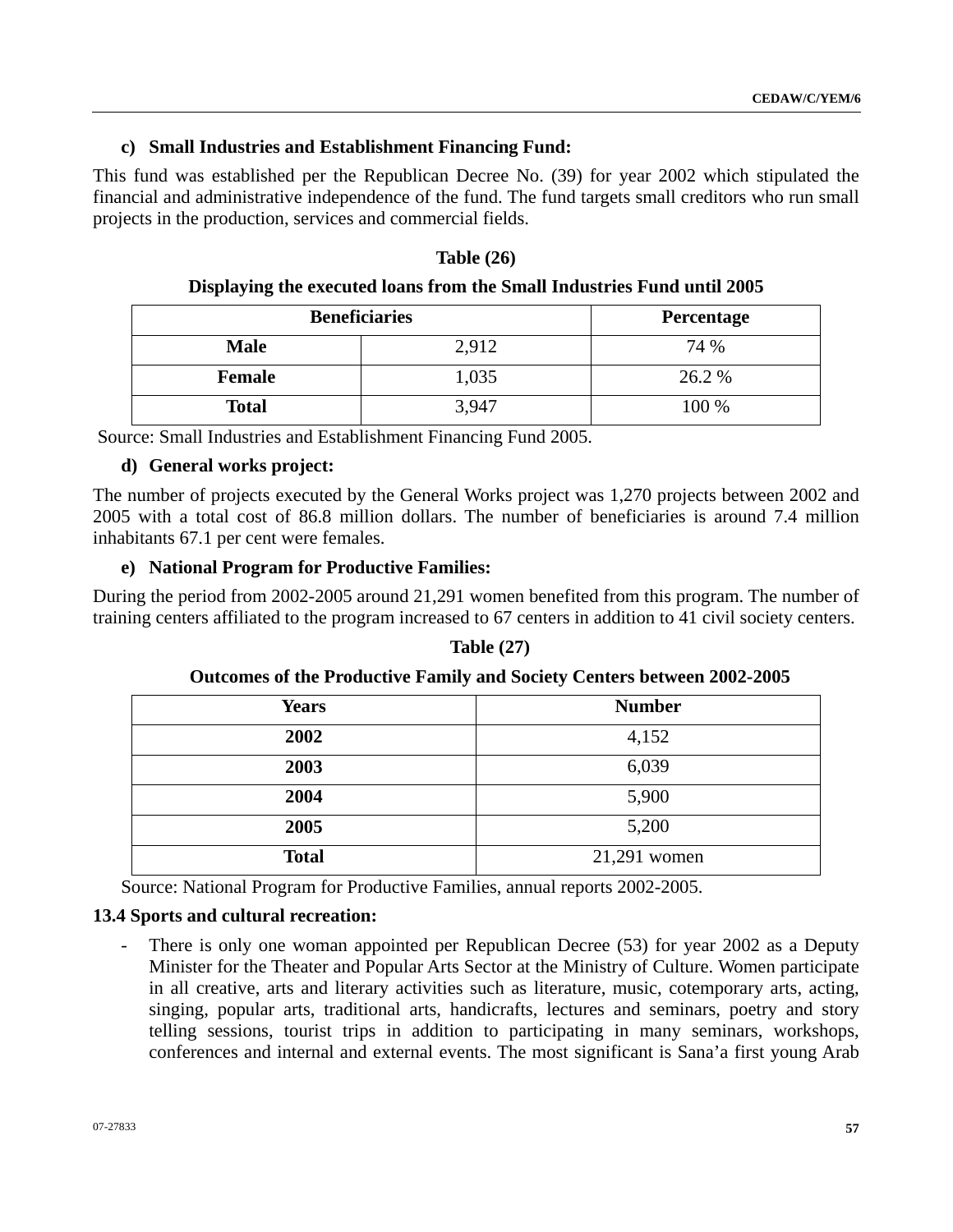poets' conference which took place under the Sana'a cultural capital activities in 2004 in which 15 female poets stood out distinctively.

- Between 2003 and 2004 four hundred and fifty titles was published for Yemeni writers of which 20 publications was for female writers. The ninth general conference for Yemeni Writers Union which was conducted in May 2005 resulted the election of a female as a Secretary General of the Union for the first time. The new general secretariat structure of the union includes 11 members of which 3 are women, an event which shows an increase in women's role in cultural life.
- Sports represent another form of physical, mental and spiritual practiced by women. The Cabinet Decree No. (1) for 2005 approved support for female sports and included female sports among the current activities of the Ministry of Youth and Sports. A Women's Department was established in the Ministry of Youth and Sports in 2003 with the following objectives:
	- Identifying female sport figures qualified for planning and organizing and able to manage train and arbitrate.
	- Enhancing the status of female sports in the society.
	- Reforming the social attitude about women's practicing sports.

The Women's General Department at the Ministry of Youth and Sports dedicated five million riyals per year to support women's sports activities and their committees in the governorates. The department called for the acceptance of girls in the Supreme Institute for Physical Sports and consequently the first batch of girls was admitted in this institute in 2005, and the first females' sports club was also established (Bilquis Sports, Social and Cultural Club).

Moreover, the sports unions' charter was amended to include at least one female representative in the girls' sports. The general secretariat approved increasing women's representation to 20 per cent in the secretariat and that the deputy president must be a woman. Government schools are supplied with basic sports equipment and girls' schools are encouraged to allocate sports activities in the weekly timetable.

The Yemeni Olympiad Committee took the responsibility of activating female sports activities and set forth a strategy for women's sports (2000-2004) which includes a working plan to achieve the objectives related to improving women's status in sports by working through three directions: Women's sports and the Ministry of Sports and Youth, women's sports and the Ministry of Education and women's sports and the Ministry of Higher Education. 8 female sports committees in eight governorates were established since the start of the women and sports committee in 2003.

## **13.5 Challenges and difficulties:**

- The small and micro establishments face many obstacles, for example, banks decline their funding requests, absence of creativity and rejuvenation, lack of consultative services relating to production, marketing and training techniques. This affects product's quality and hinders its marketing.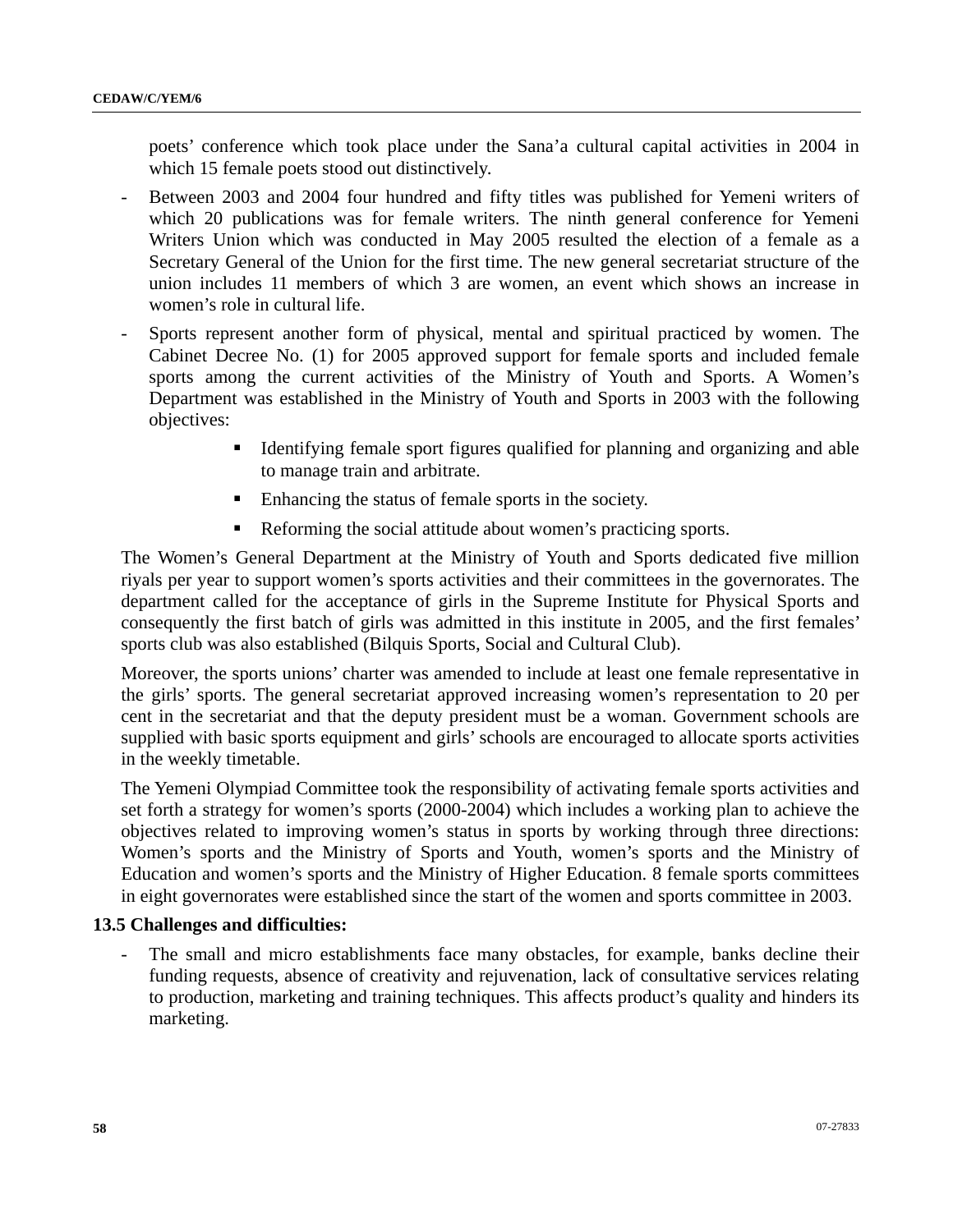- Modest financing dedicated to social security (social care amounts) which does not suffice in covering the family's basic needs. The government is currently studying increasing these amounts.
- Weak infrastructure in women's sports and cultural fields.
- Limited number of female trainers, arbitrators and lack of national capacities. In addition to the fact that most arbitrating and judging tasks in female sports centers and schools are mainly handed to men. Moreover, there are no sports curricula discussing the importance of females' sports and appreciating their particularities and females various abilities.
- The limited number of girls enrolled in physical education and sports in Yemeni institutes and universities and graduates do not find suitable jobs as trainers, referees and administrators in this field.
- Weak performance of the media, cultural and educational establishments in leading awareness organized campaigns aiming at promoting women's sports and their right to professionalize in this field.

#### **Measures taken to overcome these challenges:**

- The state draws out objective policies which aim at enhancing women's economic and social conditions and translating these policies to programs and projects. Examples of this are what the Social Fund for Development did when the banks did not respond positively with the request to fund small and micro establishments. In 2003 the Fund decided to finance the small and micro credit establishment which is the only establishment in Yemen specialized in funding small establishments. Through this establishment, the Fund provided technical support to enhance the management skills of the various projects and also it provides financial support through loans. The Fund provided training for the Handicrafts Association in Taiz, special training for the small credits clients' projects, another project for marketing and a project to manufacture school furniture through small scale manufacturers.
- Inclination to establish Al-Amal Bank for lending poor people per Law No. (22) for year 2002. The Bank aims to effectively contribute to reducing poverty through providing loans and financial facilitation to poor people, especially women to empower them economically.

A feasibility study was conducted by a consultative group and work is still on going to establish the Bank in the best international standards in small credits. Funding of the project is completed from the private sector and now procedures are taking place to avail the license and start working.

- The grant from the Japanese government in 2005 was dedicated to female sports through furnishing and equipping Bilquis Club for girls.
- Expanding the national program for productive families' activities and opening new branches for females as the number of branches reached 67 branches.
- Including many poor families in many districts and governorates in the social care program to include 307,698 cases 50 per cent of which are women and expanding the social care fund's activities to training and loaning beneficiaries.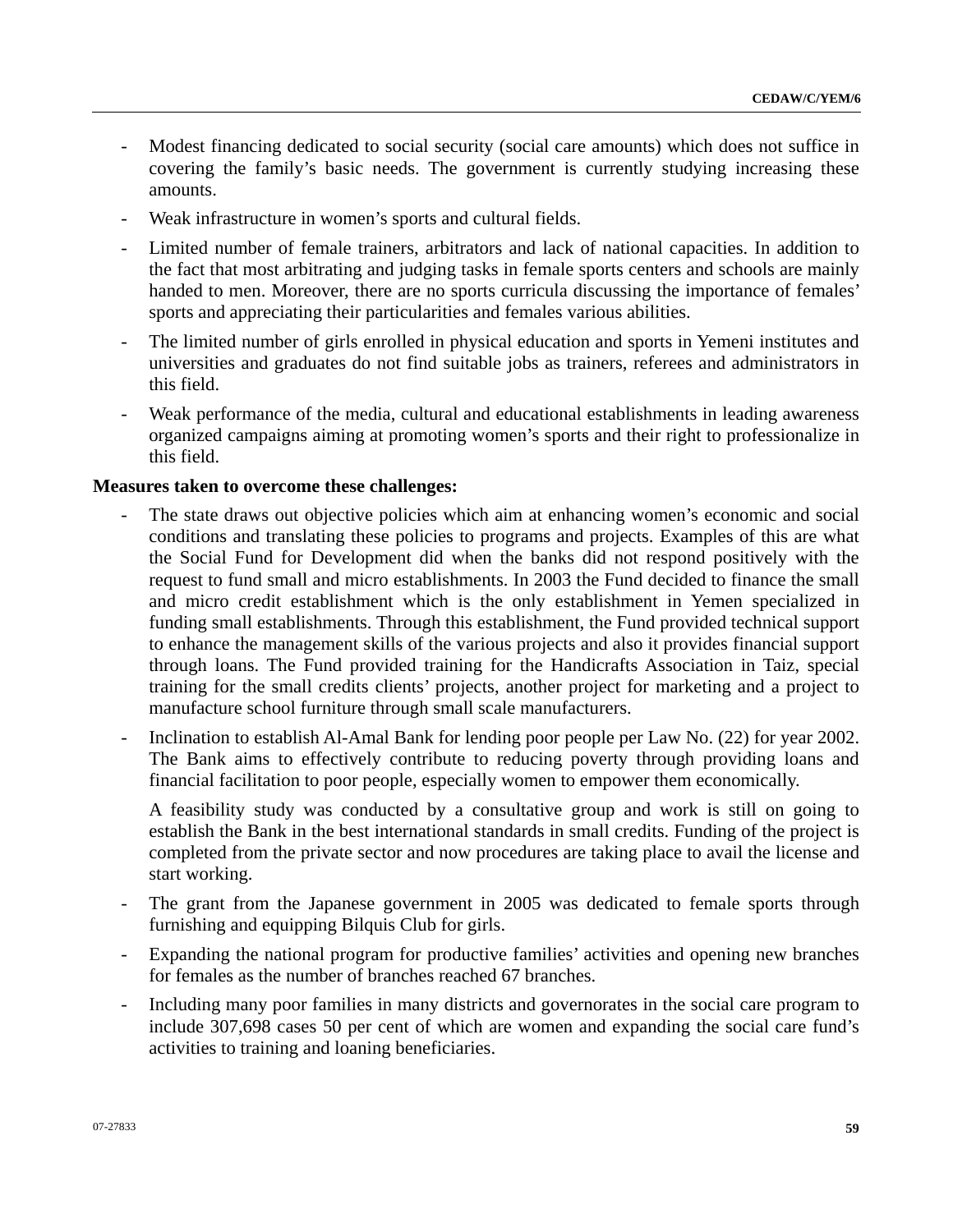#### **13.6 Recommendations:**

- Increasing education opportunities for women.
- Enhancing awareness among women in laws and legislations to help them to know their economic, civil and cultural rights whether for educated or uneducated women.
- Monitoring and evaluating the implementation of the National Plan for Socio-economic Development Programs (2006-2010) from a gender perspective.
- Paying attention to the need to create sectoral and general gender sensitive budgets in which amounts are dedicated to programs and projects targeting women's development.
- Adopting administrative procedures and legislations able of developing and organizing small and micro-credit projects and ensuring that a high percentage of women benefit from those projects. To create the suitable circumstances to transform those projects to self income generating projects.
- The need for cooperation between the Ministry of Youth and Sports, Ministry of Education and the Ministry of Higher Education to provide a suitable environment for female sports activities.
- Building at least one sports hall for females in the main cities in the governorates (Aden, Taiz, Hadramout, Hudaidah, Ibb, Abyan, Lahj, Dhamar and Mahweit) and to issue a decree dedicating certain days in general sport clubs for women.
- The importance of qualifying and training women in all cultural and sports activities (management, training, arbitrating and communication).

#### **Article (14)**

#### **Rural women**

14.1 The rural woman plays an important role in the vegetation and animal sector in one go. The agricultural sector depends on women largely as 87 per cent of the contribution to this sector is from women of the total female labor force, compared to (44 per cent) men. The agricultural production contributes 18.4 per cent of the total GDP and 7.5 per cent of the total exports. The rural women shoulder the main load in agricultural activities, and most rural families are supported by women because their men usually migrate outside the villages. Despite this important role, there is hardly any recognition of women's efforts in this sector.

The government represented through the Ministry of Agriculture and Irrigation has adopted a number of projects supporting rural women directly and indirectly in the rural areas. Of these policies is Aden Agenda in 2000, in addition the agricultural policies in the Republic of Yemen which dedicated policies for rural women within the general frame as follows:

- Activating women's role in phrasing policies and rural development strategies.
- Involving rural women in planning and executing agricultural programs and projects.
- Encouraging women to increase their agricultural production and providing women with financial and marketing support.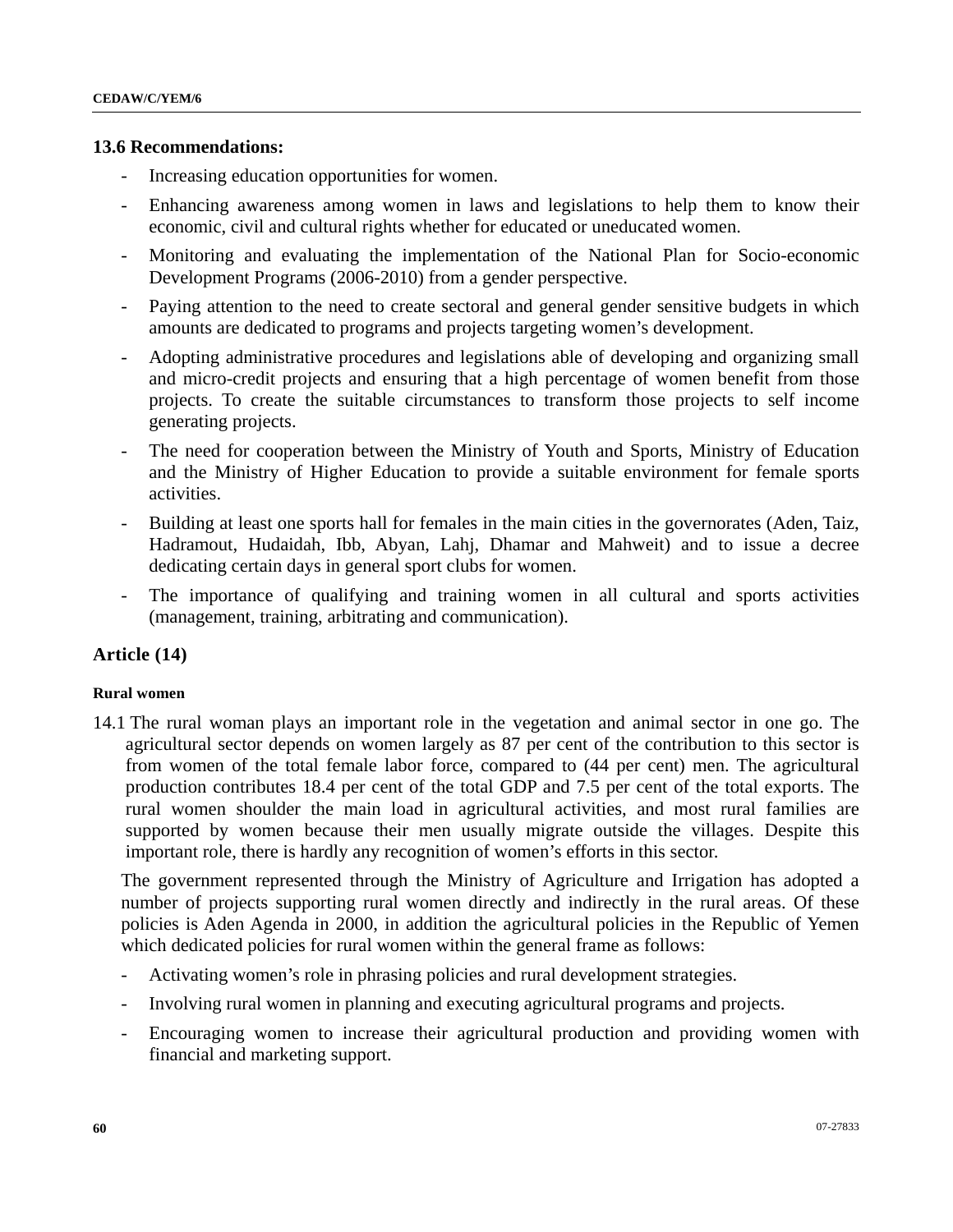- Giving a larger role to rural women to take care of a part of their needs.
- Providing the suitable environment for female extension role in rural areas while focusing on income generating projects such as domestic commerce issues.
- Encouraging rural women to restore traditional and cooperation practices in keeping and raising cattle and care of rain dependant agriculture and developing them.

To implement these recommendations the General Department for Developing Rural Women was established in 2000. The Minister issued a decree to promote Rural Women's Sections in the Ministry's offices at the governorate levels in 2001 to Departments. These played a visible role in adopting a number of projects and programs targeting rural women directly and indirectly and based on this decree around 11 women were appointed as head of departments in various governorates. Also many female rural extensions are employed by the government and are positioned in many governorates. Their number in every governorate ranges from 1 to 50 agricultural extensions. On the administrative level, many training workshops and courses were carried out for female agricultural extensions and engineers who provide services to rural women directly in the villages.

#### **14.2 Development projects:**

The projects executed by the General Deportment for Developing Rural Women at the Ministry of Agriculture. The Department carried many activities for rural women during the period 2002-2006.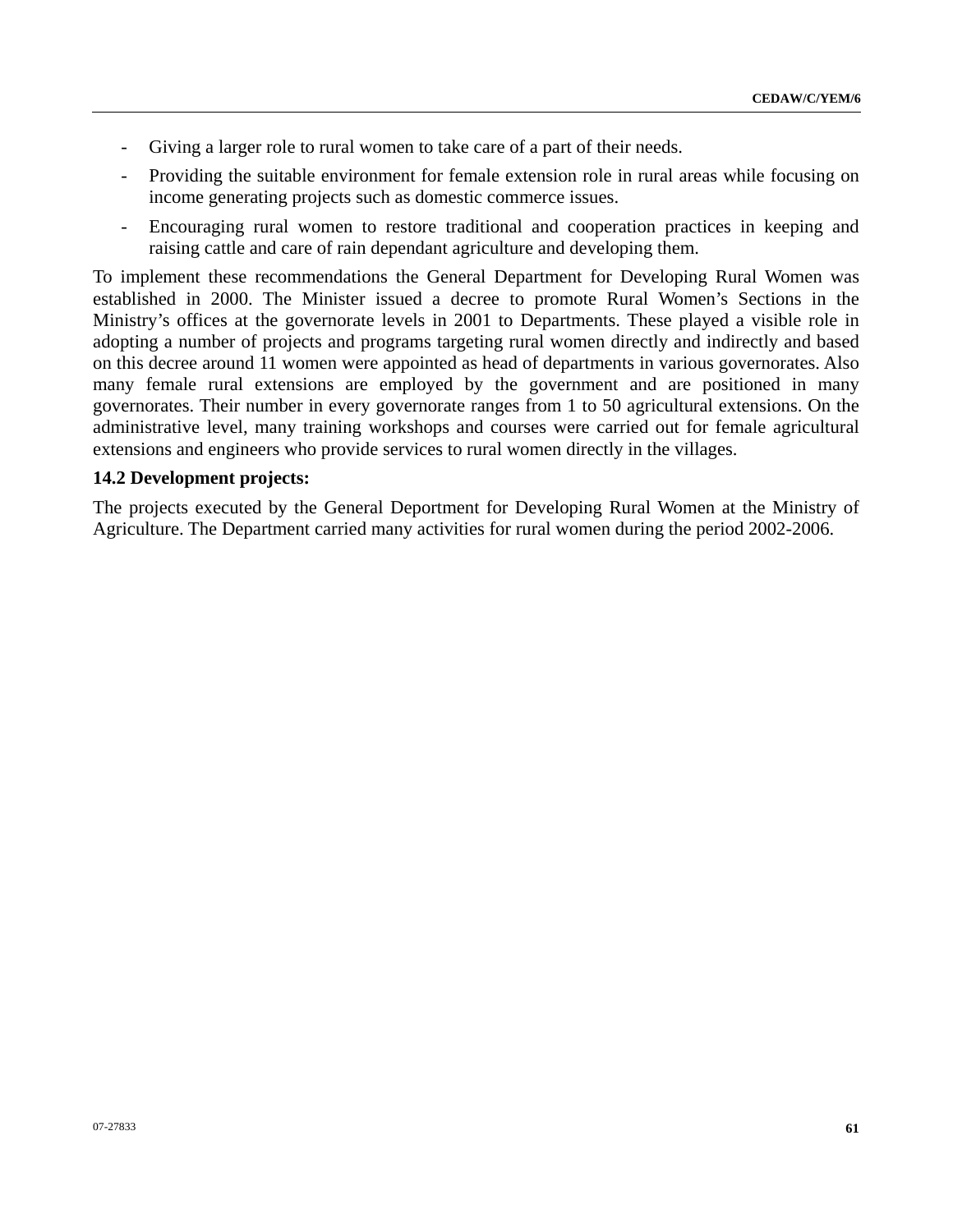## **Table (28)**

## **Projects and activities for rural women between 2000-2005**

| Project                                                                          | Establishment<br>and duration        | Type    | Target<br>groups | Funding<br>agency                            | Executing<br>agency                                                                                   | Project cost                                                                          | Remarks                      |
|----------------------------------------------------------------------------------|--------------------------------------|---------|------------------|----------------------------------------------|-------------------------------------------------------------------------------------------------------|---------------------------------------------------------------------------------------|------------------------------|
| Rural women<br>department<br>support                                             | 2000-2003<br>$(3 \text{ years})$     | Support | Rural<br>women   | Dutch<br>Embassy                             | General<br>Depart. for<br><b>Rural Women</b><br>Development                                           | One million dollar                                                                    | Executed<br>in two<br>phases |
| Female<br>agriculture<br>extensions in<br>Soqatra Island                         | 2002-2003<br>$(1$ year)              | Support | Rural<br>women   | French<br>Embassy<br>(food aid)              | Women's<br>section + Gen.<br>Dept for Rural<br>Women                                                  | Ten million dollars                                                                   |                              |
| Raising sheep,<br>wool weaving<br>in Amran<br>governorate                        | $2001 - 2003$<br>$(2 \text{ years})$ | Support | Rural<br>women   | <b>TELEFOOD</b><br>$program +$<br><b>FAO</b> | General<br>Depart. for<br><b>Rural Women</b><br>Development                                           | \$4000 from FAO +<br>\$4000 from the<br>Dutch project+<br>\$2000 from the<br>Ministry | Executed<br>in two<br>phases |
| Decentralization<br>investment:<br>furnishing<br>Women Depts.<br>in governorates | 2003<br>one year                     | Support | Rural<br>women   | Dutch<br>Embassy                             | General<br>Depart. for<br><b>Rural Women</b><br>Development                                           | \$750,000                                                                             |                              |
| Raising local<br>sheep and goats<br>using modern<br>techniques -<br>Lahj         | Two years                            | Support | Rural<br>women   | French<br>Embassy<br>(food aid)              | Gen. Dept. for<br><b>Rural Women</b><br>Development<br>$+$ Lahj dept. $+$<br>Al-Khadad<br>Association | YR.14,050,350/00                                                                      |                              |
| Post harvest<br>techniques                                                       | 2005-2007<br>$(3 \text{ years})$     | Support | Rural<br>women   | French<br>Embassy<br>(food aid)              | Gen. Dept. for<br><b>Rural Women</b><br>Development<br>$+$ Taiz dept. $+$<br>Talouq<br>Association    | YR.29,503,350/00                                                                      |                              |

Source: General Department for Developing Rural Women, 2006 report.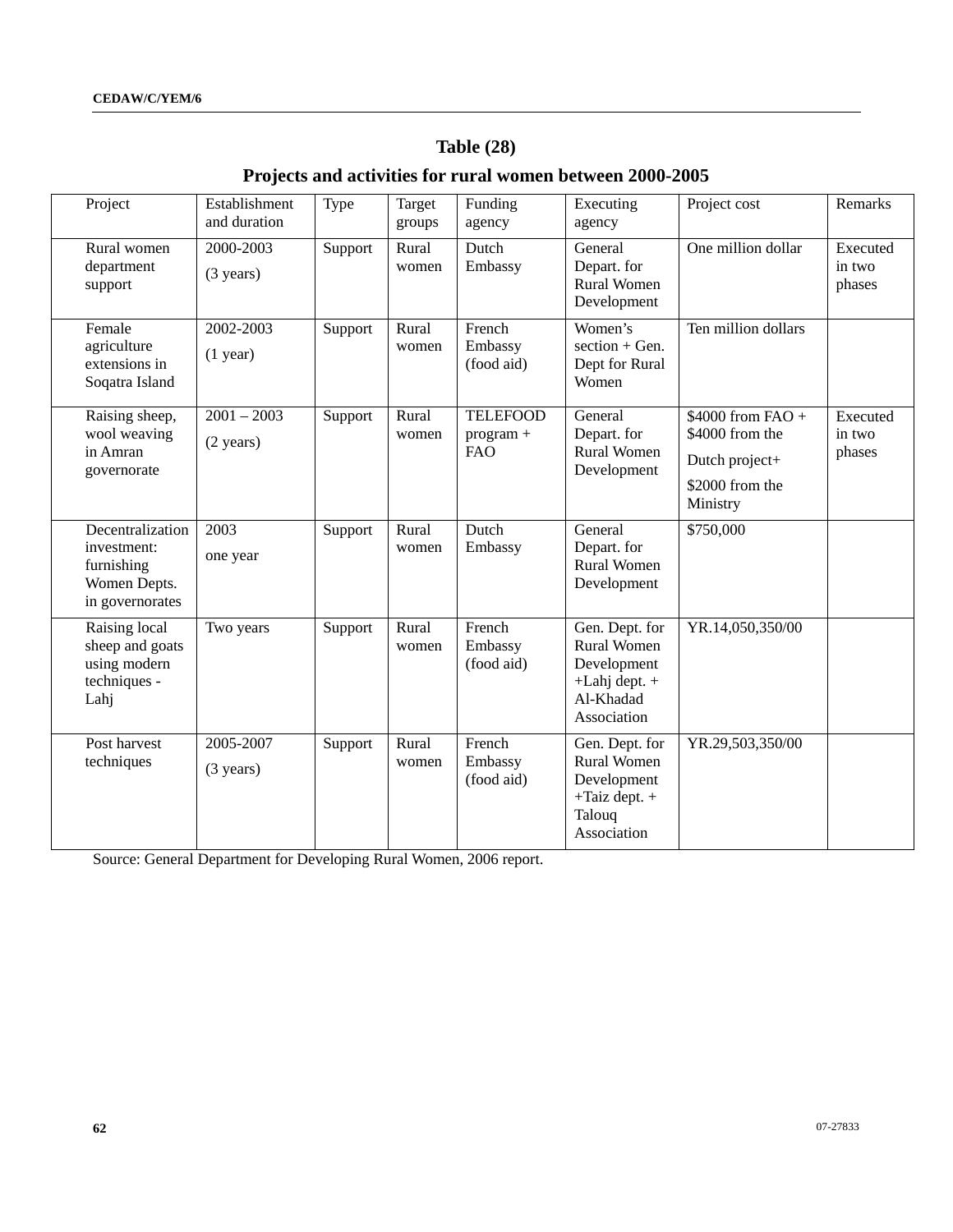## **General projects carried by the Ministry of Agriculture in rural development:**

Currently there are two big projects run by two women:

1. Rain fed agriculture and live stock project carried on as per Cabinet Decree (71) for year 2006.

| <b>Table (29)</b> |  |
|-------------------|--|
|-------------------|--|

## **The objectives of the rain fed agriculture and live stock project**

| Rain fed agriculture and live stock project |                                                |                  |                                                                                                                                               |                                                                                                                                                                                                                          |  |
|---------------------------------------------|------------------------------------------------|------------------|-----------------------------------------------------------------------------------------------------------------------------------------------|--------------------------------------------------------------------------------------------------------------------------------------------------------------------------------------------------------------------------|--|
| Project<br>duration                         | Location                                       | Project<br>cost  | Funding agencies                                                                                                                              | Project aim                                                                                                                                                                                                              |  |
| 2006-<br>2011                               | Hudeidah<br>Hajja<br>Lahj<br>Mahweit<br>Sana'a | 33,778,915<br>\$ | - International development body<br>$(loan)$ \$20,000,000/00<br>- Government (contribution)<br>\$3,778,915/00<br>- Government \$10,000,000/00 | Elevate poverty and improve<br>natural resource management in<br>rural areas.<br>Enable farmers in marketing<br>techniques and systems in rain<br>fed agricultural lands<br>Preservation of soil and water<br>collection |  |

Source: General Department for Planning at the Ministry of Agriculture, report.

2. Comprehensive rural development project in cooperation - Dhamar

## **Table (30)**

## **The objectives of the rural development project and funding agencies**

| Rural development project and<br>funding agencies |               |                | <b>Funding agency</b>                                                                                              | Project aim                                                                                                                                                                                         |  |
|---------------------------------------------------|---------------|----------------|--------------------------------------------------------------------------------------------------------------------|-----------------------------------------------------------------------------------------------------------------------------------------------------------------------------------------------------|--|
| $2005 -$<br>2011                                  | <b>Dhamar</b> | \$22,656,662/0 | - International<br>Agriculture<br>Development<br>\$14,014,602/00<br>- Government<br>contribution<br>\$1,489,143/00 | Endorsing food security and<br>improving family income<br>above poverty line<br>Improving living standards<br>for small farmers and the<br>village communities and to<br>participate in development |  |

Source: General Department for Planning at the Ministry of Agriculture, report.

Additionally there are a number of agricultural development projects providing service to rural women directly or indirectly in all agriculture fields. Such as Al-Dhale project which started in 2005 and was concerned with developing and building the capacities of rural women and integrating them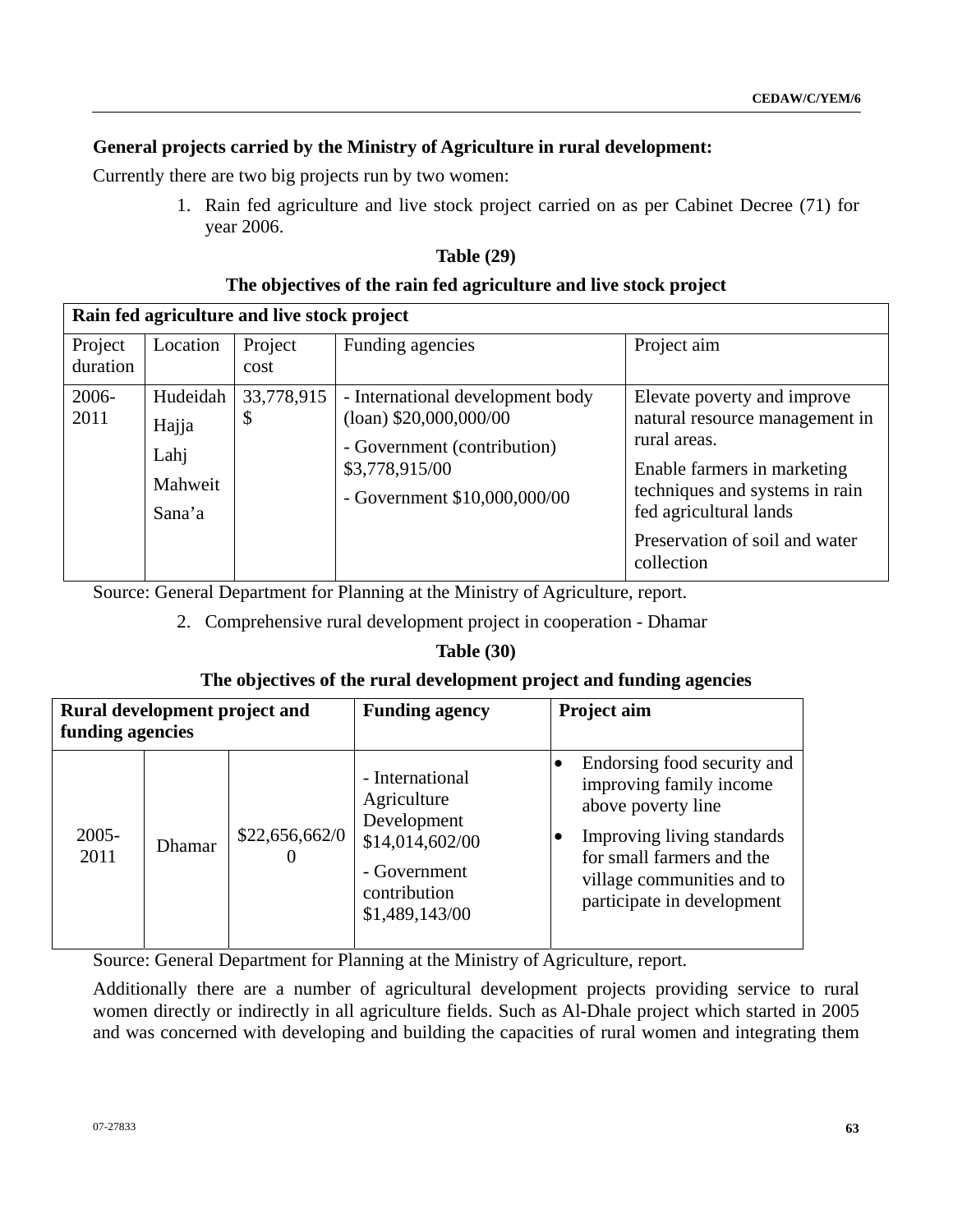in the projects component. Raima project worked on creating associations and women centers supporting rural women directly such as Women's Center Friends Association and Tricot Association.

Field studies were conducted to study rural women's conditions and to take measures and remedies to improve their conditions. Of the main studies is the effort and time reducing study in vegetation and animal production, post harvesting and storage.

#### **14.3 Agricultural exhibitions:**

There are annual agriculture exhibitions and through these a section for women's products is held such as the silver exhibition for industry, fish and agriculture in 2003, Al-Mukala exhibition in 2005, Al-Hudeidah exhibition in 2006. In addition to women's participation in the local exhibits held regularly in the governorates.

## **Training, capacity building and cooperation programs with the Arab Organization for Agriculture Development and the National Population Council:**

Within the national program for protection from AIDS the Ministry of Agriculture represented by the General Deportment for Rural Women's Development prepared a proposal for a training program for rural women on sexually transmitted diseases awareness. The follow-up and coordination committee drew a training plan for the following years to enhance awareness of the rural women about these diseases in coordination with the National Program for Fighting AIDS and the National Population Council. Further, workshops were conducted for the Ministry of Agriculture's leaders and training courses for the agriculture extensions in the various governorates to educate about the dangers of this disease.

The Arab Organization for Agriculture Development funded and supported a number of national and regional training courses for the Ministry of agriculture and especially for rural women and personnel working on rural women's development. It also provided funding for many small income generating projects executed in the previous years.

#### **14.4 Cooperative associations:**

The recommendations of the third general conference for cooperative societies included in the main directions of the general objectives of the third five years Development Plan (2001-2005) to enhance rural women's participation in agricultural development in order to increase agricultural production.

Decree No. (39) for year 1998 about the cooperative association and unions approved the establishing of women's and mixed associations. These associations include Cooperative Agriculture Union. The number of cooperative agricultural associations with mixed membership is 22 associations and the women's agriculture associations are 4. The total number of female members in mixed association is 991 of the total membership of 3,981. Women's Department was established in the cooperative union in 1999, of its objectives:

- Activating female members in the agriculture cooperative associations.
- Creating job opportunities for women to enhance their living conditions.
- Integrating women in the cooperative agriculture work.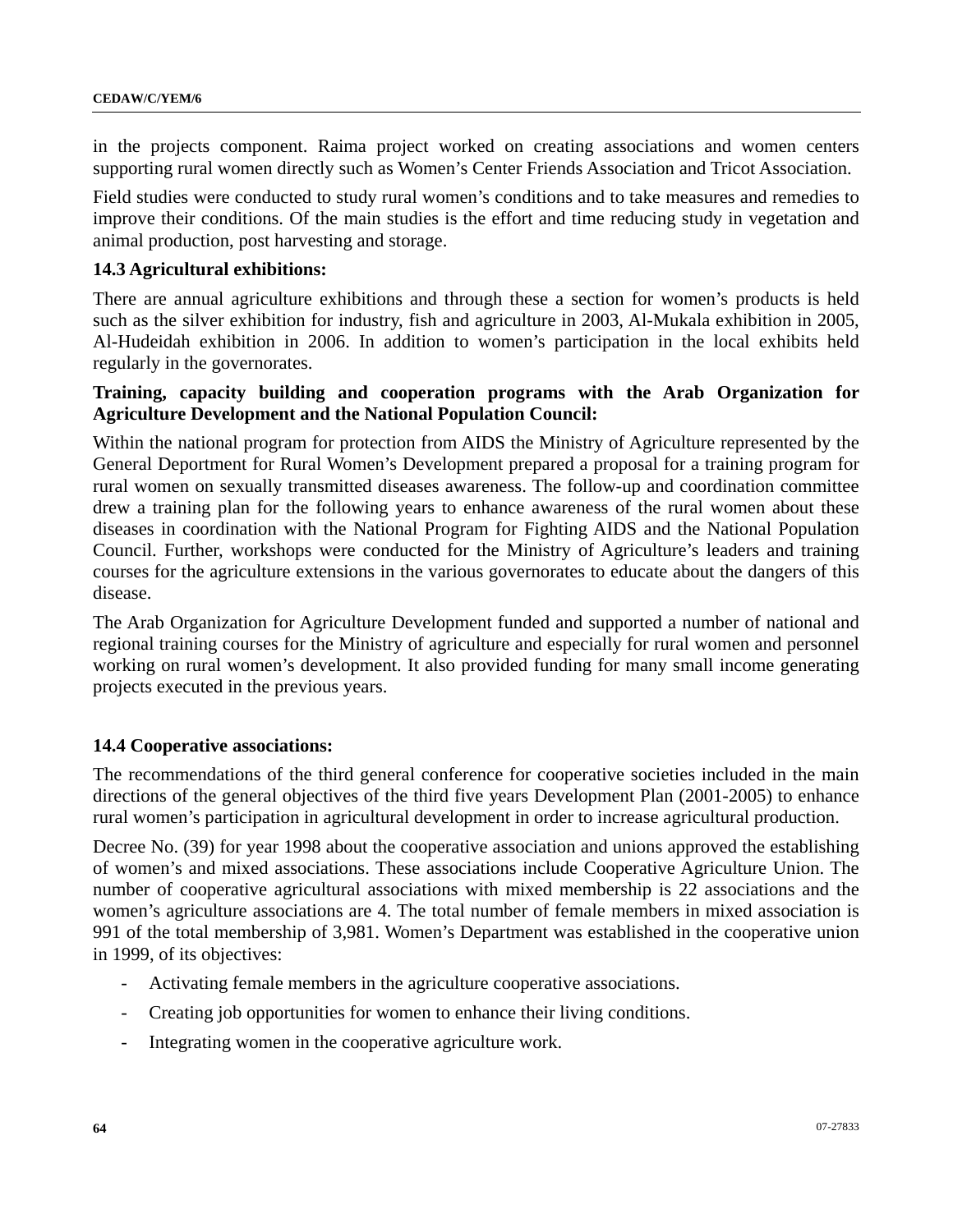#### **Table (31)**

**Cooperative agriculture associations mixed and women around the republic** 

| Governorate   | No. of<br><b>Associations</b> | No. of<br>Men | No. of<br>Women | <b>Total women</b><br>associations | <b>Total mixed</b><br>associations |
|---------------|-------------------------------|---------------|-----------------|------------------------------------|------------------------------------|
| Sana'a        | 7                             | 1,454         | 764             |                                    | 7                                  |
| <b>Taiz</b>   |                               | 87            | 15              |                                    |                                    |
| <b>Ibb</b>    | $\overline{4}$                | 109           | 222             | $\overline{2}$                     | $\overline{2}$                     |
| Amran         | 3                             | 102           | 227             |                                    | $\overline{2}$                     |
| <b>Dhamar</b> | $\overline{2}$                | 164           | 24              |                                    | $\overline{2}$                     |
| Lahj          |                               | 79            | $\mathbf{1}$    |                                    |                                    |
| Hudeidah      | $\overline{2}$                | 82            | 15              |                                    | $\overline{2}$                     |
| <b>Dhale</b>  | $\overline{2}$                | 522           | 55              |                                    | $\overline{2}$                     |
| <b>Marib</b>  | 3                             | 94            | 27              |                                    | 3                                  |
| Al-Jouf       |                               | 153           | 2               |                                    |                                    |

**(2002-2006)** 

Source: Agriculture Cooperative Union data 2005.

Between 2002 and 2006 no association was ever established in Abyan, Sa'ada, Al-Mahweit, Sayoun, Al-Mahara, Aden, Al-Baidha and Shabwa governorates.

The third five year Socio-economic Development Plan (2006-2010) included some policies for rural women:

- Involving rural women in planning and implementing agricultural projects and programs and providing credit and marketing facilitation for women. And also developing agricultural extensions for women in rural areas emphasizing on income generating projects and domestic economy.
- Developing the local breeds of live stock to reach high productive breeds and encouraging rural women to revive traditional cooperative practices in owning and raising stock.
- Improving the animal extensions programs targeting rural women in feeding and barn care.

## **14.5 Health care services:**

The fertility rate in Yemen reaches 6.2 per cent being 6.7 per cent in the villages and 4.5 per cent in the cities. The health conditions in the rural areas is considered low compared with the urban areas in the country. Many diseases are spread in the suburbs and this affects the health of mothers and children mainly and the mortality rate for women in Yemen reaches 366 women for every 100,000 live birth (family health survey 2003). As a result of the many pregnancies, rural women are subjected to many health complications which increase their mortality rate more than urban women. As for infant mortality and under five years old this reached 99.8 for every 1000 live birth being 105.2 in the villages compared to 79.3 in the cities.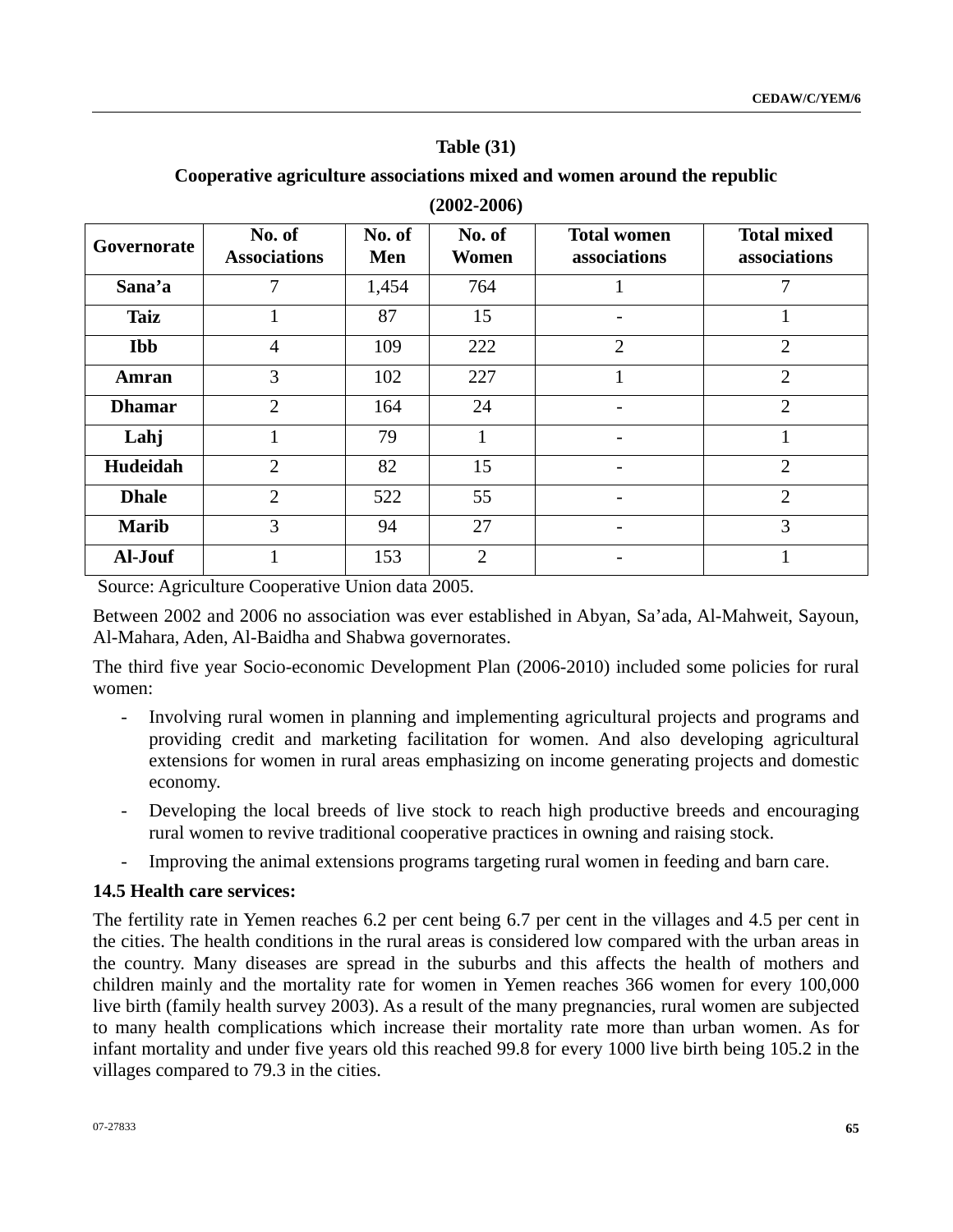The government adopted the National Reproductive Health Strategy (2002-2006) which aim at improving rural women's health and setting programs and plans to support rural women in the health sector. The plans include family planning programs and in addition to enhancing women's awareness the programs which involve men in the family planning education because men are the main decision makers in the family on these issues.

The health guidance programs work in most rural areas and provide health services through what is known as mobile teams and clinics. These are provided by many associations such as the Family Care Association and al-Islah charity. These services reach difficult rural areas and provide contraceptives to remote areas where such services are not available.

The departments and sections affiliated to the Ministry of Agriculture contribute to improving the health situation of rural families through executing a number of activities such as awareness meetings in health and public health and population education and participating in vaccination campaigns in coordination with the health and population offices in the country.

Health services face many difficulties limiting women's access to contraceptives and family planning advice in rural areas because of conservative traditions. Ignorance amongst the rural women regarding the importance and accessibility of these services to her and her family is another factor contributing to their access for health services. Geographic obstacles such as remoteness and absence of asphalt roads add to this problem, in addition to the segregation of population which makes the health service coverage a big problem.

Despite these problems, there are efforts through social marketing of the contraceptives which provides them at a minimal price, and of course they can be found in hospitals and health centers. The percentage of using contraceptives in Yemen reached 23.1 per cent. The modern contraceptives stand at 13.4 per cent (health survey 2002).

## **14.6 Women's nutritional condition:**

The government, represented by the Ministry of Health signed an agreement with the World Food Program for a project to support women and children suffering from malnutrition, tuberculoses and leprosy between 2002 and 2007. The agreement focused on remote areas of the suburbs and underweight women who were given during pregnancy and 6 months after delivery complete meals and also children were given nutritious feeding since birth until five years of age. Ten governorates were targeted including 34 health centers. The number of women pregnant benefited reached 41,000 and 35,000 of nursing mothers. The awareness about nutrition and importance and ways of healthy eating and food production was enhanced through educational tools and sessions conducted by the Rural Women's Development Departments and sections in the various offices and projects.

#### **14.7 Agricultural marketing:**

The means and resources rural women use to market their products are divided as follows:

#### **Direct marketing means:**

Whereby the rural woman markets her products on her own or using a family member through: Retailers, selling to whole dealers, in weekly markets, in occasions and within the village.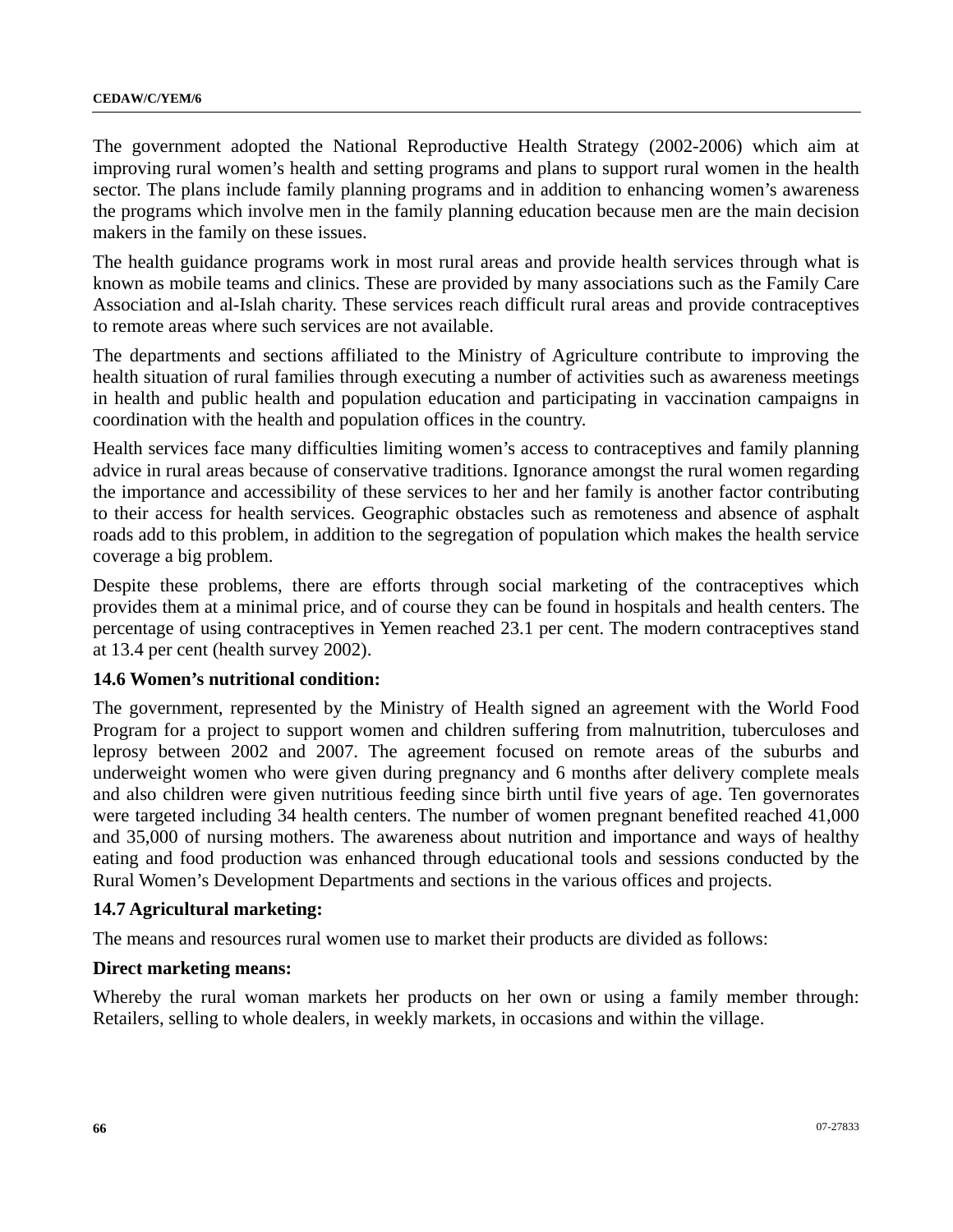#### **Indirect marketing means:**

Whereby the rural woman markets her products through middlemen for a minimal fee:

Retail and whole sellers, periodic exhibitions, venders and roaming sellers, annual exhibitions, cooperative associations, public associations and organizations.

## **Problems facing rural women in marketing:**

#### **Social issues:**

Traditions and practices, increase reproductively rate, land ownership, family head's dealing with the middle person.

#### **Economic issues:**

Capital money, calculating the product costs, sense of investment, encouraging women's products.

#### **Technical issues:**

Type and components of the product, mechanisms for manufacturing, packaging, wrapping, and storing the product.

## **14.8 A model for rural women's creditor parties:**

Agriculture Credit Bank:

This bank is considered an important loaning agency serving the rural community in general. The loans and financial facilities are given to agriculture and fishery investments and other projects. The percentage of loans given to rural women between (2002-2005) is as follows:

## **(2002-2005)**  Years No. of women Loan amount (YR) **2002 277** 17,051 **2003** 218 13,243 **2004** 151 11,398 **2005** 1,227 145,229 **Total** 1,873 186,920

# **Table (32)**

## **Number of women availing loans from the Agriculture Credit Bank between**

Source: Agriculture Credit Bank data.

In addition to Agriculture Credit Bank, the Agriculture and Fish Production Promotion Fund and the Social Security Network provide facilitated credits for women in rural areas.

## **14.9 Challenges and difficulties:**

- Spread of illiteracy among rural women along with dominating traditions which limit women's enrollment in education.
- Weak services (water, electricity, transportation) in many villages' especially remote ones.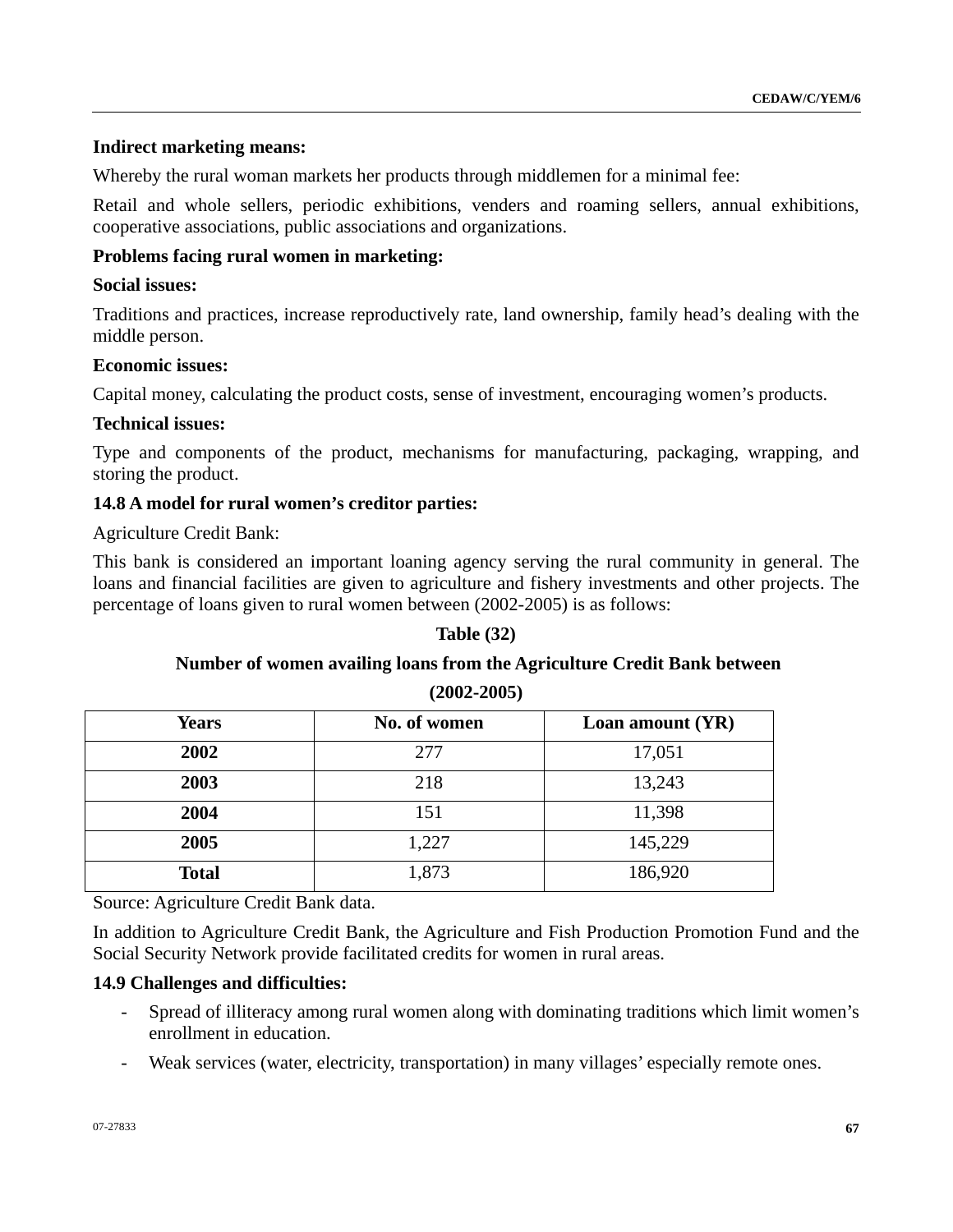- Many women's departments and sections at agriculture offices suffer from lack of resources which hinders their performance.
- Low number of media and awareness programs delivered through audio and visual means.
- Weak marketing channels for rural women's products.
- Scarcity of crediting bodies which would lend rural women, as well as feeble credit facilitations.
- Low wages for women working in the agricultural sector.

#### **14.10 Future directions:**

- Endorsing institutional structure of the General Department for Rural Women Development on the national and local levels.
- Increasing the number of schools in the suburbs and encouraging girls' enrollment.
- Increasing media and educational programs through visual and audio means to enhance awareness of rural women.
- To eliminate the marketing problems faced by rural women when marketing their products through provision of marketing channels.
- Coordination with the studies centers to ease access to information and updates field studies.
- Encouraging rural women to take loans through the credit authorities and to facilitate available credits.
- Conducting an annual marketing exhibition for rural women's products.
- Conducting field surveys to identify rural women's basic needs.
- Increasing financial support to rural women's programs.

## **Article (15)**

#### **Equality between men and women in front of the law**

- 15.1 According to article number 6 of the Yemeni Constitution, Yemen commits to the universal human rights declaration, the two international conventions on rights and all ratified treaties and agreements. The respect of human rights and defending them is a basic rule in the Yemeni society. Both men and women have rights exercised through the constitution and applied laws discussed in details in the fourth report on the level of implementation of the Committee on the Elimination of Discrimination against Women. That report discussed the articulated articles in the constitution and laws with regard to article 6. For example, just as the man has an independent financial liability the woman does too and so can exercise civil rights like signing, selling, buying and renting contracts, grants and wills and all partnership contracts with others. She also has the right to run her own property and supervise it.
- 15.2 There are some women in Yemen now working in commerce and are considered businesswomen. The number of businesswomen registered with the chamber of commerce is 60 women in Sana'a, 200 in Aden and 20 in Taiz.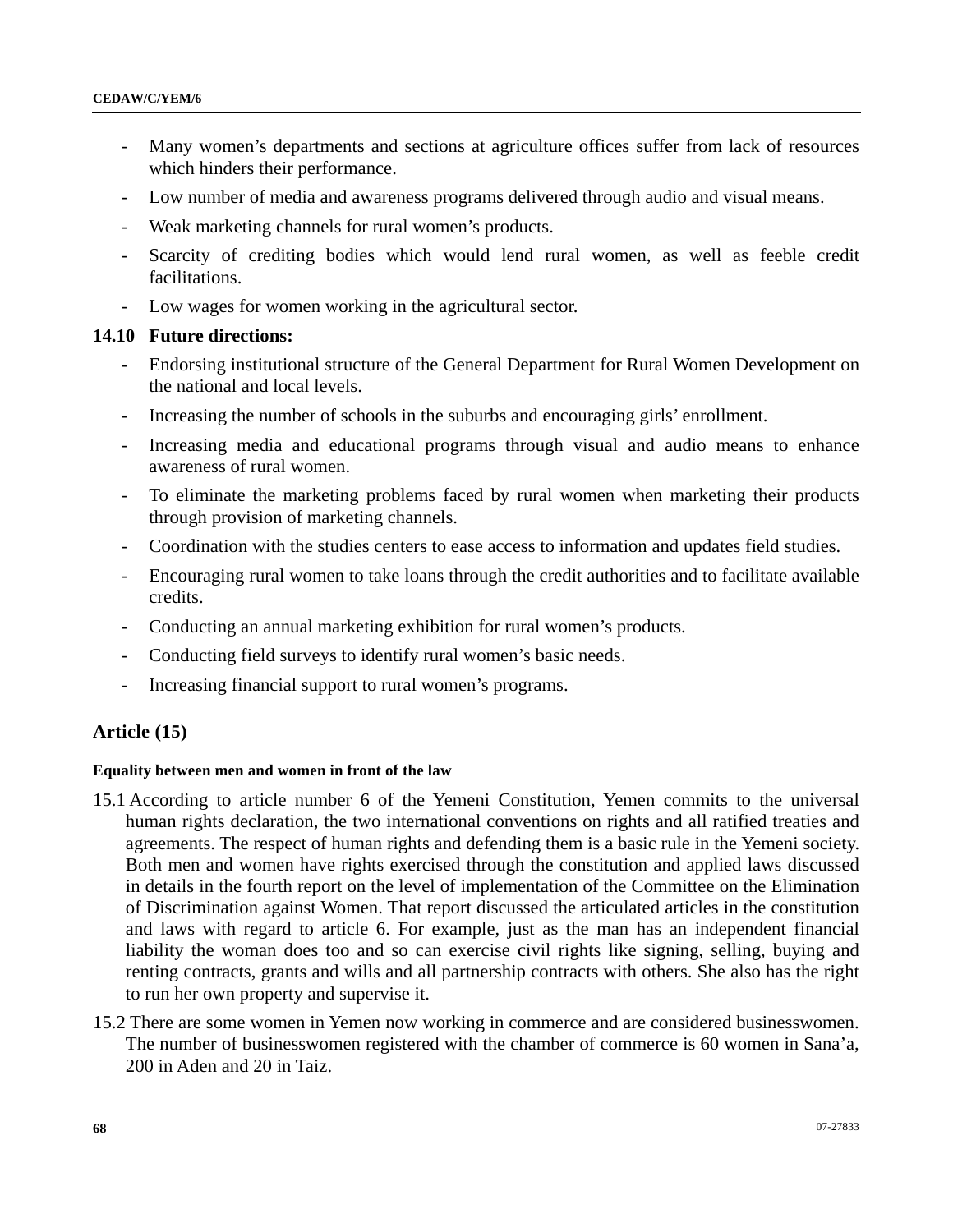An office for businesswomen was established in 2005 in coordination with the Ministry of Industry and Commerce at the Chamber of Commerce and run by women. This office in coordination with the Ministry executed a number of seminars, courses and workshops on accounting systems, management and operating businesses, and how to develop the capital, modern management and visions for businesswomen. It also targeted the obstacles facing businesswomen in Yemen and the role of commerce chambers in endorsing gender equality, in addition to holding discussions on Yemen's joining the World Trade Organization.

15.3 In the Judiciary System, the Constitution treats women equally to men. Females have the right to seeking justice through courts and demanding their constitutional rights in case violated. She has the right to defend herself in all investigation stages and in front of all courts directly or through a representative or a lawyer. Women can stand before the law as an accuser or a defendant. The state ensures legal aid to those who can not afford it being men or women, and so women have the right to benefit from legal rights. She has the right to testimony before the persecution and justice system. In fact, in some cases women's testimony is prioritized to men's when it is about personal female issues. Women get compensation for the damages inflicted on her or her money by others as the laws conditions compensation to anyone who has been harmed whether he is a man or a woman.

The applied laws relating to women's admission in the legal system do not prevent women from joining this field. There are many women who have joined the justice system and as lawyers since the early seventies of last century without suffering from any obstacles culturally or legally. And now after the unity four females have been admitted. According to the latest judiciary statistics, there are 32 women working in the general attorney and as judges compared to 1500 male judges. And for the first time in Yemen a female judge has been appointed in the Supreme Court of the Republic.

- 15.4 In the legal defense field, there are many female lawyers with offices run by them or in mixed offices practicing law. There are female lawyers under training. Female lawyers defend their clients before the law equally to male lawyers.
- 15.5 The Yemeni Constitution gave the right to accommodation to all citizens and the right to movement for men or women. The applied laws detailed the regulation of this aspect and with regards to women living with their families in the Yemeni society, a woman lives with her father being the first guardian and when married she moves to live with her husband. There are cases of women living alone or in a shared accommodation when there are away from their homes either for education or work. Also many women travel outside the country either for education, work, medical treatment or attending conferences and international events and they represent Yemen in international occasions.
- 15.6 It is known that the judiciary system in Yemen is the individualistic system and so the judiciary power with its three levels: primary, appeal and supreme is responsible for monitoring the implementation of this article.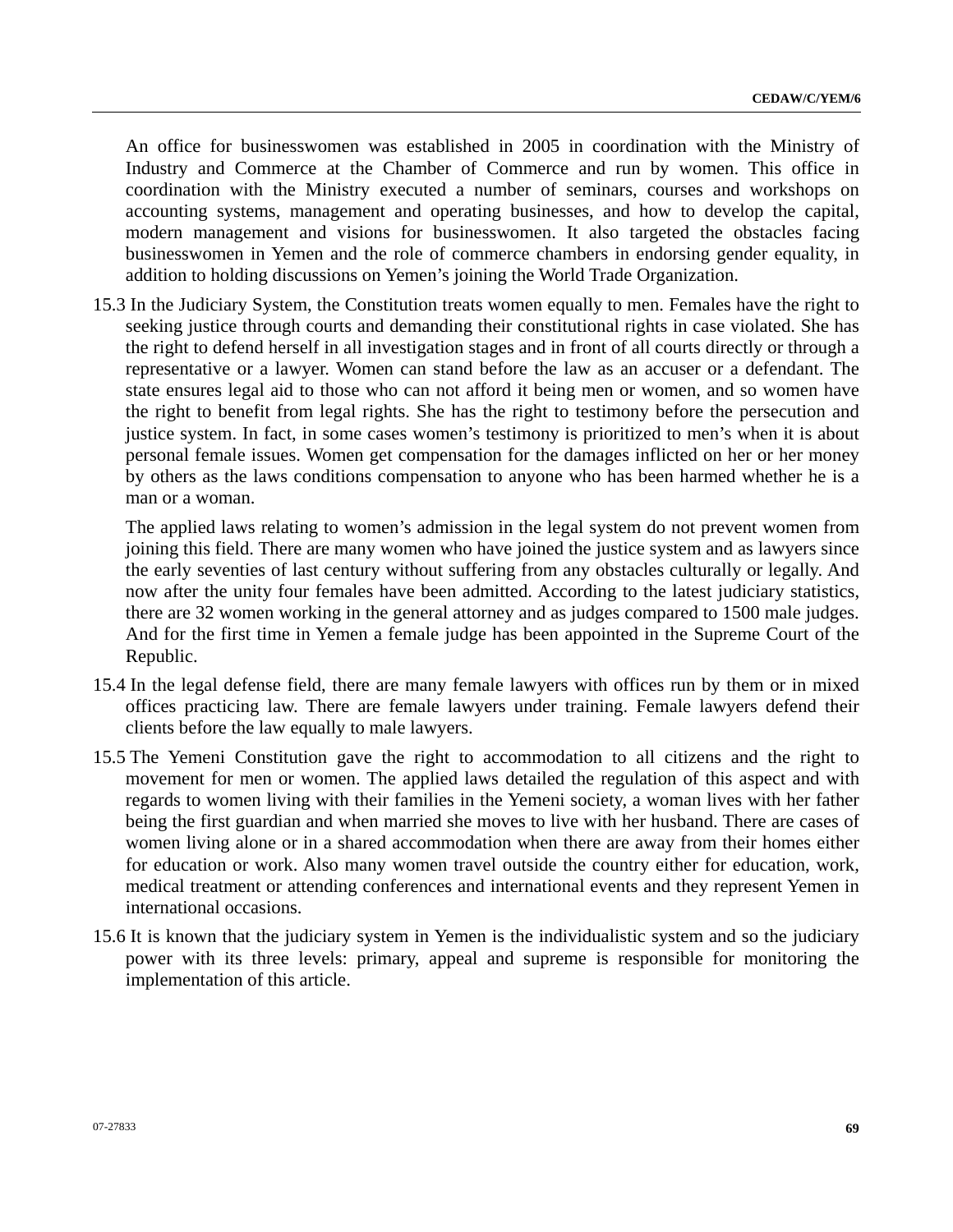The administrative bodies are:

The Judiciary Inspection Authority at the Ministry of Justice and General Attorney, complaints office at the Presidential Office, Women National Committee, labor committees at the Ministry of Labor and general complaints and reports department at the Ministry of Human Rights.

15.7 To conclude it could be said that Yemen is committed to article number 15 of the CEDAW and the constitutional texts relating to this article. The reality also shows a progress in women's role in the society whether regarding exercising civil rights or seeking justice, or joining the judiciary system or her right to accommodation and movement.

However, reality also indicates deficiency in practicing legal rights of women because of many challenges such as:

- a) Low legal awareness because of lack of knowledge about the laws and legislations. Relevant authorities are incompetent in spreading legal awareness also because of spread of illiteracy.
- b) The existence of negative traditions and cultural heritage oppose women's seeking justice in front of courts especially in rural areas.
- c) Women are economically dependant on men, especially in the villages and this affects their managing their own lives and businesses, especially married women.
- 15.8 In order to overcome these challenges, the government represented by the concerned authorities such as the Ministry of Human Rights, Supreme Council for Women and its executive body the Women National Committee and many civil society organizations such as the Yemeni network for fighting violence against women SHIMA, Sisters Arab Forum for human rights, Yemeni Women Union, Human Rights Information and Training Center and the lawyers syndicate. They all executed many projects and activities in this regard such as:
	- 1. Launching a wide campaign to amend discriminative laws against women suggested by the WNC.
	- 2. Executing a comprehensive program to develop and build women's capacities in the judiciary system and law carried by the Sisters Arab Forum for Human Rights
	- 3. Legal protection for female prisoners carried by the Yemeni Women Union in 21 governorates and defending prisoners' rights and also legal awareness for prisoners, judges and lawyers. The psychological and social hearing session's service was provided to 268 violated women. A shelter was prepared for violated women released from prison to train them and empower them to become independent and integrate in the society.
	- 4. Gender workshops and legal rights for women awareness activities were carried on along with the events on women's legal status and judiciary reform and mechanisms for human rights protection.
	- 5. Conducting a National Conference to Combating Violence against Women in March 2004.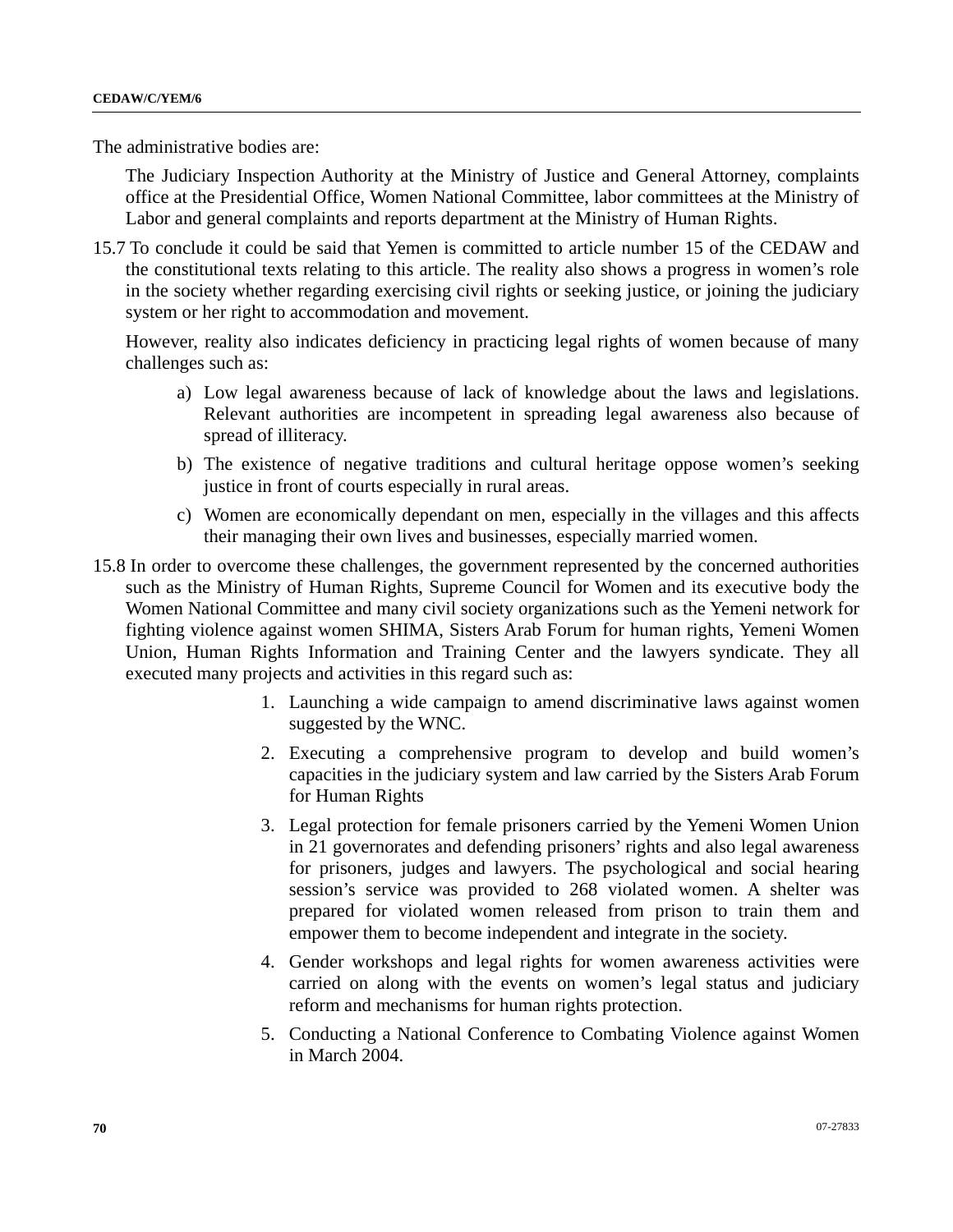- 6. An international Conference on Women's Rights in the Arab World from words to deeds was held in December 2005.
- 7. Participation in many external conferences and events about judiciary and violence.
- 8. A Republican Decree was issued to release 71 female prisoners who have served their sentences but could not afford the bail money. The state paid their debts total of YR. five million riyals on the occasion of Women's Day in 2006.
- 9. Opening admission for girls who fulfill the criteria to join the Supreme Judiciary Institute.

## **Article (16)**

#### **Family and marriage law**

16.1.1 Strong family ties create a congruous society. The Yemeni society, like other Islamic and Arab societies maintain the harmony of the community. A family in the society is made up of a husband and a wife as pillars of the family in addition to the children. The legislations and laws of the Republic of Yemen pay great attention to this aspect.

This is clearly evident through Yemen's ratification of international treaties and conventions. Article (16) of the Human Rights Declaration, and article (10) of the international convention on economic, social and cultural rights and articles  $(23 \& 24)$  of the international convention on civil and political rights, as well as articles  $(1, 2 \& 3)$  of the marriage agreement and minimum age for marriage all conquer with this article of the CEDAW.

The Yemeni Constitution and relevant active laws contain constitutional and legal texts that regulate family and marital relations and obligated spouses to rights and duties. The legislations steam from the Islamic jurisprudence which entitles the freedom to choose a husband and his duties towards his wife. It also states property possession, alimony, custody of children, adulthood and marriage ages, marriage registration, dowry among other issues related to marriage. These issues were detailed along with the related constitutional and legal laws in the fourth national report on implementation of the CEDAW in 1999.

The form and style of the family in Yemen is based on marriage. Article (6) of the Personal Status Law No. (20) for year 1992, defines marriage as "a commitment between spouses via a legal contract through which a man enjoys his woman lawfully. It is also a mechanism for ensuring fidelity and creating a family based on compassionate treatment".

The Personal Status Law is one of the important laws on which the texts of article (16) of this convention apply to. The Personal Status Law was issued through a Republican Decree No. (20) for year 1992. It was amended through Laws Nos. (24, 27  $\&$  34) for years (98, 99 and 2003) respectively. Despite these amendments, the Personal Status Law still contains many articles which require changing.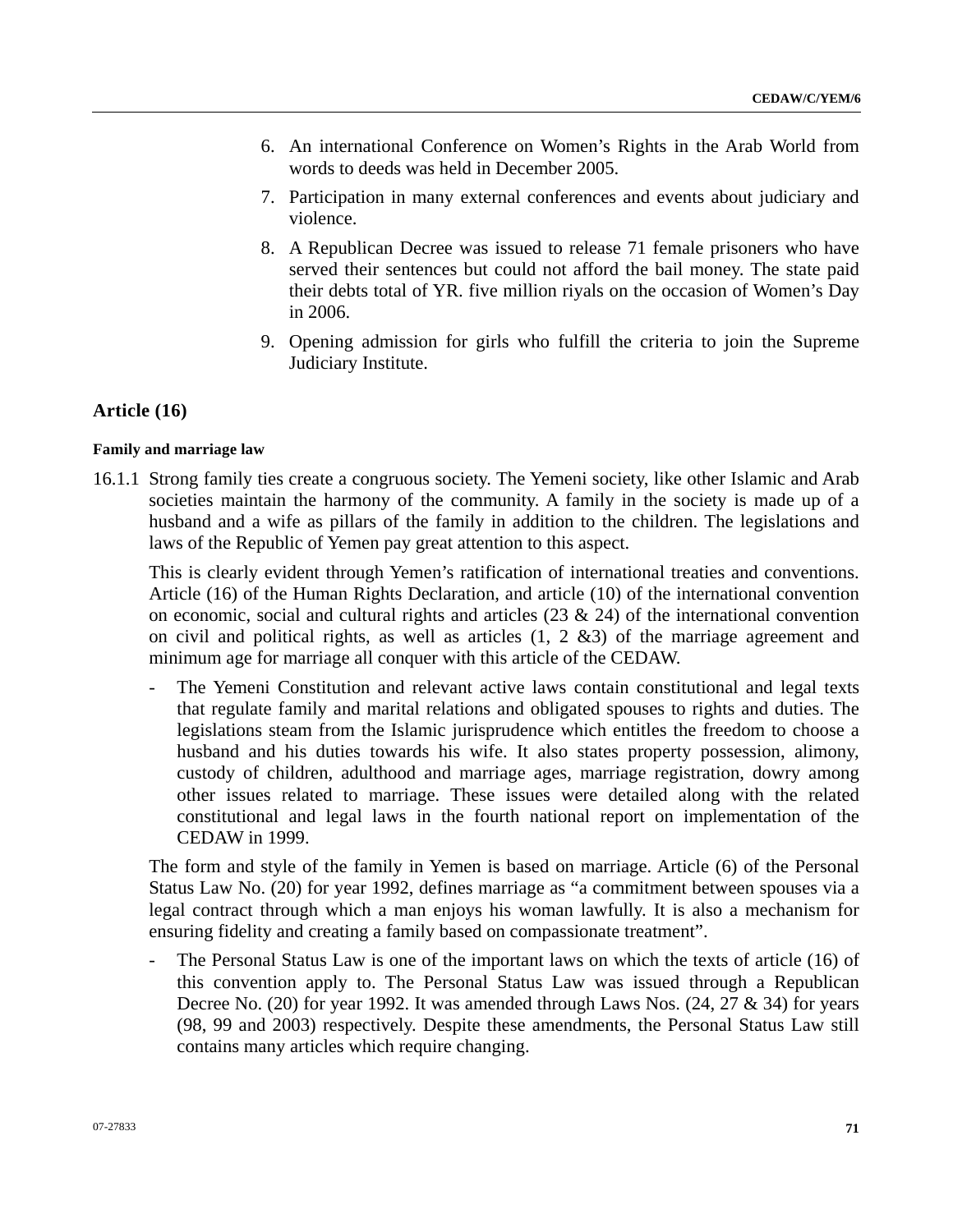16.2 In year 2001, WNC formed a legal team to study this law. The team concluded the need to amend some articles. This issue was forwarded to the Parliament in 2003, where the law was discussed and an agreement to amend article (47) of the family and marriage law was reached. The amended article has become as follows:

"Each of the spouses has the right to annul the marriage if the other has a repelling flaw whether this flaw was present prior to the marriage or happens after the couple gets married. A flaw common to the spouses is madness, leprosy, and..., while flaws restricted to the husband are …, …. and tuberculoses. The right to annul the marriage is forgone if an outspoken or implied acceptance is made, except in infectious or chronic diseases which could not be treated where the choice to continue in the marriage or forsake it could be made repeatedly provided the case of flaw is proved through medical records."

In year 2004 WNC formed another legal team to review laws concerned with women, of which was the Personal Status Law. The team recommended the need to change articles (7, 8, 11, 12,13,14,15 & 139). In addition to including three more texts. All the recommendations are detailed in the following table:

| Article (7): adding a statement to the sixth<br>paragraph and to another paragraph.<br>To take place in one session.<br>An acceptance from the adult male<br>that<br>indicates<br>guardian<br>marriage<br>traditionally legally according to his will<br>or his legal representative's.<br>The acceptance by an adult, non criminal<br>person, or his legal representative of<br>marriage from before the decline.<br>Identifying the spouses in the contract by<br>name or surname or any representation<br>that identifies them<br>The acceptance and agreement must<br>coincide and match and not indicative of<br>the time in duration. Any condition which<br>does entitles an illegal act or contradicting<br>to the contract is not valid.<br>Each of the spouses must be free of the<br>marriage barriers stated in the third section<br>of this chapter or any other infectious<br>diseases. | Must be in one session<br>An acceptance from the male adult<br>guardian or his representative which<br>traditionally indicates the marriage, or<br>his legal representative.<br>Identifying the spouses in the contract<br>by<br>name<br><b>or</b><br>surname<br><b>or</b><br>any<br>representation that identifies them.<br>The acceptance and agreement must<br>coincide and match and not indicative<br>of the time in duration. Any condition<br>which does entitles an illegal act or<br>contradicting to the contract is not<br>valid.<br>Each of the spouses must be free of<br>the marriage barriers stated in the<br>third section of this chapter or any<br>other infectious diseases.<br>Added paragraph (the contract writer<br>$\overline{\phantom{0}}$<br>must be sure of the consent of the<br>wife to be). |
|-------------------------------------------------------------------------------------------------------------------------------------------------------------------------------------------------------------------------------------------------------------------------------------------------------------------------------------------------------------------------------------------------------------------------------------------------------------------------------------------------------------------------------------------------------------------------------------------------------------------------------------------------------------------------------------------------------------------------------------------------------------------------------------------------------------------------------------------------------------------------------------------------------|----------------------------------------------------------------------------------------------------------------------------------------------------------------------------------------------------------------------------------------------------------------------------------------------------------------------------------------------------------------------------------------------------------------------------------------------------------------------------------------------------------------------------------------------------------------------------------------------------------------------------------------------------------------------------------------------------------------------------------------------------------------------------------------------------------------------------|

**Table No. (33)**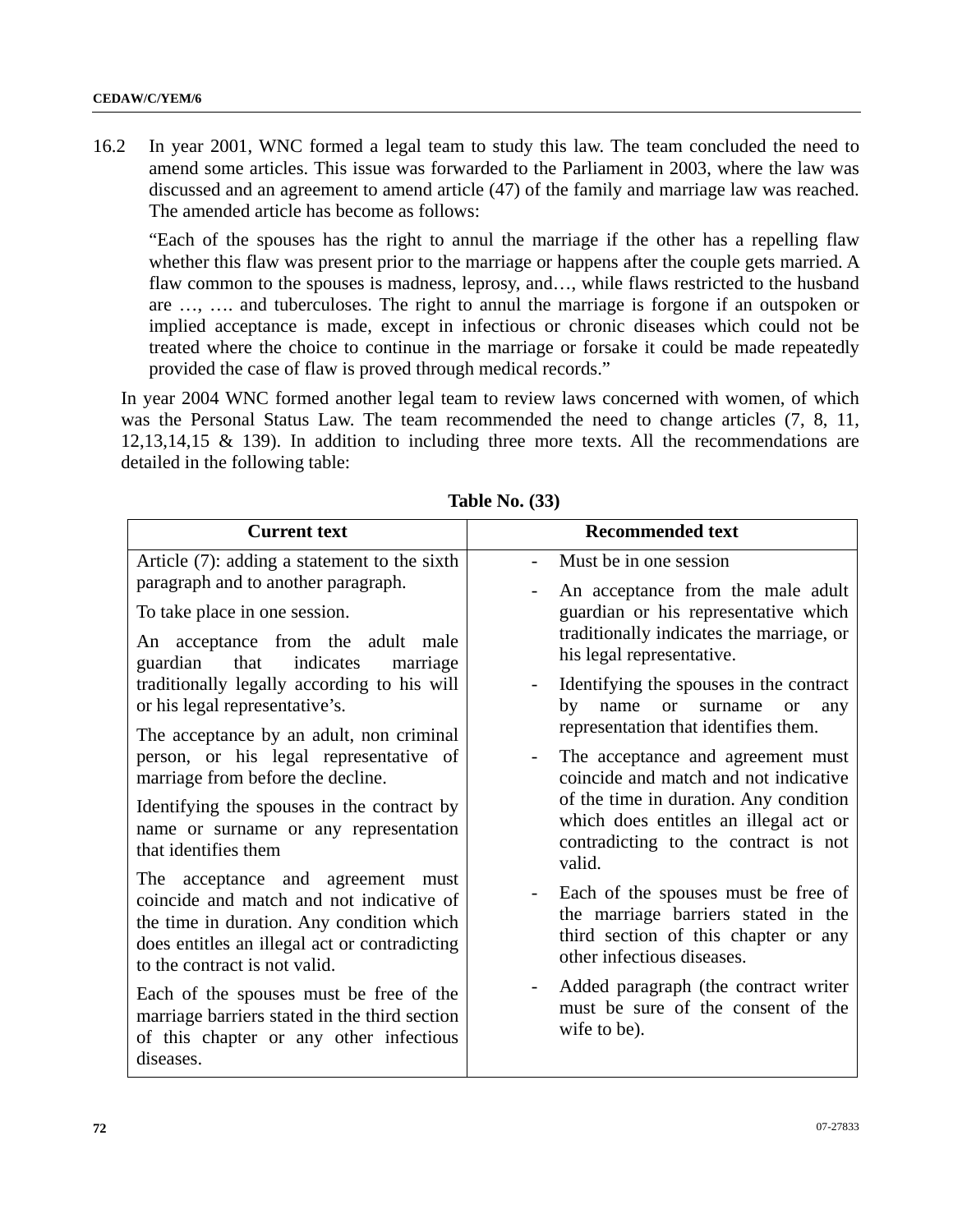| Article(8): the fundamental pillars of a<br>marriage contract without any of which<br>the marriage is illegal are:<br>Husband, wife, they are the location of<br>contract, an agreement and acceptance.<br>The contract could take place through<br>speech, writing and a letter from the<br>absent to the contract location. The dumb<br>marriage may be approved through a clear<br>sign of acceptance.                                                                                                                                                                                                                         | The fundamental pillars of a marriage contract<br>without any of which the marriage is illegal are:<br>Man, woman, they are the location of contract, an<br>agreement and acceptance. The contract could<br>take place through speech, writing and a letter<br>from the absent to the contract location. The<br>dumb marriage may be approved through a clear<br>sign of acceptance.                               |
|-----------------------------------------------------------------------------------------------------------------------------------------------------------------------------------------------------------------------------------------------------------------------------------------------------------------------------------------------------------------------------------------------------------------------------------------------------------------------------------------------------------------------------------------------------------------------------------------------------------------------------------|--------------------------------------------------------------------------------------------------------------------------------------------------------------------------------------------------------------------------------------------------------------------------------------------------------------------------------------------------------------------------------------------------------------------|
| Article $(11)$ : The marriage of the insane is<br>not authorized unless the guardian gets<br>approval from the judgeetc.                                                                                                                                                                                                                                                                                                                                                                                                                                                                                                          | Marriage of the insane is illegal.                                                                                                                                                                                                                                                                                                                                                                                 |
| Article $(12)$ : a man has the right to marry<br>four wives provided the following:<br>he is able to be just<br>$\overline{\phantom{0}}$<br>he has financial capability<br>$\overline{\phantom{0}}$<br>he informs his current wife $(s)$<br>$\overline{a}$<br>Article $(14)$ : the person who endorses the<br>marriage contract legally and the wife's<br>guardian must register the marriage<br>certificate at the concerned authorities in<br>one month's time. If one of the above does<br>it, it suffices for the others. The certificate<br>must include required information such as<br>the ages, IDs and the dowry amount. | The husband must inform his current wife(s) that<br>he wishes to marry again. If he hides this<br>information any of his wives has the right to call<br>for an annulment of the marriage.<br>Note: there is a suggestion regarding a fine<br>Adding the following text: and is fined 10,000<br>Yemeni riyals everyone who does not register the<br>marriage certificate in the duration stated in this<br>article. |
| Article (15)<br>The marriage of a little girl is legally valid<br>but she is not to be wedded until she is<br>ready for sex, even if she exceeds 15 years<br>old. And marriage of a little boy is not<br>legally valid unless it is proven for the<br>good                                                                                                                                                                                                                                                                                                                                                                        | 1. Marriage of the young child male or<br>female is illegal until 18 years of age or<br>more.<br>The judge may reduce the age limit if he<br>2.<br>sees required.<br>3. A penalty no more than 6 months and a<br>fine no more than 50,000 Yemeni riyals<br>anyone who testifies the maturity of any<br>of the wedded spouses when knowing that<br>either or both are below 18 years old.                           |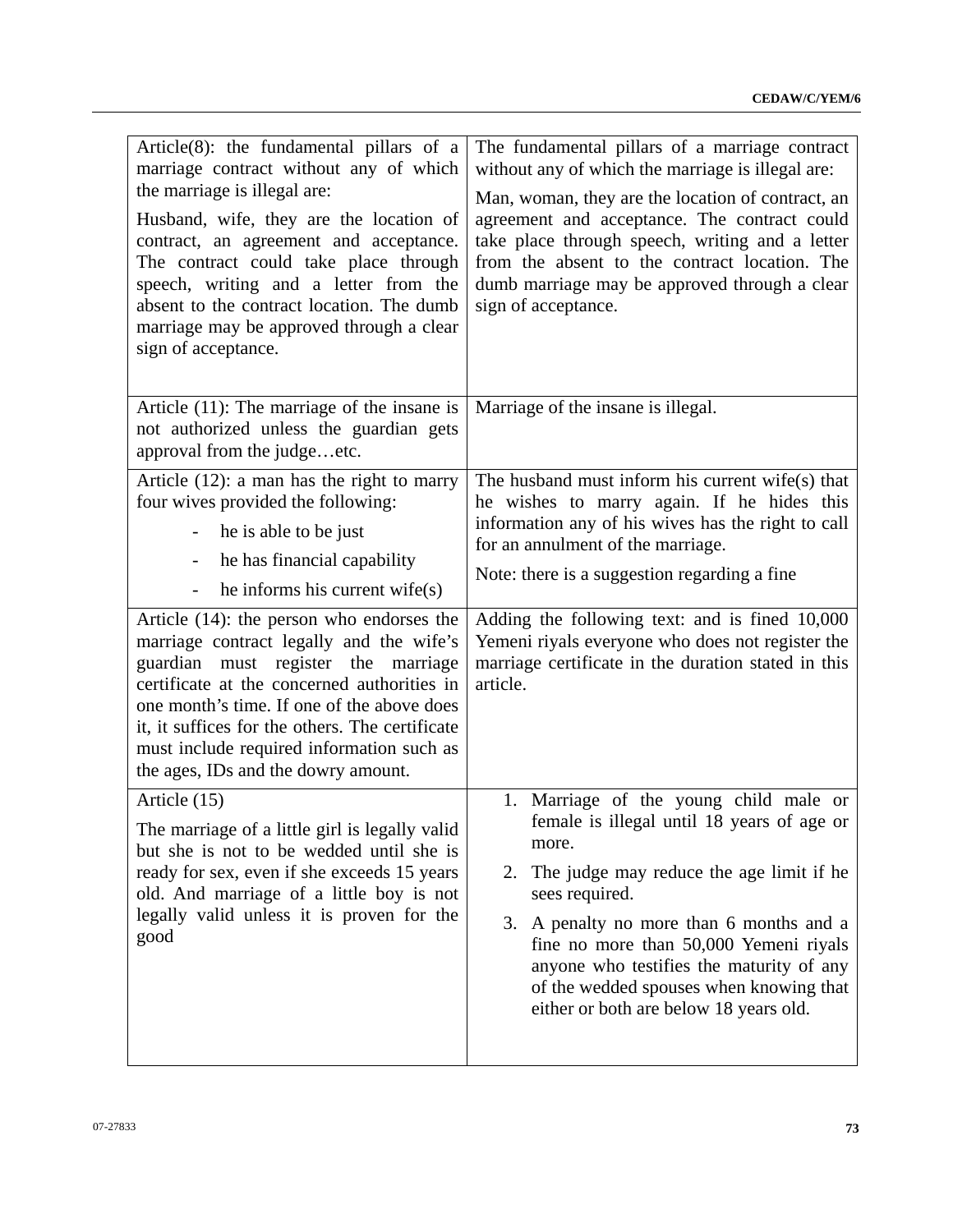|                                                                                                                                                                                                | 4. A penalty no more than one year and a<br>fine no more than 100,000 Yemeni riyals<br>on anyone who legalizes a marriage while<br>knowing that either or both are below 18<br>years old.                                                                                                                                                                                                                    |
|------------------------------------------------------------------------------------------------------------------------------------------------------------------------------------------------|--------------------------------------------------------------------------------------------------------------------------------------------------------------------------------------------------------------------------------------------------------------------------------------------------------------------------------------------------------------------------------------------------------------|
| Article (139) related to custody, as the<br>current law defined 9 years for male<br>children and 12 for female children unless<br>the judge decides otherwise for the sake of<br>the custodian | The custody duration is 15 years for both male<br>and female children unless the judge decides<br>otherwise for the sake of the custodian.                                                                                                                                                                                                                                                                   |
| Additional article                                                                                                                                                                             | The divorced woman enjoying custody of her<br>children has the right to live in the marital<br>accommodation or any other suitable housing.<br>The father has the right to retrieve the house once<br>the custody duration is over.                                                                                                                                                                          |
| <b>Additional article</b>                                                                                                                                                                      | If the judge realizes that the divorce took place<br>without actual reason and would harm the wife in<br>any financial or moral way, he has the right to<br>order a compensation for the damages inflicted<br>on the divorced women, so long as it does not<br>exceed the amount of one year alimony of similar<br>cases. The compensation may be paid together or<br>in installments as the judge sees fit. |

- 16.3 The proposed amendments have been forwarded to the Cabinet in 2005, where it was approved by the Decree No. (91) for year 2005. The Cabinet then stated the Regulation No. (94) for year 2005 to revise the proposed legal amendments of certain laws relating to women. It ordered the formation of a committee consisting of the Minister of Legal Affairs, the Minister of Human Rights and the Chairperson of the Women National Committee. The Minister of Legal Affairs to forward the revised laws to the parliament for discussion and decision.
	- The Islamic religion completely rejects forcing a woman to a marriage. This is reflected in the laws which states acceptance or accordance of both spouses without forcing the girl to marry. However, certain forms of compelling still exist especially in the rural areas where girls are married against their will. Yet we can say that during the recent years, such cases have decreased because of the increasing awareness and education levels in the society. As to the duties and obligations when creating the marriage, during the marriage and when annulling it, these are regulated clearly by the Personal Status Law. The responsibilities of the husband include financial care, kind treatment and providing the wife with everything she needs of care and attention. And when ending the marriage, the law defined women's rights to alimony of a certain amount during a certain period.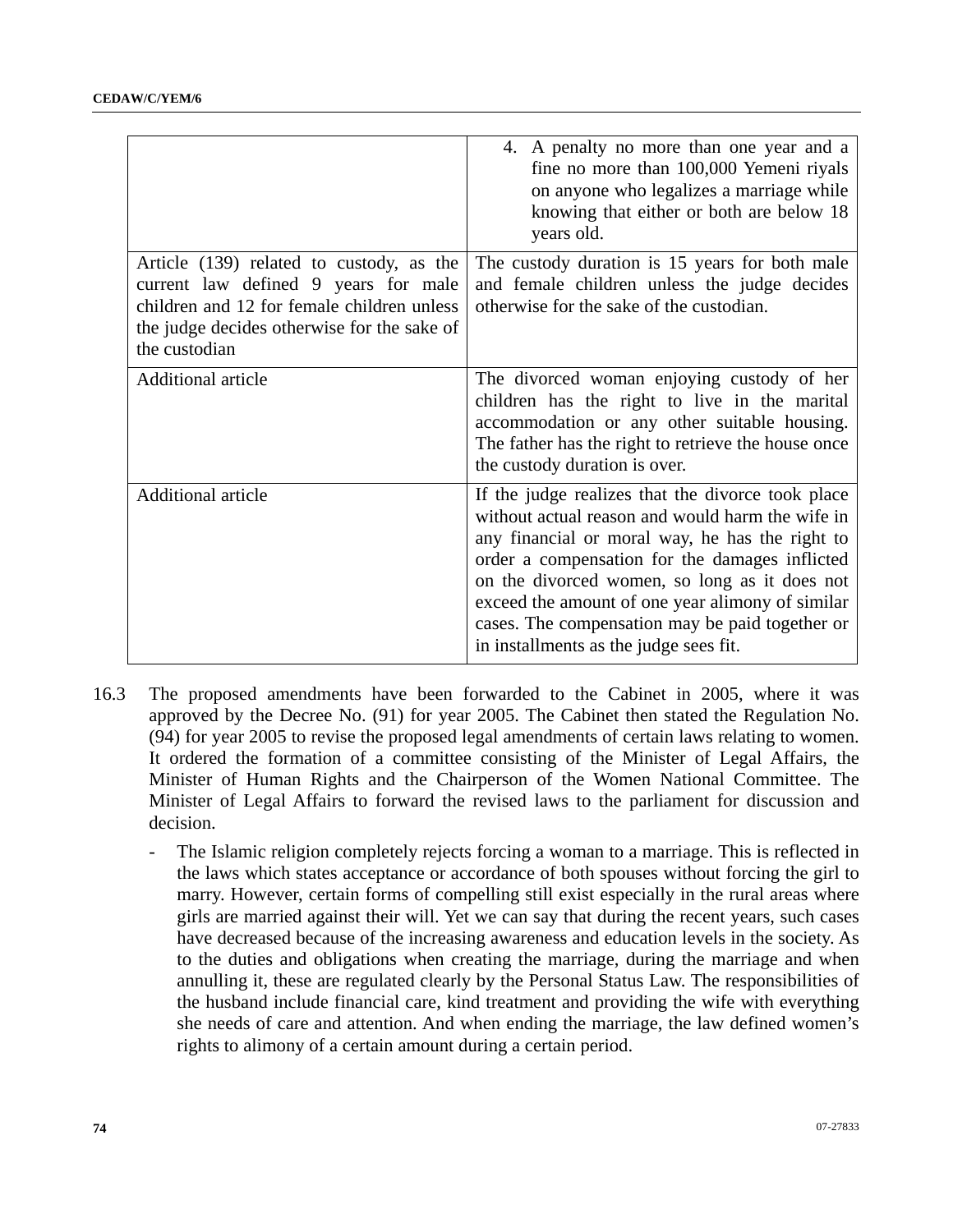- Mother's duties and her rights have been defined in the legislations towards the children. The law gave the custody rights to the children in case the husband and wife are separated until the children reach a certain legislated age, after which the children have the right to choose between their parents. The father has the obligation to cover his children's financial needs even if they are no longer living with their mother. In certain cases some fathers refrain from taking this responsibility or they unrightfully try to take the children, which in this case the mother has the right to take this issue to court and take back her children.
- The legislator has clearly kept the good of the children as a priority. The legislator left the choice of the number of children and the span between pregnancies to the agreement between the husband and wife, keeping in mind the husband's financial ability to take care of the children and to provide a dignified life for the family.
- 16.4 Islam has called clearly to keep at least two years between every pregnancy and to breast feed the baby for two years for the child's and mother's benefit. Yet some women opt to become pregnant in short spans which leads to negative impacts on the society generally and on women specifically as the growth rate reached 3.2 per cent, thus considers of the highest rates worldwide.
- 16.5 Child custody and guardianship rights and duties have been stipulated by law through giving this right to the mother in case the father dies and there is no paternal grandfather. As for alimony, the legislation decides it is the responsibility of the father, unless he is not able then it becomes of the mother if she can afford it.

Women have custody rights over her children in all living matters such as registering their birth, enrolling them in schools and educational institutions, and also marriage. The WNC successfully amended the Personal Status Law to give mothers equal rights to report a delivery and avail birth certificates of the children in 2003.

The law does not differentiate between personal rights of husband and wife and in the Islamic jurisprudence women can keep their maiden names and can choose the occupation she wants, as the husband does not have the right to force his wife to work in a certain job.

Each spouse has the right to own property, supervise and manage it. Women can legally run and manage their own properties. However, many women can not do so practically, like manage the house furniture because originally it is the husband's according to traditions which oblige him to furnish the house. Yet, these days many working women participate in the furnishing expenses but if a divorce takes place they can not own it back unless they keep the bills and seek justice in courts. Even in courts, many times women are not given this particular right so they rather not start the demand in the first place.

From the above, and from what has been mentioned in article 15, the legal liability of women does not change with the change in her family life before or after marriage.

16.6 There is no clear legal text defining the minimum age for marriage or engagement except for what is mentioned in article (15) of the Personal Status Law:

(The marriage of a little girl is legally valid but she is not to be wedded until she is ready for sex, even if she exceeds 15 years old. And marriage of a little boy is not legally valid unless it is proven for the good.)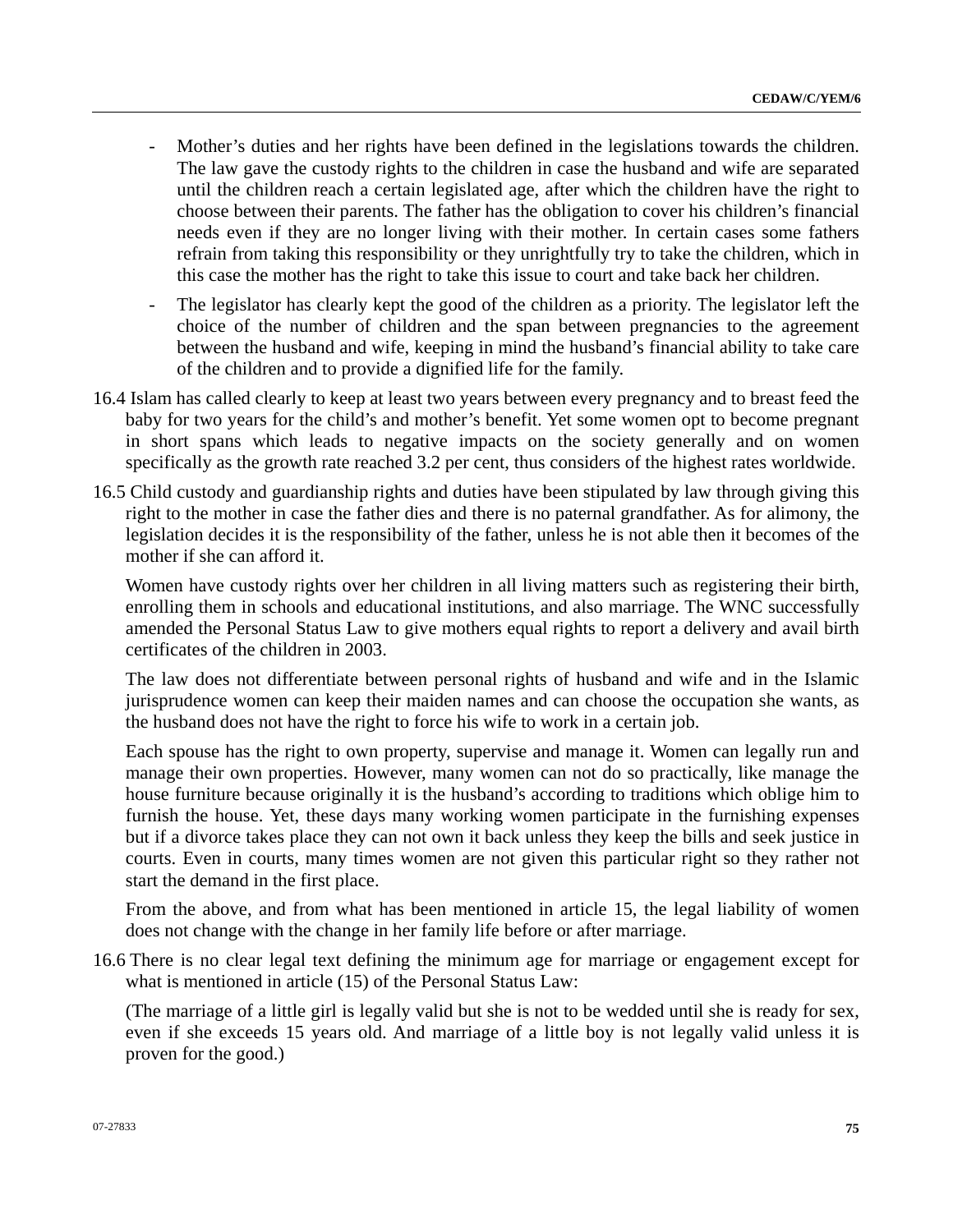Legally speaking, the marriage contract is not valid unless it has been endorsed by court and completed all legal procedures.

However, in reality there are many who get their daughters marry at an early age especially in the rural areas and consider this a private matter no one should interfere in. This could be attributed to their ignorance of the mental, social and health damages of early marriage in addition to the absence of a penalty on those who do break the marriage law.

16.7 Women's work in the house or farm is not accounted for and is considered from the non paid work as the society lists this among the routine daily tasks of women. Also their participation in house hold expenses and furnishing is not credited for in marriage or divorce.

Divorce takes place once the man pronounces the divorce pledge and there is no law that obliges divorce registration, although it is generally reported to the concerned personnel.

- From this, it could be said that this text from the CEDAW has been largely integrated in the Yemeni Constitution and laws and is implemented fairly in the Yemeni society. However, there remains some difficulties against best implementing article number (16), such as:
	- Absence of a legal text to define the minimum age for marriage clearly and prevents any marriage under this age.
	- The existence of negative traditions and practices which encourages early marriage.
	- Women are ignorant about their rights because of the spread of illiteracy especially in the rural areas.
	- In most cases women tend to be followers of men and are not able to make decisions of their own about their personal lives, especially their right to decide the number of their children or the span between each pregnancy and their right in choosing their husbands.

The mentioned difficulties are present more in the rural areas than in the cities because of low education and awareness levels.

- The WNC along with many civil society organizations, executed a number of activities to limit the difficulties mentioned above:
	- 1. Forming a legal team to study the laws including the Personal Status Law and to present recommended amendments according to the mentioned above matrix.
	- 2. Organizing workshops, seminars, discussion sessions, media and awareness campaigns on the risks and dangers of early marriage and polygamy. Also campaigning to define a minimum age of marriage not less than 18 years of age in accordance with the international treaties especially the child rights convention.
	- 3. Publishing a number of leaflets, posters, and stickers on dangers of early marriage.

#### **Measures taken to overcome obstacles**

- 1.1 The issues the WNC discussed in its previous report were:
	- a. Early marriage defining the minimum age for marriage and the Personal Status Law.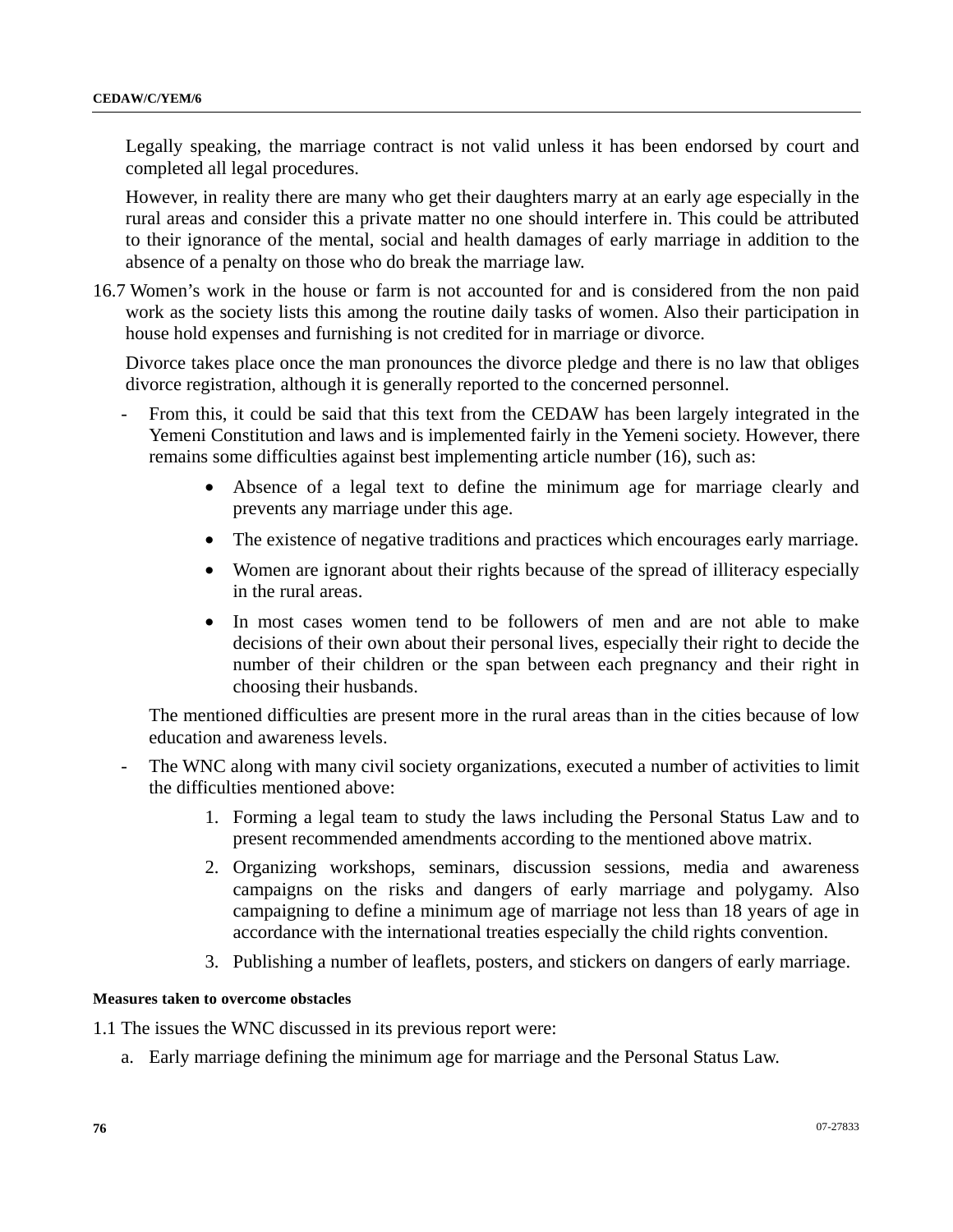The WNC presented a proposal for a law that defines a minimum age for marriage not less than 18 years old. The proposal is still being discussed by the concerned authorities. Many awareness activities were carried to highlight the risks of early marriage; these were mentioned in article 2-2 & 2-3

- b. There are discriminative articles in the Personal Status Law regarding polygamy as well as women's right to marriage and divorce. A woman has the right to refuse getting married if she deemed to do so. Also a married woman has the right to break up her marriage if she could not live with her husband any more. She also has the right to go to court and get herself married on her own in case her guardian refuses to get her married.
- c. There is an article which states that a girl is not to be married until she is ready for sex, which is not feasible to know. And the WNC forwarded a proposal to take out this phrase.
- d. Query about educational programs for girls who marry at an early age. This question has been answered in point 2-2 & 2-3.

### **Mechanisms for spreading the Convention**

The convention is spread through direct and indirect mechanisms and is disseminated in the official and non official media.

- Direct mechanisms include training sessions and workshops conducted by the network on fighting violence against women (SHIMA) on the central and local levels with focus on concerned parties such as lawyers, judges, police officers, NGOs and media.
- On the occasion of the international day for fighting violence against women on  $25<sup>th</sup>$ November 2005, SHIMA organized a large scale seminar on the CEDAW.
- Indirect mechanisms are through wide distribution of the Women Development Strategy which includes the convention as a strategic objective being one of the approaches to women's development and persistent work on supporting the country's implementation of the convention.
- The WNC in cooperation with the Ministry of Endowment published an awareness booklet on the agreement between the convention and the Islamic jurisprudence. The manual includes articles of the convention with religious comments on the texts. Many copies of the booklet were distributed in the national, regional and international conferences conducted inside or outside Yemen and were handed to researchers and media.
- The contents of the convention are approached even if indirectly in the media especially print journalism including Al-Yamania newspaper the mouth piece of the WNC.
- The convention was printed from the women's section at the UN website and distributed largely.
- Workshops on CEDAW were organized for the judiciary control officers and the media.
- There was a wide debate on the contents of the convention during the period of writing the fourth and fifth national reports which shed light on the convention.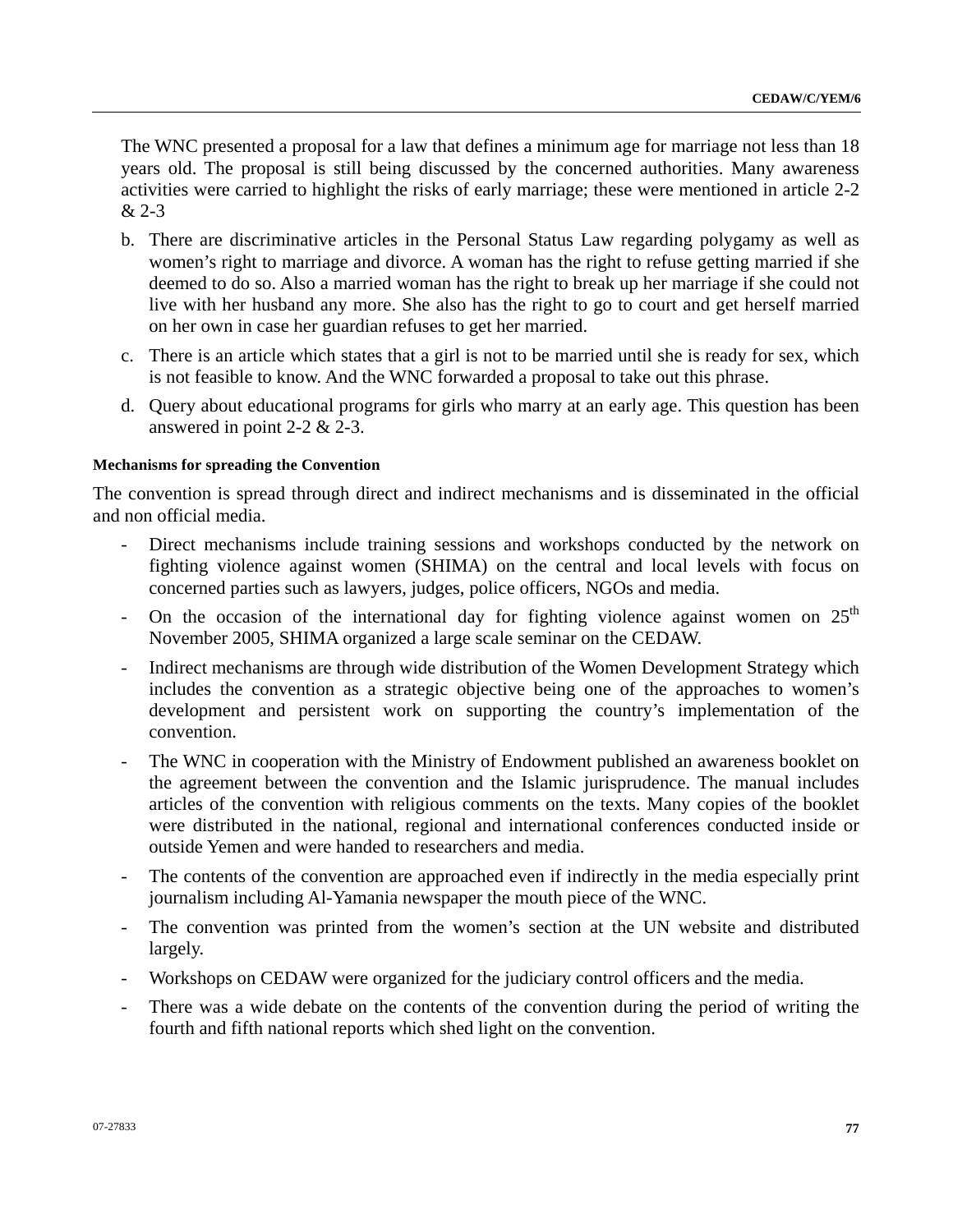- Focus on lifting the reservations of Arab states on the convention was made during the regional workshop on the convention in Beirut in September 2002.
- Before presenting the fourth and fifth national reports on the CEDAW, discussions were carried on the content of the reports.
- The attention of decision and policy makers was drawn to the convention's importance through a publication that was distributed among them at the stage of data collection on the central and local levels. Information was collected from the concerned parties in order to enrich the report.
- During the preparation of this report the training of the working team was covered by the media and the report itself will be presented in a public session in the capital city and governorates before being forwarded to the convention's committee.
- Activities and events relating to the CEDAW were and are being covered by media and receive publicity.
- Sisters Arab Forum prepared their shadow report and discussed it widely in the presence of NGOs and a number of government organizations
- The national report on the level of implementing CEDAW was presented at the Human Rights Information and Training Center in Taiz at the beginning of 2005 before the civil society organizations.

The activities and events mentioned above indicate an increasing interest in the convention.

### **References and indexes**

- 1. Yemeni Constitution
- 2. Universal Declaration of Human Rights
- 3. International Treaty on Civil and Political Rights
- 4. International Treaty on Social, Economic and Cultural Rights
- 5. Marriage agreement and minimum age for marriage convention
- 6. Beijing Platform of Action
- 7. Ministry of Justice report 2004
- 8. Women National Committee report 2005
- 9. Governorates report on advocacy and legal protection of women by the Yemeni Women Union 2006
- 10. Convention on the Elimination of all Forms of Discrimination Against Women (CEDAW)
- 11. Cabinet of Ministers Decree Number 94 for 2005
- 12. Matrix of legal amendments project presented to the committee composed of representative of the Ministries of Legal Affairs, Justice, Interior, Human Rights and the Women National Committee, for review before being forwarded to the cabinet.
- 13. Official newsletter for 2002 (law on Children's Rights)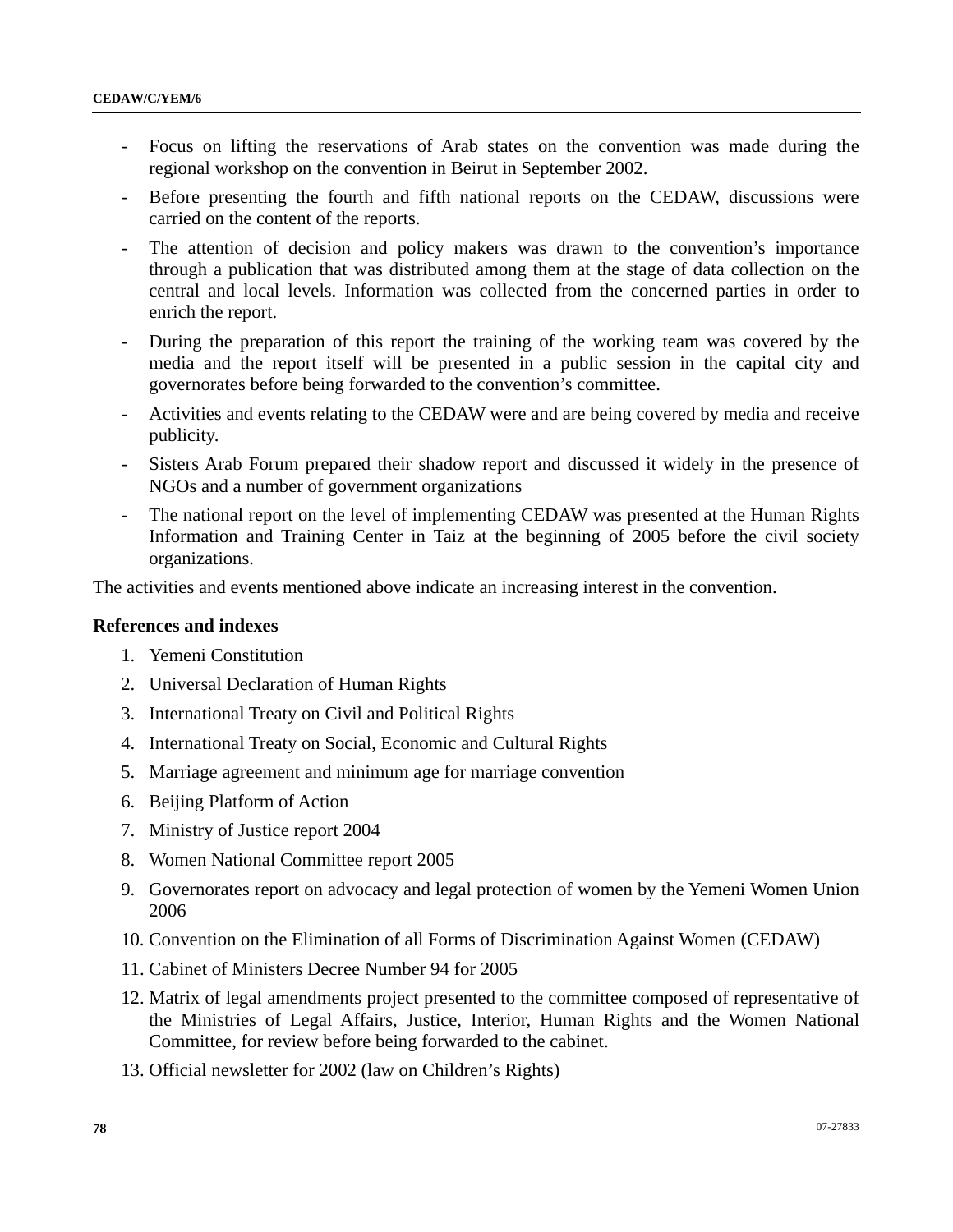- 14. Official newsletter for 2003 (amended Nationality Law, Personal Status Law)
- 15. Official newsletter for 2003 (amended prison's law, labor code, civil status law)
- 16. Official newsletter for 2004 (attached protocol to the children's rights law)
- 17. National Strategy on Women/Gender Development (2003-2005) & (2006-2015)
- 18. National Strategy on Poverty Reduction (2003-2005)
- 19. National Socio-economic Development Plan (2006-2010)
- 20. National Population Policy (2001-2025)
- 21. Official newsletter (2003-2004 executive charter of establishing the Fund for Rehabilitation and Care of Disabled people)
- 22. Official newsletter (1994 Crime and Punishment Law)
- 23. National Survey on Family Health 2003
- 24. Annual Statistics book 2004
- 25. Annual Health report 2003-2004
- 26. Ministry of Legal Affairs, Republican Decree Nos. (25 & 26) for 1991 regarding Insurance and Wages
- 27. Women National Committee, working papers of the annual celebration of the International Women's Day for 2005
- 28. Women National Committee, working papers of the third Women's National Conference March 2006
- 29. Social Fund for Development, annual reports 2004, 2005
- 30. National Micro Credit Establishment, annual report 2005
- 31. Dr. Abdulqadir Al-Banna, Survey on Economic Empowerment for Women projects in the Republic of Yemen 2005
- 32. National Program for Productive Families, annual reports 2002 2005
- 33. Small Establishments and Industries Fund, annual reports 2002-2005
- 34. Yemeni Writers Union, Al-Hikma Magazine issues 235-236 August and September 2005
- 35. Rural Development Administration Manual at the Ministry of Agriculture 2006
- 36. Data from the Planning Department at the Ministry of Agriculture
- 37. Working paper on the Economic Importance of Marketing Rural Women's Products and their impact on increasing the national income, by Hamid, M/Nadia 2001
- 38. Working paper on the technical problems faced by the rural women in marketing, by Al-Badh, M/Nooria, 2001
- 39. Data from the Agricultural Credit Bank
- 40. Data from the Fund for Promoting Agricultural and Fish Production